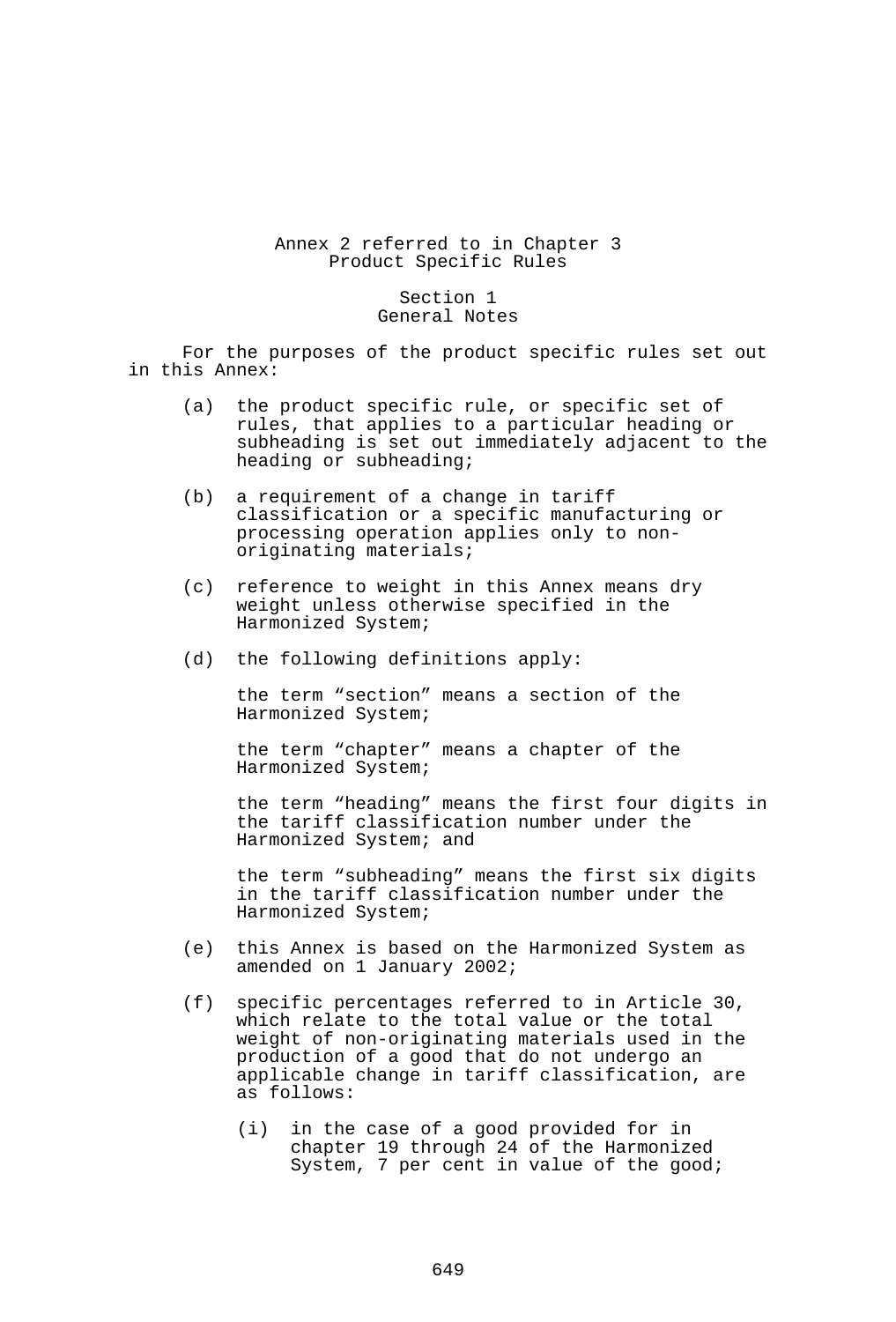- (ii) in the case of a good provided for in chapter 28 through 49 and 64 through 97 of the Harmonized System, 10 per cent in value of the good; and
- (iii) in the case of a good provided for in chapter 50 through 63 of the Harmonized System, 10 per cent by weight of the good;
	- Note 1: The term "value of non-originating materials" means the value determined in accordance with paragraph 6 of Article 28.
	- Note 2: The term "value of the good" means the free-on-board value of the good referred to in subparagraph 4(b) of Article 28 or the value set out in paragraph 5 of that Article.
- (g) a good which is covered by Attachment A or B of the Ministerial Declaration on Trade in Information Technology Products adopted in the Ministerial Conference of the World Trade Organization on 13 December 1996 and is used as a material in the production of another good in a Party may be considered as an originating material of the Party, regardless of the applicable product specific rule for the former good, provided that the former good is assembled in either Party, except where the former good is classified in subheading 8541.10 through 8542.90.

Section 2 Product Specific Rules

- Section I Live animals; animal products (chapter 1-5)
- Chapter 1 Live animals
- 01.01-01.06 A change to heading 01.01 through 01.06 from any other chapter.
- Chapter 2 Meat and edible meat offal
- 02.01-02.10 A change to heading 02.01 through 02.10 from any other chapter, except from chapter 1.
- Chapter 3 Fish and crustaceans, molluscs and other aquatic invertebrates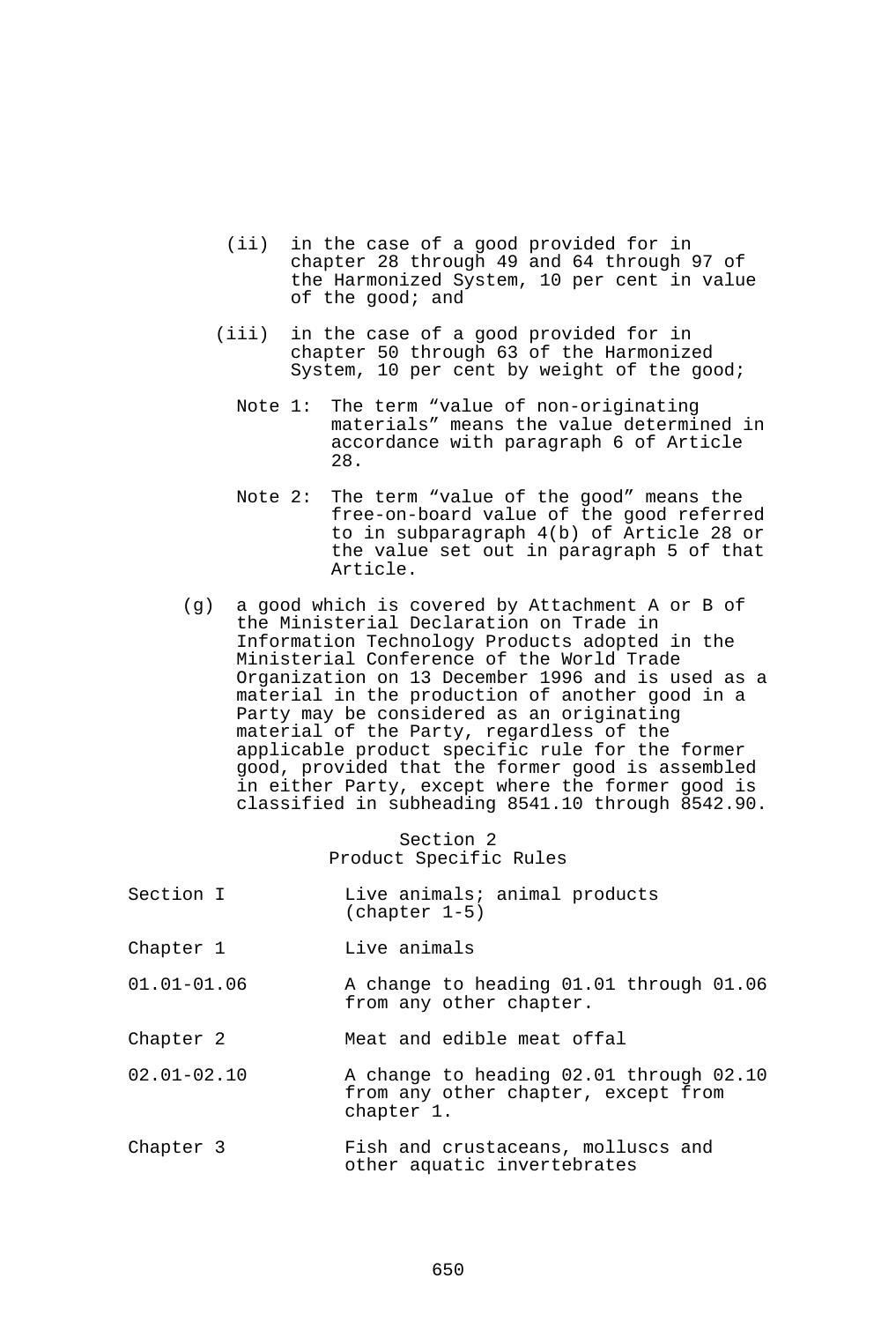| $03.01 - 03.07$ | A change to heading 03.01 through 03.07<br>from any other chapter.                                                                                                                                                                                                                                                       |
|-----------------|--------------------------------------------------------------------------------------------------------------------------------------------------------------------------------------------------------------------------------------------------------------------------------------------------------------------------|
| Chapter 4       | Dairy produce; birds' eggs; natural<br>honey; edible products of animal<br>origin, not elsewhere specified or<br>included                                                                                                                                                                                                |
| $04.01 - 04.03$ | A change to heading 04.01 through 04.03<br>from any other chapter.                                                                                                                                                                                                                                                       |
| 04.04           | A change to heading 04.04 from any<br>other heading.                                                                                                                                                                                                                                                                     |
| 04.05           | A change to heading 04.05 from any<br>other chapter.                                                                                                                                                                                                                                                                     |
| 04.06           | A change to heading 04.06 from any<br>other heading.                                                                                                                                                                                                                                                                     |
| $04.07 - 04.10$ | A change to heading 04.07 through 04.10<br>from any other chapter.                                                                                                                                                                                                                                                       |
| Chapter 5       | Products of animal origin, not<br>elsewhere specified or included                                                                                                                                                                                                                                                        |
| $05.01 - 05.11$ | A change to heading 05.01 through 05.11<br>from any other chapter.                                                                                                                                                                                                                                                       |
| Section II      | Vegetable products (chapter 6-14)                                                                                                                                                                                                                                                                                        |
| Chapter 6       | Live trees and other plants; bulbs,<br>roots and the like; cut flowers and<br>ornamental foliage                                                                                                                                                                                                                         |
| 0601.10-0604.99 | A change to subheading 0601.10 through<br>0604.99 from any other subheading.                                                                                                                                                                                                                                             |
| Chapter 7       | Edible vegetables and certain roots and<br>tubers                                                                                                                                                                                                                                                                        |
|                 | For the purposes of subheadings<br>Note:<br>0710.22 through 0710.29, a non-<br>originating material harvested,<br>picked or gathered in a non-<br>Party which is a member country<br>of the ASEAN shall be<br>transported to the Party where<br>the non-originating material is<br>used for the production of a<br>good: |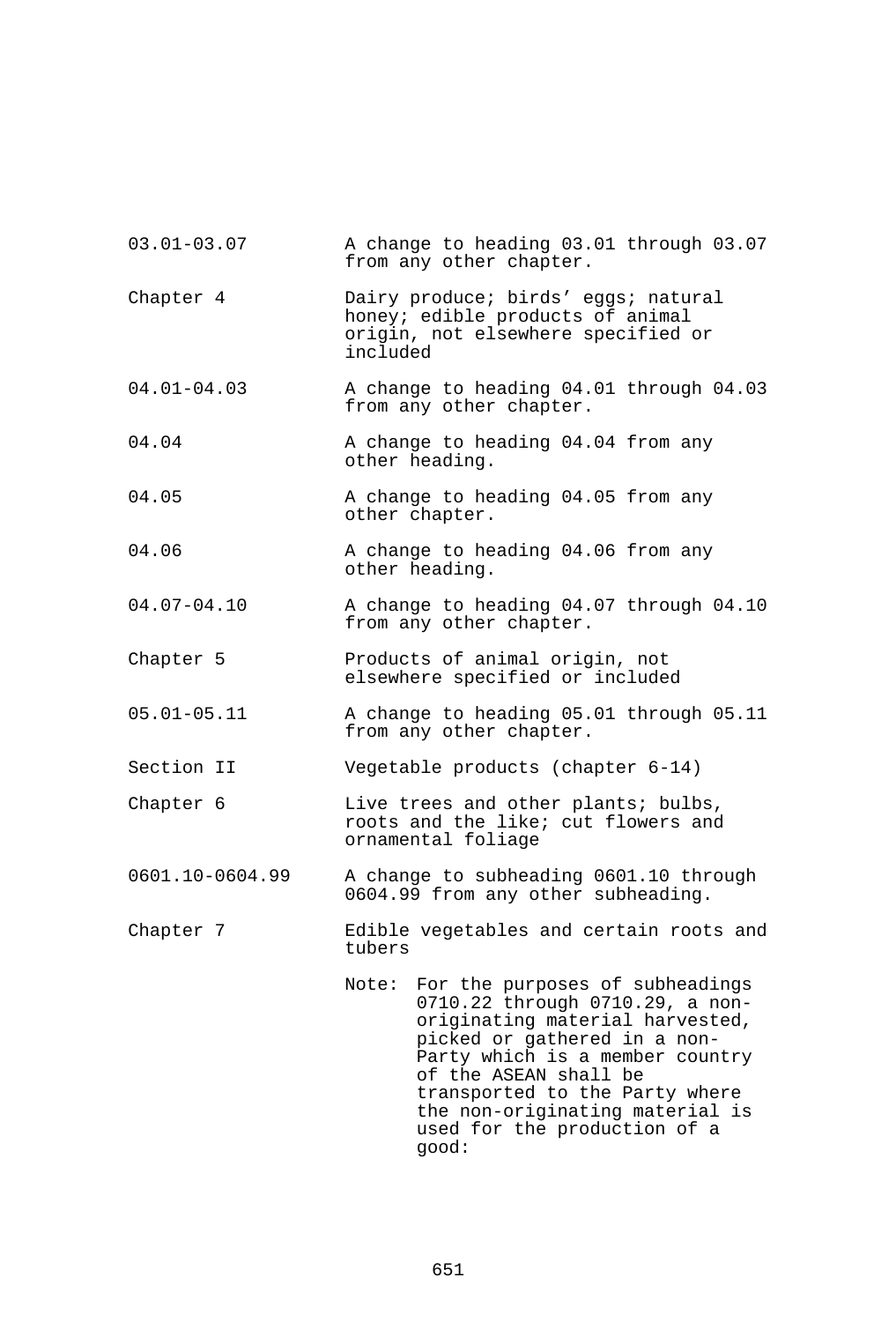- (a) directly from that non-Party; or
- (b) through one or more other non-Parties for the purpose of transit or temporary storage in warehouses in such non-Parties, provided that it does not undergo operations other than unloading, reloading or any other operation to preserve it in good condition.
- 0701.10-0710.21 A change to subheading 0701.10 through 0710.21 from any other chapter.
- 0710.22-0710.29 A change to subheading 0710.22 through 0710.29 from any other heading, provided that, where non-originating materials of heading 07.08 are used, each of the non-originating materials is harvested, picked or gathered in a non-Party which is a member country of the ASEAN.
- 0710.30-0714.90 A change to subheading 0710.30 through 0714.90 from any other chapter.
- Chapter 8 Edible fruit and nuts; peel of citrus fruit or melons
- 08.01-08.14 A change to heading 08.01 through 08.14 from any other chapter.
- Chapter 9 Coffee, tea, maté and spices
- 09.01 A change to heading 09.01 from any other chapter.
- 09.02-09.03 A change to heading 09.02 through 09.03 from any other heading.
- 0904.11 A change to subheading 0904.11 from any other chapter.
- 0904.12 A change to subheading 0904.12 from any other subheading.
- 0904.20-0906.10 A change to subheading 0904.20 through 0906.10 from any other chapter.
- 0906.20 A change to subheading 0906.20 from any other subheading.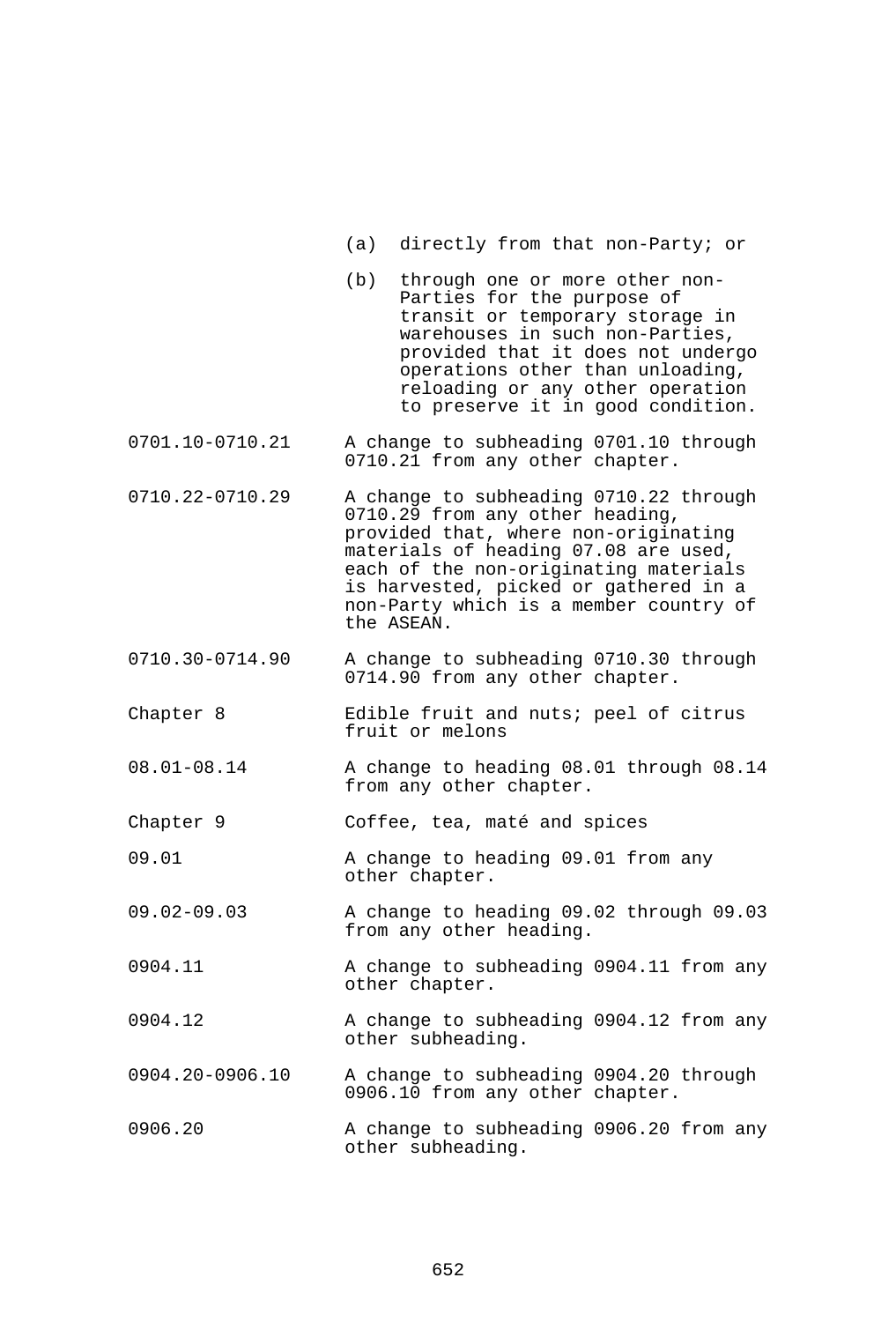0907.00-0910.50 A change to subheading 0907.00 through 0910.50 from any other chapter. 0910.91 A change to subheading 0910.91 from any other subheading. 0910.99 A change to subheading 0910.99 from any other chapter. Chapter 10 Cereals 10.01-10.08 A change to heading 10.01 through 10.08 from any other chapter. Chapter 11 **Products of the milling industry; malt;** starches; inulin; wheat gluten 11.01-11.04 A change to heading 11.01 through 11.04 from any other chapter. 11.05 A change to heading 11.05 from any other chapter, except from chapter 7. 1106.10 A change to subheading 1106.10 from any other chapter. 1106.20 A change to subheading 1106.20 from any other chapter, except from chapter 7. 1106.30 A change to subheading 1106.30 from any other chapter, except from chapter 8. 11.07-11.09 A change to heading 11.07 through 11.09 from any other chapter. Chapter 12 **Chapter** 12 **Oil seeds and oleaginous fruits;** miscellaneous grains, seeds and fruit; industrial or medicinal plants; straw and fodder 12.01-12.14 A change to heading 12.01 through 12.14 from any other chapter. Chapter 13 Lac; gums, resins and other vegetable saps and extracts 13.01-13.02 A change to heading 13.01 through 13.02 from any other chapter. Chapter 14 Vegetable plaiting materials; vegetable products not elsewhere specified or included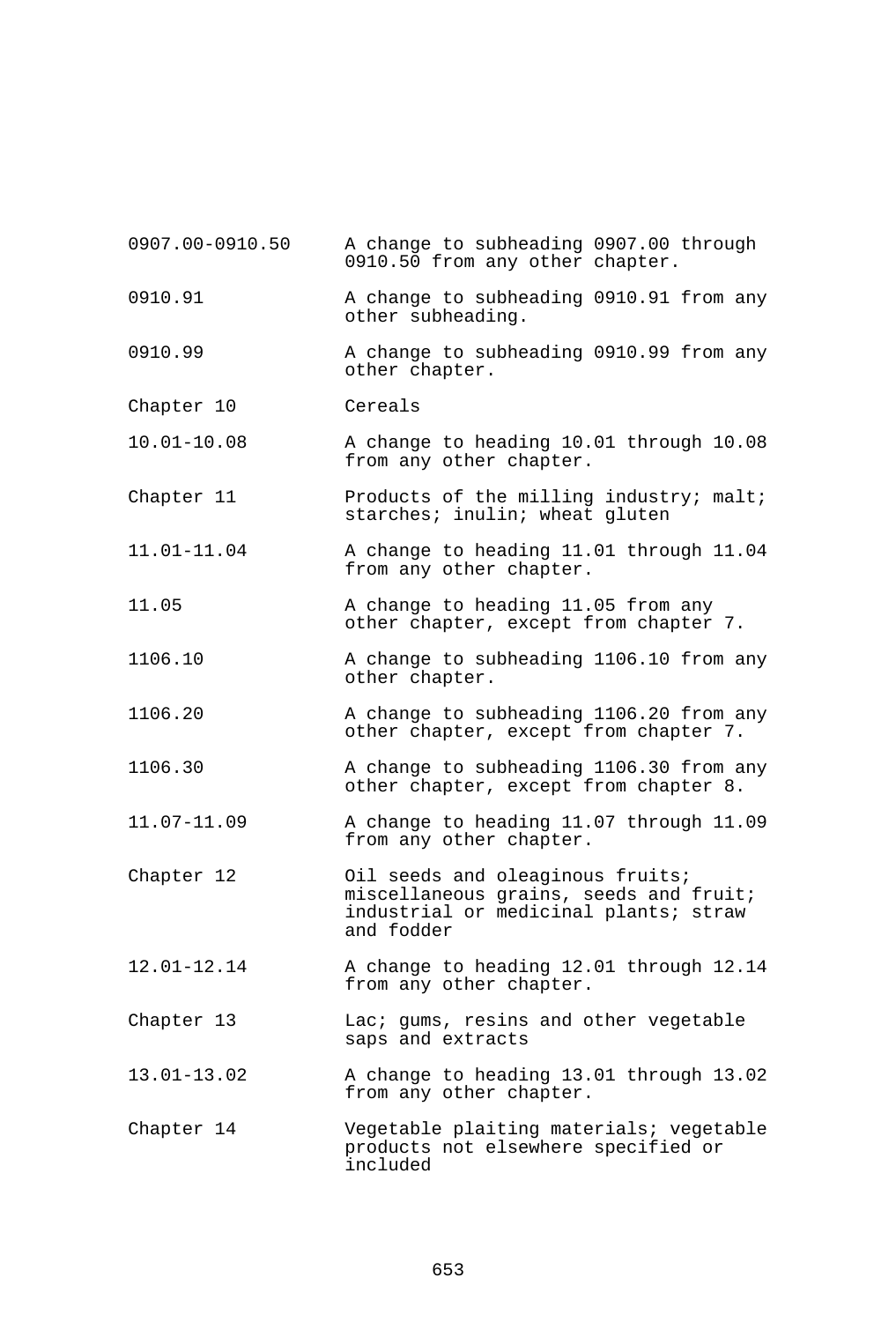| 14.01-14.04     | A change to heading 14.01 through 14.04<br>from any other chapter.                                                                    |
|-----------------|---------------------------------------------------------------------------------------------------------------------------------------|
| Section III     | Animal or vegetable fats and oils and<br>their cleavage products; prepared<br>edible fats; animal or vegetable waxes<br>(chapter 15)  |
| Chapter 15      | Animal or vegetable fats and oils and<br>their cleavage products; prepared<br>edible fats; animal or vegetable waxes                  |
| 1501.00-1515.50 | A change to subheading 1501.00 through<br>1515.50 from any other chapter.                                                             |
| 1515.90         | A change to rice bran oil and its<br>fractions of subheading 1515.90 from<br>any other chapter, except from chapter<br>10, 11, or 23. |
|                 | A change to any other good of<br>subheading 1515.90 from any other<br>chapter.                                                        |
| $15.16 - 15.18$ | A change to heading 15.16 through 15.18<br>from any other chapter.                                                                    |
| 15.20           | A change to heading 15.20 from any<br>other heading.                                                                                  |
| $15.21 - 15.22$ | A change to heading 15.21 through 15.22<br>from any other chapter.                                                                    |
| Section IV      | Prepared foodstuffs; beverages, spirits<br>and vinegar; tobacco and manufactured<br>tobacco substitutes (chapter 16-24)               |
| Chapter 16      | Preparations of meat, of fish or of<br>crustaceans, molluscs or other aquatic<br>invertebrates                                        |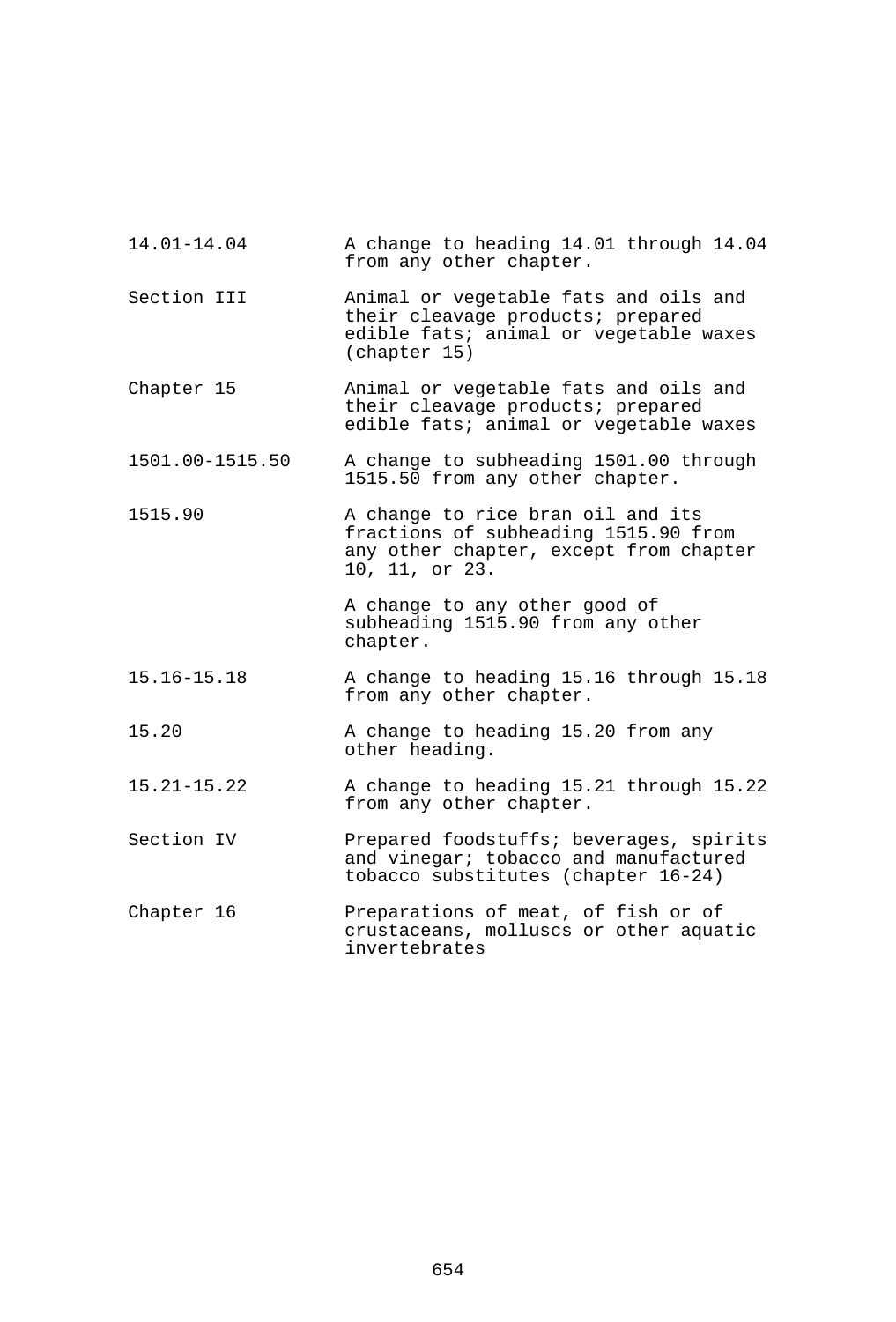- Note 1: For the purposes of subheading 1604.14, a non-originating material taken by authorised fishing vessels on the Indian Ocean Tuna Commission Record (hereinafter referred to in this Agreement as "the IOTC Record") shall be transported to the Party where the nonoriginating material is used for the production of a good without having undergone any operation other than operation to preserve it in good condition.
- Note 2: For the purposes of subheadings 1604.13, 1604.15, 1604.20 and 1605.20, a nonoriginating material obtained by fishing in a non-Party which is a member country of the ASEAN or taken by vessels, which are registered in and sail under the flag of a non-Party which is a member country of the ASEAN, from the sea outside the territorial sea of that non-Party shall be transported to the Party where the non-originating material is used for the production of a good:
- (a) directly from that non-Party; or
- (b) through one or more other non-Parties for the purpose of transit or temporary storage in warehouses in such non-Parties, provided that it does not undergo operations other than unloading, reloading or any other operation to preserve it in good condition.
- 16.01-16.02 A change to heading 16.01 through 16.02 from any other chapter, except from chapter 1 or 2.
- 16.03 A change to heading 16.03 from any other chapter.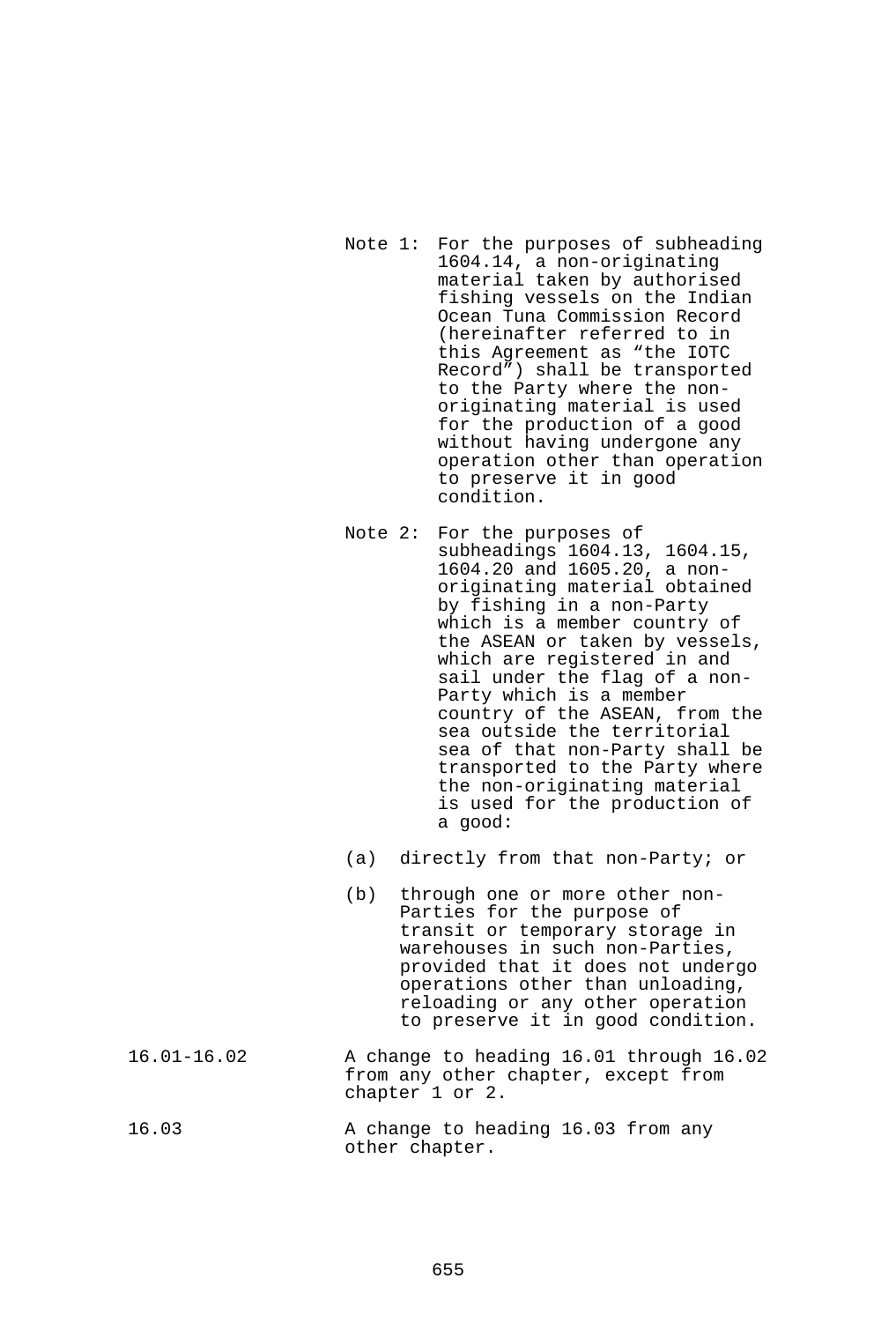| 1604.11-1604.12 | A change to subheading 1604.11 through<br>1604.12 from any other chapter, except<br>from chapter 3.                                                                                                                                                                                                                                                                                                                                                                      |
|-----------------|--------------------------------------------------------------------------------------------------------------------------------------------------------------------------------------------------------------------------------------------------------------------------------------------------------------------------------------------------------------------------------------------------------------------------------------------------------------------------|
| 1604.13         | A change to subheading 1604.13 from any<br>other chapter, provided that, where<br>non-originating materials of chapter 3<br>are used, each of the non-originating<br>materials is obtained by fishing in a<br>non-Party which is a member country of<br>the ASEAN or taken by vessels, which<br>are registered in and sail under the<br>flag of a non-Party which is a member<br>country of the ASEAN, from the sea<br>outside the territorial sea of that<br>non-Party. |
| 1604.14         | A change to subheading 1604.14 from any<br>other chapter, provided that, where<br>non-originating materials of chapter 3<br>are used, each of the non-originating<br>materials is taken by the authorised<br>fishing vessels on the IOTC Record.                                                                                                                                                                                                                         |
| 1604.15         | A change to subheading 1604.15 from any<br>other chapter, provided that, where<br>non-originating materials of chapter 3<br>are used, each of the non-originating<br>materials is obtained by fishing in a<br>non-Party which is a member country of<br>the ASEAN or taken by vessels, which<br>are registered in and sail under the<br>flag of a non-Party which is a member<br>country of the ASEAN, from the sea<br>outside the territorial sea of that<br>non-Party. |
| 1604.16-1604.19 | A change to subheading 1604.16 through<br>1604.19 from any other chapter, except<br>from chapter 3.                                                                                                                                                                                                                                                                                                                                                                      |
| 1604.20         | A change to subheading 1604.20 from any<br>other chapter, provided that, where<br>non-originating materials of chapter 3<br>are used, each of the non-originating<br>materials is obtained by fishing in a<br>non-Party which is a member country of<br>the ASEAN or taken by vessels, which<br>are registered in and sail under the<br>flag of a non-Party which is a member<br>country of the ASEAN, from the sea<br>outside the territorial sea of that<br>non-Party. |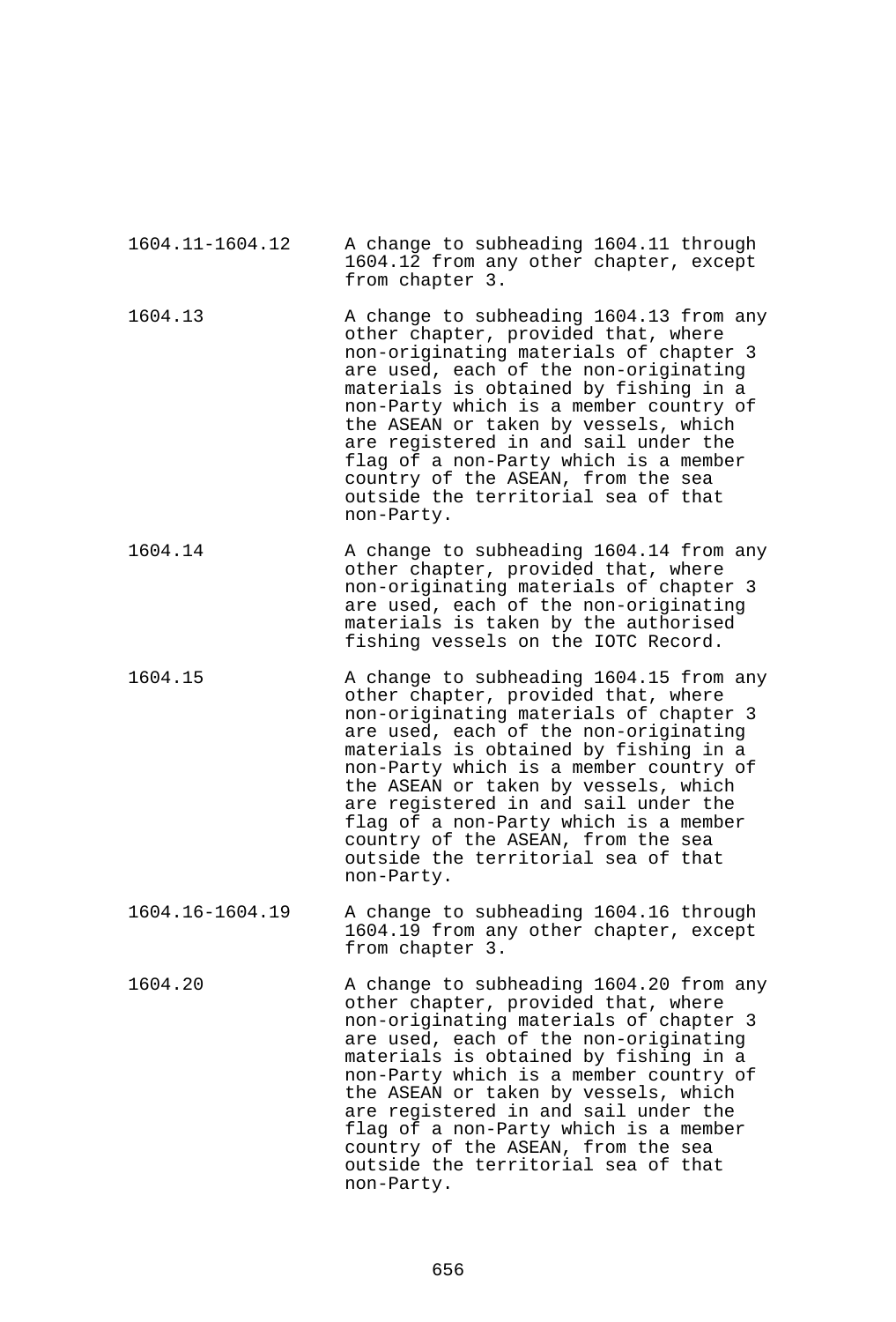- 1604.30-1605.10 A change to subheading 1604.30 through 1605.10 from any other chapter, except from chapter 3. 1605.20 A change to subheading 1605.20 from any other chapter, provided that, where non-originating materials of chapter 3 are used, each of the non-originating materials is obtained by fishing in a non-Party which is a member country of the ASEAN or taken by vessels, which are registered in and sail under the flag of a non-Party which is a member country of the ASEAN, from the sea outside the territorial sea of that non-Party. 1605.30-1605.90 A change to subheading 1605.30 through 1605.90 from any other chapter, except from chapter 3. Chapter 17 Sugars and sugar confectionery 17.01 A change to heading 17.01 from any other chapter, except from chapter 12. 1702.11-1702.19 A change to subheading 1702.11 through 1702.19 from any other chapter, except
- 1702.20-1702.40 A change to subheading 1702.20 through 1702.40 from any other chapter.

from chapter 4.

- 1702.50 A change to subheading 1702.50 from any other chapter, except from chapter 11.
- 1702.60-1702.90 A change to subheading 1702.60 through 1702.90 from any other chapter.
- 17.03 A change to heading 17.03 from any other chapter, except from chapter 12.
- 17.04 A change to heading 17.04 from any other chapter.
- Chapter 18 Cocoa and cocoa preparations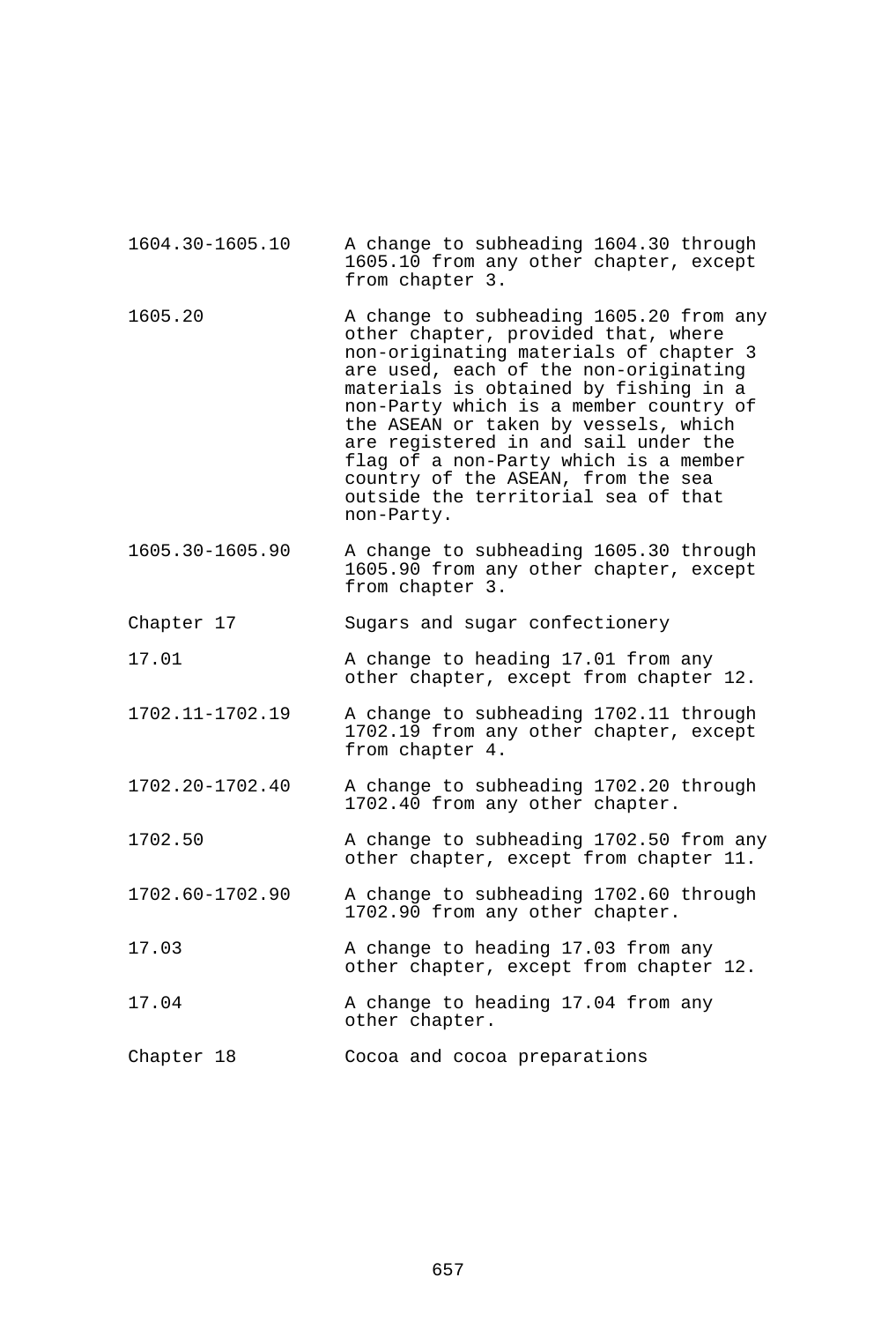| Note: For the purposes of subheading |
|--------------------------------------|
| 1803.20 and heading 18.05,           |
| a non-originating material           |
| harvested, picked or gathered in     |
| a non-Party which is a member        |
| country of the ASEAN shall be        |
| transported to the Party where       |
| the non-originating material is      |
| used for the production of a         |
|                                      |

- (a) directly from that non-Party; or
- (b) through one or more other non-Parties for the purpose of transit or temporary storage in warehouses in such non-Parties, provided that it does not undergo operations other than unloading, reloading or any other operation to preserve it in good condition.
- 18.01-18.02 A change to heading 18.01 through 18.02 from any other chapter.
- 1803.10 A change to subheading 1803.10 from any other heading, provided that the nonoriginating cocoa beans of heading 18.01 constitute no more than 50 per cent by weight of the good.
- 1803.20 A change to subheading 1803.20 from any other heading, provided that, where non-originating cocoa beans of heading 18.01 are used, the non-originating cocoa beans, which are harvested, picked or gathered in a non-Party which is a member country of the ASEAN, constitute at least 50 per cent by weight of the good.
- 18.04 A change to heading 18.04 from any other heading.
- 18.05 A change to heading 18.05 from any other heading, provided that, where non-originating cocoa beans of heading 18.01 are used, the non-originating cocoa beans, which are harvested, picked or gathered in a non-Party which is a member country of the ASEAN, constitute at least 50 per cent by weight of the good.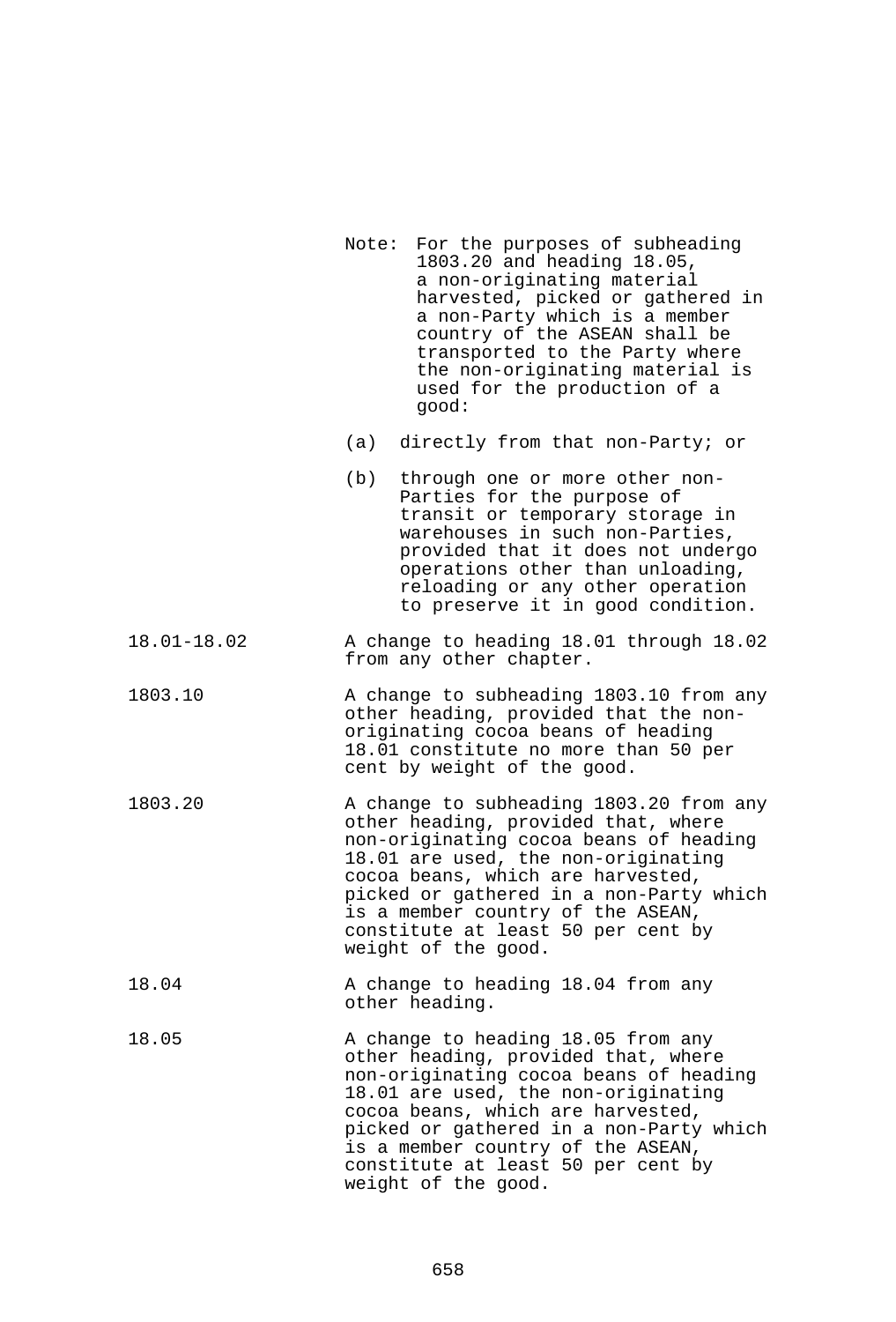| 1806.10-1806.20 |  |  | A change to subheading 1806.10 through |  |
|-----------------|--|--|----------------------------------------|--|
|                 |  |  | 1806.20 from any other chapter.        |  |
|                 |  |  |                                        |  |

- 1806.31 A change to subheading 1806.31 from any other subheading.
- 1806.32 A change to subheading 1806.32 from any other chapter.
- 1806.90 A change to subheading 1806.90 from any other subheading.

## Chapter 19 **Preparations of cereals, flour, starch** or milk; pastrycooks' products

Note: For the purposes of subheading 1905.90:

- (a) a non-originating material produced entirely in a non-Party which is a member country of the ASEAN shall be transported to the Party where the non-originating material is used for the production of a good:
	- (i) directly from that non-Party; or
	- (ii) through one or more other non-Parties for the purpose of transit or temporary storage in warehouses in such non-Parties, provided that it does not undergo operations other than unloading, reloading or any other operation to preserve it in good condition; and
- (b) a non-originating material produced entirely in a non-Party which is a member country of the ASEAN and used in the production of a good shall be limited to those produced from materials harvested, picked or gathered in either Party or the non-Party which is a member country of the ASEAN.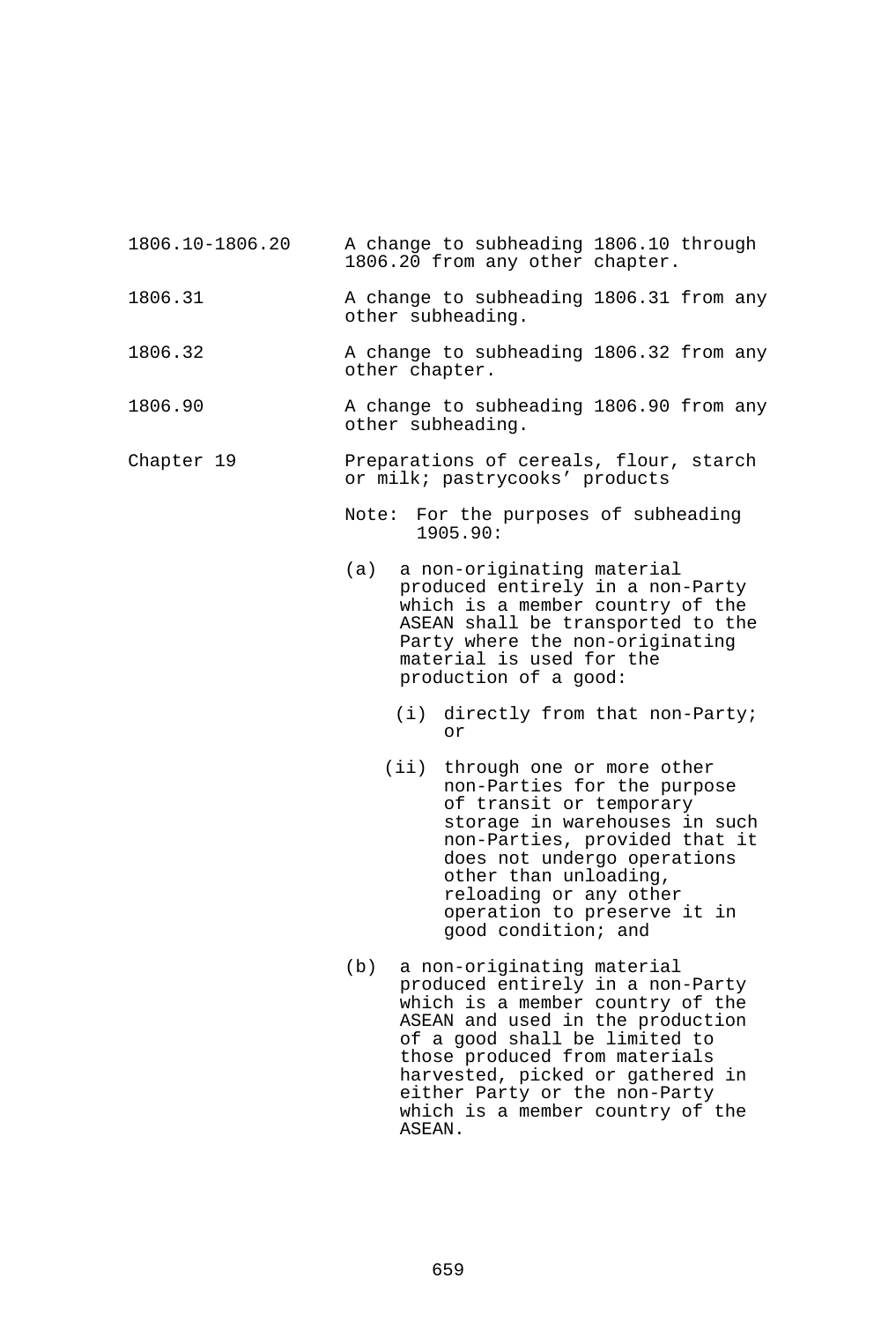| 1901.10         | A change to subheading 1901.10 from any<br>other chapter.                                                                                                                                                                                                                                                                                            |
|-----------------|------------------------------------------------------------------------------------------------------------------------------------------------------------------------------------------------------------------------------------------------------------------------------------------------------------------------------------------------------|
| 1901.20         | A change to subheading 1901.20 from any<br>other subheading.                                                                                                                                                                                                                                                                                         |
| 1901.90-1902.40 | A change to subheading 1901.90 through<br>1902.40 from any other chapter.                                                                                                                                                                                                                                                                            |
| 19.03           | A change to heading 19.03 from any<br>other chapter, except from chapter 11.                                                                                                                                                                                                                                                                         |
| 1904.10-1905.40 | A change to subheading 1904.10 through<br>1905.40 from any other chapter.                                                                                                                                                                                                                                                                            |
| 1905.90         | A change to crisp savoury food<br>products, made from a dough based on<br>potato powder, of subheading 1905.90<br>from any other chapter, provided that,<br>where non-originating materials of<br>heading 11.05 are used, each of the<br>non-originating materials is produced<br>entirely in a non-Party which is a<br>member country of the ASEAN. |
|                 | A change to any other good of<br>subheading 1905.90 from any other<br>chapter.                                                                                                                                                                                                                                                                       |
| Chapter 20      | Preparations of vegetables, fruit, nuts<br>or other parts of plants                                                                                                                                                                                                                                                                                  |
|                 | Note: For the purposes of subheadings                                                                                                                                                                                                                                                                                                                |
|                 | 2001.10 through 2005.60, 2005.80<br>through 2007.10, 2008.11 through<br>2008.19, 2008.40 through<br>2008.91, 2009.61 through 2009.69<br>and 2009.80:                                                                                                                                                                                                 |
|                 | (a)<br>a non-originating material<br>harvested, picked, gathered or<br>produced entirely in a non-Party<br>which is a member country of the<br>ASEAN shall be transported to the<br>Party where the non-originating<br>material is used for the<br>production of a good:                                                                             |

 (i) directly from that non-Party; or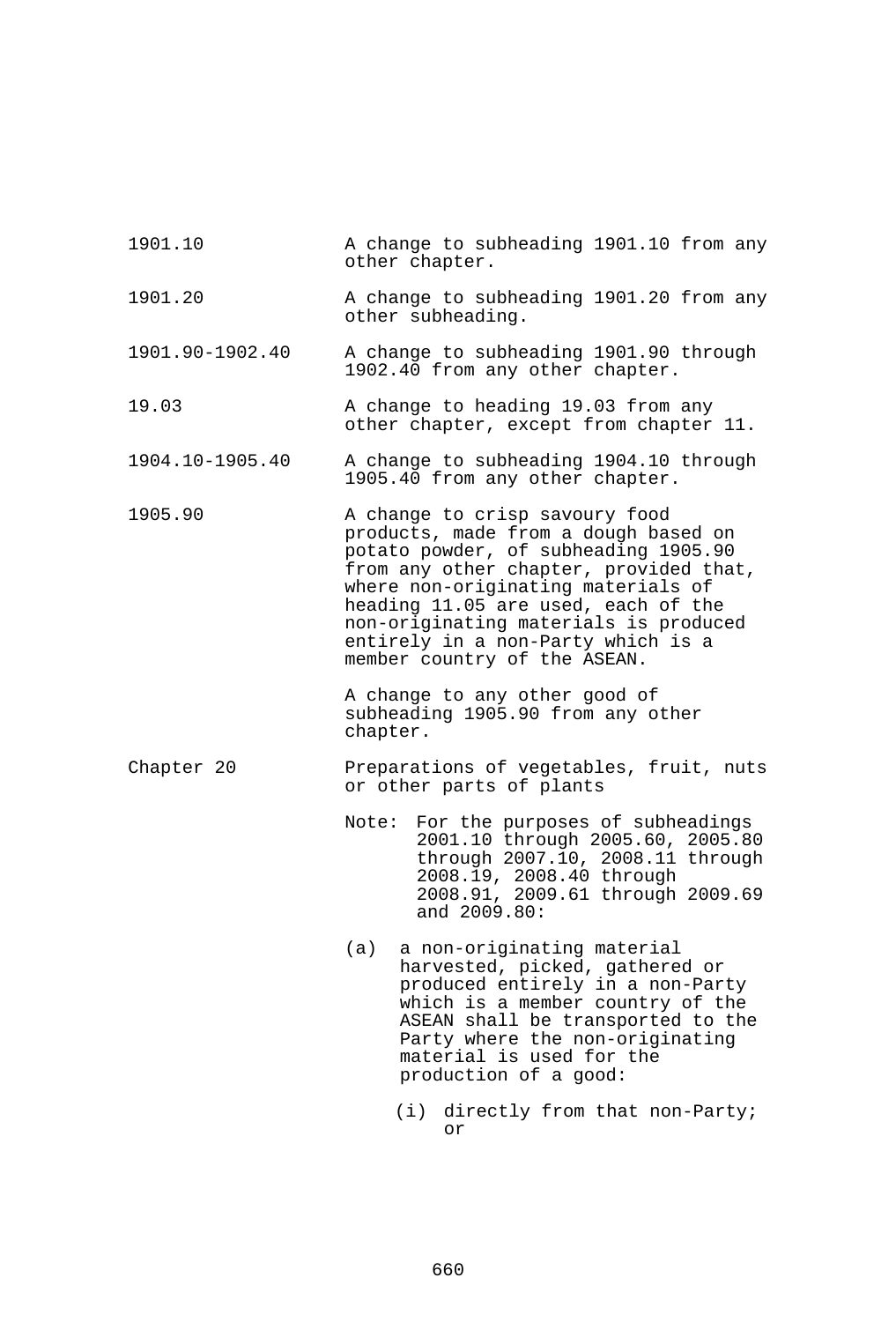- (ii) through one or more other non-Parties for the purpose of transit or temporary storage in warehouses in such non-Parties, provided that it does not undergo operations other than unloading, reloading or any other operation to preserve it in good condition; and
- (b) a non-originating material produced entirely in a non-Party which is a member country of the ASEAN and used in the production of a good shall be limited to those produced from materials harvested, picked or gathered in either Party or the non-Party which is a member country of the ASEAN.
- 2001.10 A change to subheading 2001.10 from any other chapter, provided that, where non-originating materials of chapter 7 are used, each of the non-originating materials is harvested, picked, gathered or produced entirely in a non-Party which is a member country of the ASEAN.
- 2001.90 A change to subheading 2001.90 from any other chapter, provided that, where non-originating materials of chapter 7 or 8 are used, each of the nonoriginating materials is harvested, picked, gathered or produced entirely in a non-Party which is a member country of the ASEAN.
- 2002.10-2004.10 A change to subheading 2002.10 through 2004.10 from any other chapter, provided that, where non-originating materials of chapter 7 are used, each of the non-originating materials is harvested, picked, gathered or produced entirely in a non-Party which is a member country of the ASEAN.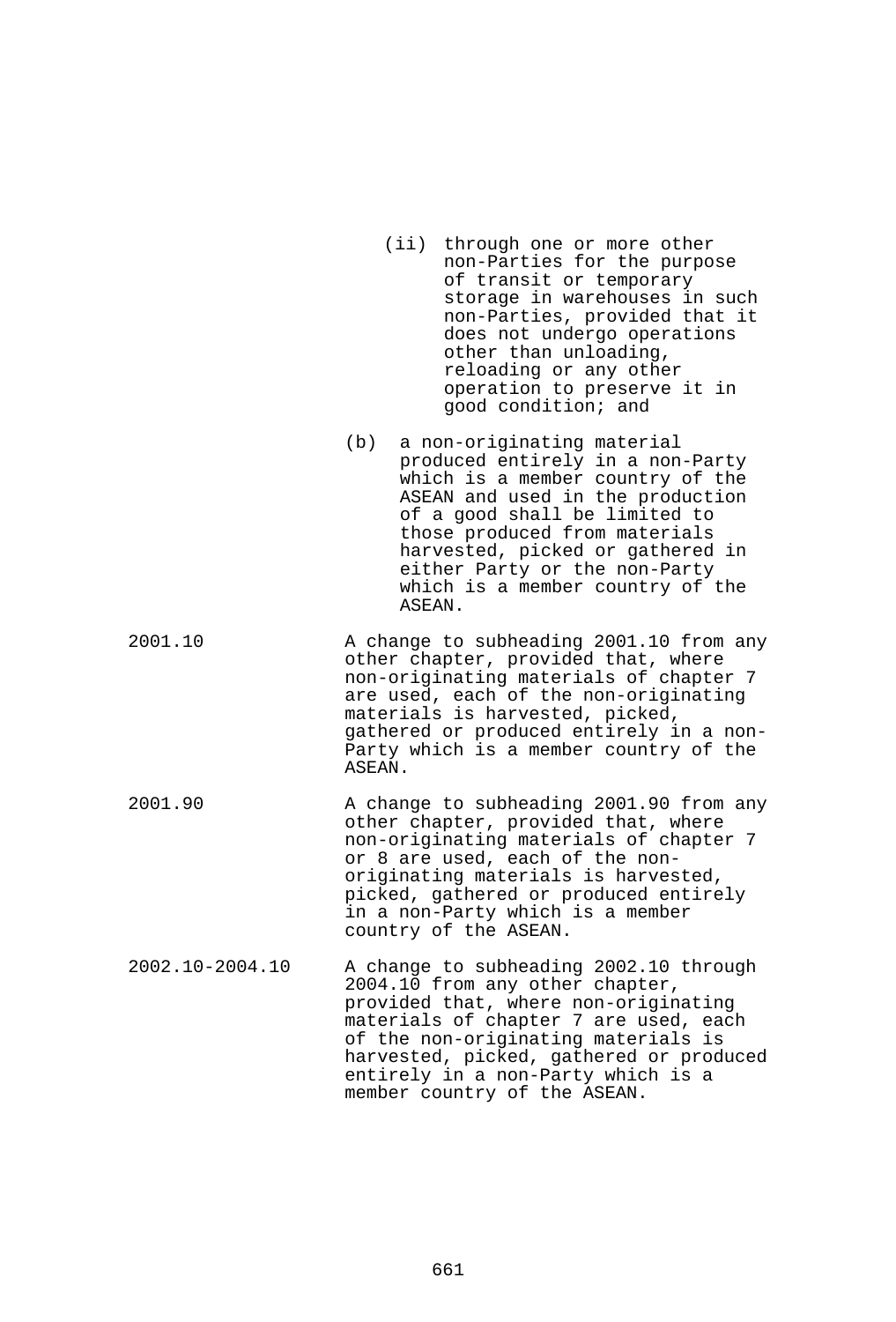| 2004.90         | A change to subheading 2004.90 from any<br>other chapter, provided that, where<br>non-originating materials of chapter 7<br>or 11 are used, each of the non-<br>originating materials is harvested,<br>picked, gathered or produced entirely<br>in a non-Party which is a member<br>country of the ASEAN.          |
|-----------------|--------------------------------------------------------------------------------------------------------------------------------------------------------------------------------------------------------------------------------------------------------------------------------------------------------------------|
| 2005.10-2005.20 | A change to subheading 2005.10 through<br>2005.20 from any other chapter,<br>provided that, where non-originating<br>materials of chapter 7 are used, each<br>of the non-originating materials is<br>harvested, picked, gathered or produced<br>entirely in a non-Party which is a<br>member country of the ASEAN. |
| 2005.40         | A change to subheading 2005.40 from any<br>other chapter, provided that, where<br>non-originating materials of chapter 7<br>or 11 are used, each of the non-<br>originating materials is harvested,<br>picked, gathered or produced entirely<br>in a non-Party which is a member<br>country of the ASEAN.          |
| 2005.51-2005.60 | A change to subheading 2005.51 through<br>2005.60 from any other chapter,<br>provided that, where non-originating<br>materials of chapter 7 are used, each<br>of the non-originating materials is<br>harvested, picked, gathered or produced<br>entirely in a non-Party which is a<br>member country of the ASEAN. |
| 2005.70         | A change to subheading 2005.70 from any<br>other chapter, except from chapter 7.                                                                                                                                                                                                                                   |
| 2005.80-2005.90 | A change to subheading 2005.80 through<br>2005.90 from any other chapter,<br>provided that, where non-originating<br>materials of chapter 7 are used, each<br>of the non-originating materials is<br>harvested, picked, gathered or produced<br>entirely in a non-Party which is a<br>member country of the ASEAN. |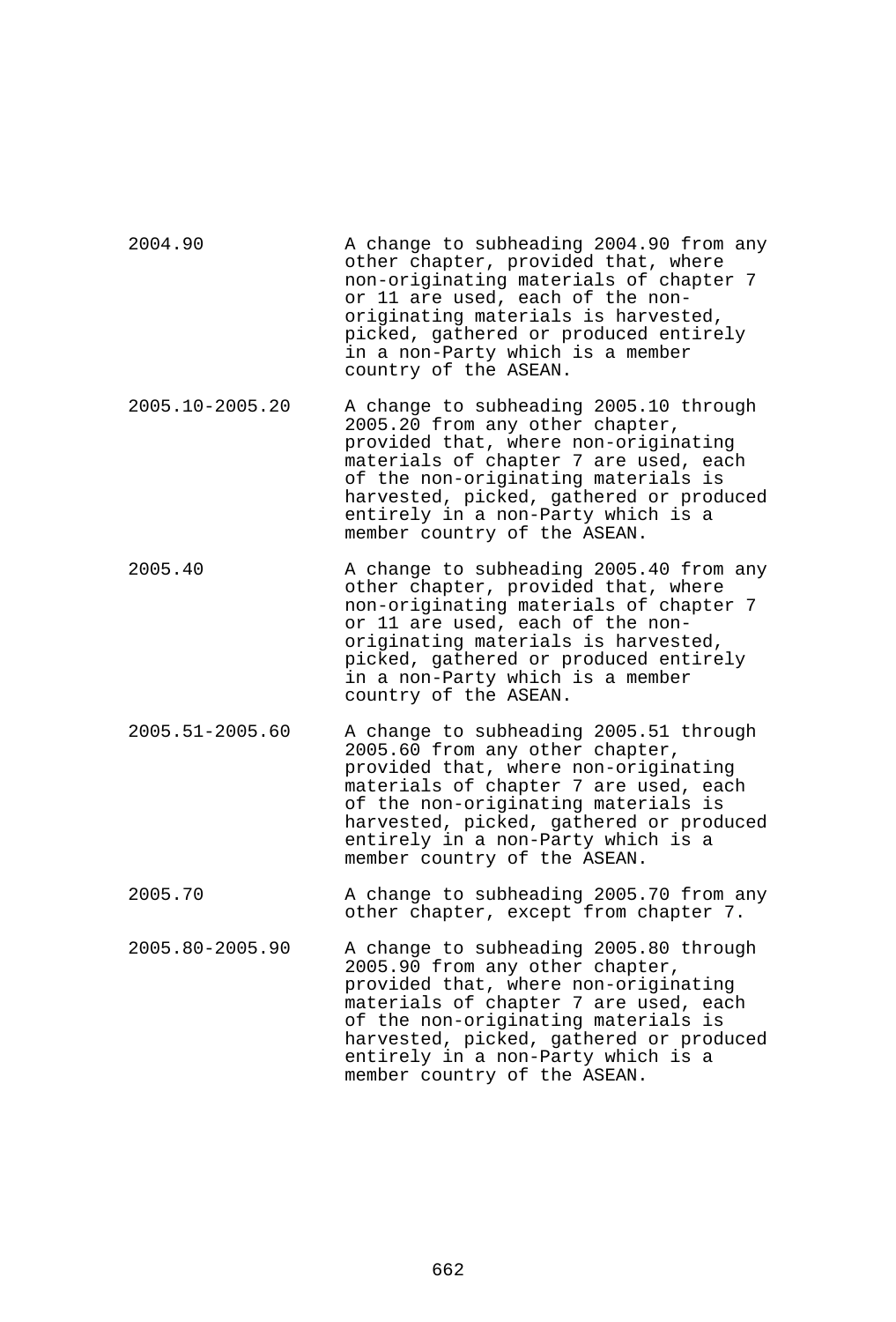| 20.06           | A change to heading 20.06 from any<br>other chapter, provided that, where<br>non-originating materials of chapter 7<br>or 8 are used, each of the non-<br>originating materials is harvested,<br>picked, gathered or produced entirely<br>in a non-Party which is a member<br>country of the ASEAN.  |
|-----------------|------------------------------------------------------------------------------------------------------------------------------------------------------------------------------------------------------------------------------------------------------------------------------------------------------|
| 2007.10         | A change to subheading 2007.10 from any<br>other chapter, provided that, where<br>non-originating materials of chapter 8<br>are used, each of the non-originating<br>materials is harvested, picked,<br>gathered or produced entirely in a non-<br>Party which is a member country of the<br>ASEAN.  |
| 2007.91         | A change to subheading 2007.91 from any<br>other chapter, except from chapter 8.                                                                                                                                                                                                                     |
| 2007.99         | A change to subheading 2007.99 from any<br>other chapter, except from chapter 7 or<br>8.                                                                                                                                                                                                             |
| 2008.11         | A change to subheading 2008.11 from any<br>other chapter, provided that, where<br>non-originating materials of chapter 12<br>are used, each of the non-originating<br>materials is harvested, picked,<br>gathered or produced entirely in a non-<br>Party which is a member country of the<br>ASEAN. |
| 2008.19         | A change to subheading 2008.19 from any<br>other chapter, provided that, where<br>non-originating materials of chapter 8<br>are used, each of the non-originating<br>materials is harvested, picked,<br>gathered or produced entirely in a non-<br>Party which is a member country of the<br>ASEAN.  |
| 2008.20-2008.30 | A change to subheading 2008.20 through<br>2008.30 from any other chapter, except<br>from chapter 8.                                                                                                                                                                                                  |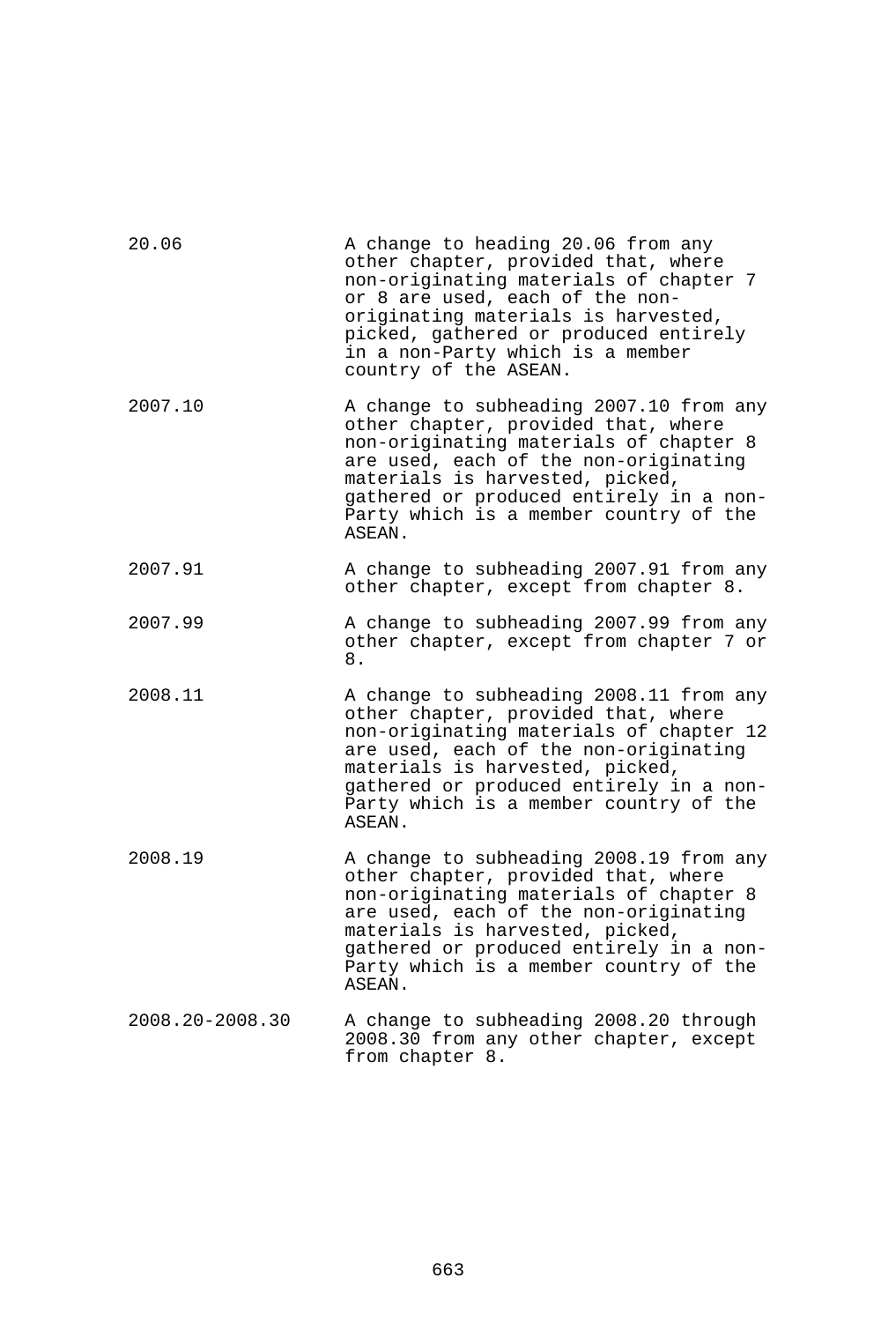- 2008.40-2008.91 A change to subheading 2008.40 through 2008.91 from any other chapter, provided that, where non-originating materials of chapter 8 are used, each of the non-originating materials is harvested, picked, gathered or produced entirely in a non-Party which is a member country of the ASEAN.
- 2008.92-2008.99 A change to subheading 2008.92 through 2008.99 from any other chapter.
- 2009.11-2009.49 A change to subheading 2009.11 through 2009.49 from any other chapter, except from chapter 8.
- 2009.50 A change to subheading 2009.50 from any other chapter, except from heading 07.02.
- 2009.61-2009.69 A change to subheading 2009.61 through 2009.69 from any other chapter, provided that, where non-originating materials of chapter 8 are used, each of the non-originating materials is harvested, picked, gathered or produced entirely in a non-Party which is a member country of the ASEAN.
- 2009.71-2009.79 A change to subheading 2009.71 through 2009.79 from any other chapter, except from chapter 8.
- 2009.80 A change to subheading 2009.80 from any other chapter, provided that, where non-originating materials of chapter 7 or 8 are used, each of the nonoriginating materials is harvested, picked, gathered or produced entirely in a non-Party which is a member country of the ASEAN.
- 2009.90 A change to subheading 2009.90 from any other chapter, except from chapter 7 or 8.
- Chapter 21 Miscellaneous edible preparations
- 2101.11 A change to subheading 2101.11 from any other chapter.
- 2101.12-2101.20 A change to subheading 2101.12 through 2101.20 from any other chapter; or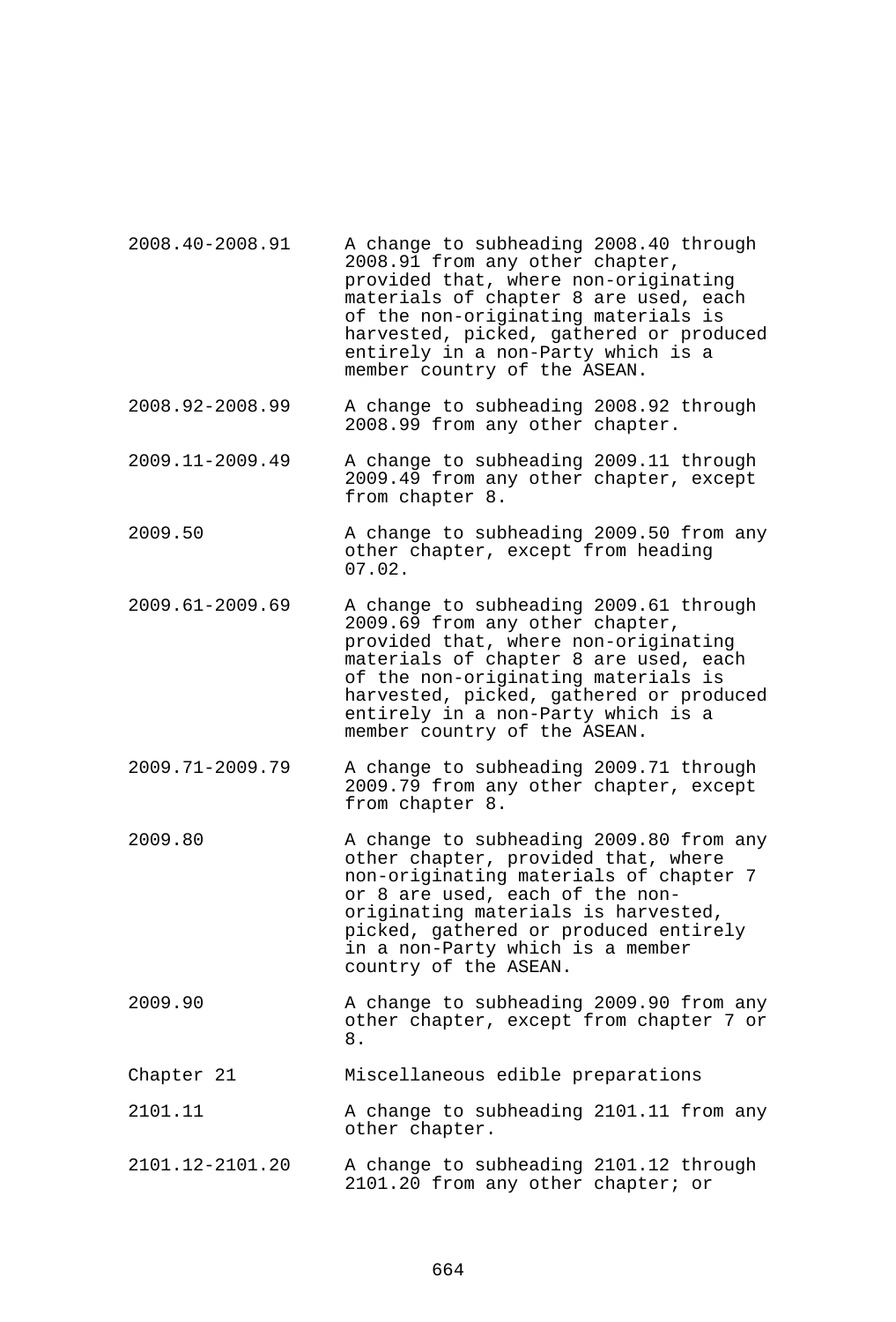|                 | No required change in tariff<br>classification to subheading 2101.12<br>through 2101.20, provided that there is<br>a qualifying value content of not less<br>than 40 per cent. |
|-----------------|--------------------------------------------------------------------------------------------------------------------------------------------------------------------------------|
| 2101.30         | A change to tea bag of roasted barley<br>groats, put up for retail sale, of<br>subheading 2101.30 from any other<br>chapter, except from chapter 10 or 19.                     |
|                 | A change to any other good of<br>subheading 2101.30 from any other<br>chapter.                                                                                                 |
| 2102.10-2103.10 | A change to subheading 2102.10 through<br>2103.10 from any other heading.                                                                                                      |
| 2103.20         | A change to subheading 2103.20 from any<br>other chapter, except from chapter 7 or<br>20.                                                                                      |
| 2103.30         | A change to subheading 2103.30 from any<br>other chapter.                                                                                                                      |
| 2103.90         | A change to subheading 2103.90 from any<br>other heading.                                                                                                                      |
| 2104.10-2106.10 | A change to subheading 2104.10 through<br>2106.10 from any other chapter.                                                                                                      |
| 2106.90         | No required change in tariff<br>classification to subheading 2106.90,<br>provided that there is a qualifying<br>value content of not less than 40 per<br>cent.                 |
| Chapter 22      | Beverages, spirits and vinegar                                                                                                                                                 |
| 2201.10-2202.10 | A change to subheading 2201.10 through<br>2202.10 from any other chapter.                                                                                                      |
| 2202.90         | No required change in tariff<br>classification to subheading 2202.90,<br>provided that there is a qualifying<br>value content of not less than 40 per<br>cent.                 |
| 2203.00-2204.29 | A change to subheading 2203.00 through<br>2204.29 from any other chapter.                                                                                                      |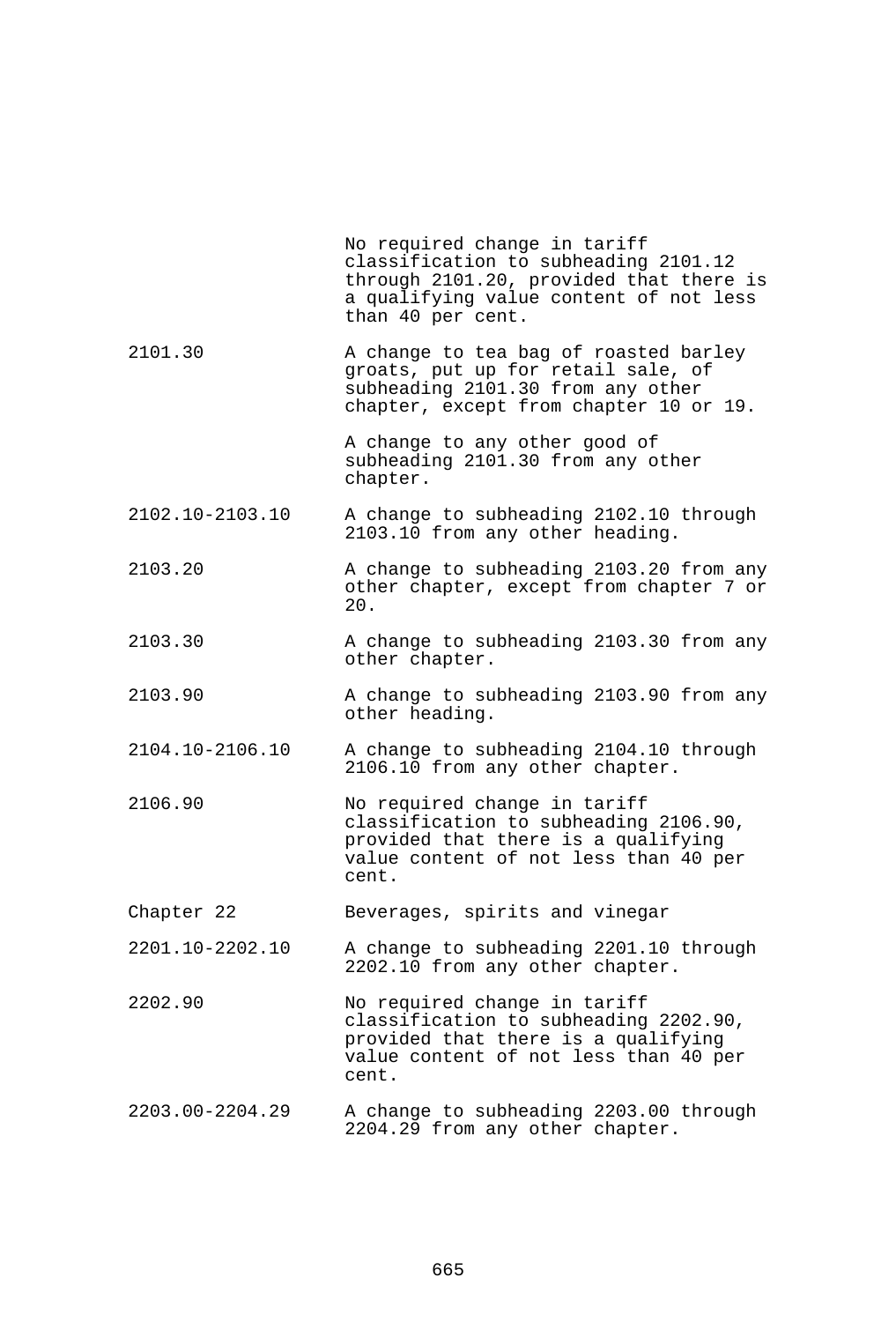| 2204.30-2206.00 | A change to subheading 2204.30 through<br>2206.00 from any other chapter, except<br>from chapter 8 or 20.                                                                                            |  |  |
|-----------------|------------------------------------------------------------------------------------------------------------------------------------------------------------------------------------------------------|--|--|
| 22.07           | A change to heading 22.07 from any<br>other chapter.                                                                                                                                                 |  |  |
| 2208.20-2208.60 | A change to subheading 2208.20 through<br>2208.60 from any other heading, except<br>from heading 22.07.                                                                                              |  |  |
| 2208.70         | A change to subheading 2208.70 from any<br>other heading, except from heading<br>$22.07$ ; or                                                                                                        |  |  |
|                 | No required change in tariff<br>classification to subheading 2208.70,<br>provided that there is a qualifying<br>value content of not less than 40 per<br>cent.                                       |  |  |
| 2208.90         | A change to sake compound or cooking<br>sake (Mirin) of subheading 2208.90 from<br>any other heading, provided that there<br>is a qualifying value content of not<br>less than 40 per cent.          |  |  |
|                 | A change to beverages with a basis of<br>fruit juices of an alcoholic strength<br>by volume of less than 1 per cent of<br>subheading 2208.90 from any other<br>chapter, except from chapter 8 or 20. |  |  |
|                 | A change to any other good of<br>subheading 2208.90 from any other<br>heading, except from heading 22.07.                                                                                            |  |  |
| 22.09           | A change to heading 22.09 from any<br>other heading.                                                                                                                                                 |  |  |
| Chapter 23      | Residues and waste from the food<br>industries; prepared animal fodder                                                                                                                               |  |  |
| 23.01           | A change to heading 23.01 from any<br>other chapter.                                                                                                                                                 |  |  |
| 23.02           | A change to heading 23.02 from any<br>other heading.                                                                                                                                                 |  |  |
| 23.03           | A change to heading 23.03 from any<br>other chapter.                                                                                                                                                 |  |  |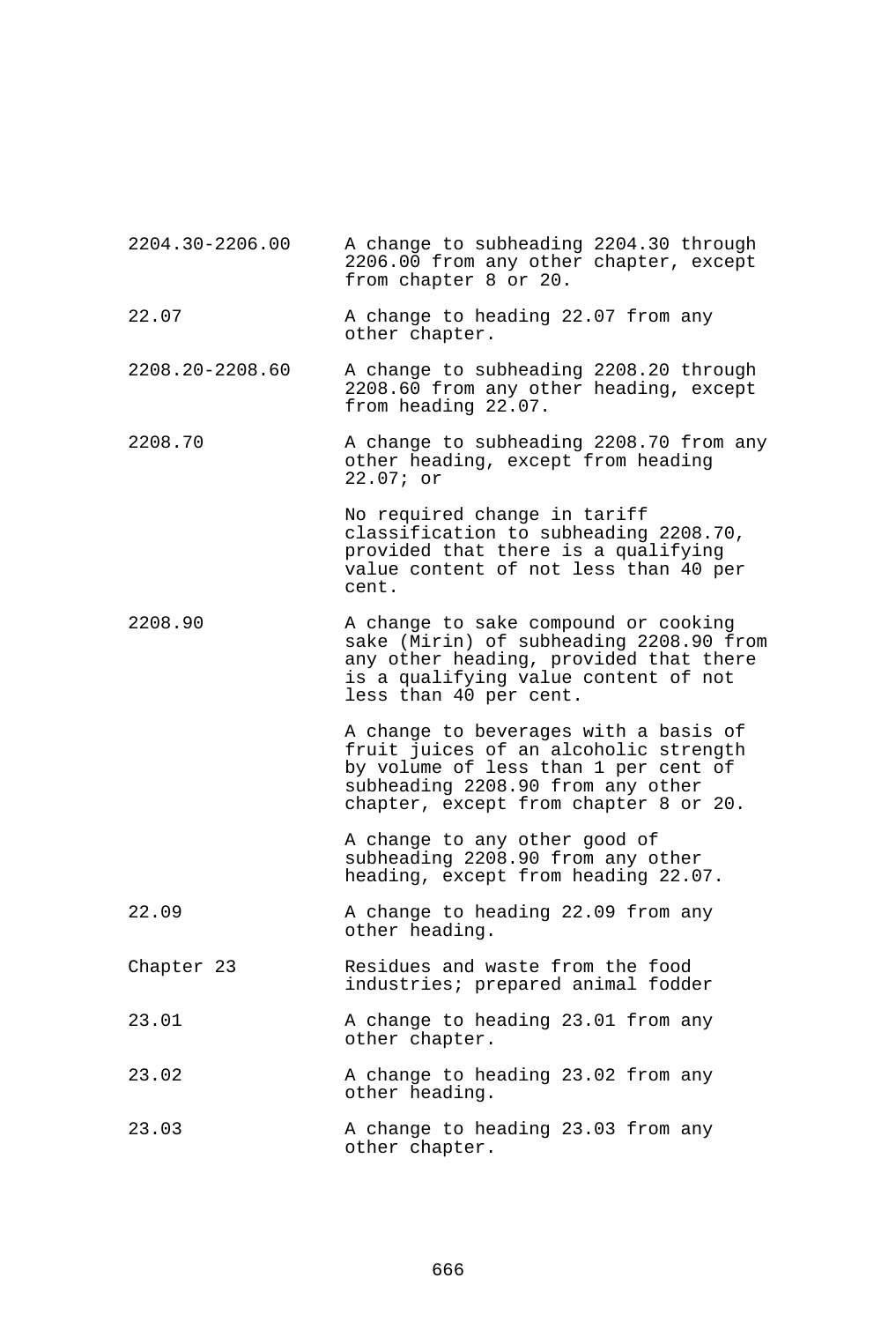| $23.04 - 23.08$ | A change to heading 23.04 through 23.08<br>from any other heading.                                                                                             |
|-----------------|----------------------------------------------------------------------------------------------------------------------------------------------------------------|
| 23.09           | No required change in tariff<br>classification to heading 23.09,<br>provided that there is a qualifying<br>value content of not less than 40 per<br>cent.      |
| Chapter 24      | Tobacco and manufactured tobacco<br>substitutes                                                                                                                |
| 2401.10-2401.20 | A change to subheading 2401.10 through<br>2401.20 from any other chapter.                                                                                      |
| 2401.30         | A change to subheading 2401.30 from any<br>other subheading.                                                                                                   |
| $24.02 - 24.03$ | A change to heading 24.02 through 24.03<br>from any other heading.                                                                                             |
| Section V       | Mineral products (chapter 25-27)                                                                                                                               |
| Chapter 25      | Salt; sulphur; earths and stone;<br>plastering materials, lime and cement                                                                                      |
| 2501.00-2520.10 | A change to subheading 2501.00 through<br>2520.10 from any other chapter.                                                                                      |
| 2520.20         | A change to subheading 2520.20 from any<br>other subheading.                                                                                                   |
| 25.21           | A change to heading 25.21 from any<br>other chapter.                                                                                                           |
| 2522.10         | A change to subheading 2522.10 from any<br>other heading; or                                                                                                   |
|                 | No required change in tariff<br>classification to subheading 2522.10,<br>provided that there is a qualifying<br>value content of not less than 40 per<br>cent. |
| 2522.20         | A change to subheading 2522.20 from any<br>other subheading; or                                                                                                |
|                 | No required change in tariff<br>classification to subheading 2522.20,<br>provided that there is a qualifying<br>value content of not less than 40 per<br>cent. |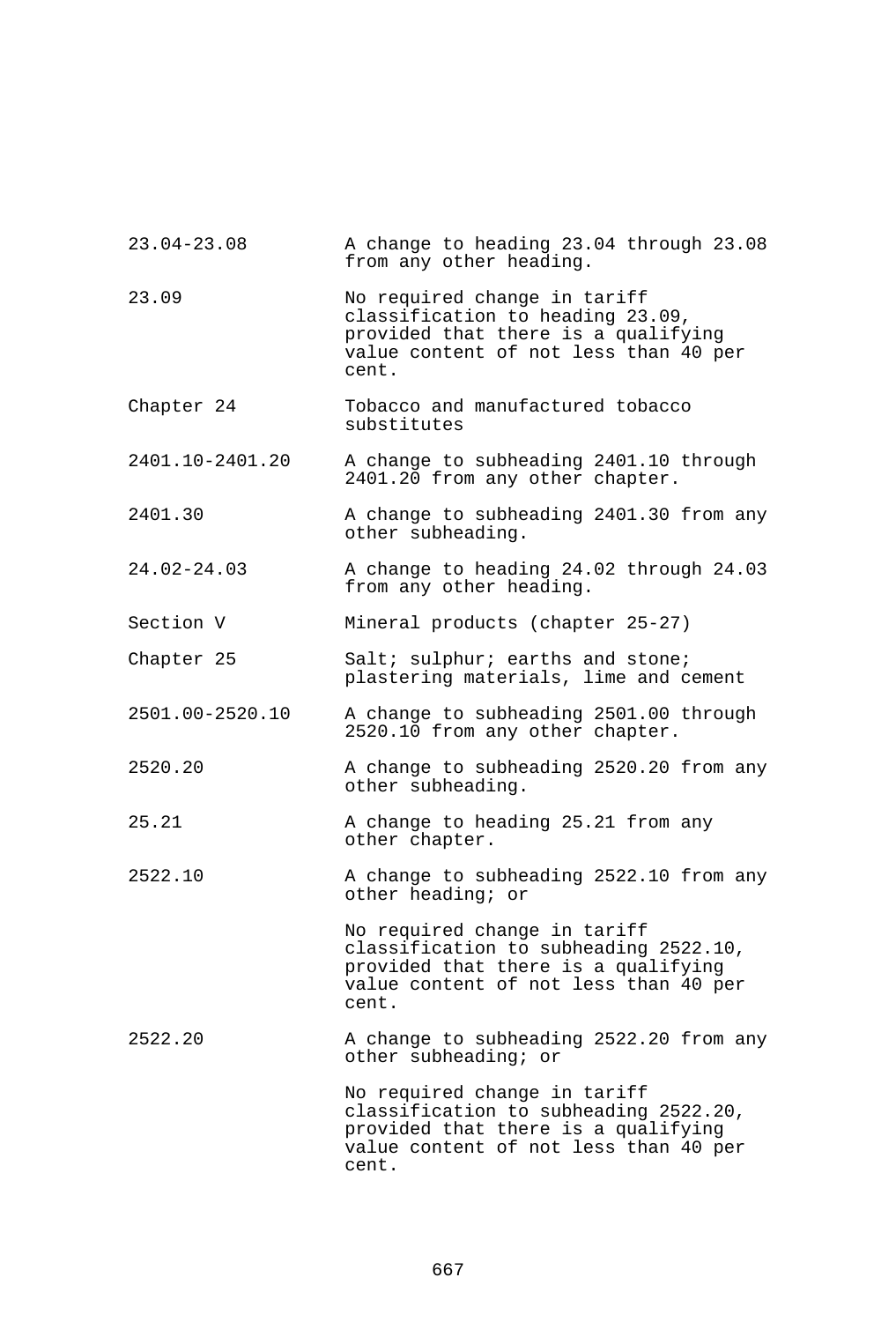| 2522.30         | A change to subheading 2522.30 from any<br>other heading; or                                                                                                                                                                                                                                                                                                               |  |  |
|-----------------|----------------------------------------------------------------------------------------------------------------------------------------------------------------------------------------------------------------------------------------------------------------------------------------------------------------------------------------------------------------------------|--|--|
|                 | No required change in tariff<br>classification to subheading 2522.30,<br>provided that there is a qualifying<br>value content of not less than 40 per<br>cent.                                                                                                                                                                                                             |  |  |
| 25.23           | A change to heading 25.23 from any<br>other heading.                                                                                                                                                                                                                                                                                                                       |  |  |
| $25.24 - 25.30$ | A change to heading 25.24 through 25.30<br>from any other chapter.                                                                                                                                                                                                                                                                                                         |  |  |
| Chapter 26      | Ores, slag and ash                                                                                                                                                                                                                                                                                                                                                         |  |  |
| $26.01 - 26.17$ | A change to heading 26.01 through 26.17<br>from any other chapter.                                                                                                                                                                                                                                                                                                         |  |  |
| $26.18 - 26.21$ | No required change in tariff<br>classification to heading 26.18 through<br>26.21, provided that the waste and<br>scrap are wholly obtained or produced<br>entirely in a Party as defined in<br>Article 28.                                                                                                                                                                 |  |  |
| Chapter 27      | Mineral fuels, mineral oils and<br>products of their distillation;<br>bituminous substances; mineral waxes                                                                                                                                                                                                                                                                 |  |  |
|                 | For the purposes of this<br>Note:<br>chapter, the term "chemical<br>reaction" means a process,<br>including a biochemical process,<br>which results in a molecule with<br>a new structure by breaking<br>intramolecular bonds and by<br>forming new intramolecular<br>bonds, or by altering the<br>spatial arrangement of atoms in<br>a molecule, but does not<br>include: |  |  |
|                 | dissolving in water or other<br>(a)<br>solvents;                                                                                                                                                                                                                                                                                                                           |  |  |
|                 | (b)<br>the elimination of solvents<br>including solvents water; or                                                                                                                                                                                                                                                                                                         |  |  |
|                 | the addition or elimination of<br>(c)<br>water of crystallisation.                                                                                                                                                                                                                                                                                                         |  |  |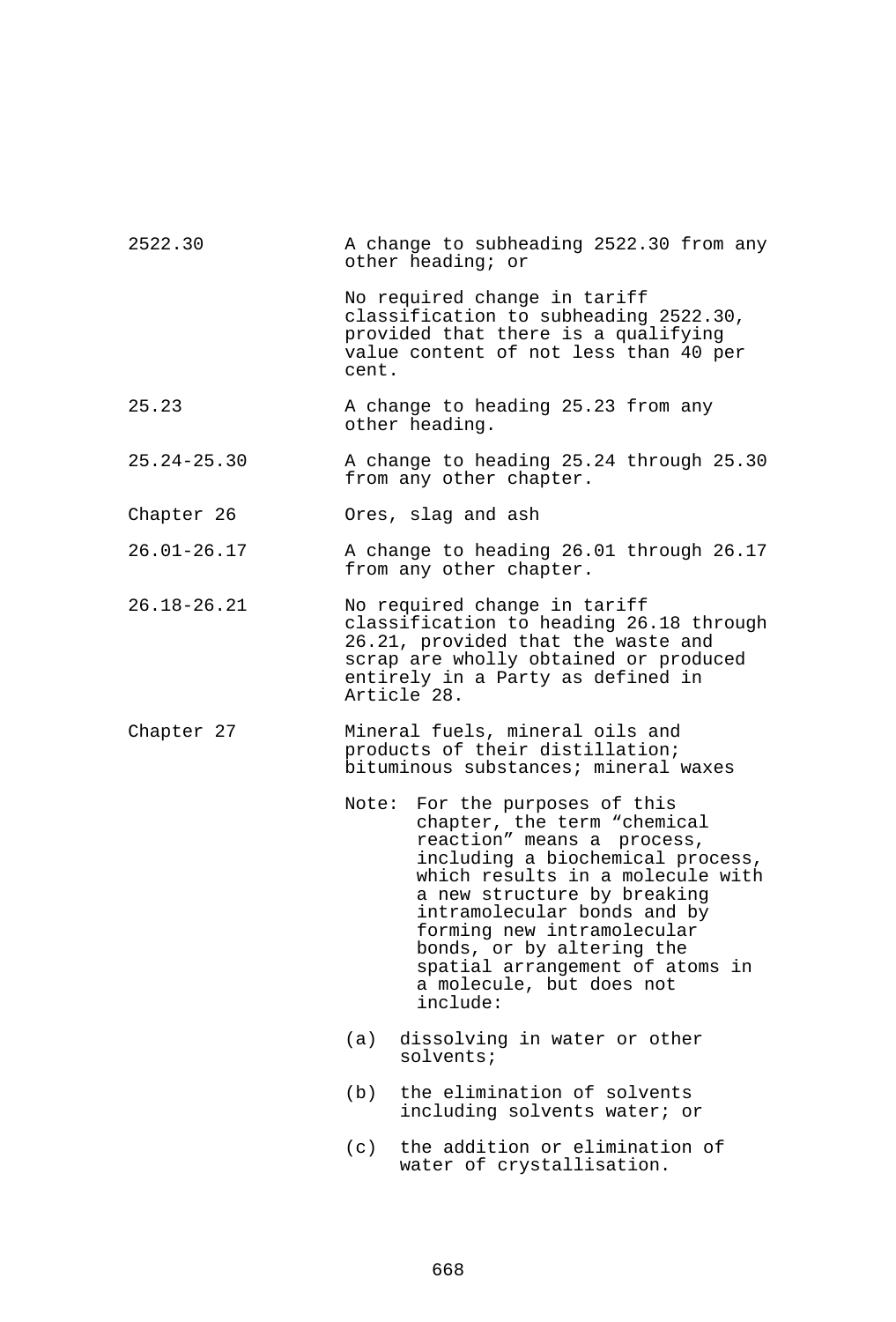| $27.01 - 27.03$ | A change to heading 27.01 through 27.03<br>from any other chapter.                                                                                                                                                |
|-----------------|-------------------------------------------------------------------------------------------------------------------------------------------------------------------------------------------------------------------|
| $27.04 - 27.08$ | A change to heading 27.04 through 27.08<br>from any other heading; or                                                                                                                                             |
|                 | No required change in tariff<br>classification to heading 27.04 through<br>27.08, provided that non-originating<br>materials used undergo a chemical<br>reaction in a Party.                                      |
| 27.09           | A change to heading 27.09 from any<br>other chapter.                                                                                                                                                              |
| 2710.11-2710.19 | A change to subheading 2710.11 through<br>2710.19 from any other heading; or                                                                                                                                      |
|                 | No required change in tariff<br>classification to subheading 2710.11<br>through 2710.19, provided that non-<br>originating materials used undergo a<br>chemical reaction in a Party.                              |
| 2710.91-2710.99 | No required change in tariff<br>classification to subheading 2710.91<br>through 2710.99, provided that the<br>waste and scrap are wholly obtained or<br>produced entirely in a Party as defined<br>in Article 28. |
| 2711.11         | A change to subheading 2711.11 from any<br>other chapter.                                                                                                                                                         |
| 2711.12-2711.19 | A change to subheading 2711.12 through<br>2711.19 from any other heading; or                                                                                                                                      |
|                 | No required change in tariff<br>classification to subheading 2711.12<br>through 2711.19, provided that non-<br>originating materials used undergo a<br>chemical reaction in a Party.                              |
| 2711.21         | A change to subheading 2711.21 from any<br>other chapter.                                                                                                                                                         |
| 2711.29-2715.00 | A change to subheading 2711.29 through<br>2715.00 from any other heading; or                                                                                                                                      |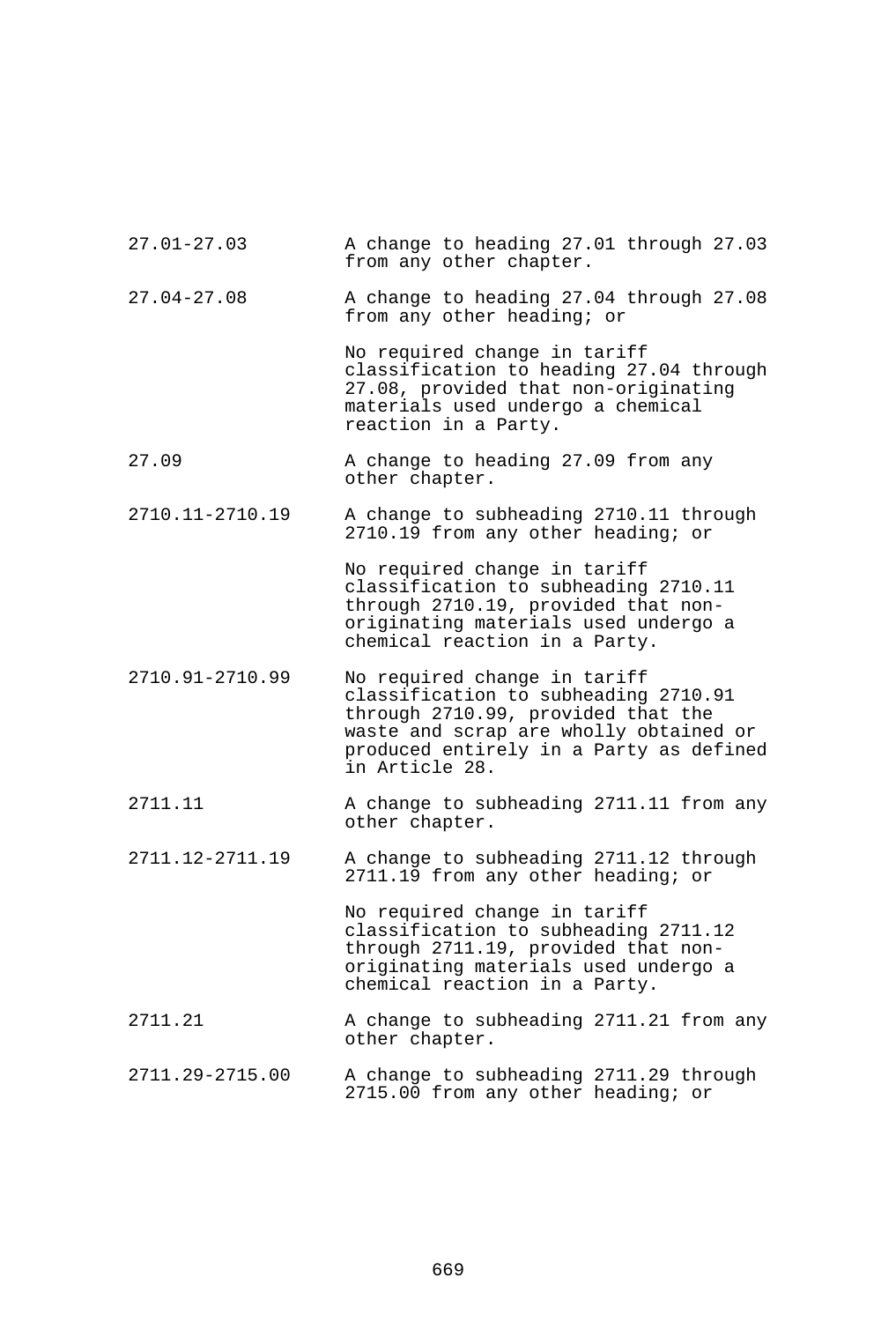No required change in tariff classification to subheading 2711.29 through 2715.00, provided that nonoriginating materials used undergo a chemical reaction in a Party. Section VI Products of the chemical or allied<br>industries (chapter 28-38) Note: For the purposes of chapters 28 through 38: (a) the term "chemical reaction" means a process, including a biochemical process, which results in a molecule with a new structure by breaking intramolecular bonds and by forming new intramolecular bonds, or by altering the spatial arrangement of atoms in a molecule, but does not include: (i) dissolving in water or other solvents; (ii) the elimination of solvents including solvents water; or (iii) the addition or elimination of water of crystallisation; (b) the term "purification" means a process of reduction or elimination of impurities<br>resulting in:  $(i)$  the elimination of not less than 80 per cent of the content of existing impurities; or (ii) good directly suitable for one or more of the following applications:

 (AA) pharmaceutical, medical, cosmetic, veterinary or food grade substances;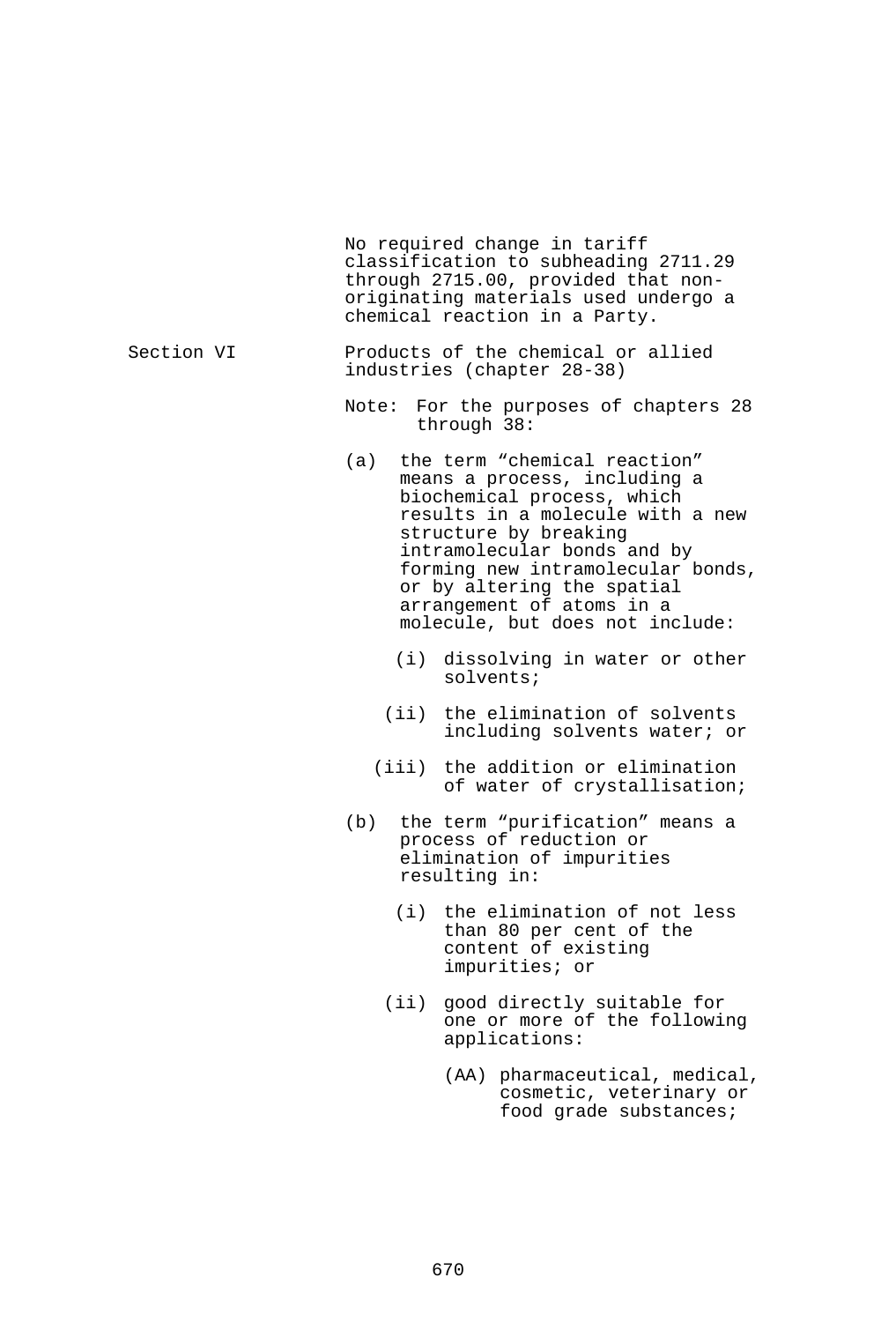- (BB) chemical products and reagents for analytical, diagnostic or laboratory use;
- (CC) elements and components for use in microelectronics;
- (DD) specialised optical use;
- (EE) biotechnical use;
- (FF) carriers used in a separation process; or
- (GG) nuclear grade use;
- (c) the term "isomer separation" means a process of isolation or separation of an isomer from a mixture of isomers; or
- (d) the term "biotechnological processes" means:
	- (i) biological or biotechnological culturing, hybridisation or genetic modification of microorganisms or cells of human, animal or plant; or
	- (ii) production, isolation or purification of cellular or intercellular structures.
- Chapter 28 Inorganic chemicals; organic or inorganic compounds of precious metals, of rare-earth metals, of radioactive elements or of isotopes
- 2801.10-2804.50 A change to subheading 2801.10 through 2804.50 from any other heading;

No required change in tariff classification to subheading 2801.10 through 2804.50, provided that there is a qualifying value content of not less than 40 per cent; or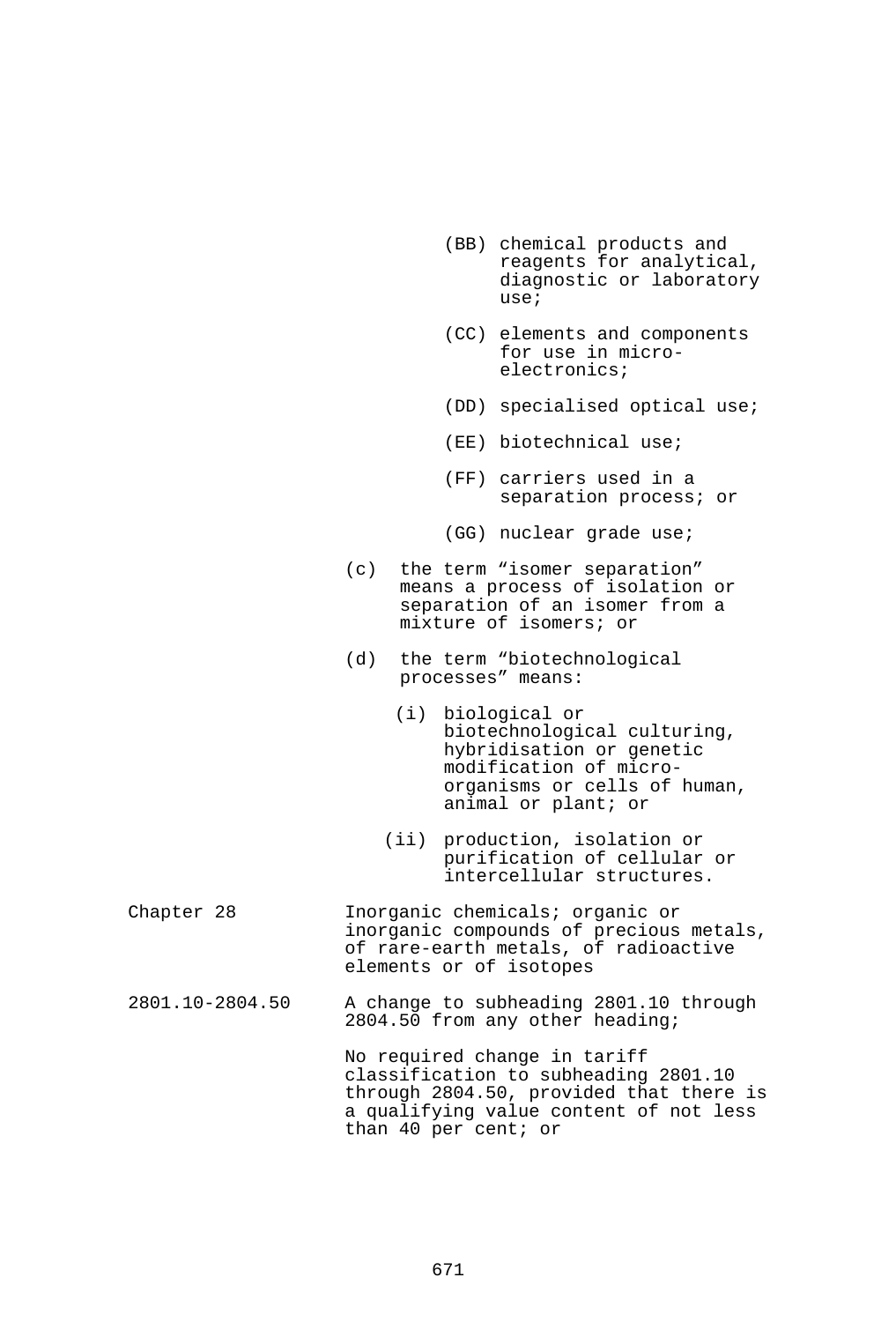|                 | No required change in tariff<br>classification to subheading 2801.10<br>through 2804.50, provided that non-<br>originating materials used undergo a<br>chemical reaction, purification, isomer<br>separation or biotechnological<br>processes in a Party. |
|-----------------|-----------------------------------------------------------------------------------------------------------------------------------------------------------------------------------------------------------------------------------------------------------|
| 2804.61         | A change to subheading 2804.61 from any<br>other subheading;                                                                                                                                                                                              |
|                 | No required change in tariff<br>classification to subheading 2804.61,<br>provided that there is a qualifying<br>value content of not less than 40 per<br>cent; or                                                                                         |
|                 | No required change in tariff<br>classification to subheading 2804.61,<br>provided that non-originating materials<br>used undergo a chemical reaction,<br>purification, isomer separation or<br>biotechnological processes in a Party.                     |
| 2804.69-2809.10 | A change to subheading 2804.69 through<br>2809.10 from any other heading;                                                                                                                                                                                 |
|                 | No required change in tariff<br>classification to subheading 2804.69<br>through 2809.10, provided that there is<br>a qualifying value content of not less<br>than 40 per cent; or                                                                         |
|                 | No required change in tariff<br>classification to subheading 2804.69<br>through 2809.10, provided that non-<br>originating materials used undergo a<br>chemical reaction, purification, isomer<br>separation or biotechnological<br>processes in a Party. |
| 2809.20         | A change to subheading 2809.20 from any<br>other subheading;                                                                                                                                                                                              |
|                 | No required change in tariff<br>classification to subheading 2809.20,<br>provided that there is a qualifying<br>value content of not less than 40 per<br>cent; or                                                                                         |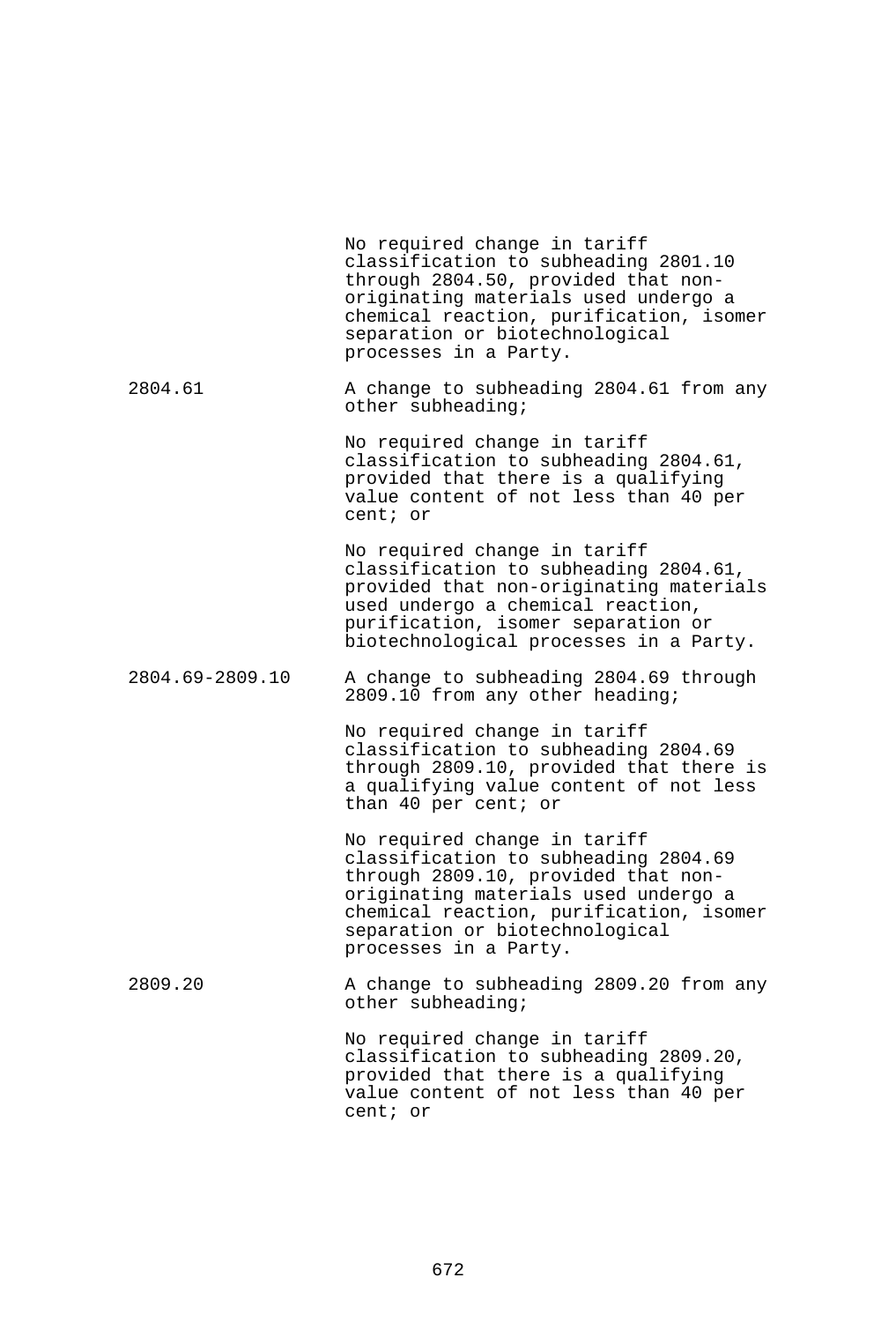No required change in tariff classification to subheading 2809.20, provided that non-originating materials used undergo a chemical reaction, purification, isomer separation or biotechnological processes in a Party.

2810.00-2813.10 A change to subheading 2810.00 through 2813.10 from any other heading;

> No required change in tariff classification to subheading 2810.00 through 2813.10, provided that there is a qualifying value content of not less than 40 per cent; or

> No required change in tariff classification to subheading 2810.00 through 2813.10, provided that nonoriginating materials used undergo a chemical reaction, purification, isomer separation or biotechnological processes in a Party.

2813.90 A change to subheading 2813.90 from any other subheading;

> No required change in tariff classification to subheading 2813.90, provided that there is a qualifying value content of not less than 40 per cent; or

No required change in tariff classification to subheading 2813.90, provided that non-originating materials used undergo a chemical reaction, purification, isomer separation or biotechnological processes in a Party.

28.14-28.43 A change to heading 28.14 through 28.43 from any other heading;

> No required change in tariff classification to heading 28.14 through 28.43, provided that there is a qualifying value content of not less than 40 per cent; or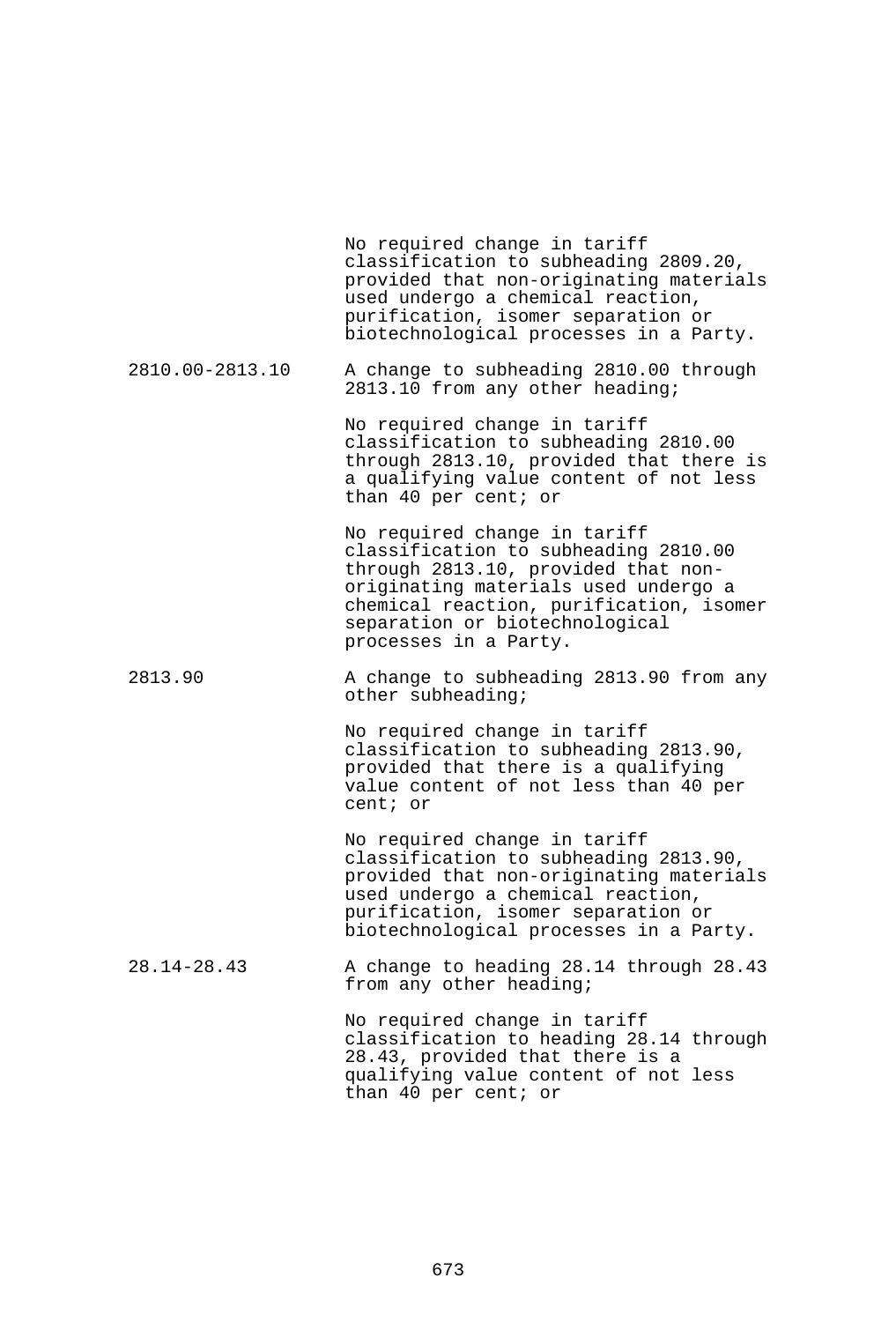|                 | No required change in tariff<br>classification to heading 28.14 through<br>28.43, provided that non-originating<br>materials used undergo a chemical<br>reaction, purification, isomer<br>separation or biotechnological<br>processes in a Party.         |
|-----------------|-----------------------------------------------------------------------------------------------------------------------------------------------------------------------------------------------------------------------------------------------------------|
| 2844.10         | A change to subheading 2844.10 from any<br>other chapter.                                                                                                                                                                                                 |
| 2844.20-2844.50 | A change to subheading 2844.20 through<br>2844.50 from any other subheading.                                                                                                                                                                              |
| $28.45 - 28.51$ | A change to heading 28.45 through 28.51<br>from any other heading;                                                                                                                                                                                        |
|                 | No required change in tariff<br>classification to heading 28.45 through<br>28.51, provided that there is a<br>qualifying value content of not less<br>than 40 per cent; or                                                                                |
|                 | No required change in tariff<br>classification to heading 28.45 through<br>28.51, provided that non-originating<br>materials used undergo a chemical<br>reaction, purification, isomer<br>separation or biotechnological<br>processes in a Party.         |
| Chapter 29      | Organic chemicals                                                                                                                                                                                                                                         |
| 2901.10-2905.42 | A change to subheading 2901.10 through<br>2905.42 from any other subheading;                                                                                                                                                                              |
|                 | No required change in tariff<br>classification to subheading 2901.10<br>through 2905.42, provided that there is<br>a qualifying value content of not less<br>than 40 per cent; or                                                                         |
|                 | No required change in tariff<br>classification to subheading 2901.10<br>through 2905.42, provided that non-<br>originating materials used undergo a<br>chemical reaction, purification, isomer<br>separation or biotechnological<br>processes in a Party. |
| 2905.43-2905.45 | A change to subheading 2905.43 through<br>2905.45 from any other subheading.                                                                                                                                                                              |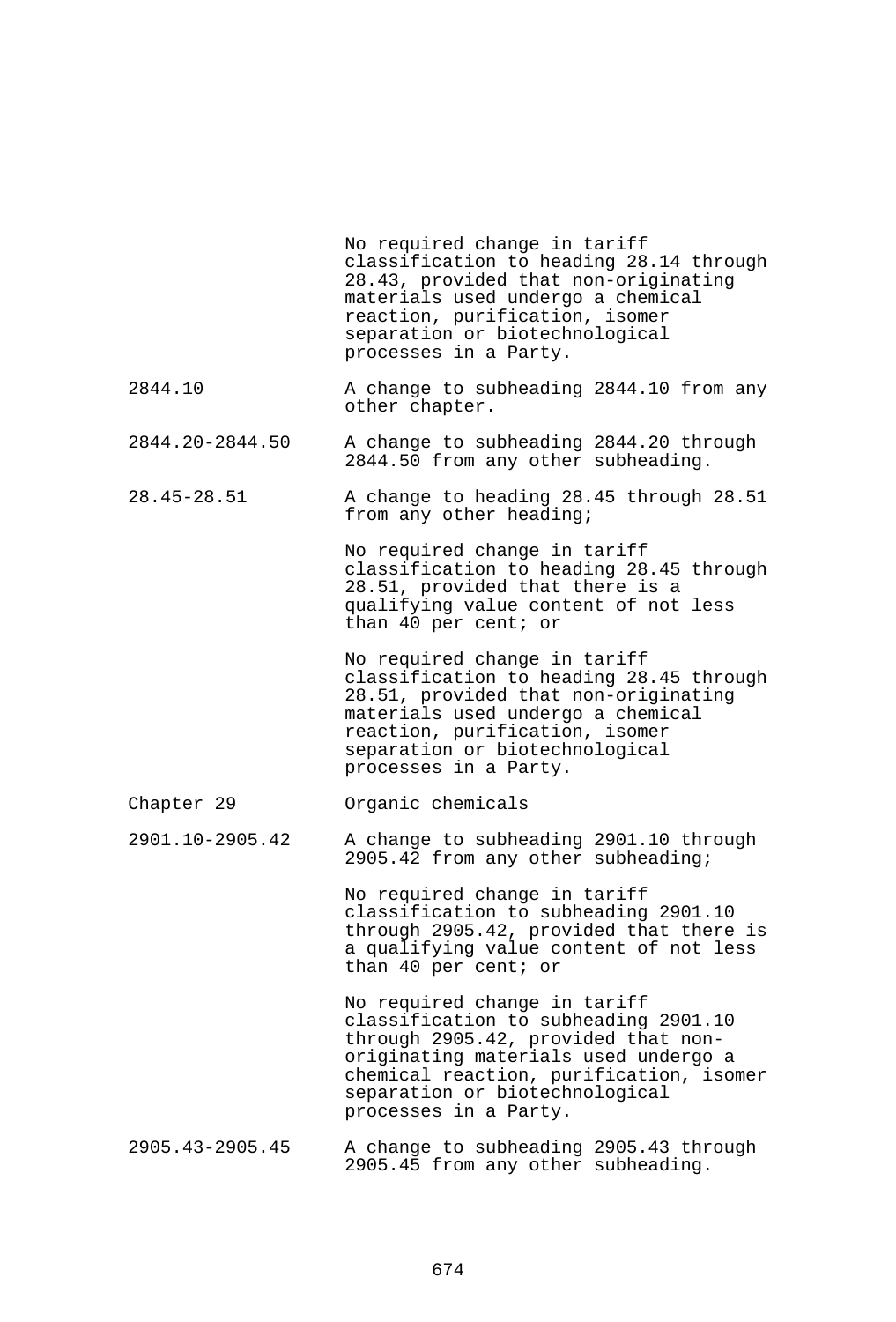| 2905.49-2905.59 | A change to subheading 2905.49 through<br>2905.59 from any other subheading;                                                                                                                                                                              |
|-----------------|-----------------------------------------------------------------------------------------------------------------------------------------------------------------------------------------------------------------------------------------------------------|
|                 | No required change in tariff<br>classification to subheading 2905.49<br>through 2905.59, provided that there is<br>a qualifying value content of not less<br>than 40 per cent; or                                                                         |
|                 | No required change in tariff<br>classification to subheading 2905.49<br>through 2905.59, provided that non-<br>originating materials used undergo a<br>chemical reaction, purification, isomer<br>separation or biotechnological<br>processes in a Party. |
| 2906.11         | A change to subheading 2906.11 from any<br>other chapter, except from heading<br>33.01.                                                                                                                                                                   |
| 2906.12-2910.90 | A change to subheading 2906.12 through<br>2910.90 from any other subheading;                                                                                                                                                                              |
|                 | No required change in tariff<br>classification to subheading 2906.12<br>through 2910.90, provided that there is<br>a qualifying value content of not less<br>than 40 per cent; or                                                                         |
|                 | No required change in tariff<br>classification to subheading 2906.12<br>through 2910.90, provided that non-<br>originating materials used undergo a<br>chemical reaction, purification, isomer<br>separation or biotechnological<br>processes in a Party. |
| 29.11           | A change to heading 29.11 from any<br>other heading;                                                                                                                                                                                                      |
|                 | No required change in tariff<br>classification to heading 29.11,<br>provided that there is a qualifying<br>value content of not less than 40 per<br>cent; or                                                                                              |
|                 | No required change in tariff<br>classification to heading 29.11,<br>provided that non-originating materials<br>used undergo a chemical reaction,<br>purification, isomer separation or<br>biotechnological processes in a Party.                          |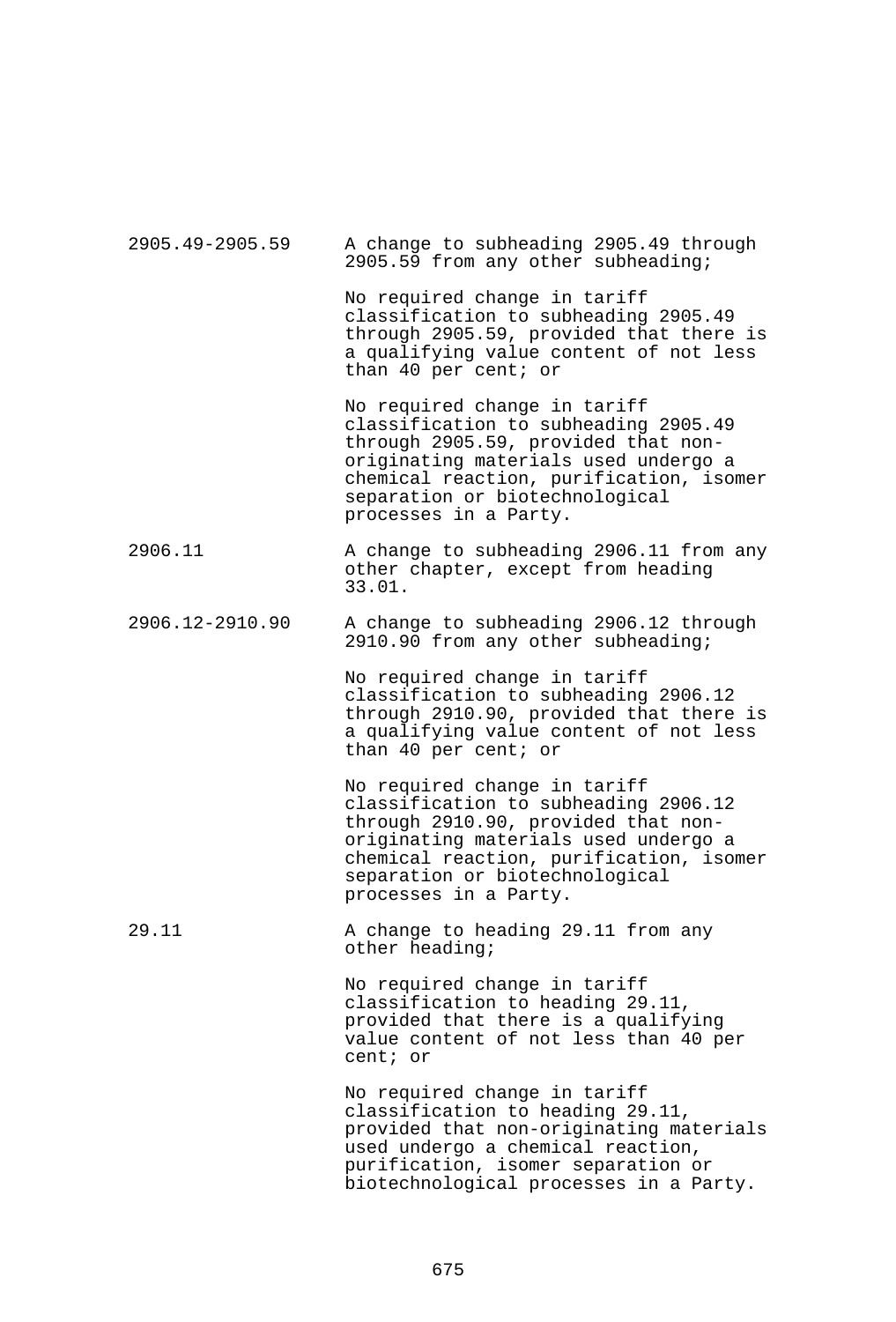| 2912.11-2912.60 | A change to subheading 2912.11 through<br>2912.60 from any other subheading;                                                                                                                                                                              |
|-----------------|-----------------------------------------------------------------------------------------------------------------------------------------------------------------------------------------------------------------------------------------------------------|
|                 | No required change in tariff<br>classification to subheading 2912.11<br>through 2912.60, provided that there is<br>a qualifying value content of not less<br>than 40 per cent; or                                                                         |
|                 | No required change in tariff<br>classification to subheading 2912.11<br>through 2912.60, provided that non-<br>originating materials used undergo a<br>chemical reaction, purification, isomer<br>separation or biotechnological<br>processes in a Party. |
| 29.13           | A change to heading 29.13 from any<br>other heading;                                                                                                                                                                                                      |
|                 | No required change in tariff<br>classification to heading 29.13,<br>provided that there is a qualifying<br>value content of not less than 40 per<br>cent; or                                                                                              |
|                 | No required change in tariff<br>classification to heading 29.13,<br>provided that non-originating materials<br>used undergo a chemical reaction,<br>purification, isomer separation or<br>biotechnological processes in a Party.                          |
| 2914.11-2918.13 | A change to subheading 2914.11 through<br>2918.13 from any other subheading;                                                                                                                                                                              |
|                 | No required change in tariff<br>classification to subheading 2914.11<br>through 2918.13, provided that there is<br>a qualifying value content of not less<br>than 40 per cent; or                                                                         |
|                 | No required change in tariff<br>classification to subheading 2914.11<br>through 2918.13, provided that non-<br>originating materials used undergo a<br>chemical reaction, purification, isomer<br>separation or biotechnological<br>processes in a Party. |
| 2918.14-2918.15 | A change to subheading 2918.14 through<br>2918.15 from any other subheading.                                                                                                                                                                              |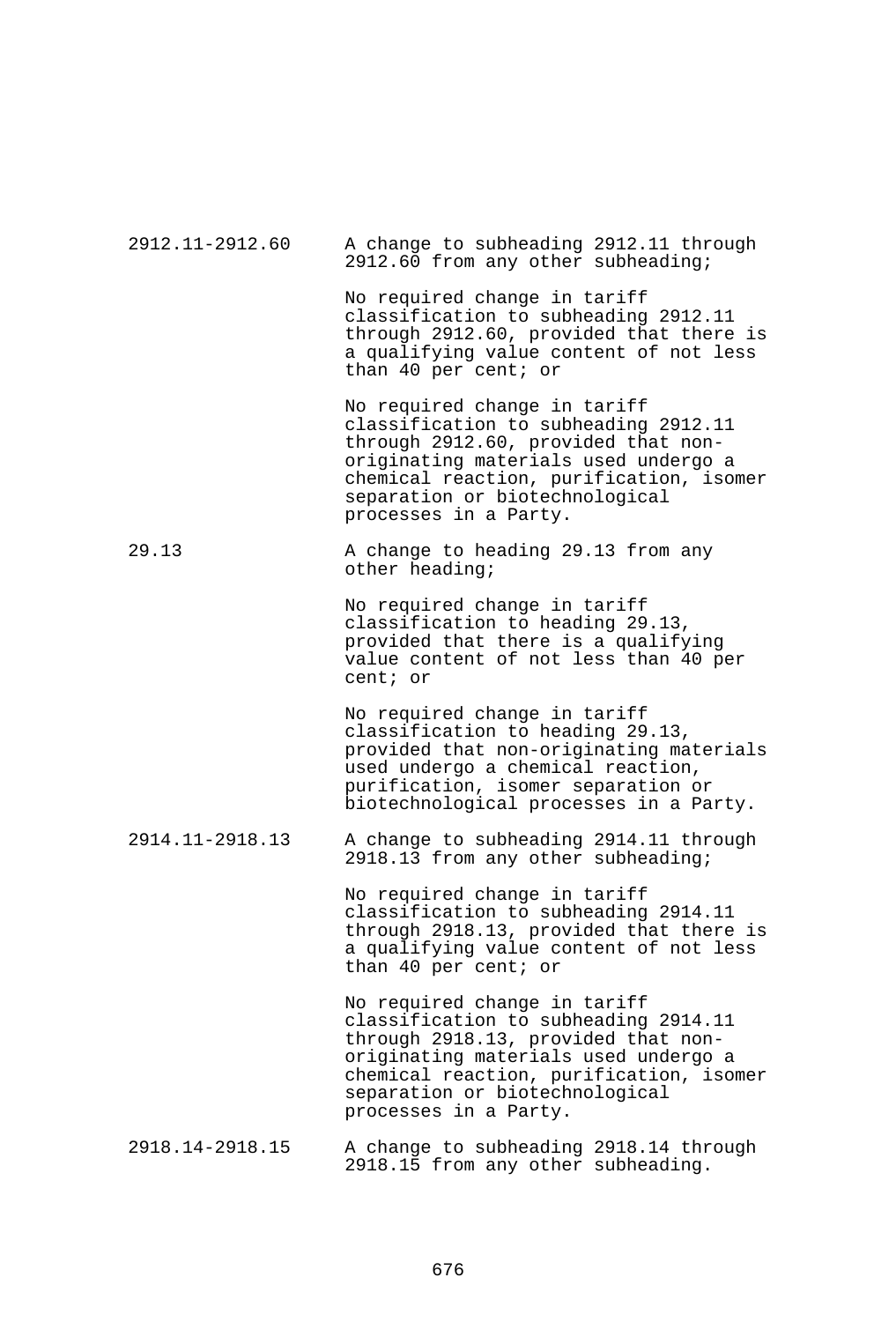| 2918.16-2918.90 | A change to subheading 2918.16 through<br>2918.90 from any other subheading;                                                                                                                                                                              |
|-----------------|-----------------------------------------------------------------------------------------------------------------------------------------------------------------------------------------------------------------------------------------------------------|
|                 | No required change in tariff<br>classification to subheading 2918.16<br>through 2918.90, provided that there is<br>a qualifying value content of not less<br>than 40 per cent; or                                                                         |
|                 | No required change in tariff<br>classification to subheading 2918.16<br>through 2918.90, provided that non-<br>originating materials used undergo a<br>chemical reaction, purification, isomer<br>separation or biotechnological<br>processes in a Party. |
| 29.19           | A change to heading 29.19 from any<br>other heading;                                                                                                                                                                                                      |
|                 | No required change in tariff<br>classification to heading 29.19,<br>provided that there is a qualifying<br>value content of not less than 40 per<br>cent; or                                                                                              |
|                 | No required change in tariff<br>classification to heading 29.19,<br>provided that non-originating materials<br>used undergo a chemical reaction,<br>purification, isomer separation or<br>biotechnological processes in a Party.                          |
| 2920.10-2922.41 | A change to subheading 2920.10 through<br>2922.41 from any other subheading;                                                                                                                                                                              |
|                 | No required change in tariff<br>classification to subheading 2920.10<br>through 2922.41, provided that there is<br>a qualifying value content of not less<br>than 40 per cent; or                                                                         |
|                 | No required change in tariff<br>classification to subheading 2920.10<br>through 2922.41, provided that non-<br>originating materials used undergo a<br>chemical reaction, purification, isomer<br>separation or biotechnological<br>processes in a Party. |
| 2922.42         | A change to subheading 2922.42 from any<br>other subheading.                                                                                                                                                                                              |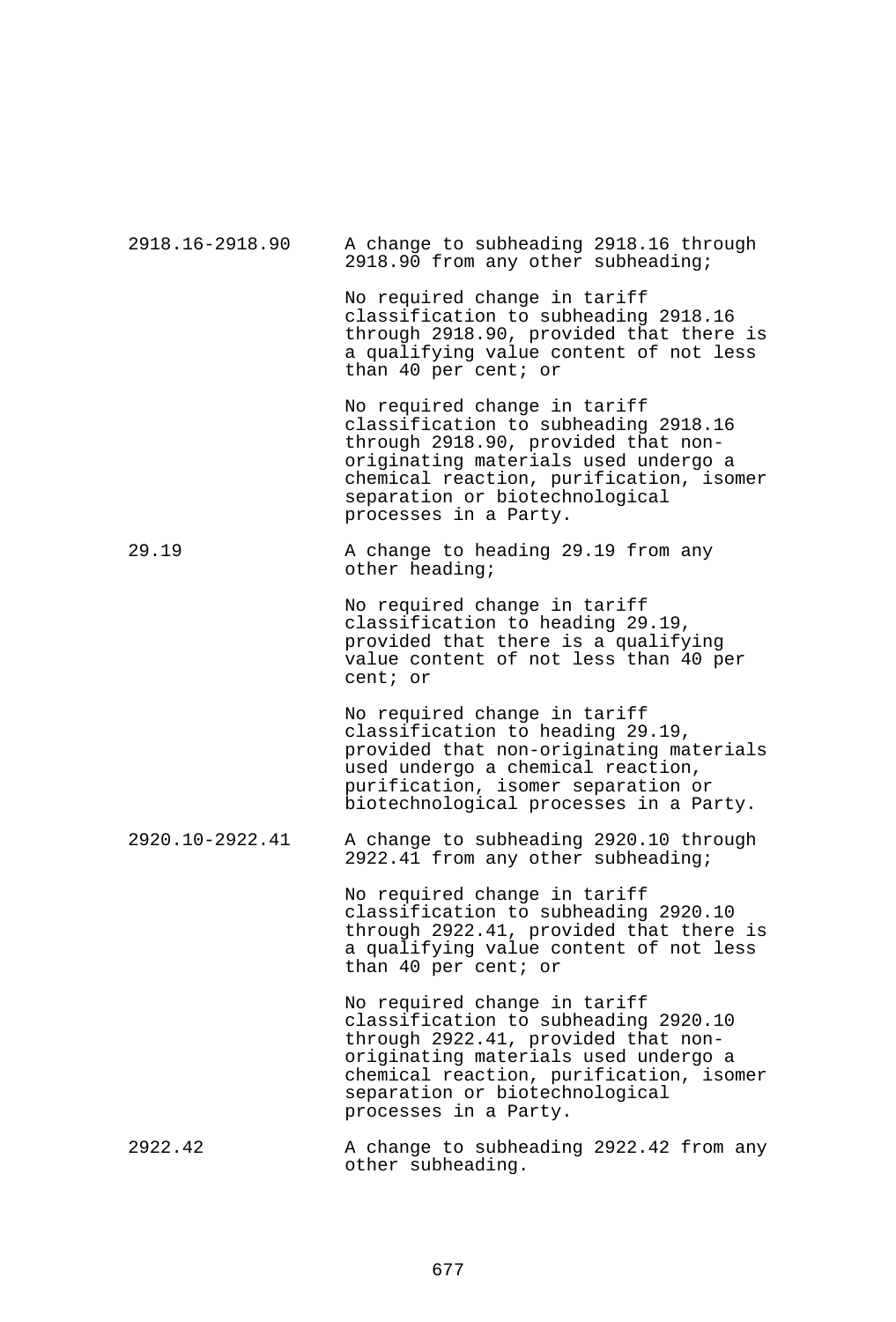| 2922.43-2923.10 | A change to subheading 2922.43 through<br>2923.10 from any other subheading;                                                                                                                                                                              |
|-----------------|-----------------------------------------------------------------------------------------------------------------------------------------------------------------------------------------------------------------------------------------------------------|
|                 | No required change in tariff<br>classification to subheading 2922.43<br>through 2923.10, provided that there is<br>a qualifying value content of not less<br>than 40 per cent; or                                                                         |
|                 | No required change in tariff<br>classification to subheading 2922.43<br>through 2923.10, provided that non-<br>originating materials used undergo a<br>chemical reaction, purification, isomer<br>separation or biotechnological<br>processes in a Party. |
| 2923.20         | A change to subheading 2923.20 from any<br>other subheading.                                                                                                                                                                                              |
| 2923.90-2924.24 | A change to subheading 2923.90 through<br>2924.24 from any other subheading;                                                                                                                                                                              |
|                 | No required change in tariff<br>classification to subheading 2923.90<br>through 2924.24, provided that there is<br>a qualifying value content of not less<br>than 40 per cent; or                                                                         |
|                 | No required change in tariff<br>classification to subheading 2923.90<br>through 2924.24, provided that non-<br>originating materials used undergo a<br>chemical reaction, purification, isomer<br>separation or biotechnological<br>processes in a Party. |
| 2924.29         | A change to subheading 2924.29 from any<br>other subheading.                                                                                                                                                                                              |
| 2925.11-2926.90 | A change to subheading 2925.11 through<br>2926.90 from any other subheading;                                                                                                                                                                              |
|                 | No required change in tariff<br>classification to subheading 2925.11<br>through 2926.90, provided that there is<br>a qualifying value content of not less<br>than 40 per cent; or                                                                         |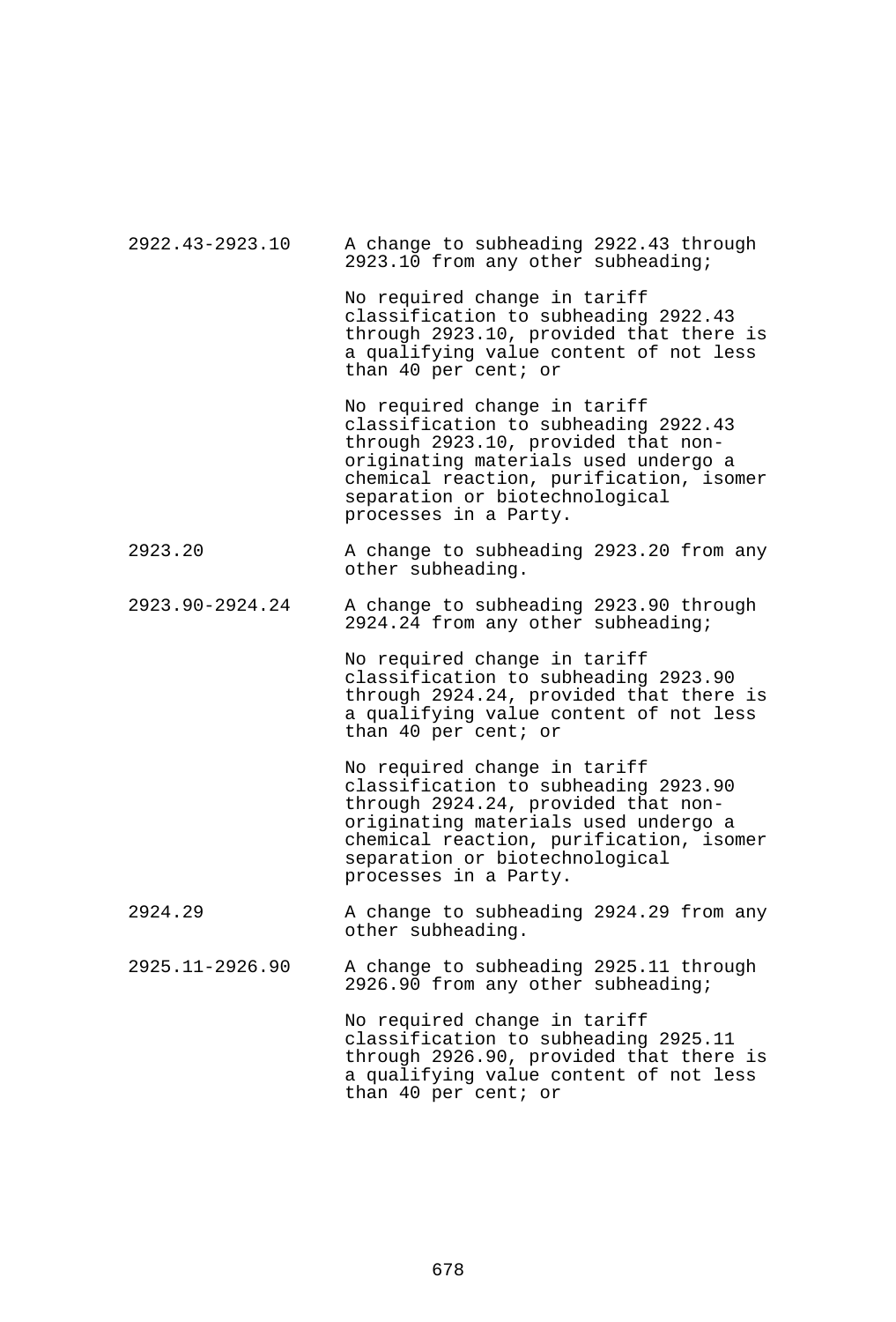|                 | No required change in tariff<br>classification to subheading 2925.11<br>through 2926.90, provided that non-<br>originating materials used undergo a<br>chemical reaction, purification, isomer<br>separation or biotechnological<br>processes in a Party. |
|-----------------|-----------------------------------------------------------------------------------------------------------------------------------------------------------------------------------------------------------------------------------------------------------|
| $29.27 - 29.28$ | A change to heading 29.27 through 29.28<br>from any other heading;                                                                                                                                                                                        |
|                 | No required change in tariff<br>classification to heading 29.27 through<br>29.28, provided that there is a<br>qualifying value content of not less<br>than 40 per cent; or                                                                                |
|                 | No required change in tariff<br>classification to heading 29.27 through<br>29.28, provided that non-originating<br>materials used undergo a chemical<br>reaction, purification, isomer<br>separation or biotechnological<br>processes in a Party.         |
| 2929.10-2930.90 | A change to subheading 2929.10 through<br>2930.90 from any other subheading;                                                                                                                                                                              |
|                 | No required change in tariff<br>classification to subheading 2929.10<br>through 2930.90, provided that there is<br>a qualifying value content of not less<br>than 40 per cent; or                                                                         |
|                 | No required change in tariff<br>classification to subheading 2929.10<br>through 2930.90, provided that non-<br>originating materials used undergo a<br>chemical reaction, purification, isomer<br>separation or biotechnological<br>processes in a Party. |
| 29.31           | A change to heading 29.31 from any<br>other heading;                                                                                                                                                                                                      |
|                 | No required change in tariff<br>classification to heading 29.31,<br>provided that there is a qualifying<br>value content of not less than 40 per<br>cent; or                                                                                              |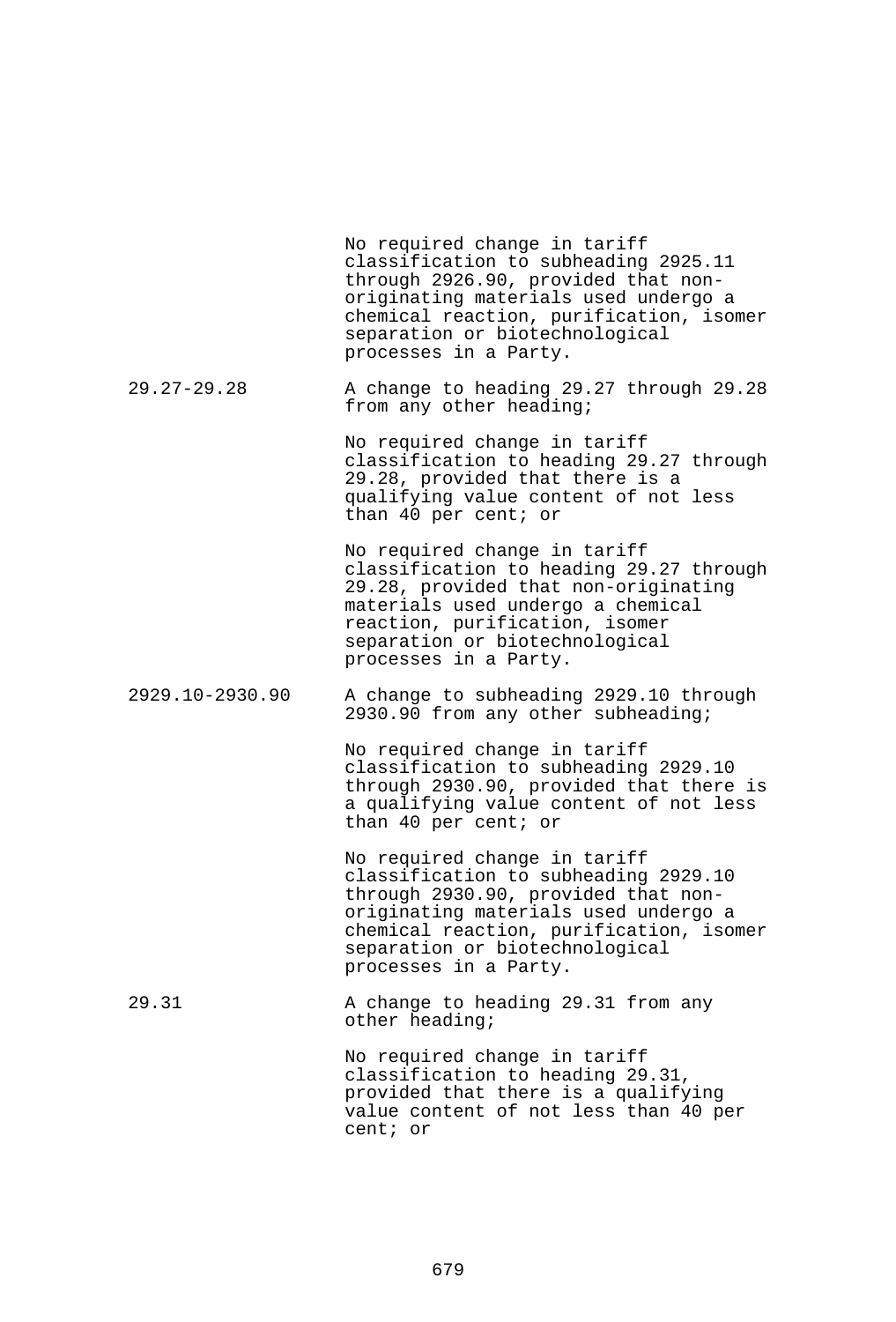|                 | No required change in tariff<br>classification to heading 29.31,<br>provided that non-originating materials<br>used undergo a chemical reaction,<br>purification, isomer separation or<br>biotechnological processes in a Party.                          |
|-----------------|-----------------------------------------------------------------------------------------------------------------------------------------------------------------------------------------------------------------------------------------------------------|
| 2932.11-2934.99 | A change to subheading 2932.11 through<br>2934.99 from any other subheading;                                                                                                                                                                              |
|                 | No required change in tariff<br>classification to subheading 2932.11<br>through 2934.99, provided that there is<br>a qualifying value content of not less<br>than 40 per cent; or                                                                         |
|                 | No required change in tariff<br>classification to subheading 2932.11<br>through 2934.99, provided that non-<br>originating materials used undergo a<br>chemical reaction, purification, isomer<br>separation or biotechnological<br>processes in a Party. |
| 29.35           | A change to heading 29.35 from any<br>other heading;                                                                                                                                                                                                      |
|                 | No required change in tariff<br>classification to heading 29.35,<br>provided that there is a qualifying<br>value content of not less than 40 per<br>cent; or                                                                                              |
|                 | No required change in tariff<br>classification to heading 29.35,<br>provided that non-originating materials<br>used undergo a chemical reaction,<br>purification, isomer separation or<br>biotechnological processes in a Party.                          |
| 2936.10-2936.90 | A change to subheading 2936.10 through<br>2936.90 from any other subheading;                                                                                                                                                                              |
|                 | No required change in tariff<br>classification to subheading 2936.10<br>through 2936.90, provided that there is<br>a qualifying value content of not less<br>than 40 per cent; or                                                                         |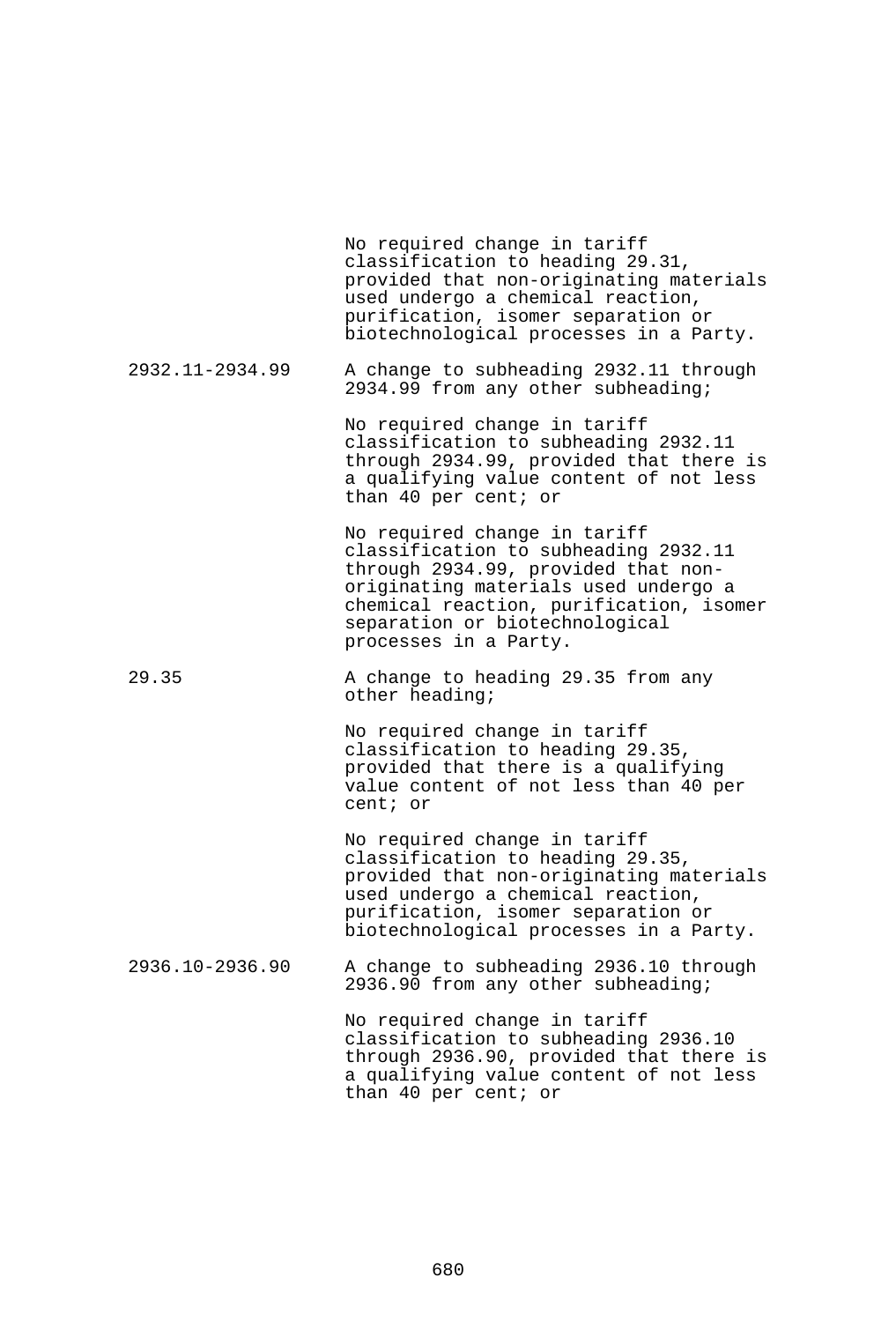|                 | No required change in tariff<br>classification to subheading 2936.10<br>through 2936.90, provided that non-<br>originating materials used undergo a<br>chemical reaction, purification, isomer<br>separation or biotechnological<br>processes in a Party. |
|-----------------|-----------------------------------------------------------------------------------------------------------------------------------------------------------------------------------------------------------------------------------------------------------|
| 2937.11-2938.10 | A change to subheading 2937.11 through<br>2938.10 from any other heading;                                                                                                                                                                                 |
|                 | No required change in tariff<br>classification to subheading 2937.11<br>through 2938.10, provided that there is<br>a qualifying value content of not less<br>than 40 per cent; or                                                                         |
|                 | No required change in tariff<br>classification to subheading 2937.11<br>through 2938.10, provided that non-<br>originating materials used undergo a<br>chemical reaction, purification, isomer<br>separation or biotechnological<br>processes in a Party. |
| 2938.90         | A change to subheading 2938.90 from any<br>other heading.                                                                                                                                                                                                 |
| 29.39           | A change to heading 29.39 from any<br>other heading;                                                                                                                                                                                                      |
|                 | No required change in tariff<br>classification to heading 29.39,<br>provided that there is a qualifying<br>value content of not less than 40 per<br>cent; or                                                                                              |
|                 | No required change in tariff<br>classification to heading 29.39,<br>provided that non-originating materials<br>used undergo a chemical reaction,<br>purification, isomer separation or<br>biotechnological processes in a Party.                          |
| 29.40           | A change to heading 29.40 from any<br>other heading.                                                                                                                                                                                                      |
| $29.41 - 29.42$ | A change to heading 29.41 through 29.42<br>from any other heading;                                                                                                                                                                                        |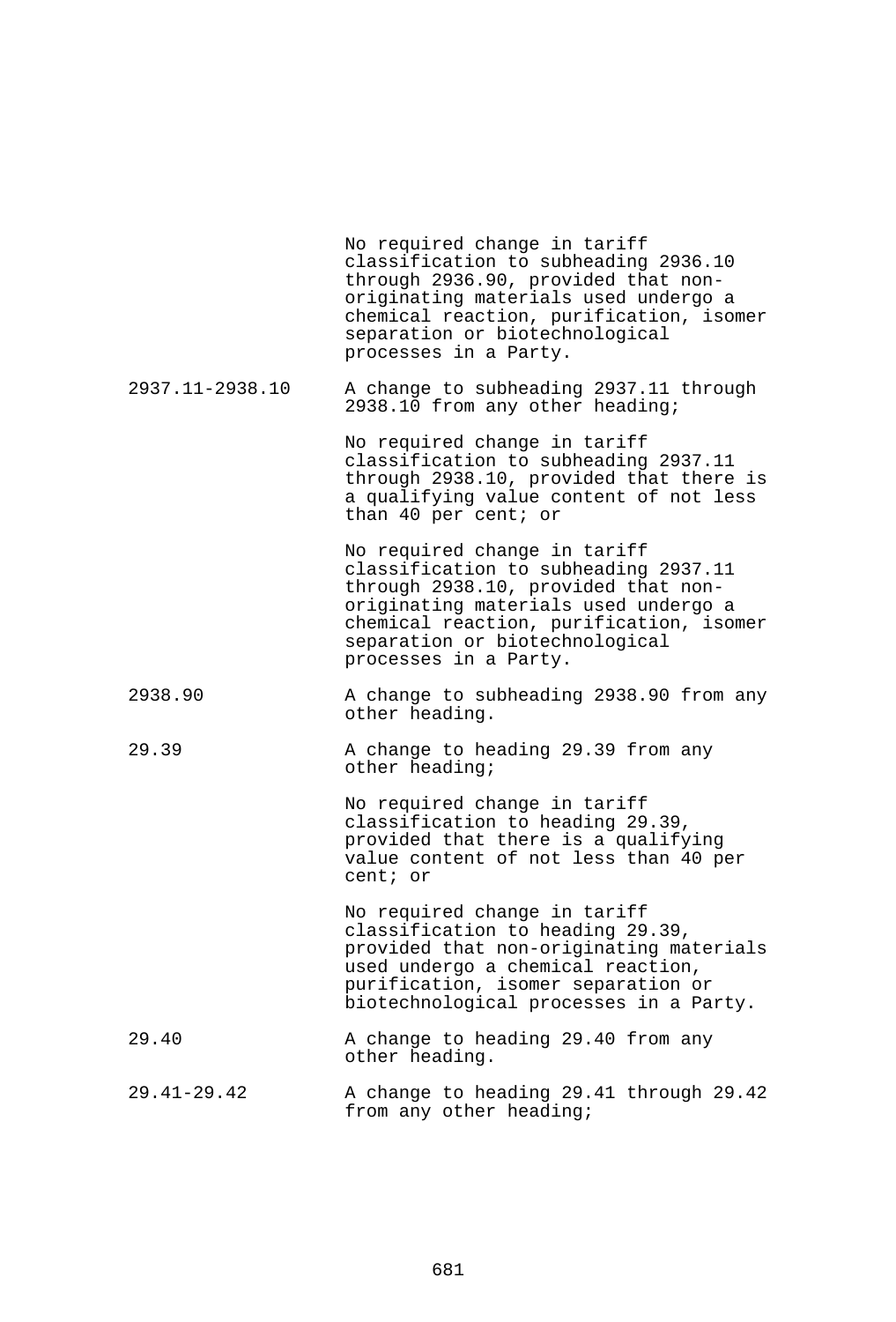|                 | No required change in tariff<br>classification to heading 29.41 through<br>29.42, provided that there is a<br>qualifying value content of not less<br>than 40 per cent; or                                                                        |
|-----------------|---------------------------------------------------------------------------------------------------------------------------------------------------------------------------------------------------------------------------------------------------|
|                 | No required change in tariff<br>classification to heading 29.41 through<br>29.42, provided that non-originating<br>materials used undergo a chemical<br>reaction, purification, isomer<br>separation or biotechnological<br>processes in a Party. |
| Chapter 30      | Pharmaceutical products                                                                                                                                                                                                                           |
| 30.01           | A change to heading 30.01 from any<br>other heading;                                                                                                                                                                                              |
|                 | No required change in tariff<br>classification to heading 30.01,<br>provided that there is a qualifying<br>value content of not less than 40 per<br>cent; or                                                                                      |
|                 | No required change in tariff<br>classification to heading 30.01,<br>provided that non-originating materials<br>used undergo a chemical reaction,<br>purification, isomer separation or<br>biotechnological processes in a Party.                  |
| $30.02 - 30.03$ | A change to heading 30.02 through 30.03<br>from any other chapter;                                                                                                                                                                                |
|                 | No required change in tariff<br>classification to heading 30.02 through<br>30.03, provided that there is a<br>qualifying value content of not less<br>than 40 per cent; or                                                                        |
|                 | No required change in tariff<br>classification to heading 30.02 through<br>30.03, provided that non-originating<br>materials used undergo a chemical<br>reaction, purification, isomer<br>separation or biotechnological<br>processes in a Party. |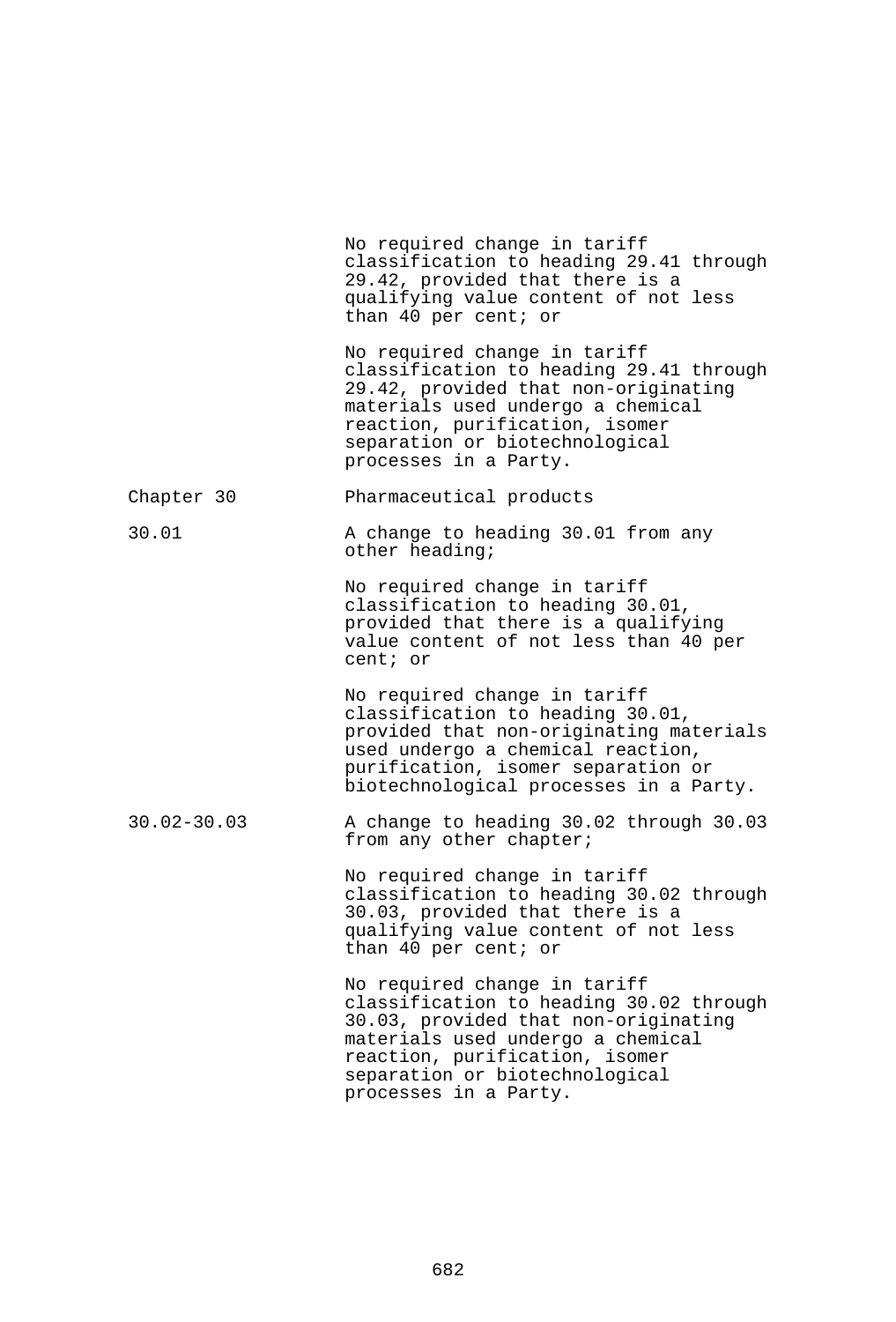| 30.04           | A change to heading 30.04 from any<br>other heading, except from heading<br>30.03, or except this change results<br>from putting up in measured doses of<br>other headings.                                                                               |
|-----------------|-----------------------------------------------------------------------------------------------------------------------------------------------------------------------------------------------------------------------------------------------------------|
| 3005.10-3006.20 | A change to subheading 3005.10 through<br>3006.20 from any other heading;                                                                                                                                                                                 |
|                 | No required change in tariff<br>classification to subheading 3005.10<br>through 3006.20, provided that there is<br>a qualifying value content of not less<br>than 40 per cent; or                                                                         |
|                 | No required change in tariff<br>classification to subheading 3005.10<br>through 3006.20, provided that non-<br>originating materials used undergo a<br>chemical reaction, purification, isomer<br>separation or biotechnological<br>processes in a Party. |
| 3006.30         | A change to subheading 3006.30 from any<br>other heading, except this change<br>results from putting up in measured<br>doses of other headings.                                                                                                           |
| 3006.40         | A change to subheading 3006.40 from any<br>other heading;                                                                                                                                                                                                 |
|                 | No required change in tariff<br>classification to subheading 3006.40,<br>provided that there is a qualifying<br>value content of not less than 40 per<br>cent; or                                                                                         |
|                 | No required change in tariff<br>classification to subheading 3006.40,<br>provided that non-originating materials<br>used undergo a chemical reaction,<br>purification, isomer separation or<br>biotechnological processes in a Party.                     |
| 3006.50         | A change to subheading 3006.50 from any<br>other heading.                                                                                                                                                                                                 |
| 3006.60-3006.70 | A change to subheading 3006.60 through<br>3006.70 from any other heading;                                                                                                                                                                                 |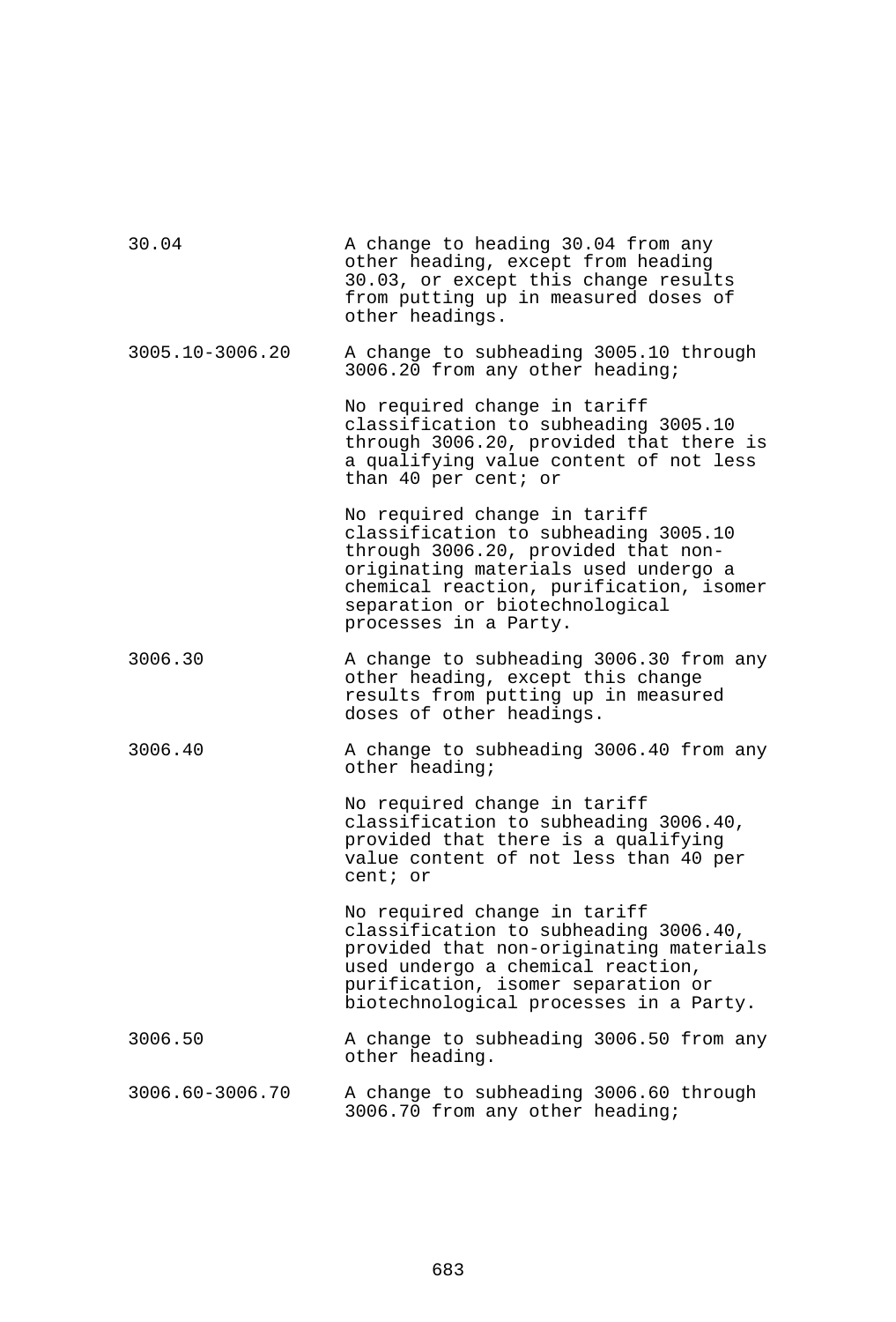|                 | No required change in tariff<br>classification to subheading 3006.60<br>through 3006.70, provided that there is<br>a qualifying value content of not less<br>than 40 per cent; or                                                                         |
|-----------------|-----------------------------------------------------------------------------------------------------------------------------------------------------------------------------------------------------------------------------------------------------------|
|                 | No required change in tariff<br>classification to subheading 3006.60<br>through 3006.70, provided that non-<br>originating materials used undergo a<br>chemical reaction, purification, isomer<br>separation or biotechnological<br>processes in a Party. |
| 3006.80         | No required change in tariff<br>classification to subheading 3006.80,<br>provided that the waste and scrap are<br>wholly obtained or produced entirely in<br>a Party as defined in Article 28.                                                            |
| Chapter 31      | Fertilizers                                                                                                                                                                                                                                               |
| 31.01           | A change to heading 31.01 from any<br>other heading;                                                                                                                                                                                                      |
|                 | No required change in tariff<br>classification to heading 31.01,<br>provided that there is a qualifying<br>value content of not less than 40 per<br>cent; or                                                                                              |
|                 | No required change in tariff<br>classification to heading 31.01,<br>provided that non-originating materials<br>used undergo a chemical reaction,<br>purification, isomer separation or<br>biotechnological processes in a Party.                          |
| 3102.10-3105.90 | A change to subheading 3102.10 through<br>3105.90 from any other subheading;                                                                                                                                                                              |
|                 | No required change in tariff<br>classification to subheading 3102.10<br>through 3105.90, provided that there is<br>a qualifying value content of not less<br>than 40 per cent; or                                                                         |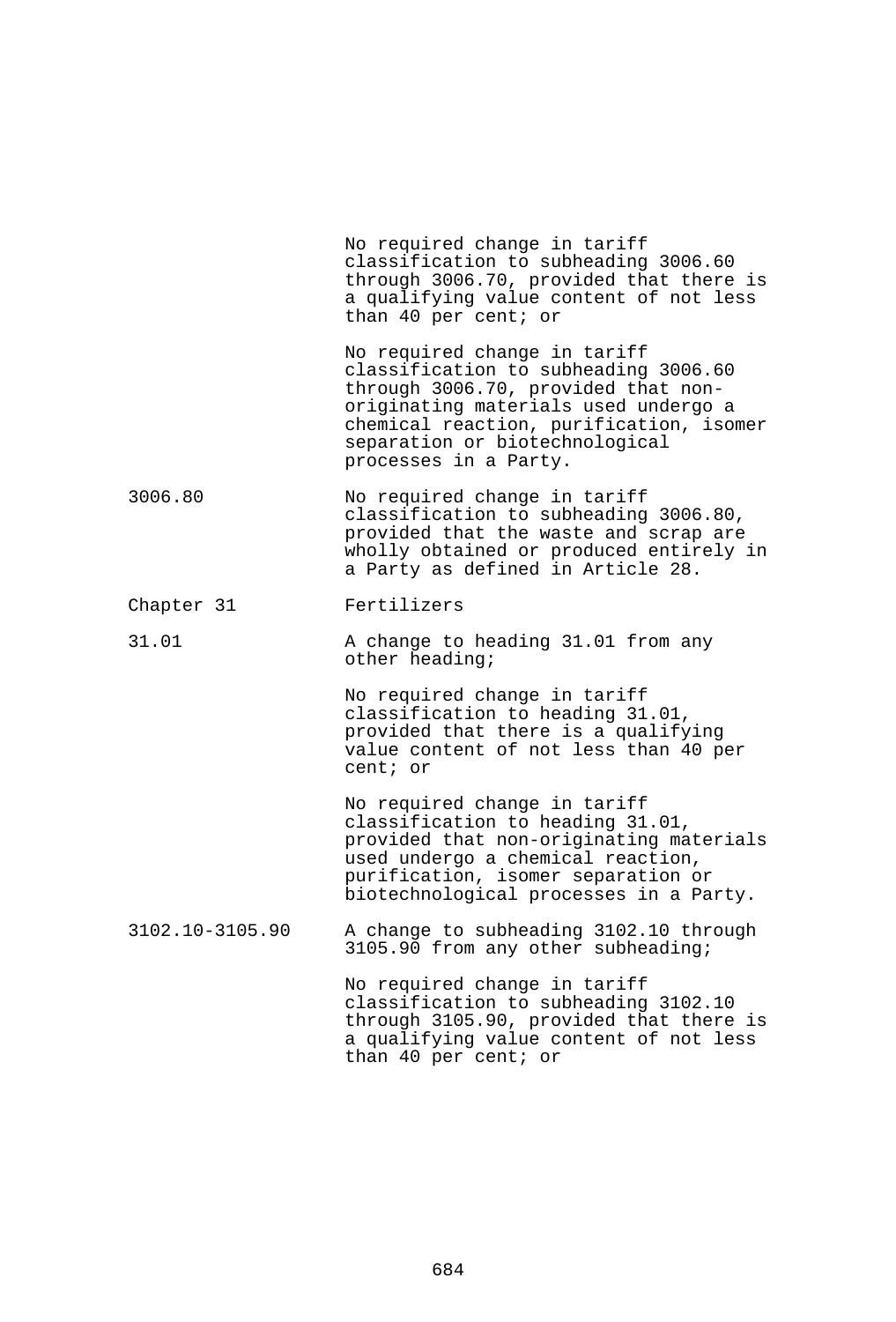|                 | No required change in tariff<br>classification to subheading 3102.10<br>through 3105.90, provided that non-<br>originating materials used undergo a<br>chemical reaction, purification, isomer<br>separation or biotechnological<br>processes in a Party. |
|-----------------|-----------------------------------------------------------------------------------------------------------------------------------------------------------------------------------------------------------------------------------------------------------|
| Chapter 32      | Tanning or dyeing extracts; tannins and<br>their derivatives; dyes, pigments and<br>other colouring matter; paints and<br>varnishes; putty and other mastics;<br>inks                                                                                     |
| 3201.10-3201.20 | A change to subheading 3201.10 through<br>3201.20 from any other heading;                                                                                                                                                                                 |
|                 | No required change in tariff<br>classification to subheading 3201.10<br>through 3201.20, provided that there is<br>a qualifying value content of not less<br>than 40 per cent; or                                                                         |
|                 | No required change in tariff<br>classification to subheading 3201.10<br>through 3201.20, provided that non-<br>originating materials used undergo a<br>chemical reaction, purification, isomer<br>separation or biotechnological<br>processes in a Party. |
| 3201.90         | A change to subheading 3201.90 from any<br>other heading; or                                                                                                                                                                                              |
|                 | No required change in tariff<br>classification to subheading 3201.90,<br>provided that there is a qualifying<br>value content of not less than 40 per<br>cent.                                                                                            |
| 3202.10         | A change to subheading 3202.10 from any<br>other heading;                                                                                                                                                                                                 |
|                 | No required change in tariff<br>classification to subheading 3202.10,<br>provided that there is a qualifying<br>value content of not less than 40 per<br>cent; or                                                                                         |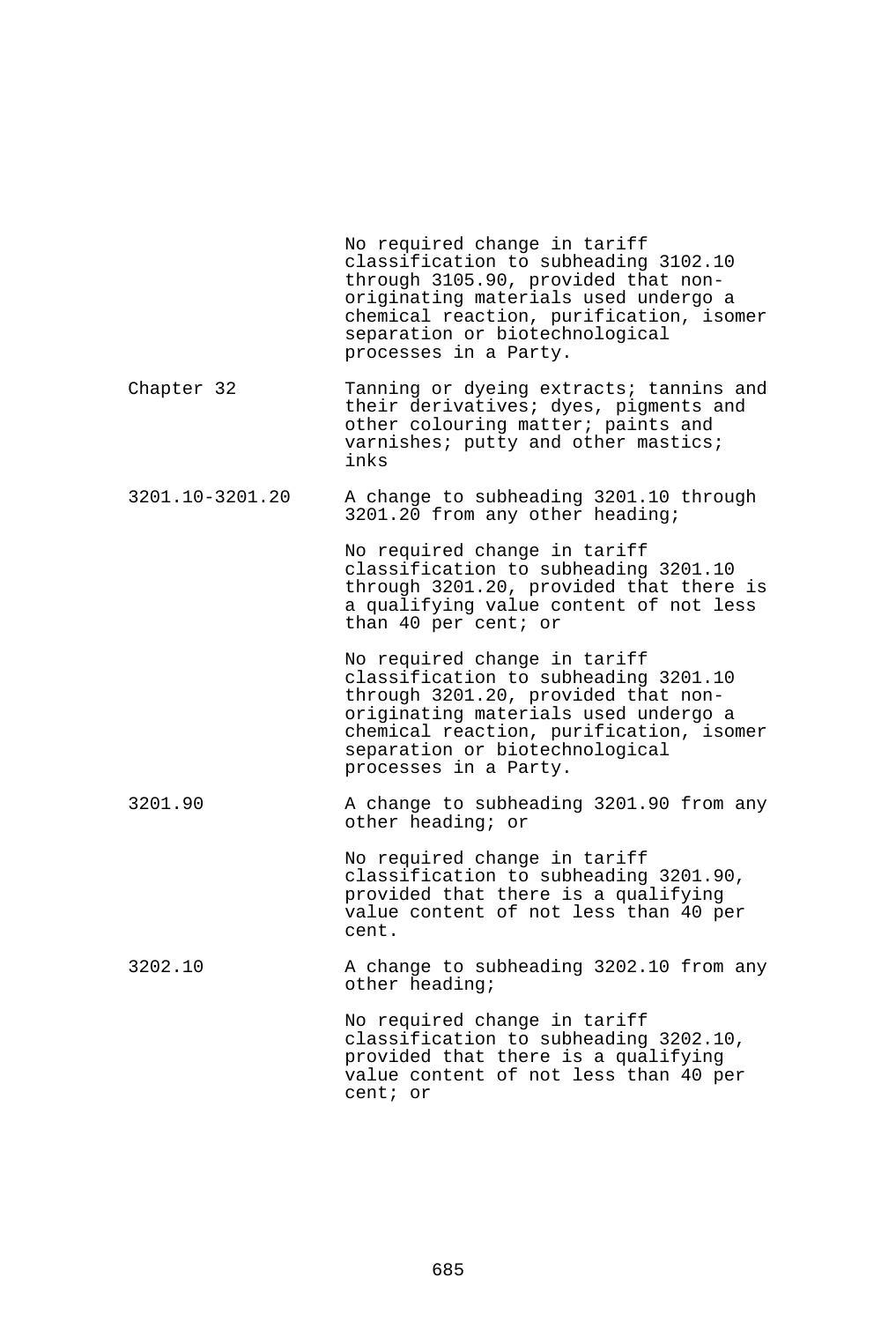|                 | No required change in tariff<br>classification to subheading 3202.10,<br>provided that non-originating materials<br>used undergo a chemical reaction,<br>purification, isomer separation or<br>biotechnological processes in a Party.                     |
|-----------------|-----------------------------------------------------------------------------------------------------------------------------------------------------------------------------------------------------------------------------------------------------------|
| 3202.90         | A change to subheading 3202.90 from any<br>other subheading;                                                                                                                                                                                              |
|                 | No required change in tariff<br>classification to subheading 3202.90,<br>provided that there is a qualifying<br>value content of not less than 40 per<br>cent; or                                                                                         |
|                 | No required change in tariff<br>classification to subheading 3202.90,<br>provided that non-originating materials<br>used undergo a chemical reaction,<br>purification, isomer separation or<br>biotechnological processes in a Party.                     |
| 3203.00-3204.17 | A change to subheading 3203.00 through<br>3204.17 from any other heading;                                                                                                                                                                                 |
|                 | No required change in tariff<br>classification to subheading 3203.00<br>through 3204.17, provided that there is<br>a qualifying value content of not less<br>than 40 per cent; or                                                                         |
|                 | No required change in tariff<br>classification to subheading 3203.00<br>through 3204.17, provided that non-<br>originating materials used undergo a<br>chemical reaction, purification, isomer<br>separation or biotechnological<br>processes in a Party. |
| 3204.19         | A change to subheading 3204.19 from any<br>other subheading;                                                                                                                                                                                              |
|                 | No required change in tariff<br>classification to subheading 3204.19,<br>provided that there is a qualifying<br>value content of not less than 40 per<br>cent; or                                                                                         |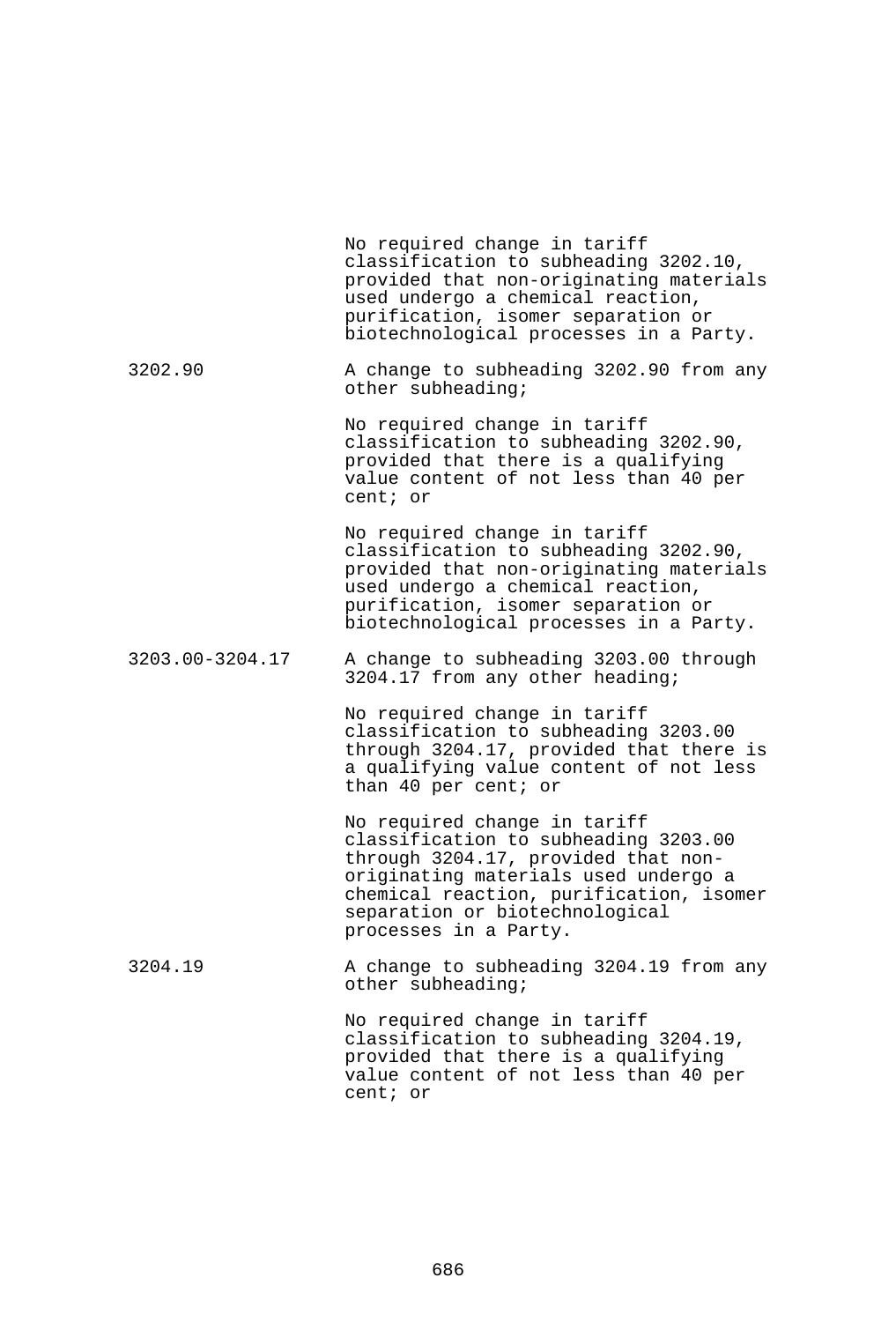|                 | No required change in tariff<br>classification to subheading 3204.19,<br>provided that non-originating materials<br>used undergo a chemical reaction,<br>purification, isomer separation or<br>biotechnological processes in a Party. |
|-----------------|---------------------------------------------------------------------------------------------------------------------------------------------------------------------------------------------------------------------------------------|
| 3204.20         | A change to subheading 3204.20 from any<br>other heading;                                                                                                                                                                             |
|                 | No required change in tariff<br>classification to subheading 3204.20,<br>provided that there is a qualifying<br>value content of not less than 40 per<br>cent; or                                                                     |
|                 | No required change in tariff<br>classification to subheading 3204.20,<br>provided that non-originating materials<br>used undergo a chemical reaction,<br>purification, isomer separation or<br>biotechnological processes in a Party. |
| 3204.90         | A change to subheading 3204.90 from any<br>other subheading;                                                                                                                                                                          |
|                 | No required change in tariff<br>classification to subheading 3204.90,<br>provided that there is a qualifying<br>value content of not less than 40 per<br>cent; or                                                                     |
|                 | No required change in tariff<br>classification to subheading 3204.90,<br>provided that non-originating materials<br>used undergo a chemical reaction,<br>purification, isomer separation or<br>biotechnological processes in a Party. |
| $32.05 - 32.15$ | A change to heading 32.05 through 32.15<br>from any other heading;                                                                                                                                                                    |
|                 | No required change in tariff<br>classification to heading 32.05 through<br>32.15, provided that there is a<br>qualifying value content of not less<br>than 40 per cent; or                                                            |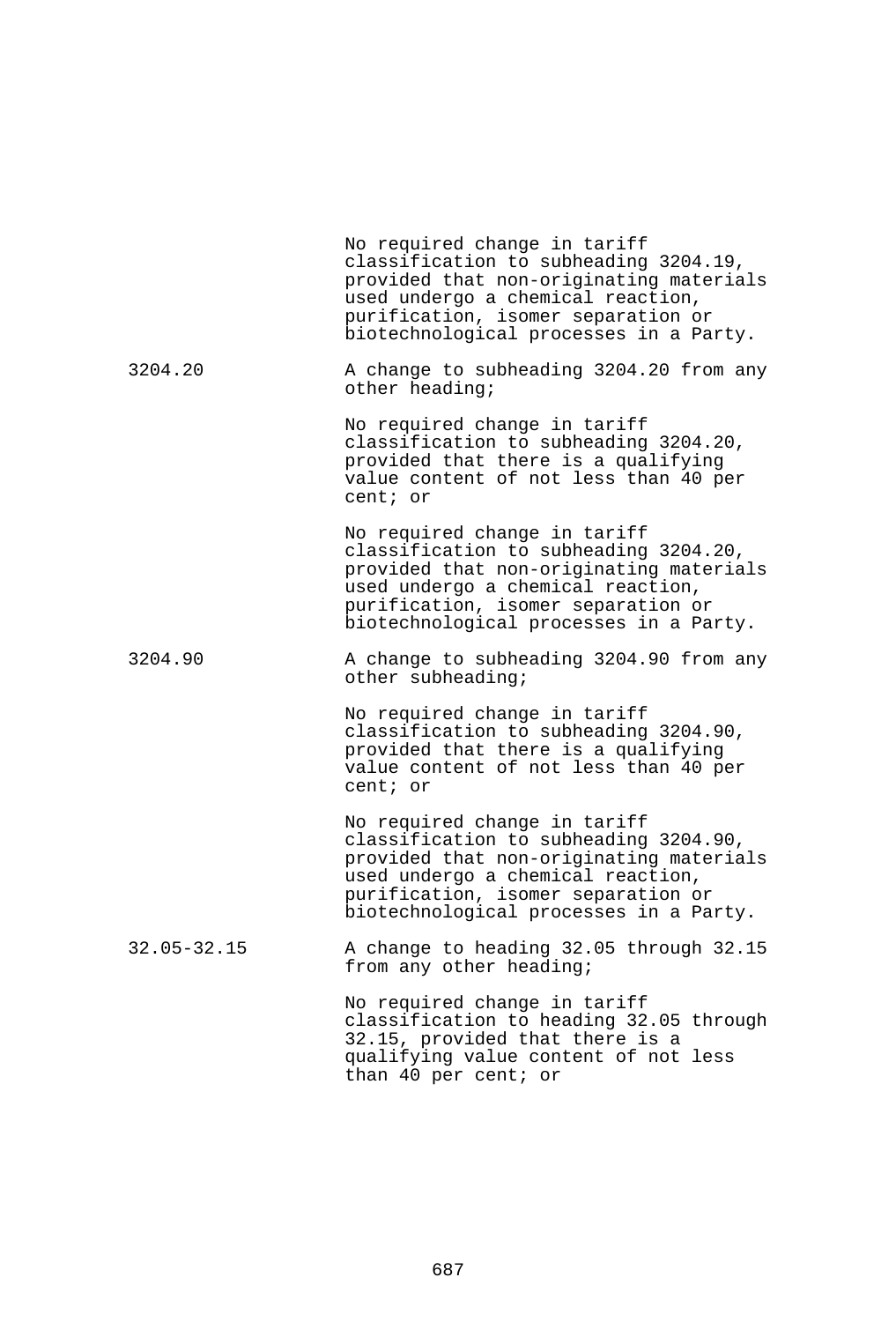|                 | No required change in tariff<br>classification to heading 32.05 through<br>32.15, provided that non-originating<br>materials used undergo a chemical<br>reaction, purification, isomer<br>separation or biotechnological<br>processes in a Party.         |
|-----------------|-----------------------------------------------------------------------------------------------------------------------------------------------------------------------------------------------------------------------------------------------------------|
| Chapter 33      | Essential oils and resinoids;<br>perfumery, cosmetic or toilet<br>preparations                                                                                                                                                                            |
| 3301.11-3301.30 | A change to subheading 3301.11 through<br>3301.30 from any other heading.                                                                                                                                                                                 |
| 3301.90         | A change to subheading 3301.90 from any<br>other subheading.                                                                                                                                                                                              |
| 3302.10-3306.10 | A change to subheading 3302.10 through<br>3306.10 from any other heading;                                                                                                                                                                                 |
|                 | No required change in tariff<br>classification to subheading 3302.10<br>through 3306.10, provided that there is<br>a qualifying value content of not less<br>than 40 per cent; or                                                                         |
|                 | No required change in tariff<br>classification to subheading 3302.10<br>through 3306.10, provided that non-<br>originating materials used undergo a<br>chemical reaction, purification, isomer<br>separation or biotechnological<br>processes in a Party. |
| 3306.20         | A change to subheading 3306.20 from any<br>other heading, except from chapter 54.                                                                                                                                                                         |
| 3306.90-3307.90 | A change to subheading 3306.90 through<br>3307.90 from any other heading;                                                                                                                                                                                 |
|                 | No required change in tariff<br>classification to subheading 3306.90<br>through 3307.90, provided that there is<br>a qualifying value content of not less                                                                                                 |

than 40 per cent; or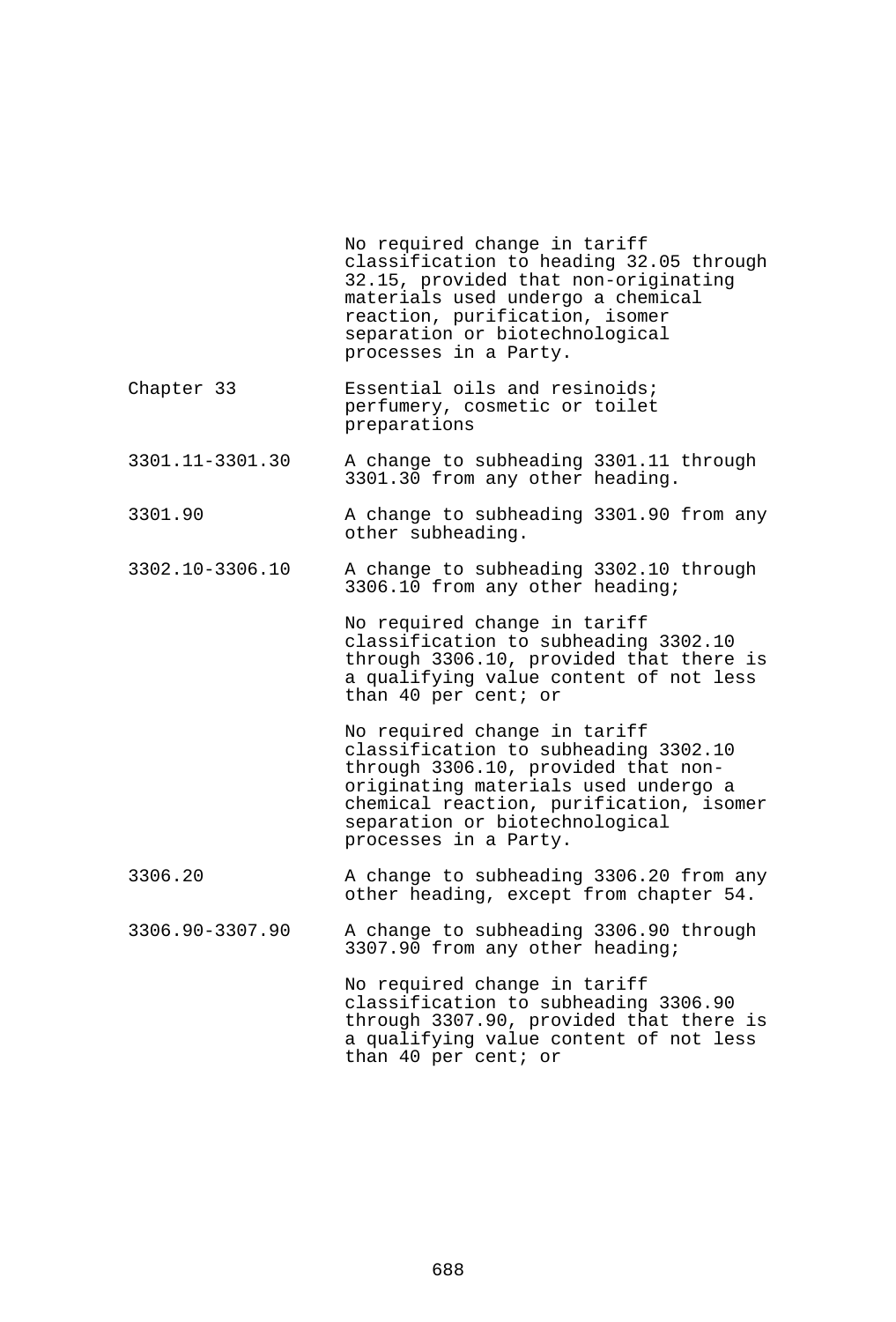|                 | No required change in tariff<br>classification to subheading 3306.90<br>through 3307.90, provided that non-<br>originating materials used undergo a<br>chemical reaction, purification, isomer<br>separation or biotechnological<br>processes in a Party.                                      |
|-----------------|------------------------------------------------------------------------------------------------------------------------------------------------------------------------------------------------------------------------------------------------------------------------------------------------|
| Chapter 34      | Soap, organic surface-active agents,<br>washing preparations, lubricating<br>preparations, artificial waxes,<br>prepared waxes, polishing or scouring<br>preparations, candles and similar<br>articles, modelling pastes, "dental<br>waxes" and dental preparations with a<br>basis of plaster |
| 34.01           | A change to heading 34.01 from any<br>other heading;                                                                                                                                                                                                                                           |
|                 | No required change in tariff<br>classification to heading 34.01,<br>provided that there is a qualifying<br>value content of not less than 40 per<br>cent; or                                                                                                                                   |
|                 | No required change in tariff<br>classification to heading 34.01,<br>provided that non-originating materials<br>used undergo a chemical reaction,<br>purification, isomer separation or<br>biotechnological processes in a Party.                                                               |
| 3402.11-3402.90 | A change to subheading 3402.11 through<br>3402.90 from any other subheading;                                                                                                                                                                                                                   |
|                 | No required change in tariff<br>classification to subheading 3402.11<br>through 3402.90, provided that there is<br>a qualifying value content of not less<br>than 40 per cent; or                                                                                                              |
|                 | No required change in tariff<br>classification to subheading 3402.11<br>through 3402.90, provided that non-<br>originating materials used undergo a<br>chemical reaction, purification, isomer<br>separation or biotechnological<br>processes in a Party.                                      |
| $34.03 - 34.07$ | A change to heading 34.03 through 34.07<br>from any other heading;                                                                                                                                                                                                                             |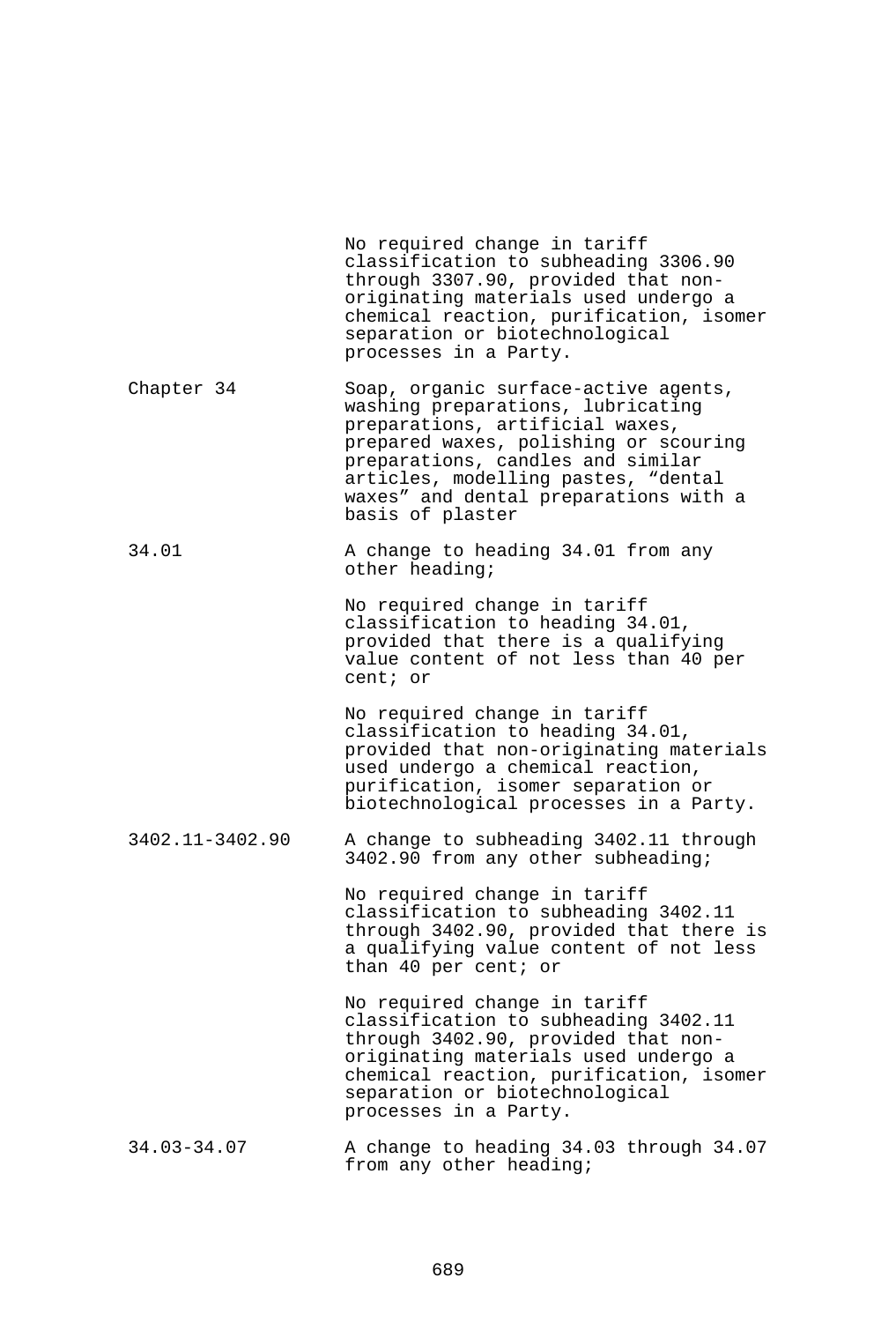No required change in tariff classification to heading 34.03 through 34.07, provided that there is a qualifying value content of not less than 40 per cent; or No required change in tariff classification to heading 34.03 through 34.07, provided that non-originating materials used undergo a chemical reaction, purification, isomer separation or biotechnological processes in a Party. Chapter 35 Albuminoidal substances; modified starches; qlues; enzymes 3501.10 A change to subheading 3501.10 from any other heading. 3501.90 A change to subheading 3501.90 from any other subheading. 3502.11-3502.19 A change to subheading 3502.11 through 3502.19 from any other chapter, except from chapter 4. 3502.20 A change to subheading 3502.20 from any other heading. 3502.90 A change to subheading 3502.90 from any other subheading. 35.03-35.04 A change to heading 35.03 through 35.04 from any other heading. 35.05 A change to heading 35.05 from any other chapter. 35.06-35.07 A change to heading 35.06 through 35.07 from any other heading; No required change in tariff classification to heading 35.06 through 35.07, provided that there is a qualifying value content of not less than 40 per cent; or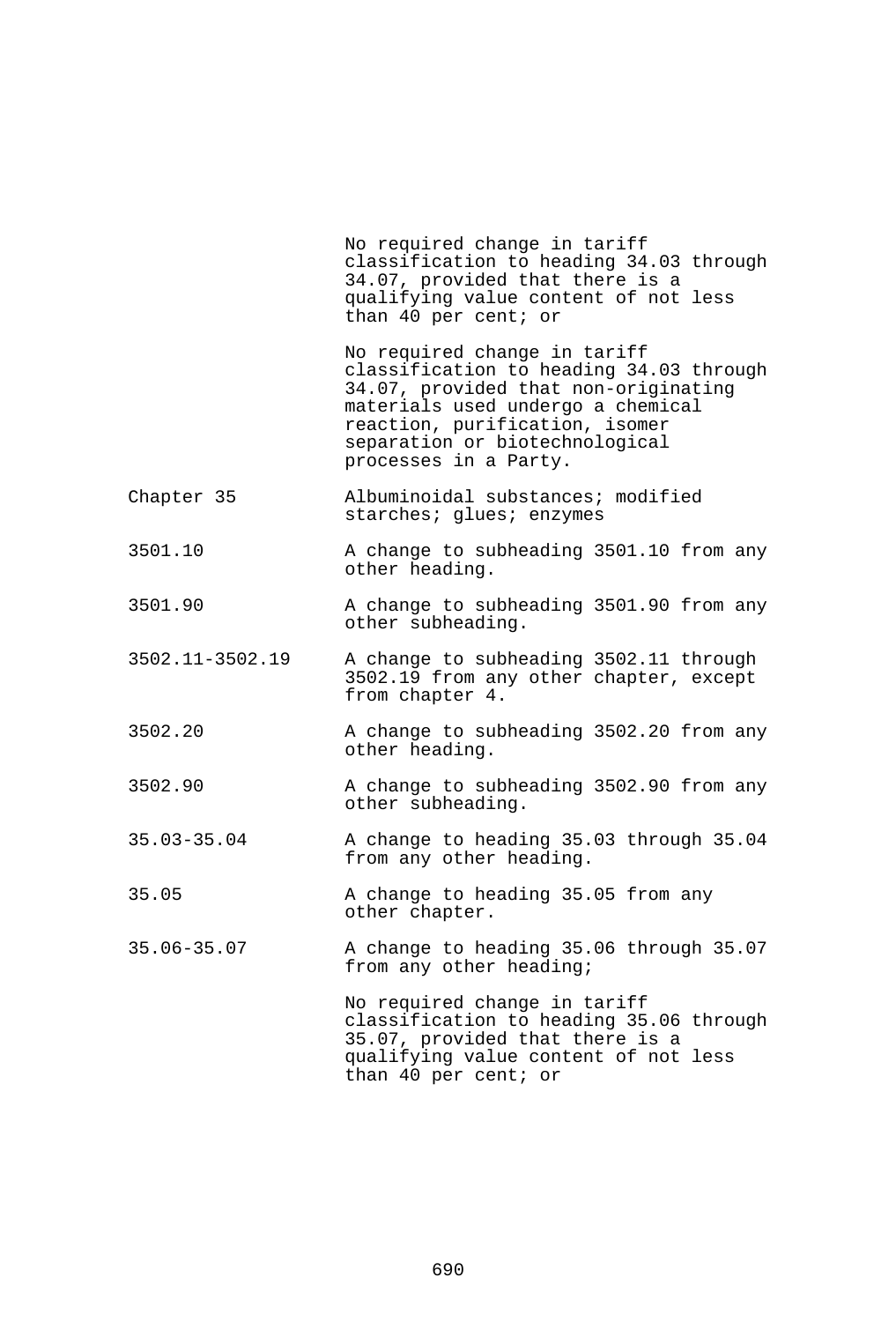|                 | No required change in tariff<br>classification to heading 35.06 through<br>35.07, provided that non-originating<br>materials used undergo a chemical<br>reaction, purification, isomer<br>separation or biotechnological<br>processes in a Party. |
|-----------------|---------------------------------------------------------------------------------------------------------------------------------------------------------------------------------------------------------------------------------------------------|
| Chapter 36      | Explosives; pyrotechnic products;<br>matches; pyrophoric alloys; certain<br>combustible preparations                                                                                                                                              |
| $36.01 - 36.06$ | A change to heading 36.01 through 36.06<br>from any other heading;                                                                                                                                                                                |
|                 | No required change in tariff<br>classification to heading 36.01 through<br>36.06, provided that there is a<br>qualifying value content of not less<br>than 40 per cent; or                                                                        |
|                 | No required change in tariff<br>classification to heading 36.01 through<br>36.06, provided that non-originating<br>materials used undergo a chemical<br>reaction, purification, isomer<br>separation or biotechnological<br>processes in a Party. |
| Chapter 37      | Photographic or cinematographic goods                                                                                                                                                                                                             |
| 37.01           | A change to heading 37.01 from any<br>other chapter.                                                                                                                                                                                              |
| $37.02 - 37.07$ | A change to heading 37.02 through 37.07<br>from any other heading;                                                                                                                                                                                |
|                 | No required change in tariff<br>classification to heading 37.02 through<br>37.07, provided that there is a<br>qualifying value content of not less<br>than 40 per cent; or                                                                        |
|                 | No required change in tariff<br>classification to heading 37.02 through<br>37.07, provided that non-originating<br>materials used undergo a chemical<br>reaction, purification, isomer<br>separation or biotechnological<br>processes in a Party. |
| Chapter 38      | Miscellaneous chemical products                                                                                                                                                                                                                   |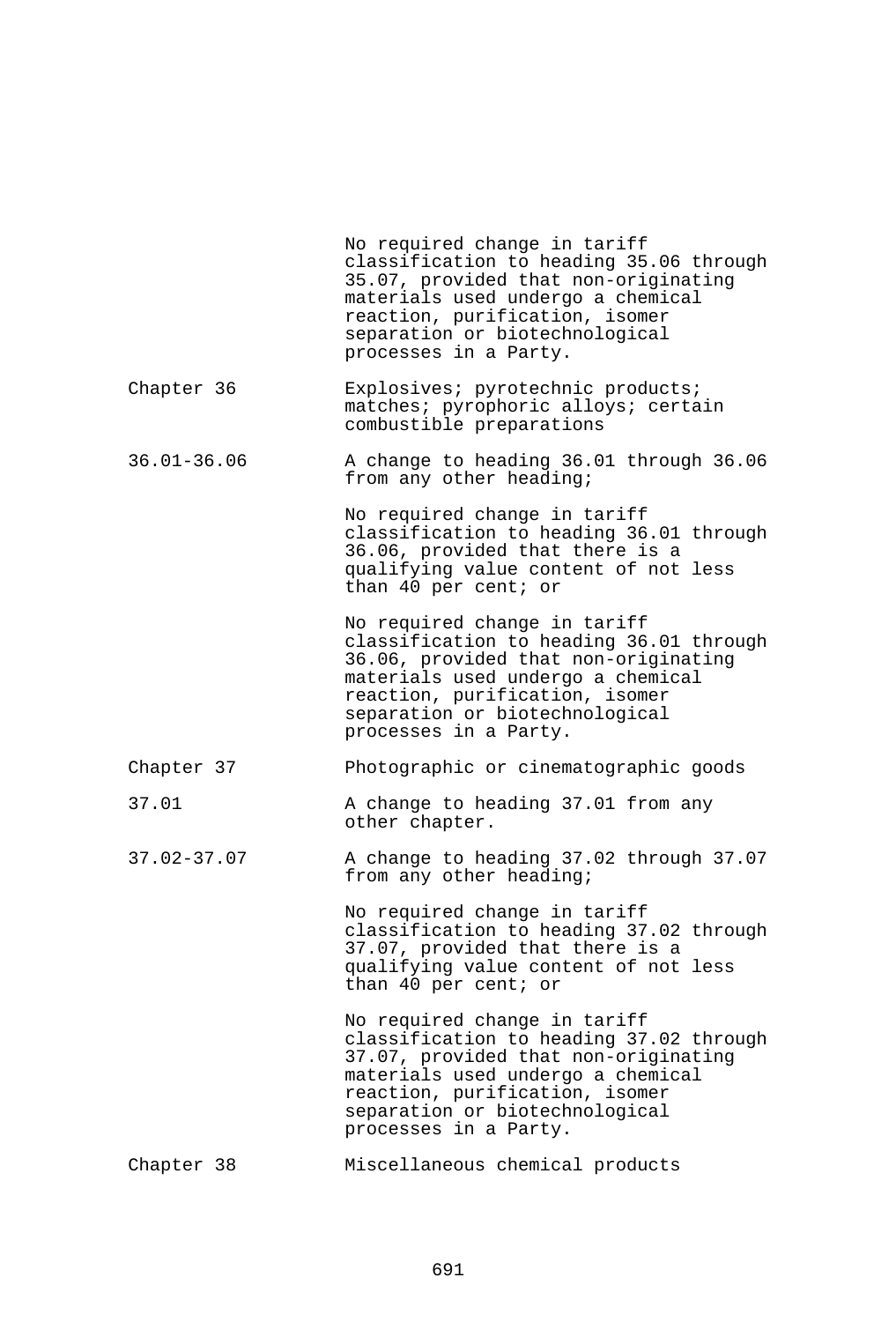| 3801.10-3801.90 | A change to subheading 3801.10 through<br>3801.90 from any other subheading;                                                                                                                                                                              |
|-----------------|-----------------------------------------------------------------------------------------------------------------------------------------------------------------------------------------------------------------------------------------------------------|
|                 | No required change in tariff<br>classification to subheading 3801.10<br>through 3801.90, provided that there is<br>a qualifying value content of not less<br>than 40 per cent; or                                                                         |
|                 | No required change in tariff<br>classification to subheading 3801.10<br>through 3801.90, provided that non-<br>originating materials used undergo a<br>chemical reaction, purification, isomer<br>separation or biotechnological<br>processes in a Party. |
| 38.02-38.04     | A change to heading 38.02 through 38.04<br>from any other heading; or                                                                                                                                                                                     |
|                 | No required change in tariff<br>classification to heading 38.02 through<br>38.04, provided that there is a<br>qualifying value content of not less<br>than 40 per cent.                                                                                   |
| 3805.10-3805.20 | A change to subheading 3805.10 through<br>3805.20 from any other heading;                                                                                                                                                                                 |
|                 | No required change in tariff<br>classification to subheading 3805.10<br>through 3805.20, provided that there is<br>a qualifying value content of not less<br>than 40 per cent; or                                                                         |
|                 | No required change in tariff<br>classification to subheading 3805.10<br>through 3805.20, provided that non-<br>originating materials used undergo a<br>chemical reaction, purification, isomer<br>separation or biotechnological<br>processes in a Party. |
| 3805.90         | A change to subheading 3805.90 from any<br>other heading; or                                                                                                                                                                                              |
|                 | No required change in tariff<br>classification to subheading 3805.90,<br>provided that there is a qualifying<br>value content of not less than 40 per<br>cent.                                                                                            |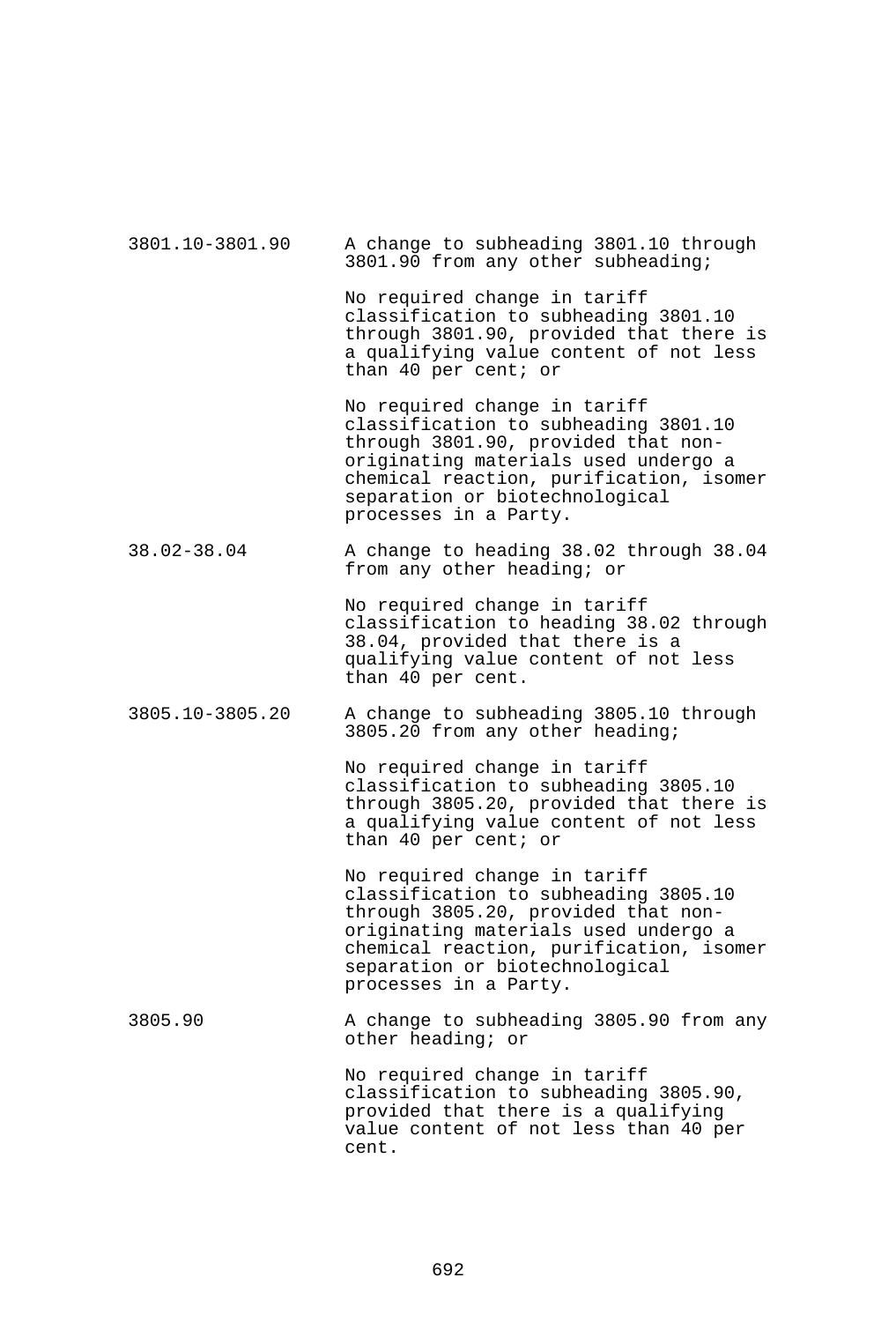| 3806.10-3806.20 | A change to subheading 3806.10 through<br>3806.20 from any other subheading;                                                                                                                                                                              |
|-----------------|-----------------------------------------------------------------------------------------------------------------------------------------------------------------------------------------------------------------------------------------------------------|
|                 | No required change in tariff<br>classification to subheading 3806.10<br>through 3806.20, provided that there is<br>a qualifying value content of not less<br>than 40 per cent; or                                                                         |
|                 | No required change in tariff<br>classification to subheading 3806.10<br>through 3806.20, provided that non-<br>originating materials used undergo a<br>chemical reaction, purification, isomer<br>separation or biotechnological<br>processes in a Party. |
| 3806.30         | A change to subheading 3806.30 from any<br>other subheading.                                                                                                                                                                                              |
| 3806.90         | A change to subheading 3806.90 from any<br>other subheading;                                                                                                                                                                                              |
|                 | No required change in tariff<br>classification to subheading 3806.90,<br>provided that there is a qualifying<br>value content of not less than 40 per<br>cent; or                                                                                         |
|                 | No required change in tariff<br>classification to subheading 3806.90,<br>provided that non-originating materials<br>used undergo a chemical reaction,<br>purification, isomer separation or<br>biotechnological processes in a Party.                     |
| $38.07 - 38.08$ | A change to heading 38.07 through 38.08<br>from any other heading;                                                                                                                                                                                        |
|                 | No required change in tariff<br>classification to heading 38.07 through<br>38.08, provided that there is a<br>qualifying value content of not less<br>than 40 per cent; or                                                                                |
|                 | No required change in tariff<br>classification to heading 38.07 through<br>38.08, provided that non-originating<br>materials used undergo a chemical<br>reaction, purification, isomer<br>separation or biotechnological<br>processes in a Party.         |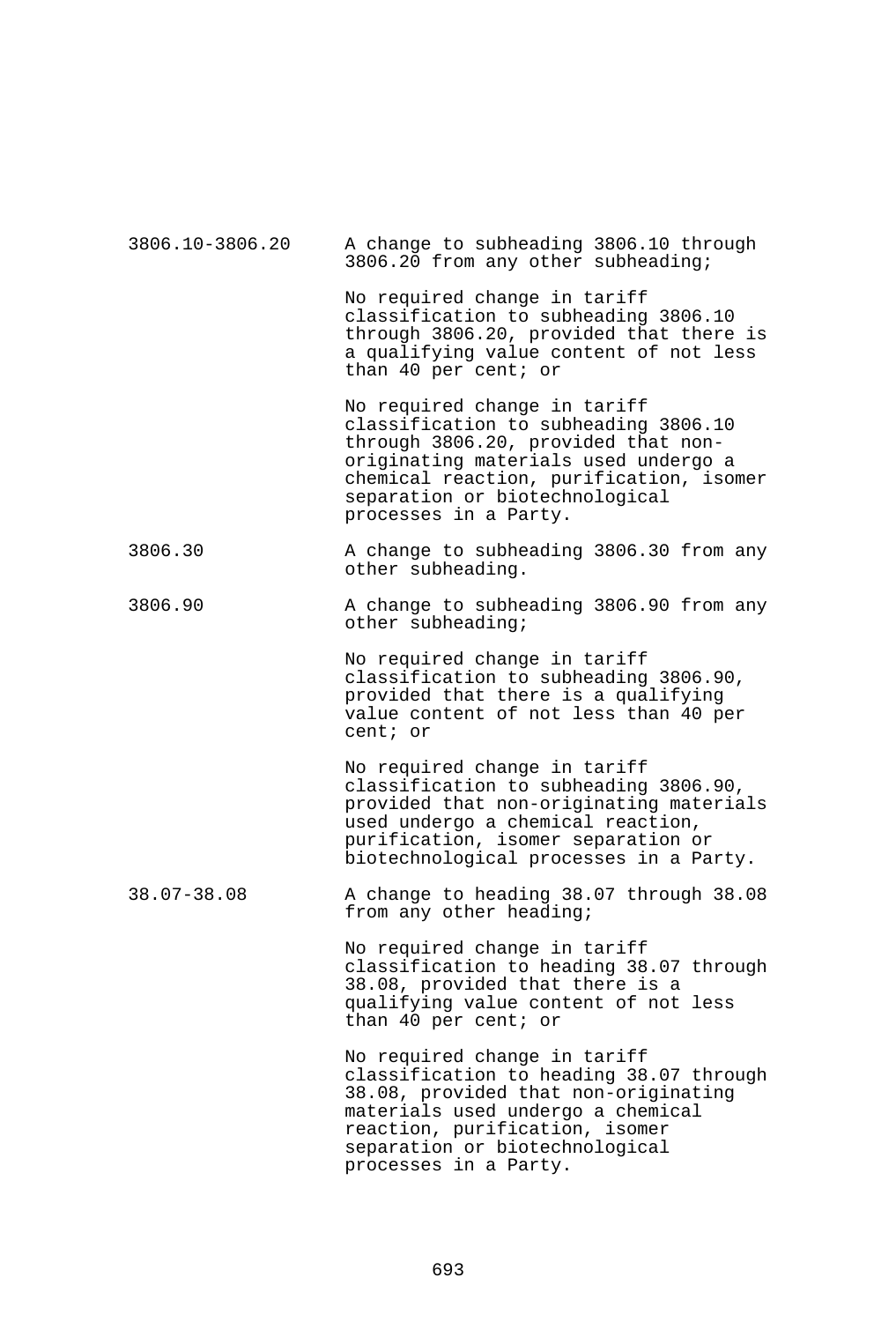| 3809.10         | A change to subheading 3809.10 from any<br>other heading.                                                                                                                                                                                                 |
|-----------------|-----------------------------------------------------------------------------------------------------------------------------------------------------------------------------------------------------------------------------------------------------------|
| 3809.91-3822.00 | A change to subheading 3809.91 through<br>3822.00 from any other heading;                                                                                                                                                                                 |
|                 | No required change in tariff<br>classification to subheading 3809.91<br>through 3822.00, provided that there is<br>a qualifying value content of not less<br>than 40 per cent; or                                                                         |
|                 | No required change in tariff<br>classification to subheading 3809.91<br>through 3822.00, provided that non-<br>originating materials used undergo a<br>chemical reaction, purification, isomer<br>separation or biotechnological<br>processes in a Party. |
| 3823.11-3823.70 | A change to subheading 3823.11 through<br>3823.70 from any other subheading.                                                                                                                                                                              |
| 3824.10-3824.50 | A change to subheading 3824.10 through<br>3824.50 from any other heading;                                                                                                                                                                                 |
|                 | No required change in tariff<br>classification to subheading 3824.10<br>through 3824.50, provided that there is<br>a qualifying value content of not less<br>than 40 per cent; or                                                                         |
|                 | No required change in tariff<br>classification to subheading 3824.10<br>through 3824.50, provided that non-<br>originating materials used undergo a<br>chemical reaction, purification, isomer<br>separation or biotechnological<br>processes in a Party. |
| 3824.60         | A change to subheading 3824.60 from any<br>other heading.                                                                                                                                                                                                 |
| 3824.71-3824.90 | A change to subheading 3824.71 through<br>3824.90 from any other heading;                                                                                                                                                                                 |
|                 | No required change in tariff<br>classification to subheading 3824.71<br>through 3824.90, provided that there is<br>a qualifying value content of not less<br>than 40 per cent; or                                                                         |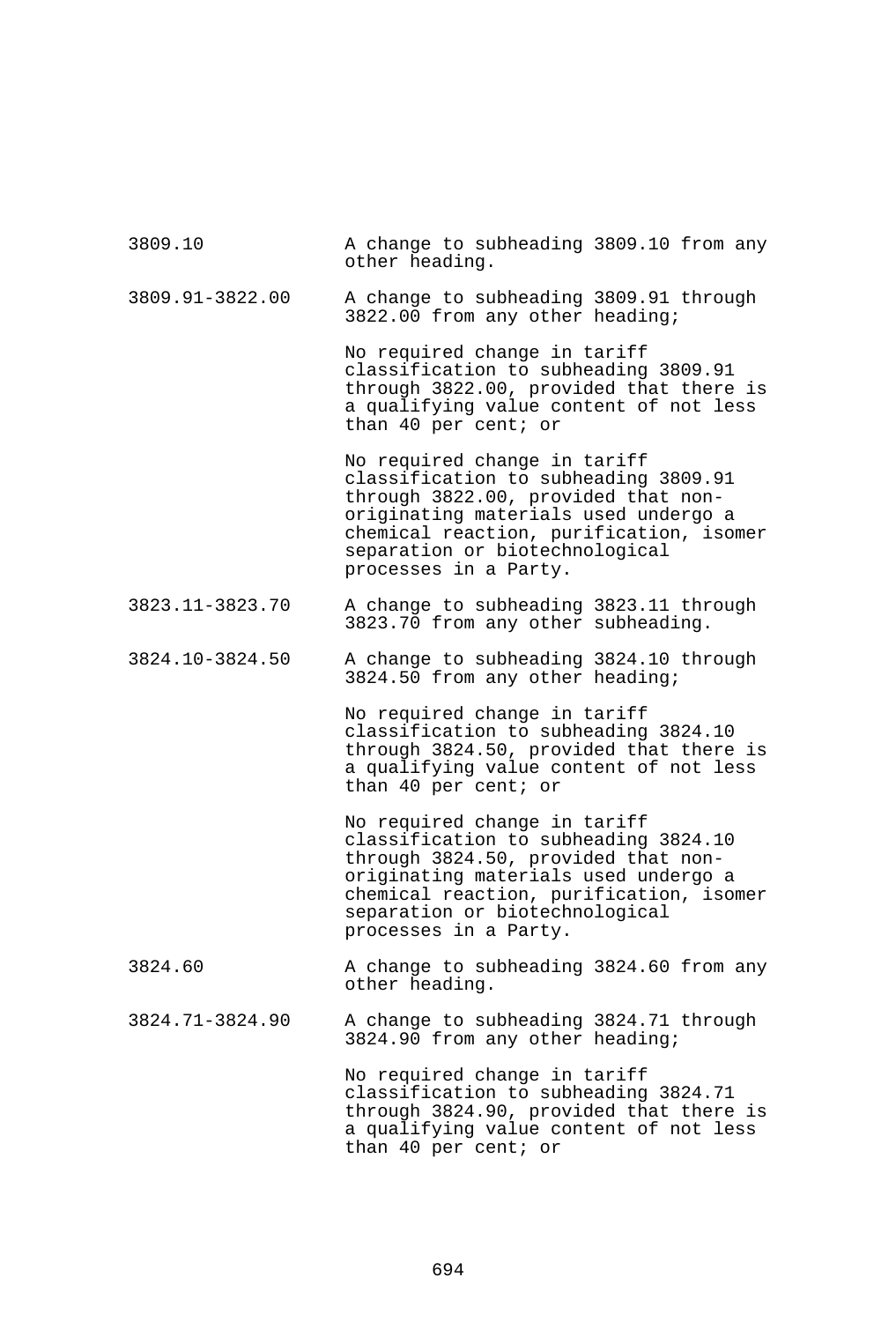|             |       | No required change in tariff<br>classification to subheading 3824.71<br>through 3824.90, provided that non-<br>originating materials used undergo a<br>chemical reaction, purification, isomer<br>separation or biotechnological<br>processes in a Party.                                                                     |
|-------------|-------|-------------------------------------------------------------------------------------------------------------------------------------------------------------------------------------------------------------------------------------------------------------------------------------------------------------------------------|
| 38.25       |       | No required change in tariff<br>classification to heading 38.25,<br>provided that the waste and scrap are<br>wholly obtained or produced entirely in<br>a Party as defined in Article 28.                                                                                                                                     |
| Section VII |       | Plastics and articles thereof; rubber<br>and articles thereof (chapter 39-40)                                                                                                                                                                                                                                                 |
|             |       | Note: For the purposes of chapters 39<br>through 40:                                                                                                                                                                                                                                                                          |
|             |       | (a) the term "chemical reaction"<br>means a process, including a<br>biochemical process, which<br>results in a molecule with a new<br>structure by breaking<br>intramolecular bonds and by<br>forming new intramolecular bonds,<br>or by altering the spatial<br>arrangement of atoms in a<br>molecule, but does not include: |
|             |       | (i) dissolving in water or other<br>$solvents$ ;                                                                                                                                                                                                                                                                              |
|             |       | (ii) the elimination of solvents<br>including solvents water; or                                                                                                                                                                                                                                                              |
|             |       | (iii) the addition or elimination<br>of water of crystallisation;                                                                                                                                                                                                                                                             |
|             | (b)   | the term "purification" means a<br>process of reduction or<br>elimination of impurities<br>resulting in:                                                                                                                                                                                                                      |
|             |       | (i) the elimination of not less<br>than 80 per cent of the<br>content of existing<br>impurities; or                                                                                                                                                                                                                           |
|             | (iii) | a good directly suitable for<br>one or more of the following<br>applications:                                                                                                                                                                                                                                                 |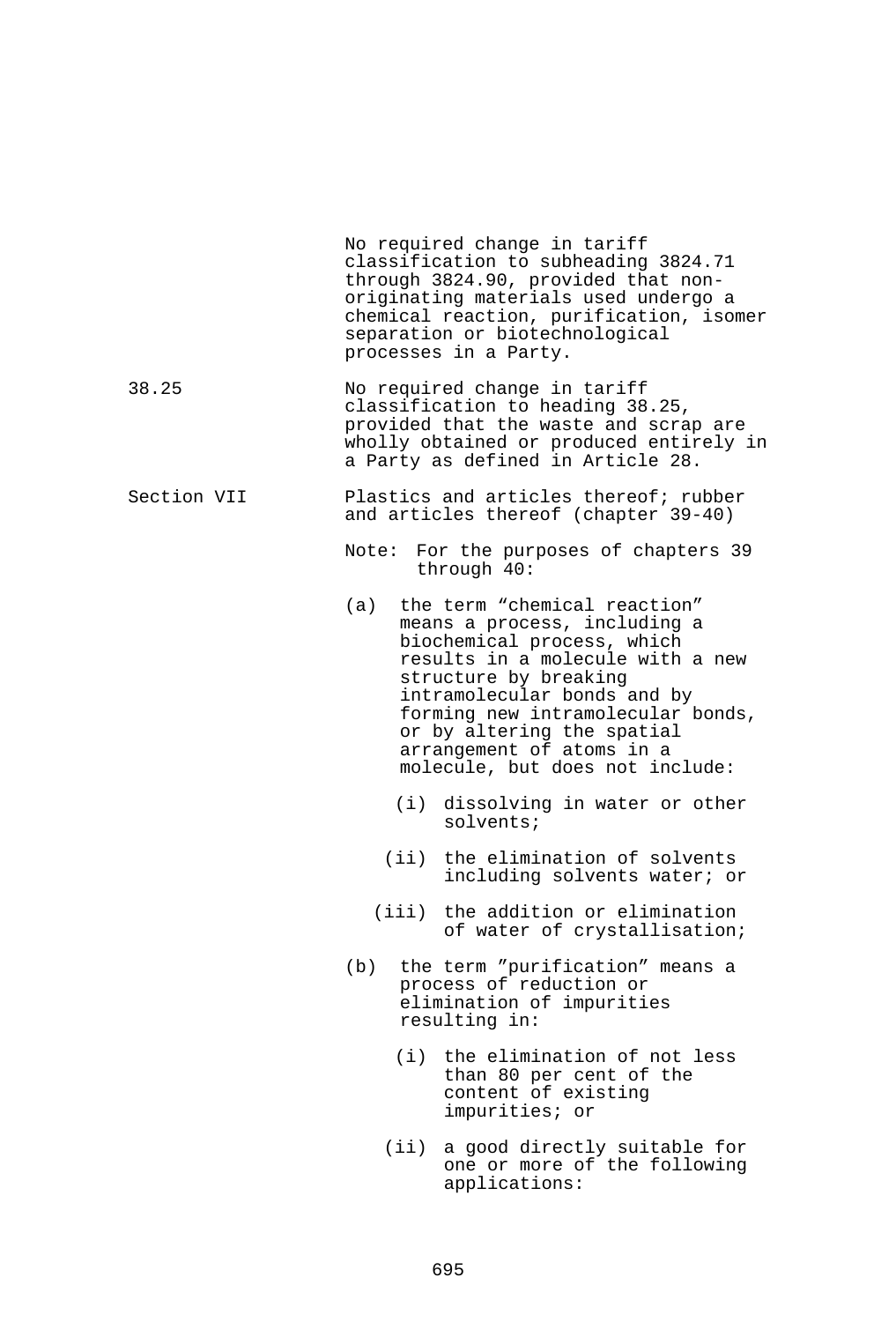- (AA) pharmaceutical, medical, cosmetic, veterinary or food grade substances;
- (BB) chemical products and reagents for analytical, diagnostic or laboratory use;
- (CC) elements and components for use in microelectronics;
- (DD) specialised optical use;
- (EE) biotechnical use;
- (FF) carriers used in a separation process; or
- (GG) nuclear grade use;
- (c) the term "isomer separation" means a process of isolation or separation of an isomer from a mixture of isomers; or
- (d) the term "biotechnological processes" means:
	- (i) biological or biotechnological culturing, hybridisation or genetic modification of microorganisms or cells of human, animal or plant; or
	- (ii) production, isolation or purification of cellular or intercellular structures.

## Chapter 39 Plastics and articles thereof

39.01-39.14 A change to heading 39.01 through 39.14 from any other heading;

> No required change in tariff classification to heading 39.01 through 39.14, provided that there is a qualifying value content of not less than 40 per cent; or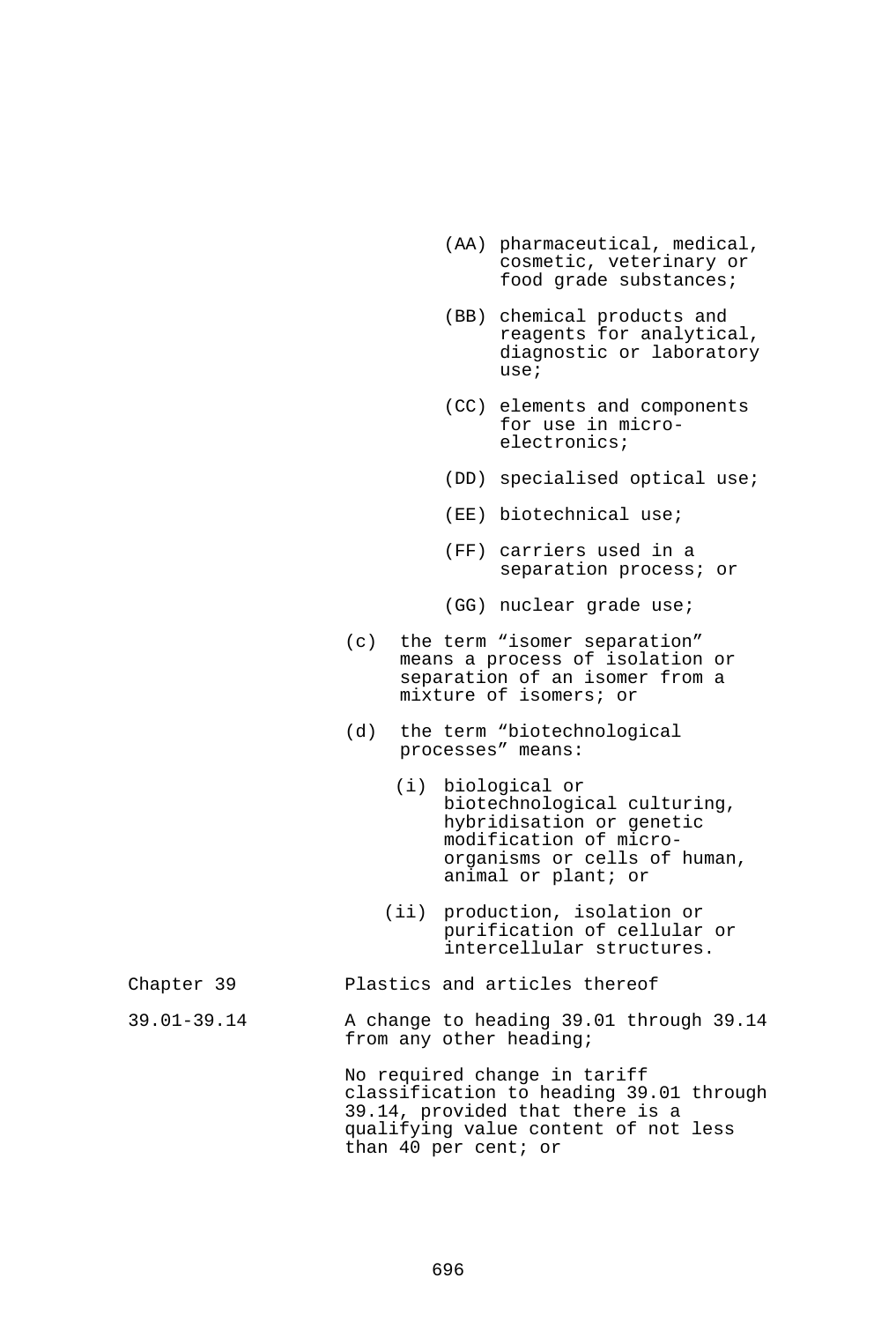|                 | No required change in tariff<br>classification to heading 39.01 through<br>39.14, provided that non-originating<br>materials used undergo a chemical<br>reaction, purification, isomer<br>separation or biotechnological<br>processes in a Party.         |
|-----------------|-----------------------------------------------------------------------------------------------------------------------------------------------------------------------------------------------------------------------------------------------------------|
| 39.15           | No required change in tariff<br>classification to heading 39.15,<br>provided that the waste and scrap are<br>wholly obtained or produced entirely in<br>a Party as defined in Article 28.                                                                 |
| $39.16 - 39.26$ | A change to heading 39.16 through 39.26<br>from any other heading;                                                                                                                                                                                        |
|                 | No required change in tariff<br>classification to heading 39.16 through<br>39.26, provided that there is a<br>qualifying value content of not less<br>than 40 per cent; or                                                                                |
|                 | No required change in tariff<br>classification to heading 39.16 through<br>39.26, provided that non-originating<br>materials used undergo a chemical<br>reaction, purification, isomer<br>separation or biotechnological<br>processes in a Party.         |
| Chapter 40      | Rubber and articles thereof                                                                                                                                                                                                                               |
| 4001.10         | A change to subheading 4001.10 from any<br>other chapter.                                                                                                                                                                                                 |
| 4001.21-4001.29 | A change to subheading 4001.21 through<br>4001.29 from any other heading;                                                                                                                                                                                 |
|                 | No required change in tariff<br>classification to subheading 4001.21<br>through 4001.29, provided that there is<br>a qualifying value content of not less<br>than 40 per cent; or                                                                         |
|                 | No required change in tariff<br>classification to subheading 4001.21<br>through 4001.29, provided that non-<br>originating materials used undergo a<br>chemical reaction, purification, isomer<br>separation or biotechnological<br>processes in a Party. |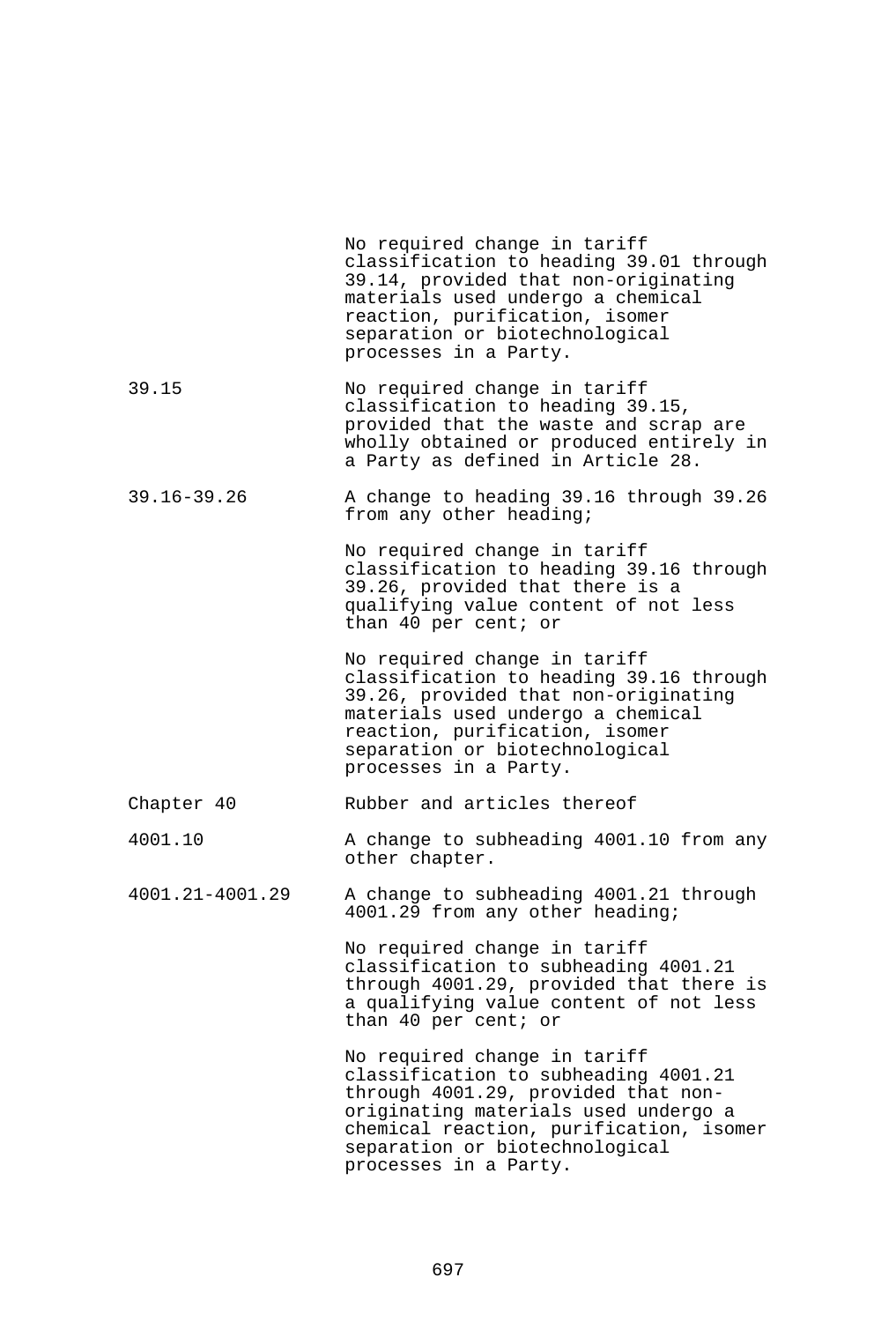| 4001.30         | A change to subheading 4001.30 from any<br>other chapter.                                                                                                                                                                                         |
|-----------------|---------------------------------------------------------------------------------------------------------------------------------------------------------------------------------------------------------------------------------------------------|
| $40.02 - 40.03$ | A change to heading 40.02 through 40.03<br>from any other heading;                                                                                                                                                                                |
|                 | No required change in tariff<br>classification to heading 40.02 through<br>40.03, provided that there is a<br>qualifying value content of not less<br>than 40 per cent; or                                                                        |
|                 | No required change in tariff<br>classification to heading 40.02 through<br>40.03, provided that non-originating<br>materials used undergo a chemical<br>reaction, purification, isomer<br>separation or biotechnological<br>processes in a Party. |
| 40.04           | No required change in tariff<br>classification to heading 40.04,<br>provided that the waste and scrap are<br>wholly obtained or produced entirely in<br>a Party as defined in Article 28.                                                         |
| $40.05 - 40.11$ | A change to heading 40.05 through 40.11<br>from any other heading;                                                                                                                                                                                |
|                 | No required change in tariff<br>classification to heading 40.05 through<br>40.11, provided that there is a<br>qualifying value content of not less<br>than 40 per cent; or                                                                        |
|                 | No required change in tariff<br>classification to heading 40.05 through<br>40.11, provided that non-originating<br>materials used undergo a chemical<br>reaction, purification, isomer<br>separation or biotechnological<br>processes in a Party. |
| 4012.11-4012.19 | A change to subheading 4012.11 through<br>4012.19 from any other subheading;                                                                                                                                                                      |
|                 | No required change in tariff<br>classification to subheading 4012.11<br>through 4012.19, provided that there is<br>a qualifying value content of not less<br>than 40 per cent; or                                                                 |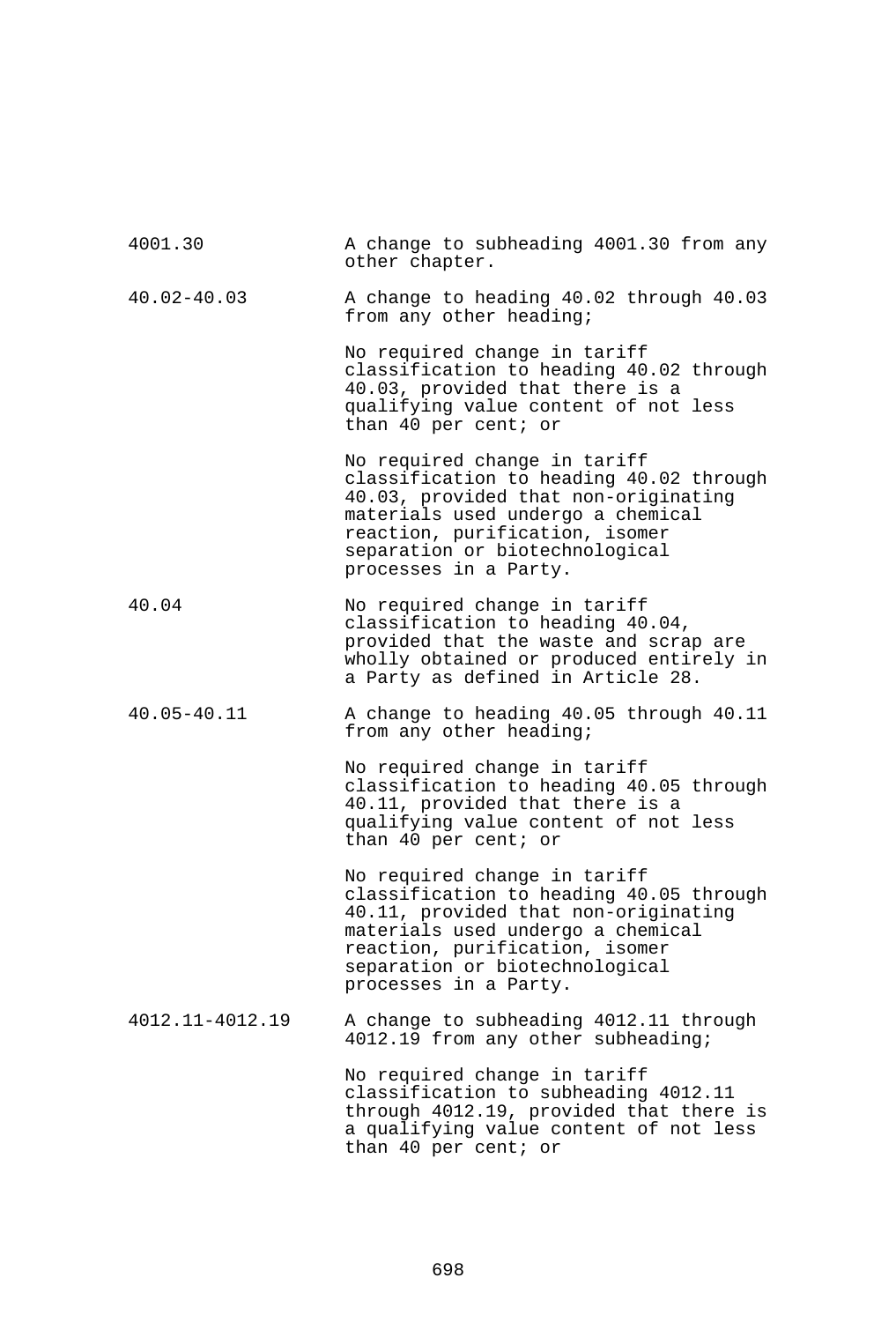|                 | No required change in tariff<br>classification to subheading 4012.11<br>through 4012.19, provided that non-<br>originating materials used undergo a<br>chemical reaction, purification, isomer<br>separation or biotechnological<br>processes in a Party. |
|-----------------|-----------------------------------------------------------------------------------------------------------------------------------------------------------------------------------------------------------------------------------------------------------|
| 4012.20         | A change to subheading 4012.20 from any<br>other chapter.                                                                                                                                                                                                 |
| 4012.90-4017.00 | A change to subheading 4012.90 through<br>4017.00 from any other heading;                                                                                                                                                                                 |
|                 | No required change in tariff<br>classification to subheading 4012.90<br>through 4017.00, provided that there is<br>a qualifying value content of not less<br>than 40 per cent; or                                                                         |
|                 | No required change in tariff<br>classification to subheading 4012.90<br>through 4017.00, provided that non-<br>originating materials used undergo a<br>chemical reaction, purification, isomer<br>separation or biotechnological<br>processes in a Party. |
| Section VIII    | Raw hides and skins, leather, furskins<br>and articles thereof; saddlery and<br>harness; travel goods, handbags and<br>similar containers; articles of animal<br>gut (other than silk-worm gut) (chapter<br>$41 - 43)$                                    |
| Chapter 41      | Raw hides and skins (other than<br>furskins) and leather                                                                                                                                                                                                  |
| $41.01 - 41.03$ | A change to heading 41.01 through 41.03<br>from any other chapter.                                                                                                                                                                                        |
| 41.04           | A change to heading 41.04 from any<br>other heading, except from heading<br>41.01.                                                                                                                                                                        |
| 41.05           | A change to heading 41.05 from any<br>other heading, except from heading<br>41.02.                                                                                                                                                                        |
| 41.06           | A change to heading 41.06 from any<br>other heading, except from heading<br>41.03.                                                                                                                                                                        |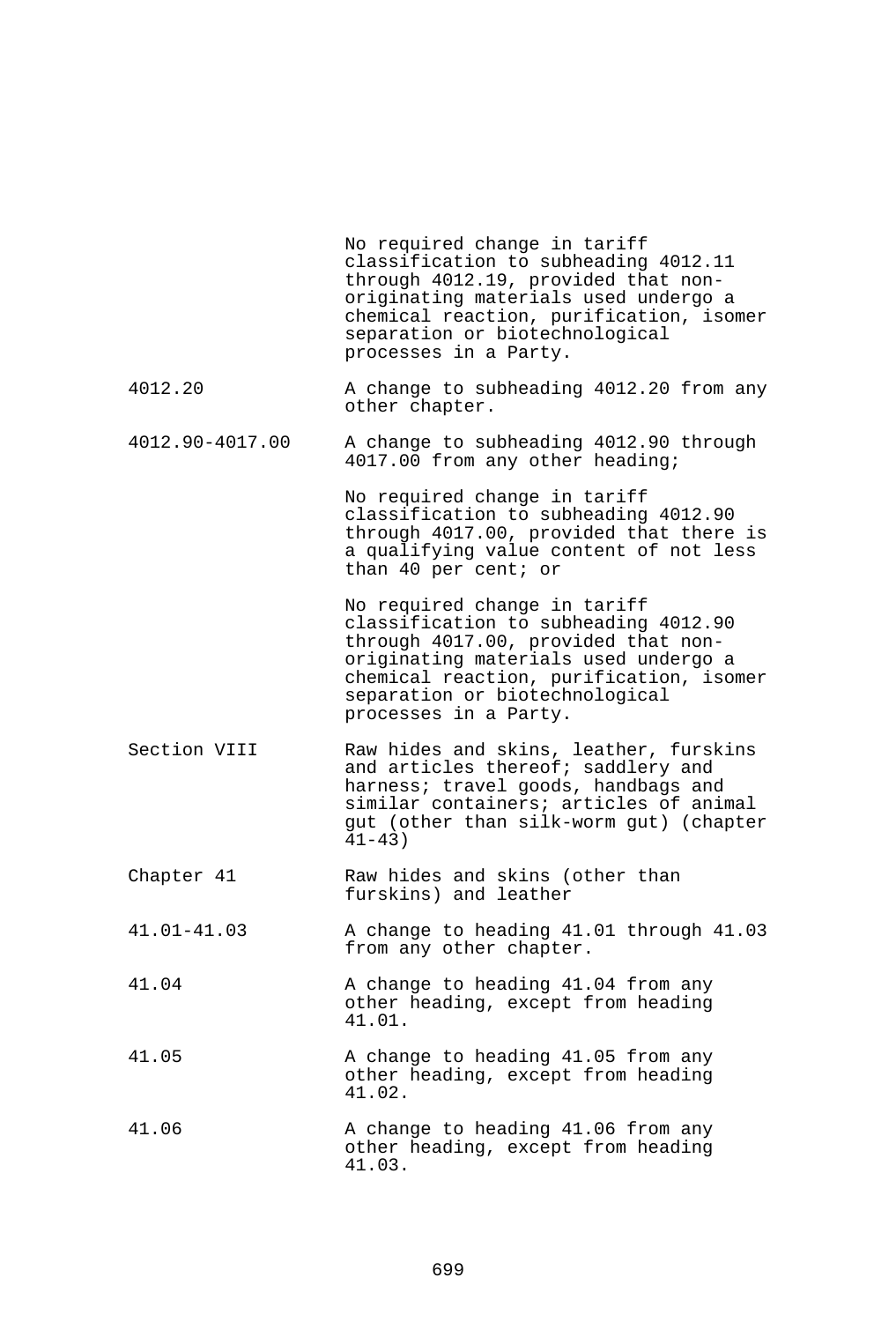| 41.07           | A change to heading 41.07 from any<br>other heading, except from heading<br>41.01 or 41.04.                                                                                                  |
|-----------------|----------------------------------------------------------------------------------------------------------------------------------------------------------------------------------------------|
| 41.12           | A change to heading 41.12 from any<br>other heading, except from heading<br>41.02 or 41.05.                                                                                                  |
| 41.13           | A change to heading 41.13 from any<br>other heading, except from heading<br>41.03 or 41.06.                                                                                                  |
| 41.14           | A change to heading 41.14 from any<br>other heading, except from heading<br>41.01 through 41.03.                                                                                             |
| 41.15           | A change to heading 41.15 from any<br>other heading.                                                                                                                                         |
| Chapter 42      | Articles of leather; saddlery and<br>harness; travel goods, handbags and<br>similar containers; articles of animal<br>gut (other than silk-worm gut)                                         |
| $42.01 - 42.06$ | A change to heading 42.01 through 42.06<br>from any other chapter.                                                                                                                           |
| Chapter 43      | Furskins and artificial fur;<br>manufactures thereof                                                                                                                                         |
| 43.01           | A change to heading 43.01 from any<br>other heading.                                                                                                                                         |
| 43.02           | A change to heading 43.02 from any<br>other heading, except from heading<br>43.01.                                                                                                           |
| 43.03           | A change to heading 43.03 from any<br>other heading, except from heading<br>43.02.                                                                                                           |
| 43.04           | A change to heading 43.04 from any<br>other heading.                                                                                                                                         |
| Section IX      | Wood and articles of wood; wood<br>charcoal; cork and articles of cork;<br>manufactures of straw, of esparto or of<br>other plaiting materials; basketware<br>and wickerwork (chapter 44-46) |
| Chapter 44      | Wood and articles of wood; wood<br>charcoal                                                                                                                                                  |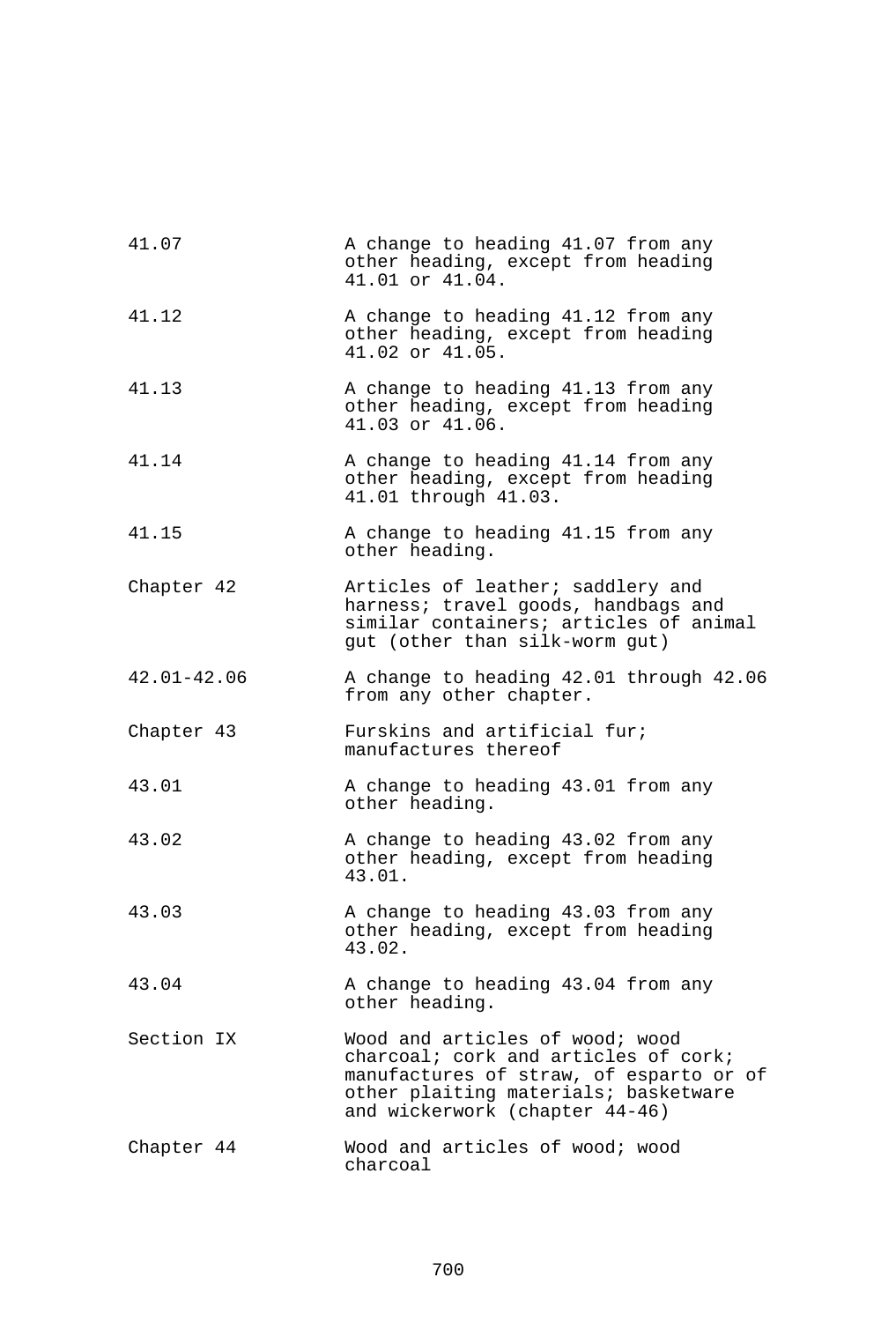| 44.01-44.11     | A change to heading 44.01 through 44.11<br>from any other heading.                                                                                                          |
|-----------------|-----------------------------------------------------------------------------------------------------------------------------------------------------------------------------|
| 44.12           | A change to heading 44.12 from any<br>other heading, provided that there is a<br>qualifying value content of not less<br>than 40 per cent.                                  |
| 44.13-44.21     | A change to heading 44.13 through 44.21<br>from any other heading.                                                                                                          |
| Chapter 45      | Cork and articles of cork                                                                                                                                                   |
| $45.01 - 45.04$ | A change to heading 45.01 through 45.04<br>from any other heading; or                                                                                                       |
|                 | No required change in tariff<br>classification to heading 45.01 through<br>45.04, provided that there is a<br>qualifying value content of not less<br>than 40 per cent.     |
| Chapter 46      | Manufactures of straw, of esparto or of<br>other plaiting materials; basketware<br>and wickerwork                                                                           |
| 4601.20-4601.91 | A change to igusa goods of subheading<br>4601.20 through 4601.91 from any other<br>chapter, except from chapter 14.                                                         |
|                 | A change to any other good of<br>subheading 4601.20 through 4601.91 from<br>any other chapter.                                                                              |
| 4601.99         | A change to subheading 4601.99 from any<br>other chapter.                                                                                                                   |
| 46.02           | A change to heading 46.02 from any<br>other heading.                                                                                                                        |
| Section X       | Pulp of wood or of other fibrous<br>cellulosic material; recovered (waste<br>and scrap) paper or paperboard; paper<br>and paperboard and articles thereof<br>$(char 47-49)$ |
| Chapter 47      | Pulp of wood or of other fibrous<br>cellulosic material; recovered (waste<br>and scrap) paper or paperboard                                                                 |
| $47.01 - 47.06$ | A change to heading 47.01 through 47.06<br>from any other heading; or                                                                                                       |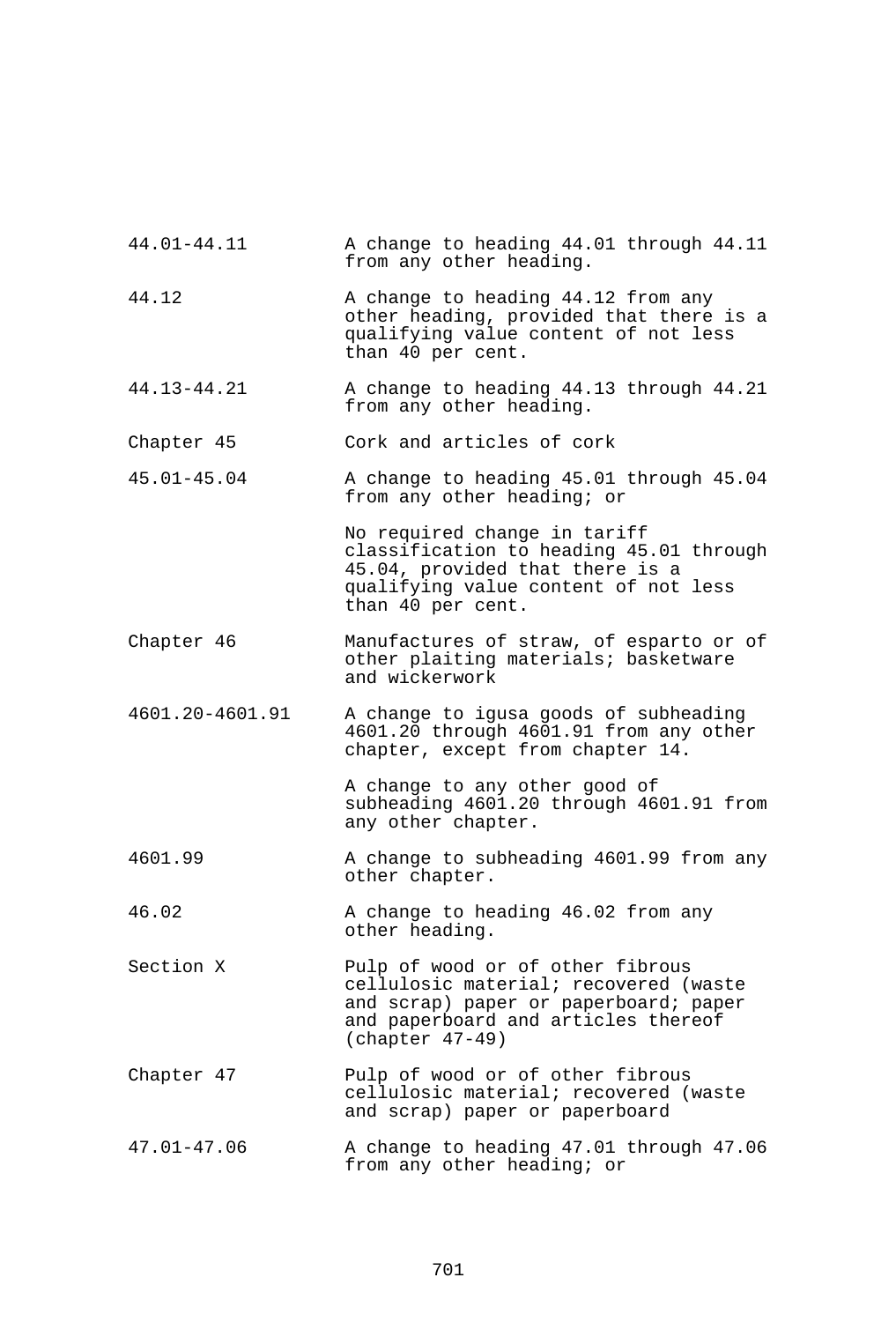|                 | No required change in tariff<br>classification to heading 47.01 through<br>47.06, provided that there is a<br>qualifying value content of not less<br>than 40 per cent.                   |
|-----------------|-------------------------------------------------------------------------------------------------------------------------------------------------------------------------------------------|
| 47.07           | No required change in tariff<br>classification to heading 47.07,<br>provided that the waste and scrap are<br>wholly obtained or produced entirely in<br>a Party as defined in Article 28. |
| Chapter 48      | Paper and paperboard; articles of paper<br>pulp, of paper or of paperboard                                                                                                                |
| 48.01-48.06     | A change to heading 48.01 through 48.06<br>from any other heading.                                                                                                                        |
| 4807.00-4808.10 | A change to subheading 4807.00 through<br>4808.10 from any other heading; or                                                                                                              |
|                 | No required change in tariff<br>classification to subheading 4807.00<br>through 4808.10, provided that there is<br>a qualifying value content of not less<br>than 40 per cent.            |
| 4808.20         | A change to subheading 4808.20 from any<br>other heading, except from heading<br>48.04.                                                                                                   |
| 4808.30         | A change to subheading 4808.30 from any<br>other heading, except from heading<br>48.05.                                                                                                   |
| 4808.90         | A change to subheading 4808.90 from any<br>other heading, except from heading<br>48.06.                                                                                                   |
| 48.09-48.15     | A change to heading 48.09 through 48.15<br>from any other heading; or                                                                                                                     |
|                 | No required change in tariff<br>classification to heading 48.09 through<br>48.15, provided that there is a<br>qualifying value content of not less<br>than 40 per cent.                   |
| 48.16           | A change to heading 48.16 from any<br>other heading, except from heading<br>48.09.                                                                                                        |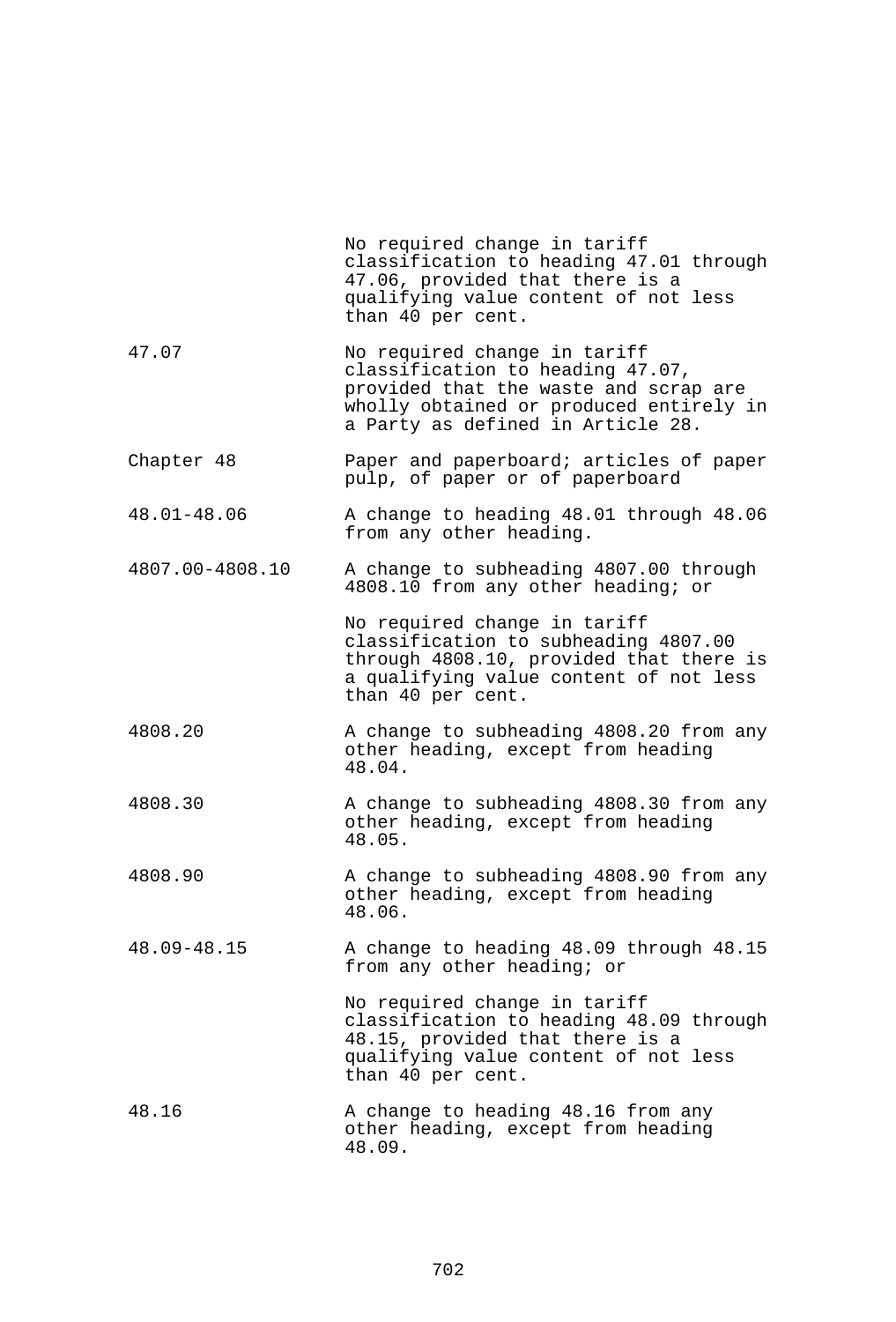| 48.17       | A change to heading 48.17 from any<br>other heading; or                                                                                                                                                                                                                                                                                                                     |  |  |
|-------------|-----------------------------------------------------------------------------------------------------------------------------------------------------------------------------------------------------------------------------------------------------------------------------------------------------------------------------------------------------------------------------|--|--|
|             | No required change in tariff<br>classification to heading 48.17,<br>provided that there is a qualifying<br>value content of not less than 40 per<br>cent.                                                                                                                                                                                                                   |  |  |
| 48.18       | A change to heading 48.18 from any<br>other heading, except from heading<br>48.03.                                                                                                                                                                                                                                                                                          |  |  |
| 48.19-48.23 | A change to heading 48.19 through 48.23<br>from any other heading; or                                                                                                                                                                                                                                                                                                       |  |  |
|             | No required change in tariff<br>classification to heading 48.19 through<br>48.23, provided that there is a<br>qualifying value content of not less<br>than 40 per cent.                                                                                                                                                                                                     |  |  |
| Chapter 49  | Printed books, newspapers, pictures and<br>other products of the printing<br>industry; manuscripts, typescripts and<br>plans                                                                                                                                                                                                                                                |  |  |
| 49.01-49.11 | A change to heading 49.01 through 49.11<br>from any other chapter.                                                                                                                                                                                                                                                                                                          |  |  |
| Section XI  | Textiles and textile articles (chapter<br>$50 - 63)$                                                                                                                                                                                                                                                                                                                        |  |  |
|             | Note: For the purposes of chapters 50<br>through 55 and 60, the dyeing or<br>printing process shall be<br>accompanied by two or more of<br>the following operations:                                                                                                                                                                                                        |  |  |
|             | antibacterial finish;<br>(1)<br>(2)<br>antimelt finish;<br>(3)<br>antimosquito finish;<br>anti-pilling finish;<br>(4)<br>(5)<br>antistatic finish;<br>(6)<br>artificial creasing;<br>(7)<br>bleaching;<br>(8)<br>brushing;<br>buff finish;<br>(9)<br>(10)<br>burn-out finish;<br>(11)<br>calendering;<br>(12)<br>compressive shrinkage;<br>crease resistant finish;<br>(13) |  |  |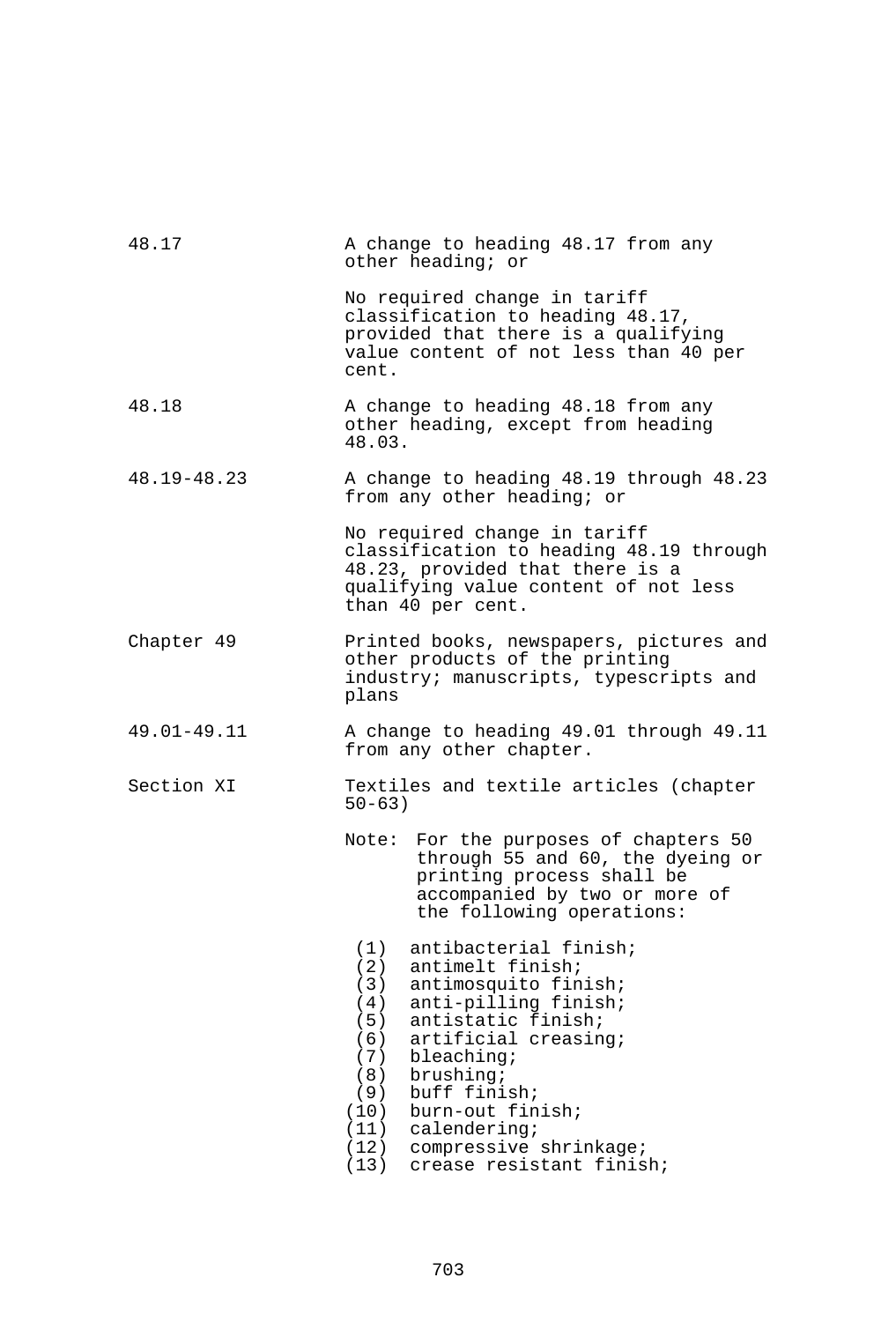|                 | (14)<br>decatizing;<br>(15) deodorant finish;<br>easy-care finish;<br>(16)<br>embossing;<br>(17)<br>$(18)$ emerising;<br>flame resistant finish;<br>(19)<br>(20) flock finish;<br>$(21)$ foam printing;<br>(22)<br>liquid ammonia process;<br>mercerization,<br>(23)<br>microbial control finish;<br>(24)<br>(25)<br>milling;<br>(26)<br>moare finish;<br>moisture permeable waterproofing;<br>(27)<br>oil-repellent finish;<br>(28)<br>organdie finish;<br>(29)<br>peeling treatment;<br>(30)<br>perfumed finish;<br>(31)<br>(32)<br>relaxation;<br>ripple finish;<br>(33)<br>schreiner finish;<br>(34)<br>(35)<br>$shearing$ ;<br>shrink resistant finish;<br>(36)<br>(37)<br>soil guard finish;<br>(38)<br>soil release finish;<br>stretch finish;<br>(39)<br>$(40)$ tick-proofing;<br>UV cut finish;<br>(41)<br>wash and wear finish;<br>(42)<br>water absorbent finish;<br>(43)<br>(44)<br>waterproofing;<br>water-repellent finish;<br>(45)<br>(46)<br>wet decatizing;<br>(47) windbreak finish; or<br>(48) wire raising. |
|-----------------|---------------------------------------------------------------------------------------------------------------------------------------------------------------------------------------------------------------------------------------------------------------------------------------------------------------------------------------------------------------------------------------------------------------------------------------------------------------------------------------------------------------------------------------------------------------------------------------------------------------------------------------------------------------------------------------------------------------------------------------------------------------------------------------------------------------------------------------------------------------------------------------------------------------------------------------------------------------------------------------------------------------------------------|
| Chapter 50      | Silk                                                                                                                                                                                                                                                                                                                                                                                                                                                                                                                                                                                                                                                                                                                                                                                                                                                                                                                                                                                                                            |
| $50.01 - 50.04$ | A change to heading 50.01 through 50.04<br>from any other chapter.                                                                                                                                                                                                                                                                                                                                                                                                                                                                                                                                                                                                                                                                                                                                                                                                                                                                                                                                                              |
| $50.05 - 50.06$ | A change to heading 50.05 through 50.06<br>from any heading outside that group.                                                                                                                                                                                                                                                                                                                                                                                                                                                                                                                                                                                                                                                                                                                                                                                                                                                                                                                                                 |
| 50.07           | A change to heading 50.07 from any<br>other heading, except from heading<br>50.04 through 50.06;                                                                                                                                                                                                                                                                                                                                                                                                                                                                                                                                                                                                                                                                                                                                                                                                                                                                                                                                |
|                 | A change to heading 50.07 from heading<br>50.04 through 50.06, provided that the<br>fabric is dyed or printed in a Party;<br>Оr                                                                                                                                                                                                                                                                                                                                                                                                                                                                                                                                                                                                                                                                                                                                                                                                                                                                                                 |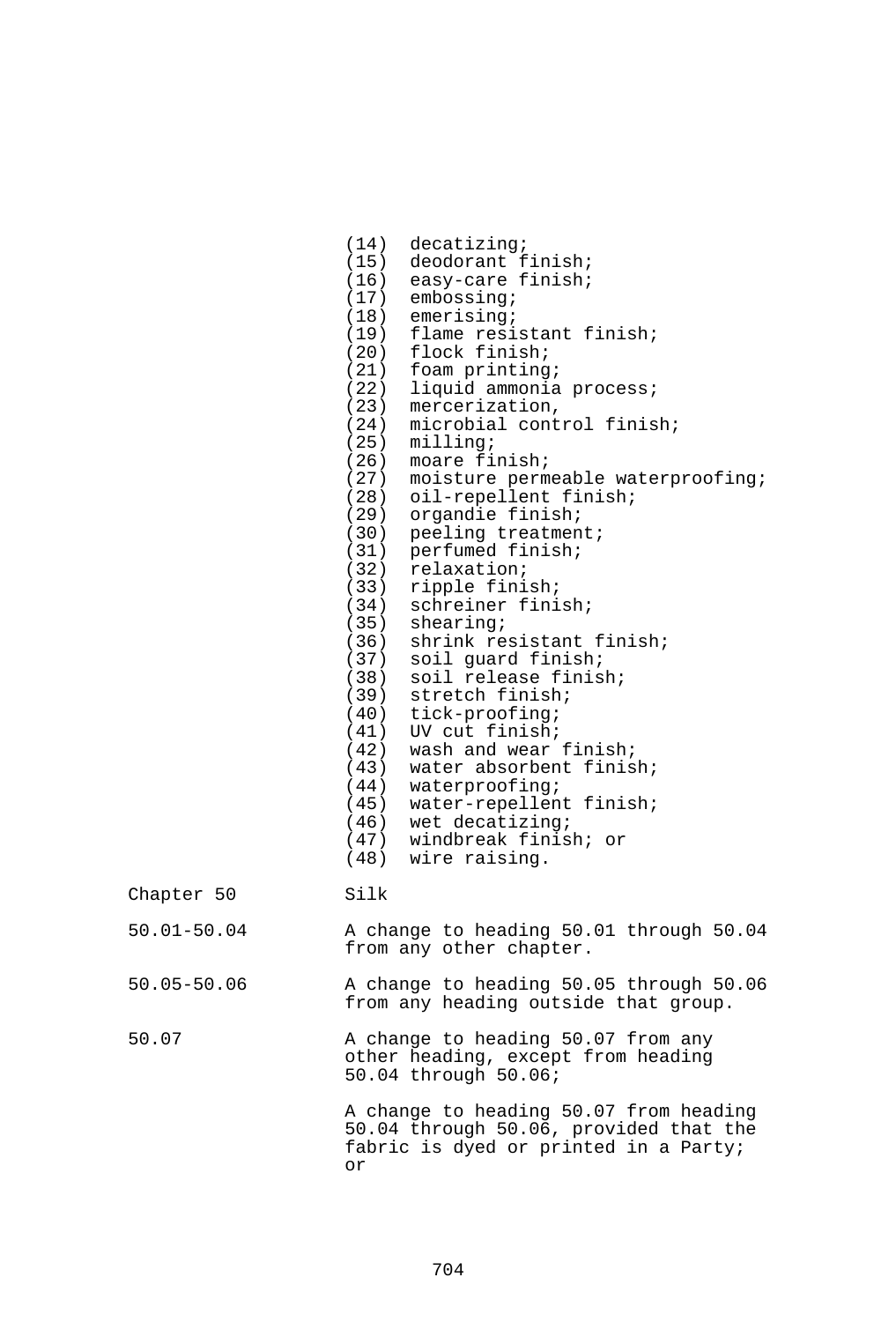|                 | A change to heading 50.07 from heading<br>50.04 through 50.06, provided that the<br>yarn is dyed or printed in a Party<br>prior to weaving the fabric.                  |
|-----------------|-------------------------------------------------------------------------------------------------------------------------------------------------------------------------|
| Chapter 51      | Wool, fine or coarse animal hair;<br>horsehair yarn and woven fabric                                                                                                    |
| $51.01 - 51.05$ | A change to heading 51.01 through 51.05<br>from any other chapter.                                                                                                      |
| $51.06 - 51.10$ | A change to heading 51.06 through 51.10<br>from any heading outside that group.                                                                                         |
| $51.11 - 51.13$ | A change to heading 51.11 through 51.13<br>from any heading outside that group,<br>except from heading 51.06 through<br>51.10;                                          |
|                 | A change to heading 51.11 through 51.13<br>from heading 51.06 through 51.10,<br>provided that the fabric is dyed or<br>printed in a Party; or                           |
|                 | A change to heading 51.11 through 51.13<br>from heading 51.06 through 51.10,<br>provided that the yarn is dyed or<br>printed in a Party prior to weaving the<br>fabric. |
| Chapter 52      | Cotton                                                                                                                                                                  |
| $52.01 - 52.03$ | A change to heading 52.01 through 52.03<br>from any other chapter.                                                                                                      |
| $52.04 - 52.07$ | A change to heading 52.04 through 52.07<br>from any heading outside that group,<br>except from heading 52.03.                                                           |
| 52.08-52.12     | A change to heading 52.08 through 52.12<br>from any heading outside that group,<br>except from heading 52.04 through<br>52.07;                                          |
|                 | A change to heading 52.08 through 52.12<br>from heading 52.04 through 52.07,<br>provided that the fabric is dyed or<br>printed in a Party; or                           |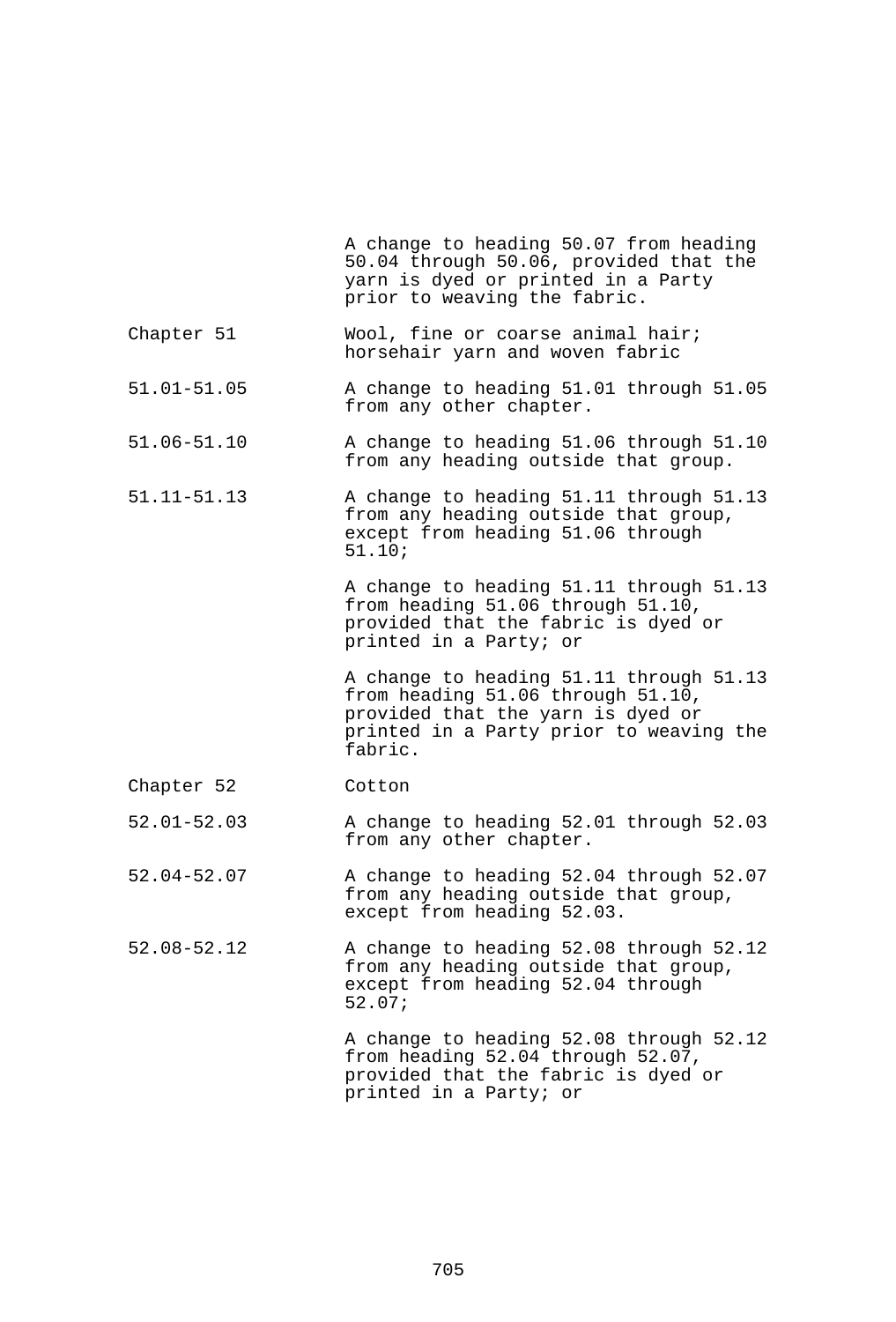|                 | A change to heading 52.08 through 52.12<br>from heading 52.04 through 52.07,<br>provided that the yarn is dyed or<br>printed in a Party prior to weaving the<br>fabric. |
|-----------------|-------------------------------------------------------------------------------------------------------------------------------------------------------------------------|
| Chapter 53      | Other vegetable textile fibres; paper<br>yarn and woven fabrics of paper yarn                                                                                           |
| $53.01 - 53.05$ | A change to heading 53.01 through 53.05<br>from any other chapter.                                                                                                      |
| 53.06-53.08     | A change to heading 53.06 through 53.08<br>from any heading outside that group.                                                                                         |
| 53.09-53.11     | A change to heading 53.09 through 53.11<br>from any heading outside that group,<br>except from heading 53.06 through<br>53.08;                                          |
|                 | A change to heading 53.09 through 53.11<br>from heading 53.06 through 53.08,<br>provided that the fabric is dyed or<br>printed in a Party; or                           |
|                 | A change to heading 53.09 through 53.11<br>from heading 53.06 through 53.08,<br>provided that the yarn is dyed or<br>printed in a Party prior to weaving the<br>fabric. |
| Chapter 54      | Man-made filaments                                                                                                                                                      |
| $54.01 - 54.06$ | A change to heading 54.01 through 54.06<br>from any other chapter.                                                                                                      |
| 54.07-54.08     | A change to heading 54.07 through 54.08<br>from any heading outside that group,<br>except from heading 54.01 through<br>54.06;                                          |
|                 | A change to heading 54.07 through 54.08<br>from heading 54.01 through 54.06,<br>provided that the fabric is dyed or<br>printed in a Party; or                           |
|                 | A change to heading 54.07 through 54.08<br>from heading 54.01 through 54.06,<br>provided that the yarn is dyed or<br>printed in a Party prior to weaving the<br>fabric. |
| Chapter 55      | Man-made staple fibres                                                                                                                                                  |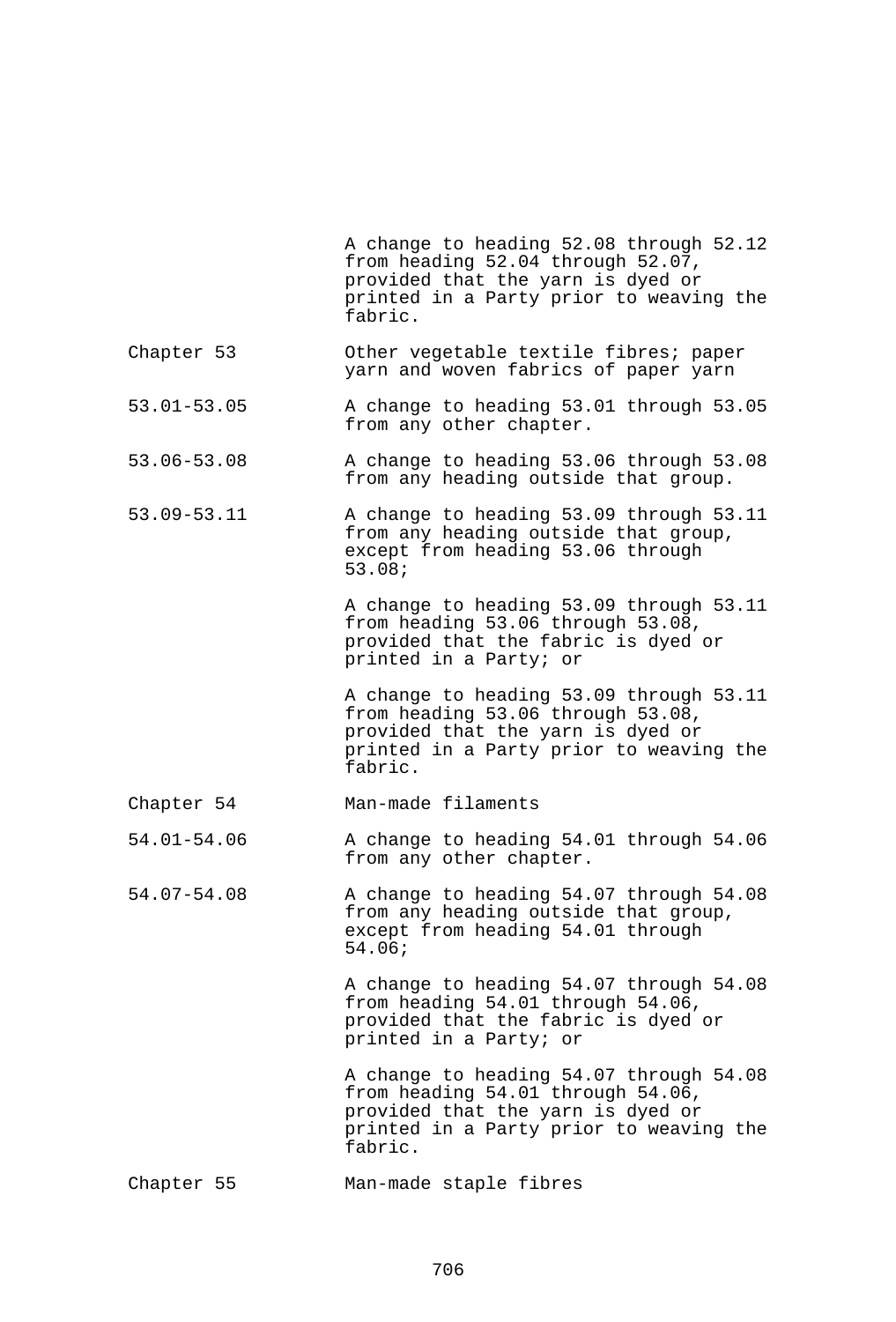| $55.01 - 55.07$ | A change to heading 55.01 through 55.07<br>from any other chapter, except from<br>heading 54.01 through 54.06.                                                                                                                     |
|-----------------|------------------------------------------------------------------------------------------------------------------------------------------------------------------------------------------------------------------------------------|
| 55.08-55.11     | A change to heading 55.08 through 55.11<br>from any heading outside that group,<br>except from heading 55.06 through<br>55.07.                                                                                                     |
| $55.12 - 55.16$ | A change to heading 55.12 through 55.16<br>from any heading outside that group,<br>except from heading 55.08 through<br>55.11;                                                                                                     |
|                 | A change to heading 55.12 through 55.16<br>from heading 55.08 through 55.11,<br>provided that the fabric is dyed or<br>printed in a Party; or                                                                                      |
|                 | A change to heading 55.12 through 55.16<br>from heading 55.08 through 55.11,<br>provided that the yarn is dyed or<br>printed in a Party prior to weaving the<br>fabric.                                                            |
| Chapter 56      | Wadding, felt and nonwovens; special<br>yarns; twine, cordage, ropes and cables<br>and articles thereof                                                                                                                            |
| $56.01 - 56.03$ | A change to heading 56.01 through 56.03<br>from any other chapter, except from<br>heading 50.04 through 50.07, 51.06<br>through 51.13, 52.04 through 52.12,<br>53.06 through 53.11, 55.08 through<br>55.16 or chapter 54.          |
| $56.04 - 56.09$ | A change to heading 56.04 through 56.09<br>from any other chapter, except from<br>heading 50.04 through 50.06, 51.06<br>through 51.10, 52.04 through 52.07,<br>53.06 through 53.08, 54.01 through<br>54.06 or 55.08 through 55.11. |
| Chapter 57      | Carpets and other textile floor<br>coverings                                                                                                                                                                                       |
| $57.01 - 57.05$ | A change to heading 57.01 through 57.05<br>from any other chapter, except from<br>heading 50.04 through 50.07, 51.06<br>through 51.13, 52.04 through 52.12,<br>53.06 through 53.11, 55.08 through<br>55.16 or chapter 54.          |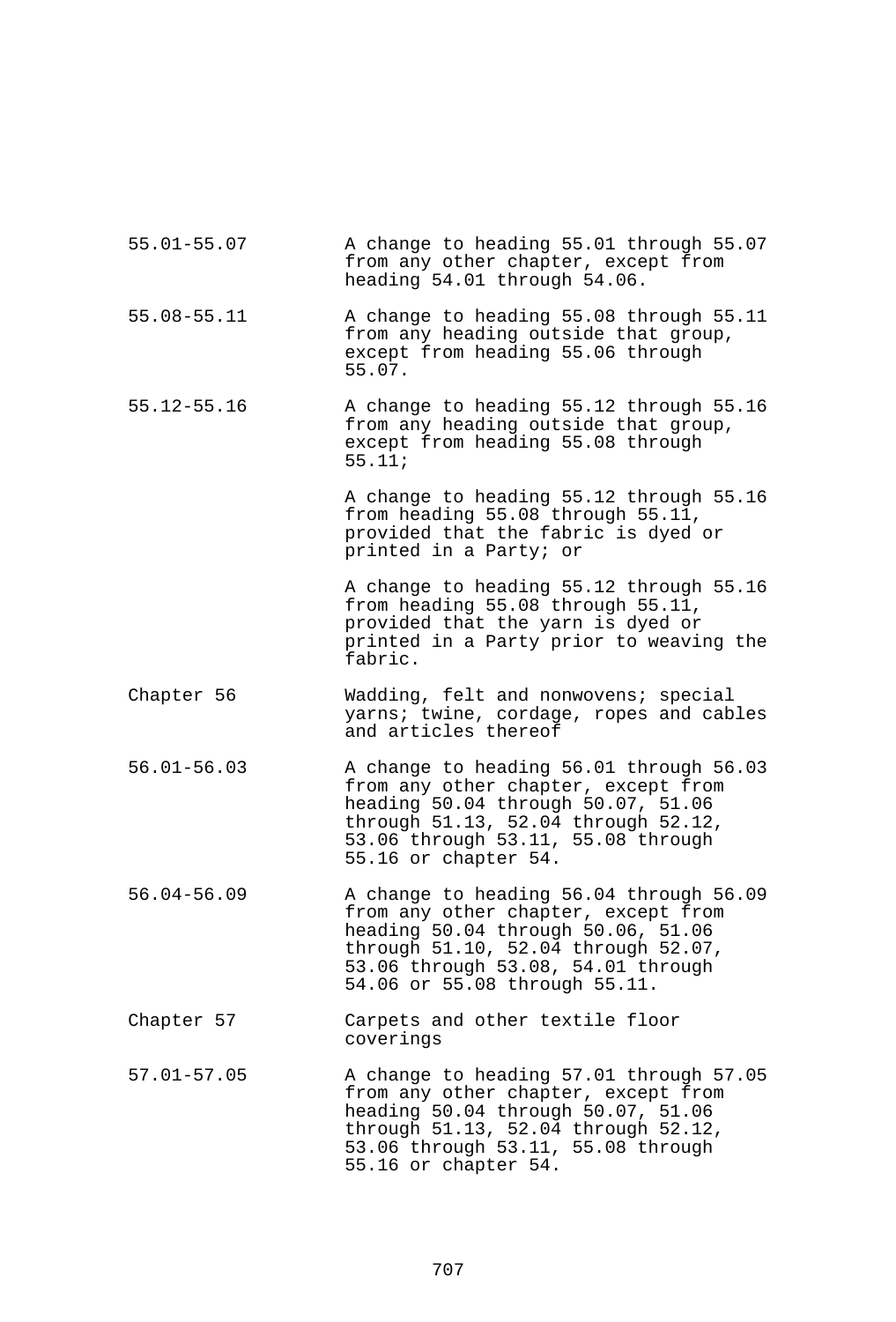| Chapter 58      | Special woven fabrics; tufted textile<br>fabrics; lace; tapestries; trimmings;<br>embroidery                                                                                                                                       |
|-----------------|------------------------------------------------------------------------------------------------------------------------------------------------------------------------------------------------------------------------------------|
| $58.01 - 58.11$ | A change to heading 58.01 through 58.11<br>from any other chapter, except from<br>heading 50.04 through 50.06, 51.06<br>through 51.10, 52.04 through 52.07,<br>53.06 through 53.08, 54.01 through<br>54.06 or 55.08 through 55.11. |
| Chapter 59      | Impregnated, coated, covered or<br>laminated textile fabrics; textile<br>articles of a kind suitable for<br>industrial use                                                                                                         |
| 59.01           | A change to heading 59.01 from any<br>other chapter, except from heading<br>50.07, 51.11 through 51.13, 52.08<br>through 52.12, 53.09 through 53.11,<br>54.07 through 54.08 or 55.12 through<br>55.16.                             |
| 59.02           | A change to heading 59.02 from any<br>other heading, except from heading<br>50.04 through 50.07, 51.06 through<br>51.13, 52.04 through 52.12, 53.06<br>through 53.11, 55.08 through 55.16 or<br>chapter 54.                        |
| $59.03 - 59.09$ | A change to heading 59.03 through 59.09<br>from any other chapter, except from<br>heading 50.07, 51.11 through 51.13,<br>52.08 through 52.12, 53.09 through<br>53.11, 54.07 through 54.08 or 55.12<br>through 55.16.               |
| 59.10           | A change to heading 59.10 from any<br>other heading, except from heading<br>50.04 through 50.07, 51.06 through<br>51.13, 52.04 through 52.12, 53.06<br>through 53.11, 55.08 through 55.16 or<br>chapter 54.                        |
| 59.11           | A change to heading 59.11 from any<br>other chapter, except from heading<br>50.07, 51.11 through 51.13, 52.08<br>through 52.12, 53.09 through 53.11,<br>54.07 through 54.08 or 55.12 through<br>55.16.                             |
| Chapter 60      | Knitted or crocheted fabrics                                                                                                                                                                                                       |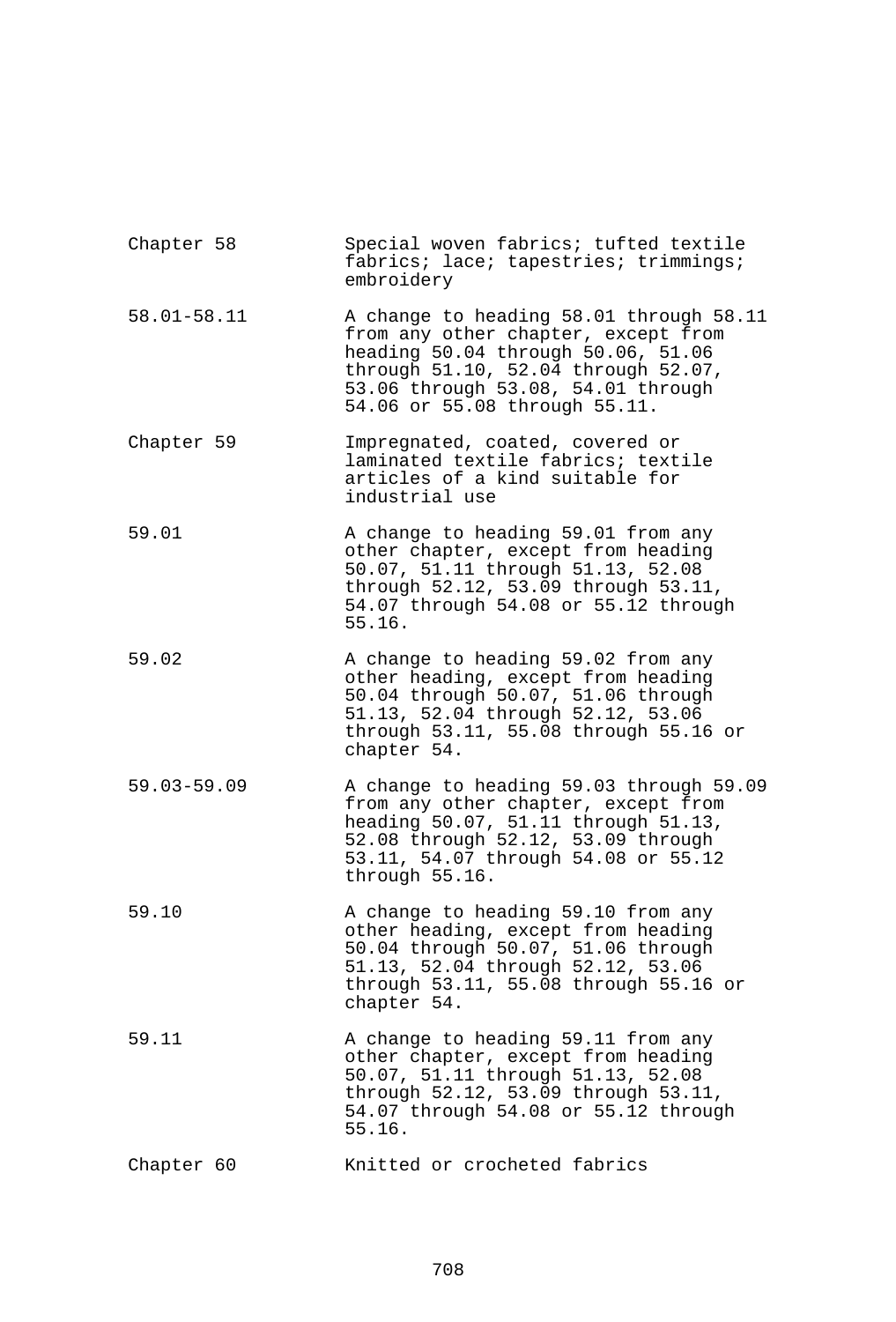| $60.01 - 60.06$ |           | A change to heading 60.01 through 60.06<br>from any other chapter, except from<br>heading 50.04 through 50.06, 51.06<br>through 51.10, 52.04 through 52.07,<br>53.06 through 53.08, 54.01 through<br>54.06 or 55.08 through 55.11;                                                                                                     |
|-----------------|-----------|----------------------------------------------------------------------------------------------------------------------------------------------------------------------------------------------------------------------------------------------------------------------------------------------------------------------------------------|
|                 | Party; or | A change to heading 60.01 through 60.06<br>from heading 50.04 through 50.06, 51.06<br>through 51.10, 52.04 through 52.07,<br>53.06 through 53.08, 54.01 through<br>54.06 or 55.08 through 55.11, provided<br>that the fabric is dyed or printed in a                                                                                   |
|                 |           | A change to heading 60.01 through 60.06<br>from heading 50.04 through 50.06, 51.06<br>through 51.10, 52.04 through 52.07,<br>53.06 through 53.08, 54.01 through<br>54.06 or 55.08 through 55.11, provided<br>that the yarn is dyed or printed in a<br>Party prior to weaving the fabric.                                               |
| Chapter 61      |           | Articles of apparel and clothing<br>accessories, knitted or crocheted                                                                                                                                                                                                                                                                  |
|                 |           | Note 1: For the purposes of<br>determining the origin of a<br>good of this chapter, the rule<br>applicable to that good shall<br>only apply to the component<br>that determines the tariff<br>classification of the good and<br>such component must satisfy<br>the tariff change requirements<br>set out in the rule for that<br>qood. |
|                 | Note $2:$ | For the purposes of this<br>chapter, a non-originating<br>material which is knitted or<br>crocheted entirely in the<br>other Party or a non-Party<br>which is a member country of<br>the ASEAN shall be transported<br>to the Party where the non-<br>originating material is used<br>for the production of a good:                    |

(a) directly from that other Party or that non-Party; or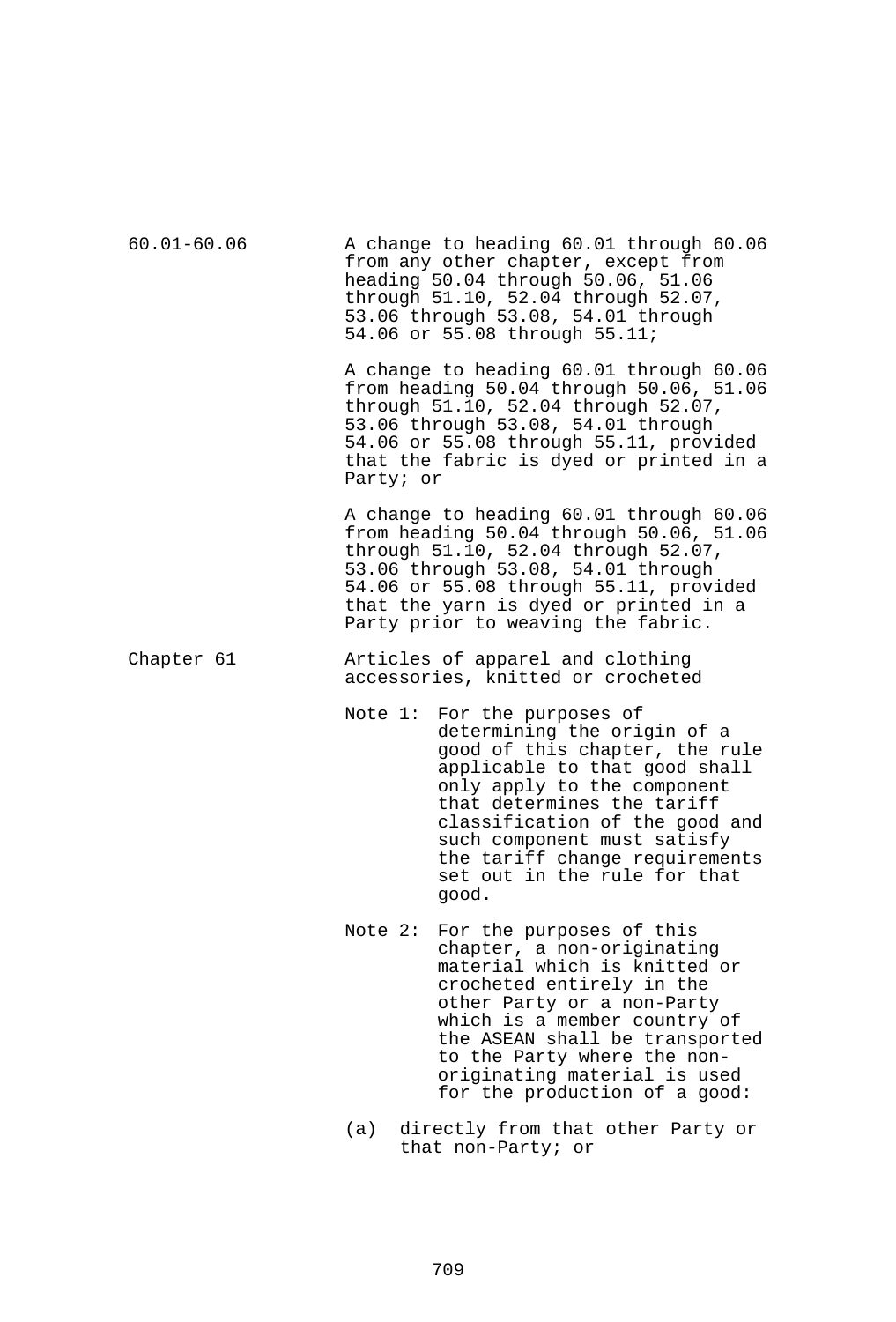- (b) through one or more other non-Parties for the purpose of transit or temporary storage in warehouses in such non-Parties, provided that it does not undergo operations other than unloading, reloading or any other operation to preserve it in good condition.
- 61.01-61.17 A change to heading 61.01 through 61.17 from any other chapter, provided that, where non-originating materials of heading 50.07, 51.11 through 51.13, 52.08 through 52.12, 53.09 through 53.11, 54.07 through 54.08, 55.12 through 55.16 or chapter 60 are used, each of the non-originating materials is knitted or crocheted in either Party or a non-Party which is a member country of the ASEAN.
- Chapter 62 Articles of apparel and clothing accessories, not knitted or crocheted
	- Note 1: For the purposes of determining the origin of a good of this chapter, the rule applicable to that good shall only apply to the component that determines the tariff classification of the good and such component must satisfy the tariff change requirements set out in the rule for that good.
	- Note 2: For the purposes of this chapter, a non-originating material which is woven or knitted or crocheted entirely in the other Party or a non-Party which is a member country of the ASEAN shall be transported to the Party where the non-originating material is used for the production of a good:
	- (a) directly from that other Party or that non-Party; or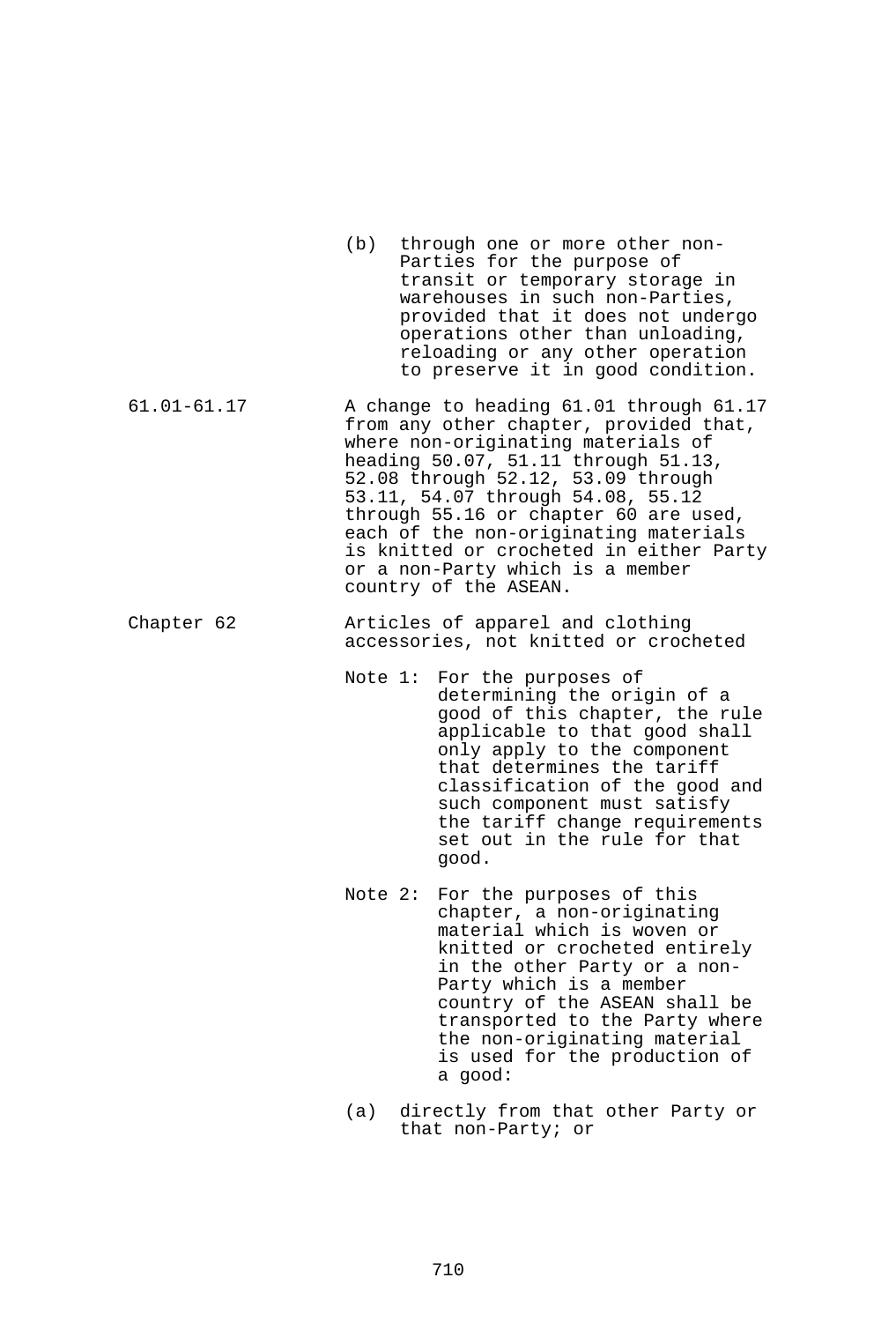|                 | (b)<br>through one or more other non-<br>Parties for the purpose of<br>transit or temporary storage in<br>warehouses in such non-Parties,<br>provided that it does not undergo<br>operations other than unloading,<br>reloading or any other operation<br>to preserve it in good condition.                                                                                                                                     |
|-----------------|---------------------------------------------------------------------------------------------------------------------------------------------------------------------------------------------------------------------------------------------------------------------------------------------------------------------------------------------------------------------------------------------------------------------------------|
| $62.01 - 62.11$ | A change to heading 62.01 through 62.11<br>from any other chapter, provided that,<br>where non-originating materials of<br>heading 50.07, 51.11 through 51.13,<br>52.08 through 52.12, 53.09 through<br>53.11, 54.07 through 54.08, 55.12<br>through 55.16 or chapter 60 are used,<br>each of the non-originating materials<br>is woven in either Party or a non-Party<br>which is a member country of the ASEAN.               |
| 62.12           | A change to heading 62.12 from any<br>other chapter, provided that, where<br>non-originating materials of heading<br>50.07, 51.11 through 51.13, 52.08<br>through 52.12, 53.09 through 53.11,<br>54.07 through 54.08, 55.12 through<br>55.16 or chapter 60 are used, each of<br>the non-originating materials is woven,<br>or knitted or crocheted in either Party<br>or a non-Party which is a member<br>country of the ASEAN. |
| $62.13 - 62.17$ | A change to heading 62.13 through 62.17<br>from any other chapter, provided that,<br>where non-originating materials of<br>heading 50.07, 51.11 through 51.13,<br>52.08 through 52.12, 53.09 through<br>53.11, 54.07 through 54.08, 55.12<br>through 55.16 or chapter 60 are used,<br>each of the non-originating materials<br>is woven in either Party or a non-Party<br>which is a member country of the ASEAN.               |
| Chapter 63      | Other made up textile articles;<br>sets;<br>worn clothing and worn textile<br>articles; rags                                                                                                                                                                                                                                                                                                                                    |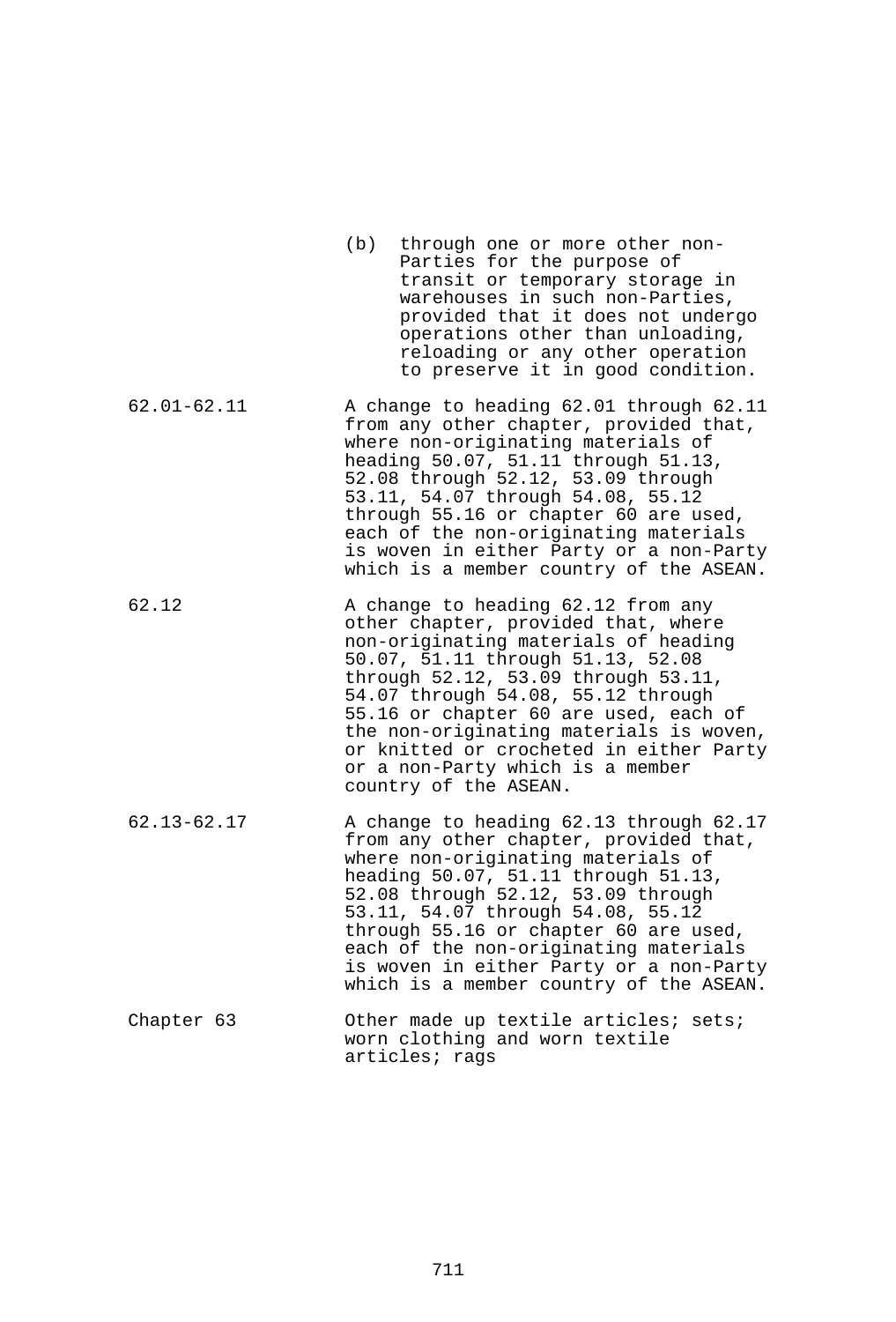- Note: For the purposes of determining the origin of a good of this chapter, the rule applicable to that good shall only apply to the component that determines the tariff classification of the good and such component must satisfy the tariff change requirements set out in the rule for that good.
- 63.01-63.10 A change to heading 63.01 through 63.10 from any other chapter, except from heading 50.07, 51.11 through 51.13, 52.08 through 52.12, 53.09 through 53.11, 54.07 through 54.08, 55.12 through 55.16, 58.01 through 58.02 or chapter 60 through 62, provided that the good is both cut (or knit to shape) and sewn or otherwise assembled in a Party.
- Section XII Footwear, headgear, umbrellas, sun umbrellas, walking-sticks, seat-sticks, whips, riding-crops and parts thereof; prepared feathers and articles made therewith; artificial flowers; articles of human hair (chapter 64-67)
- Chapter 64 Footwear, gaiters and the like; parts of such articles
- 64.01-64.05 A change to heading 64.01 through 64.05 from any other heading, except from heading 64.06.
- 64.06 A change to heading 64.06 from any other chapter.

Chapter 65 Headgear and parts thereof

- 65.01-65.02 A change to heading 65.01 through 65.02 from any other chapter.
- 65.03-65.05 A change to heading 65.03 through 65.05 from any heading outside that group.
- 65.06-65.07 A change to heading 65.06 through 65.07 from any other heading.
- Chapter 66 Umbrellas, sun umbrellas, walkingsticks, seat-sticks, whips, ridingcrops and parts thereof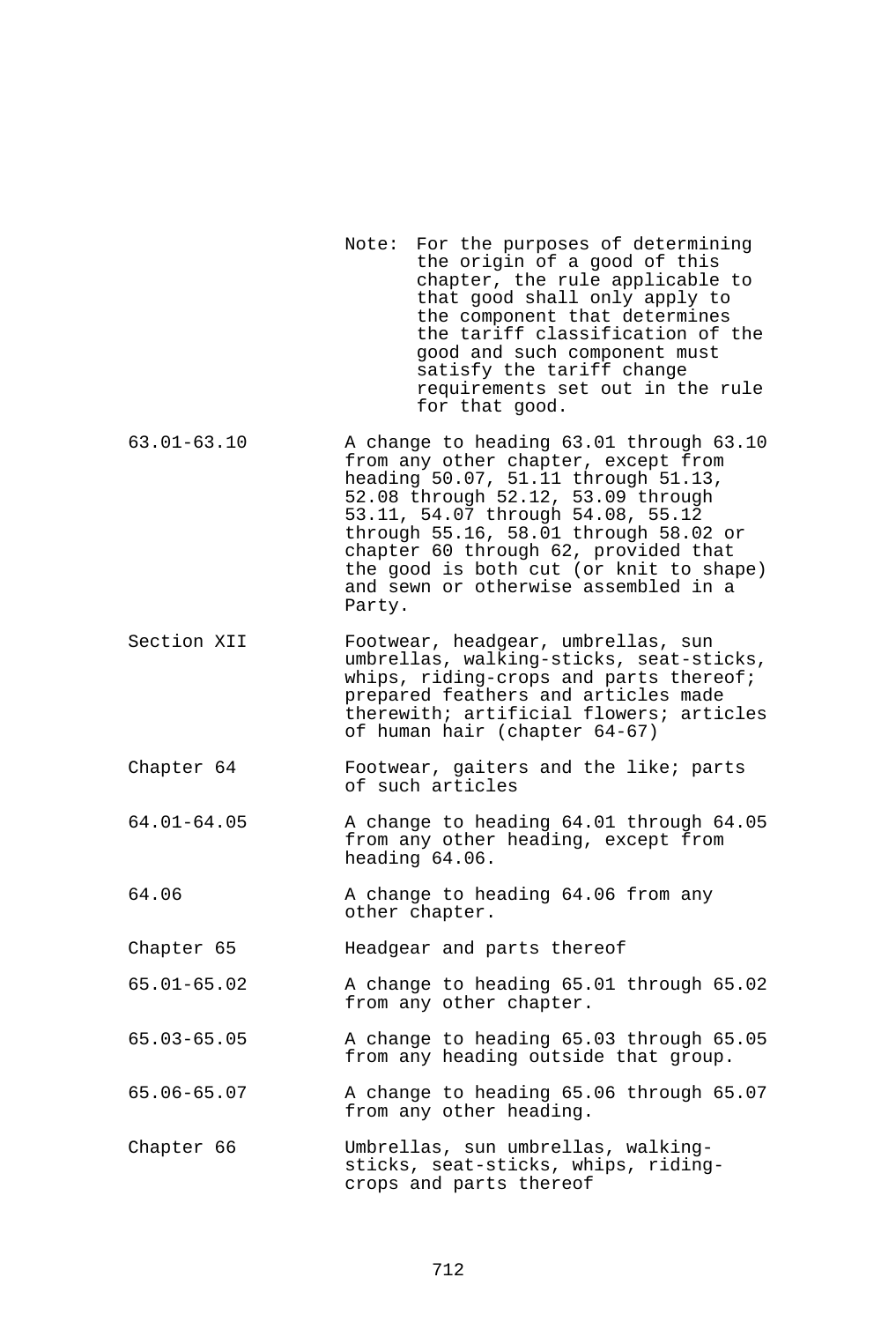| $66.01 - 66.02$ | A change to heading 66.01 through 66.02<br>from any other heading; or                                                                                                   |
|-----------------|-------------------------------------------------------------------------------------------------------------------------------------------------------------------------|
|                 | No required change in tariff<br>classification to heading 66.01 through<br>66.02, provided that there is a<br>qualifying value content of not less<br>than 40 per cent. |
| 66.03           | A change to heading 66.03 from any<br>other chapter; or                                                                                                                 |
|                 | No required change in tariff<br>classification to heading 66.03,<br>provided that there is a qualifying<br>value content of not less than 40 per<br>cent.               |
| Chapter 67      | Prepared feathers and down and articles<br>made of feathers or of down; artificial<br>flowers; articles of human hair                                                   |
| $67.01 - 67.04$ | A change to heading 67.01 through 67.04<br>from any other heading; or                                                                                                   |
|                 | No required change in tariff<br>classification to heading 67.01 through<br>67.04, provided that there is a<br>qualifying value content of not less<br>than 40 per cent. |
| Section XIII    | Articles of stone, plaster, cement,<br>asbestos, mica or similar materials;<br>ceramic products; glass and glassware<br>$(char 68-70)$                                  |
| Chapter 68      | Articles of stone, plaster, cement,<br>asbestos, mica or similar materials                                                                                              |
| $68.01 - 68.15$ | A change to heading 68.01 through 68.15<br>from any other heading; or                                                                                                   |
|                 | No required change in tariff<br>classification to heading 68.01 through<br>68.15, provided that there is a<br>qualifying value content of not less<br>than 40 per cent. |
| Chapter 69      | Ceramic products                                                                                                                                                        |
| $69.01 - 69.07$ | A change to heading 69.01 through 69.07<br>from any other chapter; or                                                                                                   |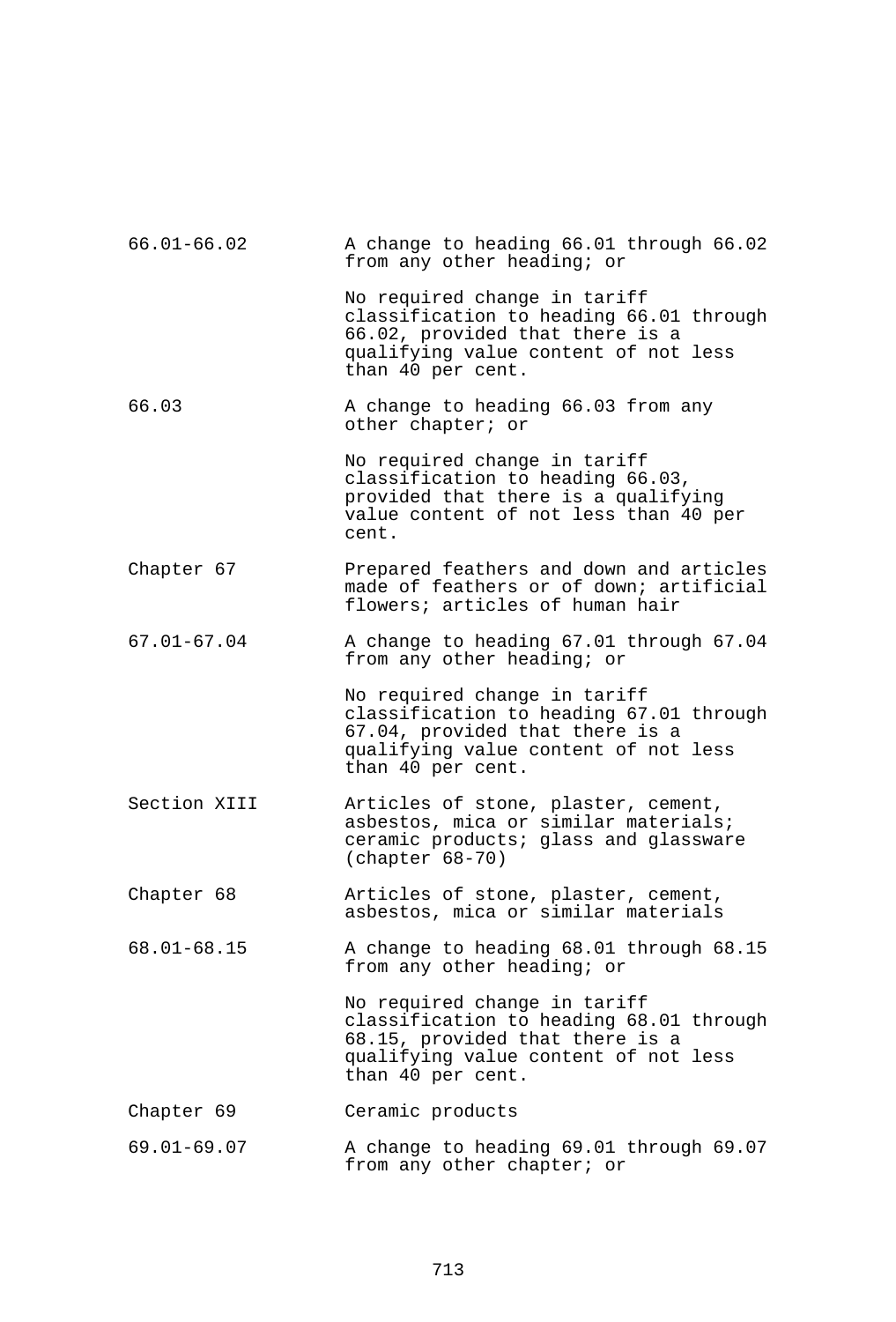|                 | No required change in tariff<br>classification to heading 69.01 through<br>69.07, provided that there is a<br>qualifying value content of not less<br>than 40 per cent. |
|-----------------|-------------------------------------------------------------------------------------------------------------------------------------------------------------------------|
| 69.08           | A change to heading 69.08 from any<br>other heading; or                                                                                                                 |
|                 | No required change in tariff<br>classification to heading 69.08,<br>provided that there is a qualifying<br>value content of not less than 40 per<br>cent.               |
| $69.09 - 69.14$ | A change to heading 69.09 through 69.14<br>from any other chapter; or                                                                                                   |
|                 | No required change in tariff<br>classification to heading 69.09 through<br>69.14, provided that there is a<br>qualifying value content of not less<br>than 40 per cent. |
| Chapter 70      | Glass and glassware                                                                                                                                                     |
| 70.01           | A change to heading 70.01 from any<br>other chapter.                                                                                                                    |
| 70.02-70.17     | A change to heading 70.02 through 70.17<br>from any other heading; or                                                                                                   |
|                 | No required change in tariff<br>classification to heading 70.02 through<br>70.17, provided that there is a<br>qualifying value content of not less<br>than 40 per cent. |
| 7018.10         | A change to subheading 7018.10 from any<br>other heading.                                                                                                               |
| 7018.20         | A change to subheading 7018.20 from any<br>other heading; or                                                                                                            |
|                 | No required change in tariff<br>classification to subheading 7018.20,<br>provided that there is a qualifying<br>value content of not less than 40 per<br>cent.          |
| 7018.90         | A change to subheading 7018.90 from any<br>other heading.                                                                                                               |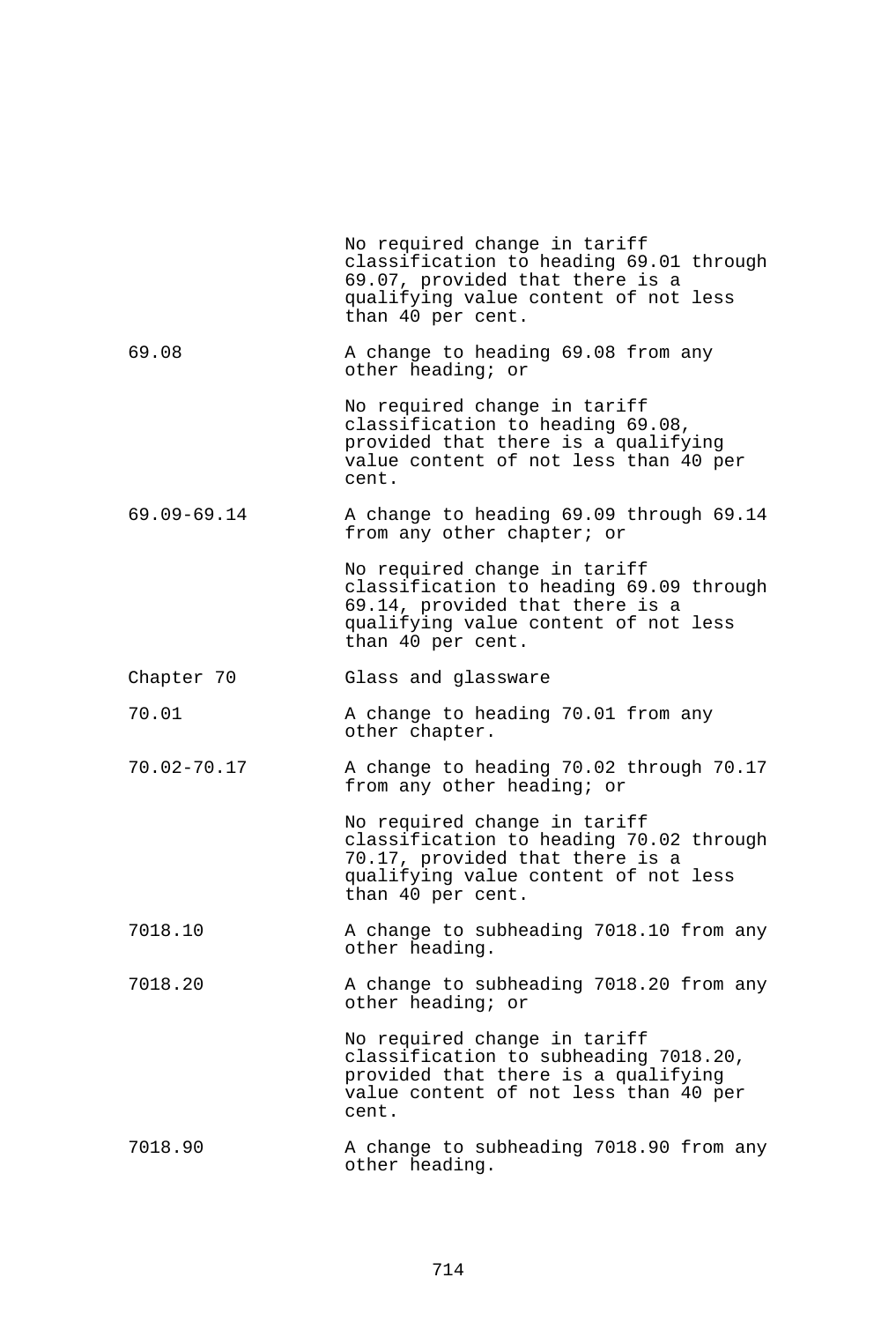| $70.19 - 70.20$ | A change to heading 70.19 through 70.20<br>from any other heading; or                                                                                                                                                                                              |
|-----------------|--------------------------------------------------------------------------------------------------------------------------------------------------------------------------------------------------------------------------------------------------------------------|
|                 | No required change in tariff<br>classification to heading 70.19 through<br>70.20, provided that there is a<br>qualifying value content of not less<br>than 40 per cent.                                                                                            |
| Section XIV     | Natural or cultured pearls, precious or<br>semi-precious stones, precious metals,<br>metals clad with precious metal, and<br>articles thereof; imitation jewellery;<br>coin (chapter 71)                                                                           |
| Chapter 71      | Natural or cultured pearls, precious or<br>semi-precious stones, precious metals,<br>metals clad with precious metal, and<br>articles thereof; imitation jewellery;<br>coin                                                                                        |
|                 | For the purposes of this<br>Note:<br>chapter, natural or cultured<br>pearls which are temporarily<br>strung only for convenience of<br>transport and not otherwise<br>worked shall be regarded as<br>unworked natural or cultured<br>pearls of subheading 7101.21. |
| 7101.10-7102.21 | A change to subheading 7101.10 through<br>7102.21 from any other chapter.                                                                                                                                                                                          |
| 7102.29         | A change to subheading 7102.29 from any<br>other subheading; or                                                                                                                                                                                                    |
|                 | No required change in tariff<br>classification to subheading 7102.29,<br>provided that there is a qualifying<br>value content of not less than 40 per<br>cent.                                                                                                     |
| 7102.31         | A change to subheading 7102.31 from any<br>other chapter.                                                                                                                                                                                                          |
| 7102.39         | A change to subheading 7102.39 from any<br>other subheading; or                                                                                                                                                                                                    |
|                 | No required change in tariff<br>classification to subheading 7102.39,<br>provided that there is a qualifying<br>value content of not less than 40 per<br>cent.                                                                                                     |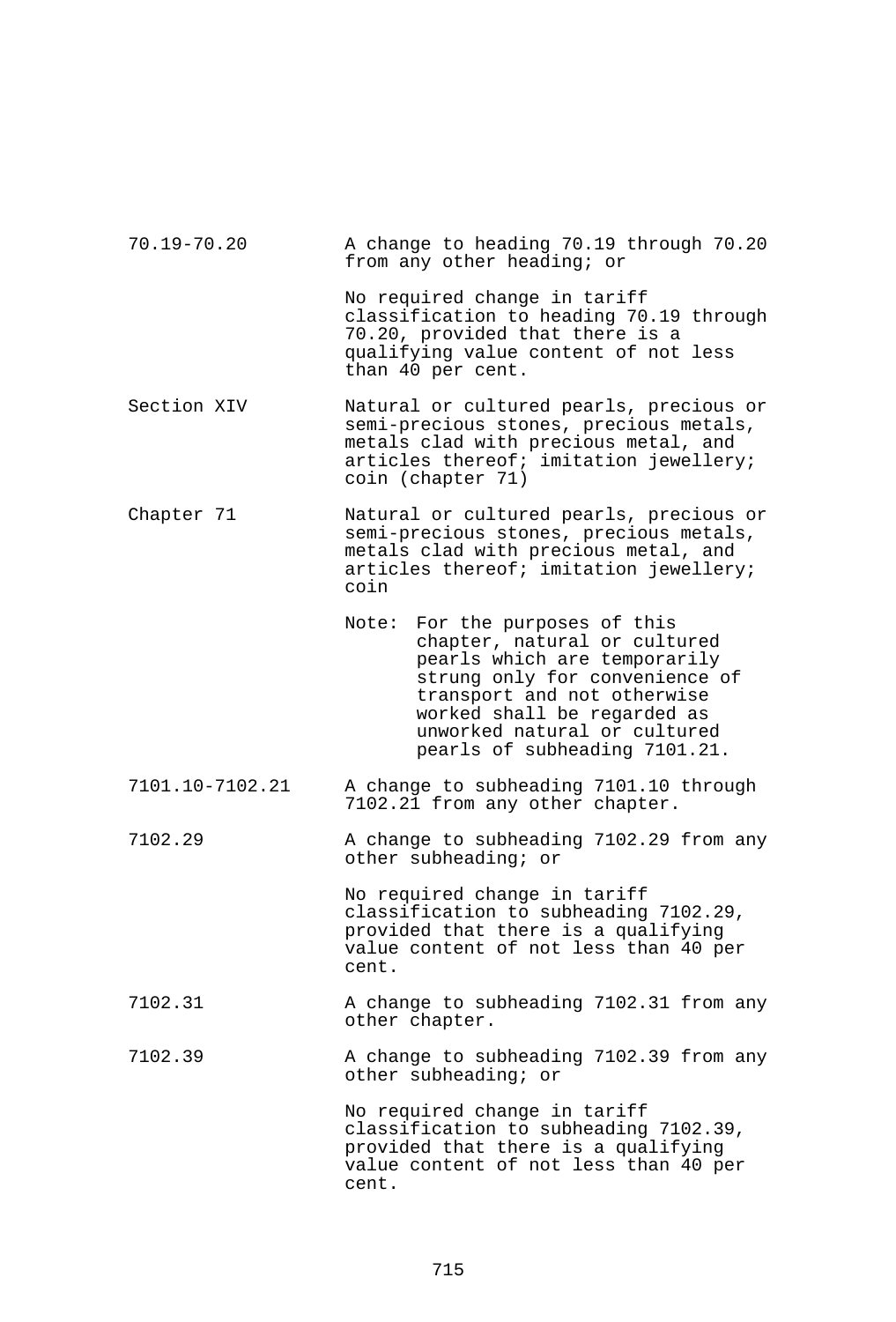| 7103.10         | A change to subheading 7103.10 from any<br>other chapter.                                                                                                                      |
|-----------------|--------------------------------------------------------------------------------------------------------------------------------------------------------------------------------|
| 7103.91-7104.10 | A change to subheading 7103.91 through<br>7104.10 from any other subheading; or                                                                                                |
|                 | No required change in tariff<br>classification to subheading 7103.91<br>through 7104.10, provided that there is<br>a qualifying value content of not less<br>than 40 per cent. |
| 7104.20         | A change to subheading 7104.20 from any<br>other heading; or                                                                                                                   |
|                 | No required change in tariff<br>classification to subheading 7104.20,<br>provided that there is a qualifying<br>value content of not less than 40 per<br>cent.                 |
| 7104.90         | A change to subheading 7104.90 from any<br>other subheading; or                                                                                                                |
|                 | No required change in tariff<br>classification to subheading 7104.90,<br>provided that there is a qualifying<br>value content of not less than 40 per<br>cent.                 |
| 71.05           | A change to heading 71.05 from any<br>other heading; or                                                                                                                        |
|                 | No required change in tariff<br>classification to heading 71.05,<br>provided that there is a qualifying<br>value content of not less than 40 per<br>cent.                      |
| 7106.10-7106.92 | A change to subheading 7106.10 through<br>7106.92 from any other subheading; or                                                                                                |
|                 | No required change in tariff<br>classification to subheading 7106.10<br>through 7106.92, provided that there is<br>a qualifying value content of not less<br>than 40 per cent. |
| 71.07           | A change to heading 71.07 from any<br>other heading; or                                                                                                                        |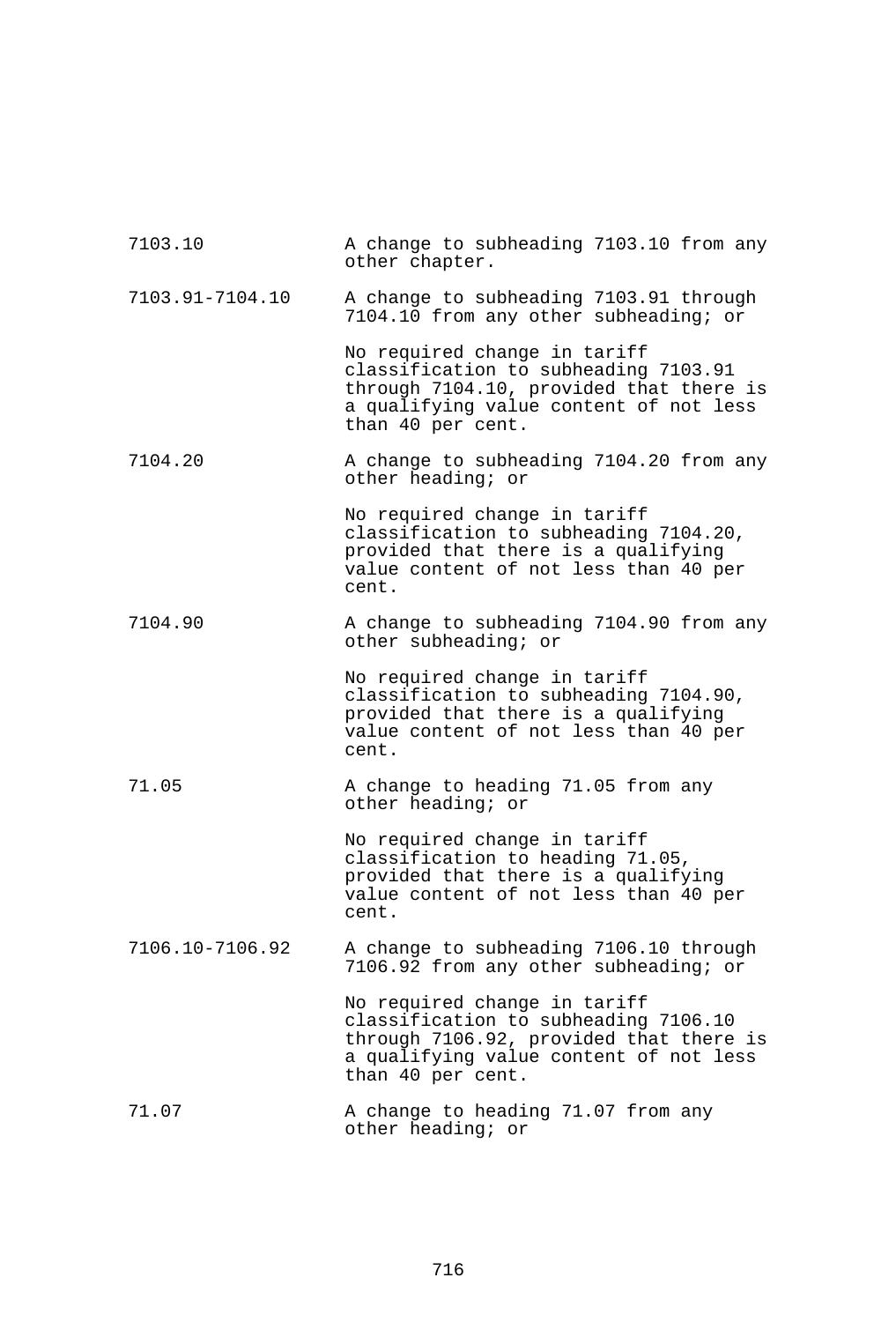|                 | No required change in tariff<br>classification to heading 71.07,<br>provided that there is a qualifying<br>value content of not less than 40 per<br>cent.                                 |
|-----------------|-------------------------------------------------------------------------------------------------------------------------------------------------------------------------------------------|
| 7108.11-7108.20 | A change to subheading 7108.11 through<br>7108.20 from any other subheading; or                                                                                                           |
|                 | No required change in tariff<br>classification to subheading 7108.11<br>through 7108.20, provided that there is<br>a qualifying value content of not less<br>than 40 per cent.            |
| 71.09           | A change to heading 71.09 from any<br>other heading; or                                                                                                                                   |
|                 | No required change in tariff<br>classification to heading 71.09,<br>provided that there is a qualifying<br>value content of not less than 40 per<br>cent.                                 |
| 7110.11-7110.49 | A change to subheading 7110.11 through<br>7110.49 from any other subheading; or                                                                                                           |
|                 | No required change in tariff<br>classification to subheading 7110.11<br>through 7110.49, provided that there is<br>a qualifying value content of not less<br>than 40 per cent.            |
| 71.11           | A change to heading 71.11 from any<br>other heading; or                                                                                                                                   |
|                 | No required change in tariff<br>classification to heading 71.11,<br>provided that there is a qualifying<br>value content of not less than 40 per<br>cent.                                 |
| 71.12           | No required change in tariff<br>classification to heading 71.12,<br>provided that the waste and scrap are<br>wholly obtained or produced entirely in<br>a Party as defined in Article 28. |
| 71.13-71.15     | A change to heading 71.13 through 71.15<br>from any heading outside that group,<br>except from heading 71.16 through<br>71.18.                                                            |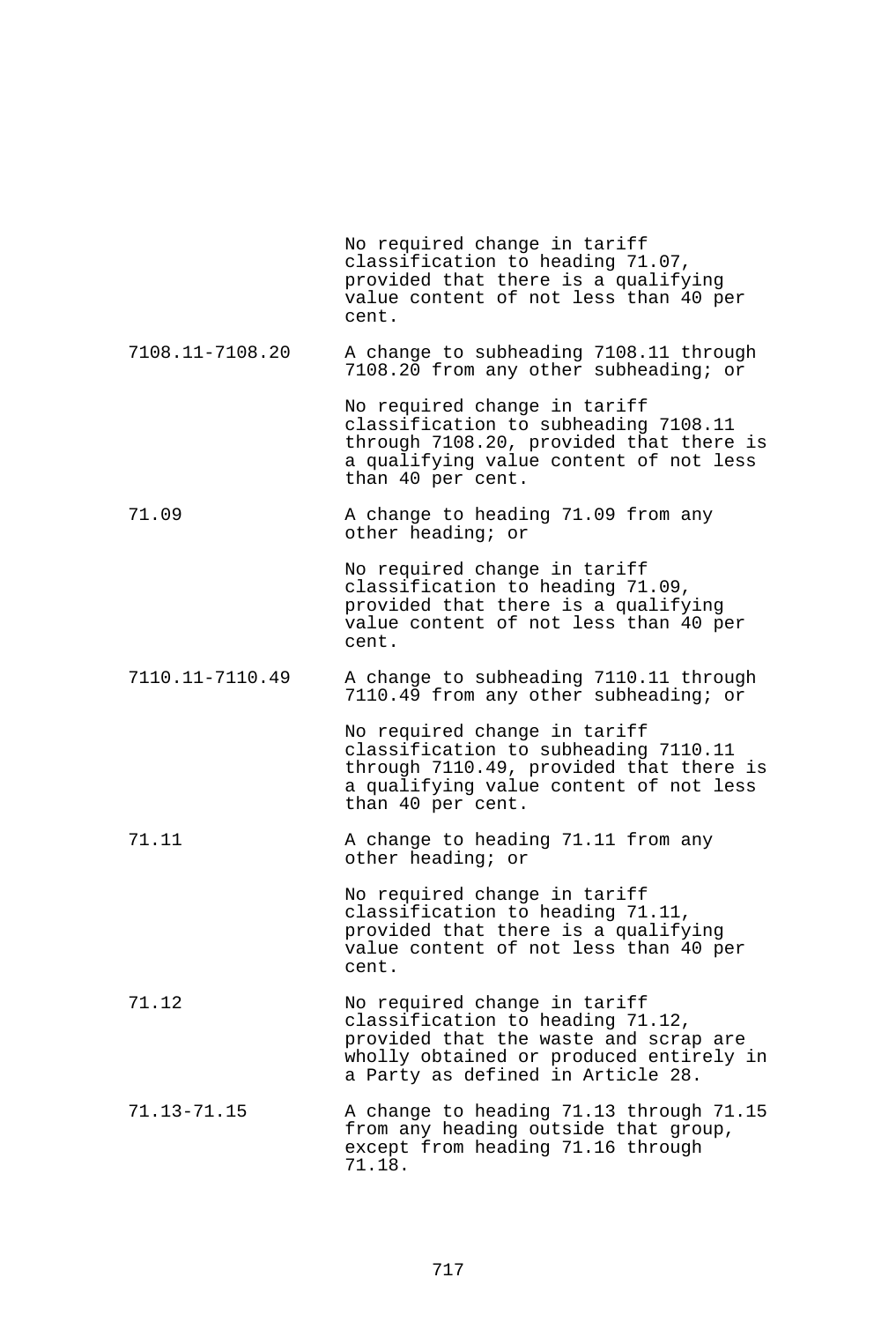| 71.16      | A change to heading 71.16 from any<br>other heading, except from heading<br>71.13 through 71.15, or 71.17 through<br>71.18 or subheading 7101.22, 7102.39,<br>7103.91, 7103.99 or 7104.90.                                                       |
|------------|--------------------------------------------------------------------------------------------------------------------------------------------------------------------------------------------------------------------------------------------------|
| 71.17      | A change to heading 71.17 from any<br>other heading, except from heading<br>71.13 through 71.16.                                                                                                                                                 |
| 71.18      | A change to heading 71.18 from any<br>other heading.                                                                                                                                                                                             |
| Section XV | Base metals and articles of base metal<br>$(char 72-83)$                                                                                                                                                                                         |
| Chapter 72 | Iron and steel                                                                                                                                                                                                                                   |
|            | For the purposes of this<br>Note:<br>chapter, a good shall not be<br>considered to satisfy the<br>requirement of change in tariff<br>classification merely by cutting<br>including shearing or slitting<br>to change its shape or<br>dimensions. |
| 72.01      | A change to heading 72.01 from any<br>other chapter; or                                                                                                                                                                                          |
|            | No required change in tariff<br>classification to heading 72.01,<br>provided that there is a qualifying<br>value content of not less than 40 per<br>cent.                                                                                        |
| 72.02      | A change to heading 72.02 from any<br>other heading; or                                                                                                                                                                                          |
|            | No required change in tariff<br>classification to heading 72.02,<br>provided that there is a qualifying<br>value content of not less than 40 per<br>cent.                                                                                        |
| 72.03      | A change to heading 72.03 from any<br>other chapter; or                                                                                                                                                                                          |
|            | No required change in tariff<br>classification to heading 72.03,<br>provided that there is a qualifying<br>value content of not less than 40 per<br>cent.                                                                                        |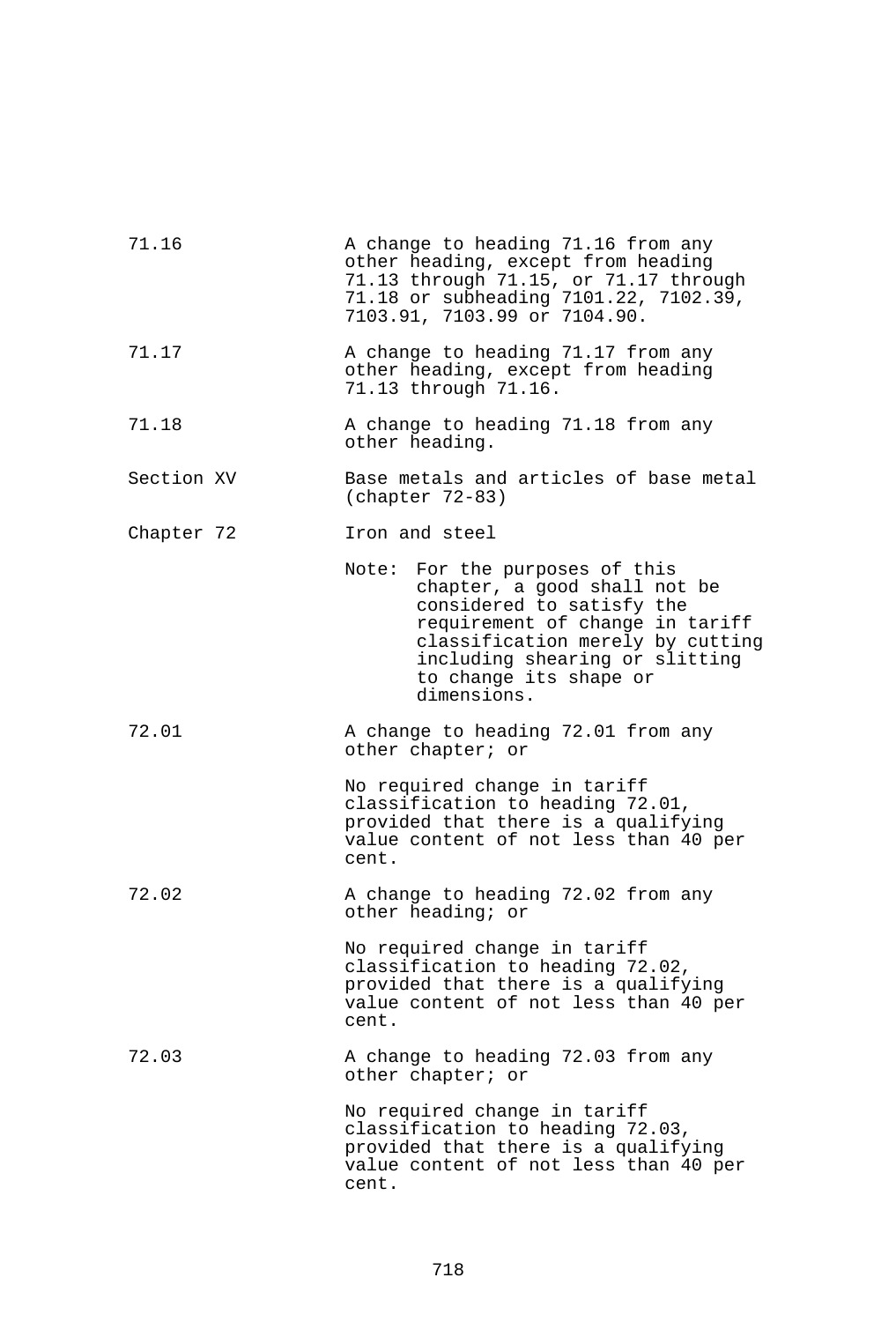| 72.04           | No required change in tariff<br>classification to heading 72.04,<br>provided that the waste and scrap are<br>wholly obtained or produced entirely in<br>a Party as defined in Article 28. |
|-----------------|-------------------------------------------------------------------------------------------------------------------------------------------------------------------------------------------|
| 7205.10         | A change to subheading 7205.10 from any<br>other heading; or                                                                                                                              |
|                 | No required change in tariff<br>classification to subheading 7205.10,<br>provided that there is a qualifying<br>value content of not less than 40 per<br>cent.                            |
| 7205.21-7205.29 | A change to subheading 7205.21 through<br>7205.29 from any other subheading; or                                                                                                           |
|                 | No required change in tariff<br>classification to subheading 7205.21<br>through 7205.29, provided that there is<br>a qualifying value content of not less<br>than 40 per cent.            |
| 7206.10-7210.69 | A change to subheading 7206.10 through<br>7210.69 from any other heading; or                                                                                                              |
|                 | No required change in tariff<br>classification to subheading 7206.10<br>through 7210.69, provided that there is<br>a qualifying value content of not less<br>than 40 per cent.            |
| 7210.70-7210.90 | A change to subheading 7210.70 through<br>7210.90 from any other subheading; or                                                                                                           |
|                 | No required change in tariff<br>classification to subheading 7210.70<br>through 7210.90, provided that there is<br>a qualifying value content of not less<br>than 40 per cent.            |
| 7211.13-7211.19 | A change to subheading 7211.13 through<br>7211.19 from any other heading; or                                                                                                              |
|                 | No required change in tariff<br>classification to subheading 7211.13<br>through 7211.19, provided that there is<br>a qualifying value content of not less<br>than 40 per cent.            |
| 7211.23-7211.90 | A change to subheading 7211.23 through<br>7211.90 from any other subheading; or                                                                                                           |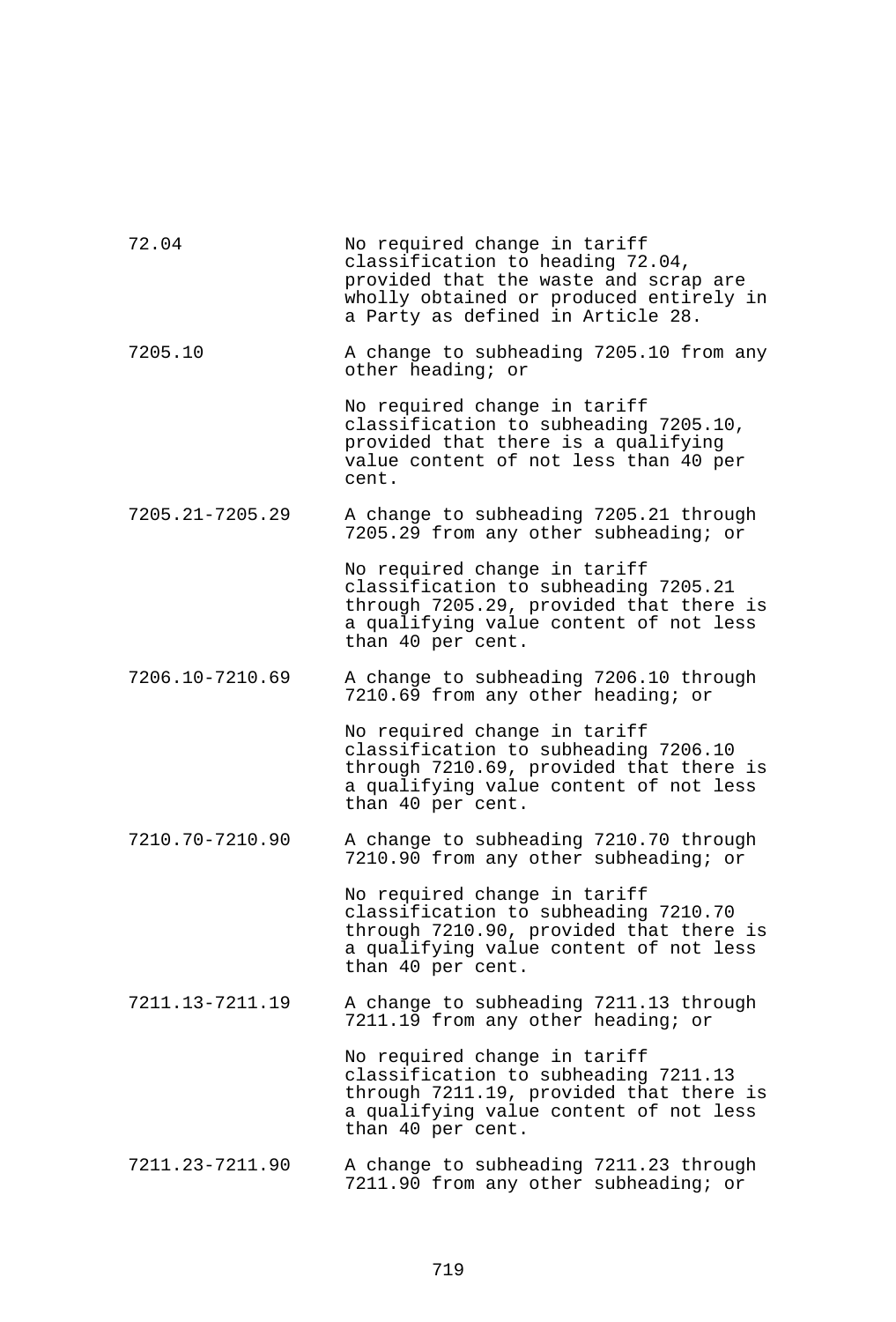|                 | No required change in tariff<br>classification to subheading 7211.23<br>through 7211.90, provided that there is<br>a qualifying value content of not less<br>than 40 per cent. |
|-----------------|--------------------------------------------------------------------------------------------------------------------------------------------------------------------------------|
| 7212.10-7212.30 | A change to subheading 7212.10 through<br>7212.30 from any other heading; or                                                                                                   |
|                 | No required change in tariff<br>classification to subheading 7212.10<br>through 7212.30, provided that there is<br>a qualifying value content of not less<br>than 40 per cent. |
| 7212.40         | A change to subheading 7212.40 from any<br>other subheading; or                                                                                                                |
|                 | No required change in tariff<br>classification to subheading 7212.40,<br>provided that there is a qualifying<br>value content of not less than 40 per<br>cent.                 |
| 7212.50         | A change to subheading 7212.50 from any<br>other heading; or                                                                                                                   |
|                 | No required change in tariff<br>classification to subheading 7212.50,<br>provided that there is a qualifying<br>value content of not less than 40 per<br>cent.                 |
| 7212.60         | A change to subheading 7212.60 from any<br>other subheading; or                                                                                                                |
|                 | No required change in tariff<br>classification to subheading 7212.60,<br>provided that there is a qualifying<br>value content of not less than 40 per<br>cent.                 |
| 7213.10-7219.24 | A change to subheading 7213.10 through<br>7219.24 from any other heading; or                                                                                                   |
|                 | No required change in tariff<br>classification to subheading 7213.10<br>through 7219.24, provided that there is<br>a qualifying value content of not less<br>than 40 per cent. |
| 7219.31-7219.90 | A change to subheading 7219.31 through<br>7219.90 from any other subheading; or                                                                                                |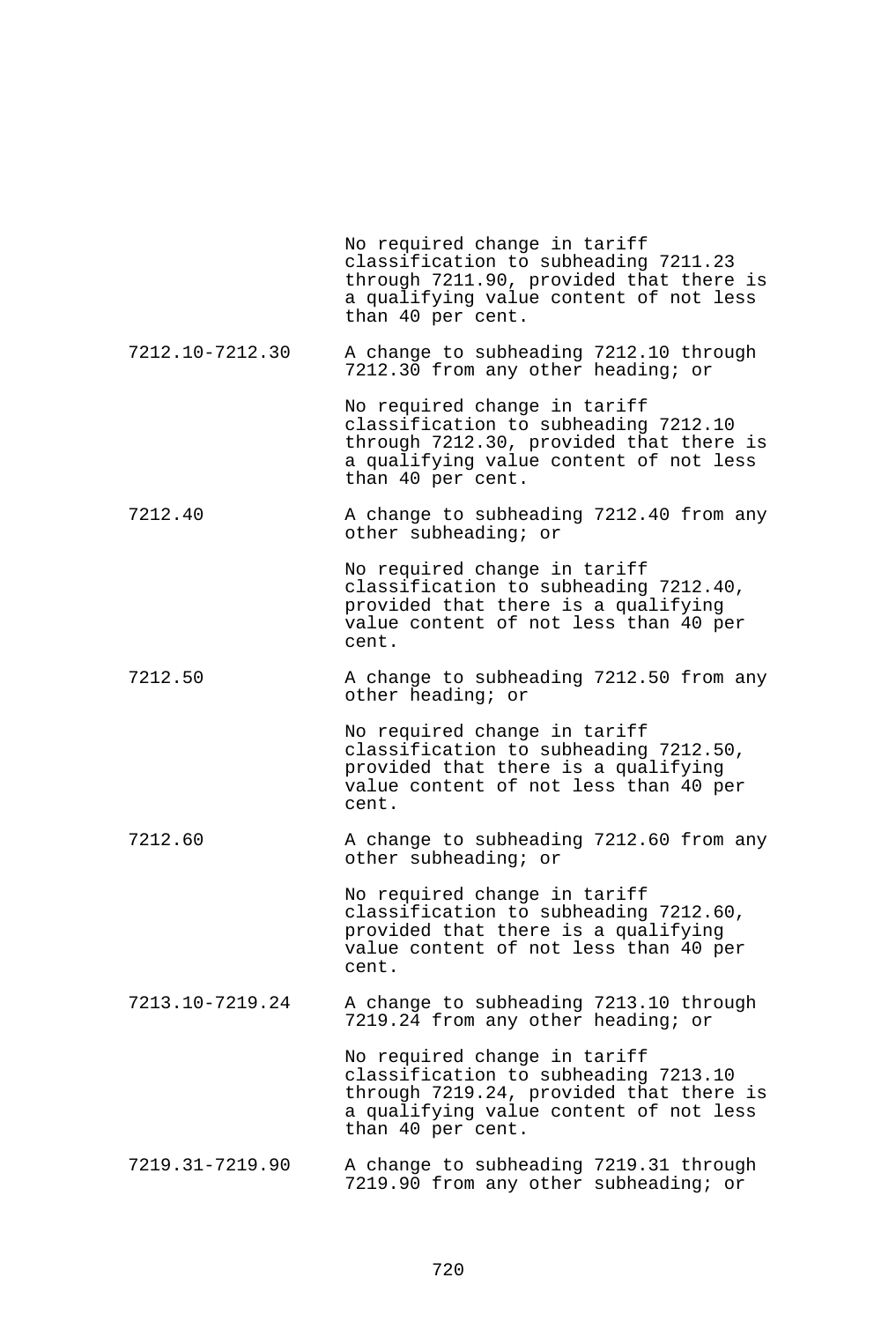No required change in tariff classification to subheading 7219.31 through 7219.90, provided that there is a qualifying value content of not less than 40 per cent.

7220.11-7220.12 A change to subheading 7220.11 through 7220.12 from any other heading; or

> No required change in tariff classification to subheading 7220.11 through 7220.12, provided that there is a qualifying value content of not less than 40 per cent.

7220.20-7220.90 A change to subheading 7220.20 through 7220.90 from any other subheading; or

> No required change in tariff classification to subheading 7220.20 through 7220.90, provided that there is a qualifying value content of not less than 40 per cent.

7221.00-7222.19 A change to subheading 7221.00 through 7222.19 from any other heading; or

> No required change in tariff classification to subheading 7221.00 through 7222.19, provided that there is a qualifying value content of not less than 40 per cent.

7222.20 A change to subheading 7222.20 from any other subheading; or

> No required change in tariff classification to subheading 7222.20, provided that there is a qualifying value content of not less than 40 per cent.

7222.30-7224.10 A change to subheading 7222.30 through 7224.10 from any other heading; or

> No required change in tariff classification to subheading 7222.30 through 7224.10, provided that there is a qualifying value content of not less than 40 per cent.

7224.90 A change to subheading 7224.90 from any other subheading; or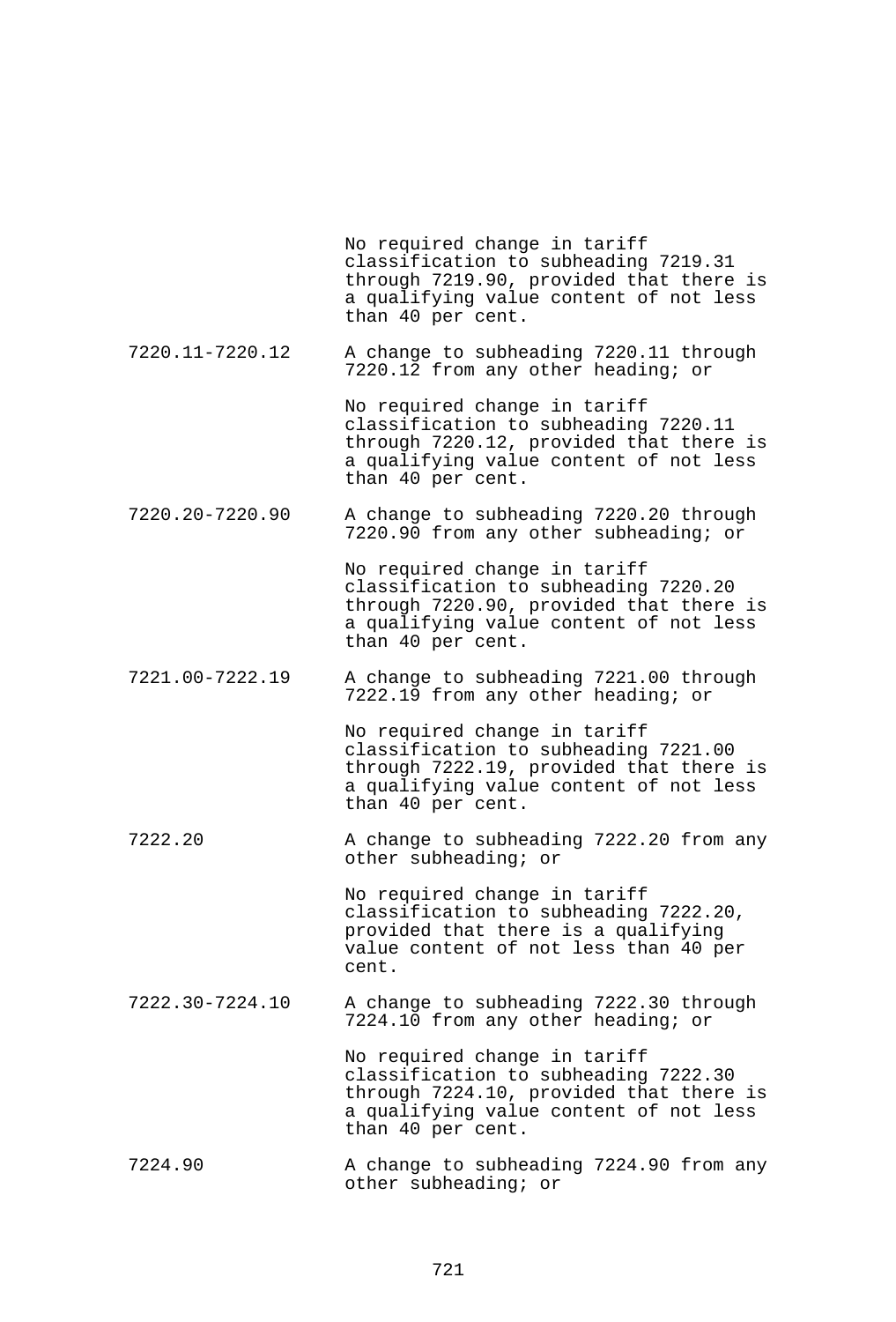No required change in tariff classification to subheading 7224.90, provided that there is a qualifying value content of not less than 40 per cent.

7225.11-7225.40 A change to subheading 7225.11 through 7225.40 from any other heading; or

> No required change in tariff classification to subheading 7225.11 through 7225.40, provided that there is a qualifying value content of not less than 40 per cent.

7225.50-7225.99 A change to subheading 7225.50 through 7225.99 from any other subheading; or

> No required change in tariff classification to subheading 7225.50 through 7225.99, provided that there is a qualifying value content of not less than 40 per cent.

7226.11-7226.91 A change to subheading 7226.11 through 7226.91 from any other heading; or

> No required change in tariff classification to subheading 7226.11 through 7226.91, provided that there is a qualifying value content of not less than 40 per cent.

7226.92-7226.99 A change to subheading 7226.92 through 7226.99 from any other subheading; or

> No required change in tariff classification to subheading 7226.92 through 7226.99, provided that there is a qualifying value content of not less than 40 per cent.

7227.10-7228.30 A change to subheading 7227.10 through 7228.30 from any other heading; or

> No required change in tariff classification to subheading 7227.10 through 7228.30, provided that there is a qualifying value content of not less than 40 per cent.

7228.40-7228.60 A change to subheading 7228.40 through 7228.60 from any other subheading; or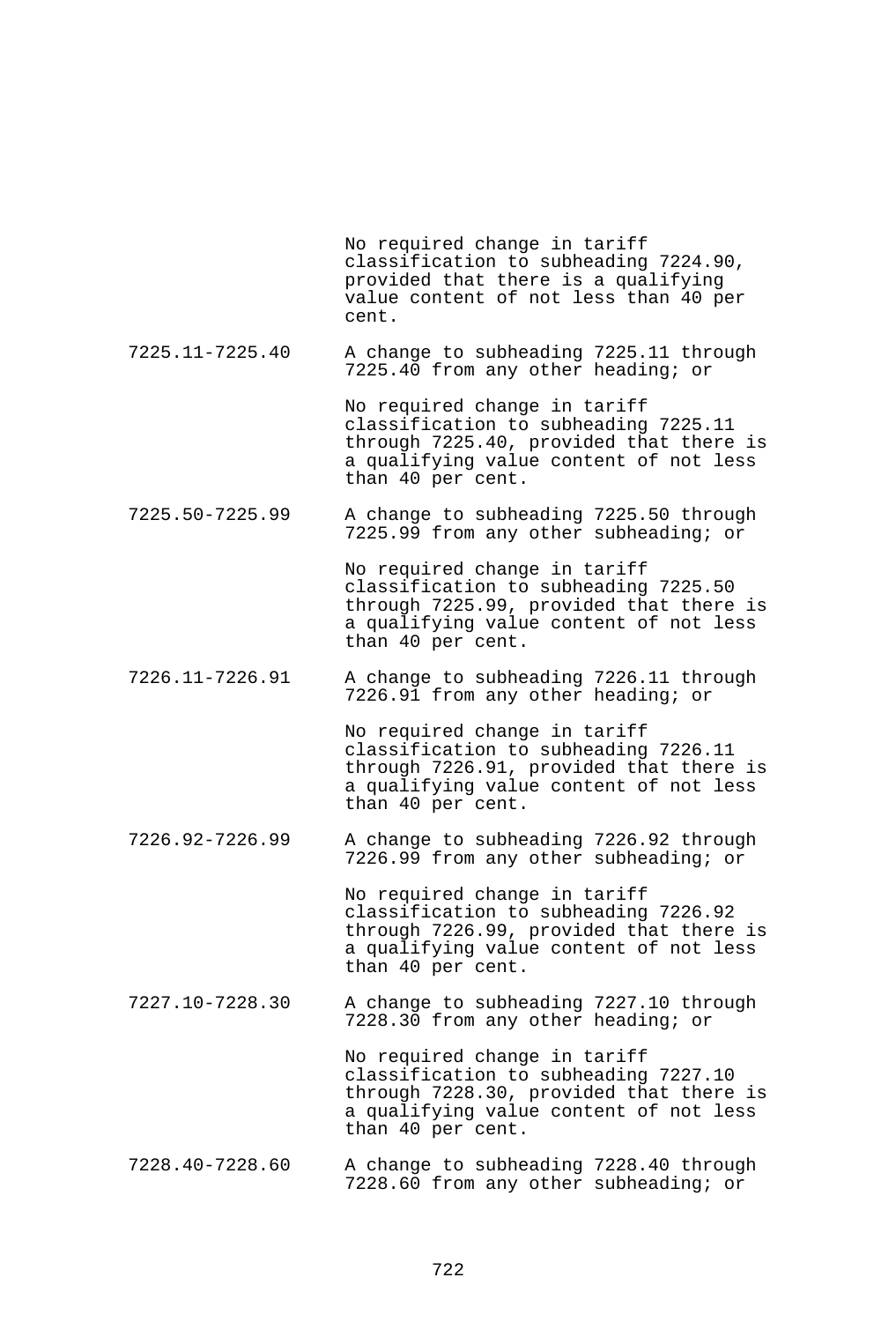No required change in tariff classification to subheading 7228.40 through 7228.60, provided that there is a qualifying value content of not less than 40 per cent. 7228.70-7229.90 A change to subheading 7228.70 through 7229.90 from any other heading; or No required change in tariff classification to subheading 7228.70 through 7229.90, provided that there is a qualifying value content of not less than 40 per cent. Chapter 73 Articles of iron or steel Note: For the purposes of this chapter, a good shall not be considered to satisfy the requirement of change in tariff classification merely by cutting including shearing or slitting to change its shape or dimensions. 73.01-73.20 A change to heading 73.01 through 73.20 from any other chapter; or No required change in tariff classification to heading 73.01 through 73.20, provided that there is a qualifying value content of not less than 40 per cent. 7321.11-7321.83 A change to subheading 7321.11 through 7321.83 from any other subheading; or No required change in tariff classification to subheading 7321.11 through 7321.83, provided that there is a qualifying value content of not less than 40 per cent. 7321.90-7323.10 A change to subheading 7321.90 through 7323.10 from any other chapter; or No required change in tariff classification to subheading 7321.90 through 7323.10, provided that there is a qualifying value content of not less than 40 per cent.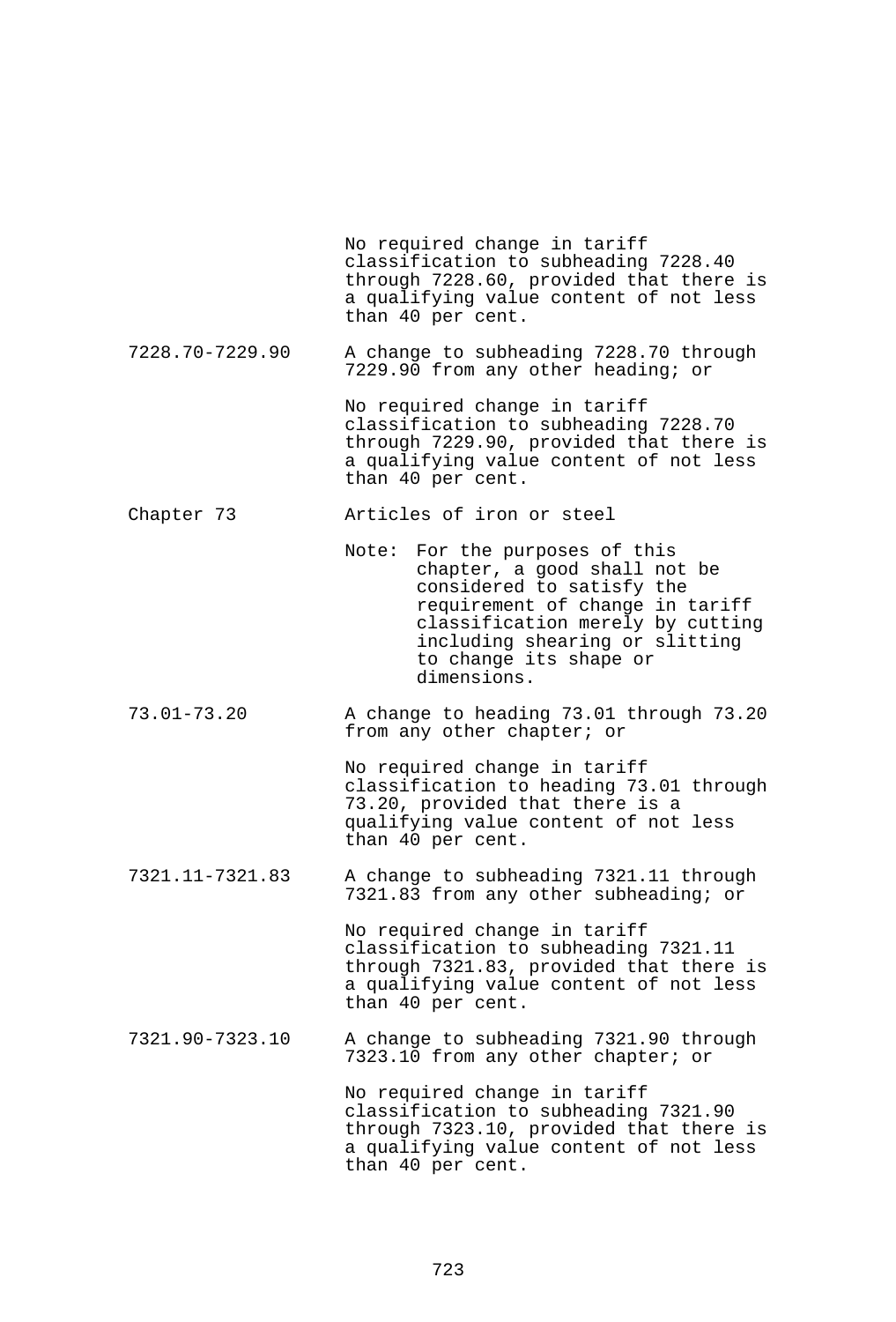| 7323.91-7323.99 | A change to subheading 7323.91 through<br>7323.99 from any other heading; or                                                                                                   |
|-----------------|--------------------------------------------------------------------------------------------------------------------------------------------------------------------------------|
|                 | No required change in tariff<br>classification to subheading 7323.91<br>through 7323.99, provided that there is<br>a qualifying value content of not less<br>than 40 per cent. |
| 7324.10-7324.29 | A change to subheading 7324.10 through<br>7324.29 from any other subheading; or                                                                                                |
|                 | No required change in tariff<br>classification to subheading 7324.10<br>through 7324.29, provided that there is<br>a qualifying value content of not less<br>than 40 per cent. |
| 7324.90         | A change to subheading 7324.90 from any<br>other chapter; or                                                                                                                   |
|                 | No required change in tariff<br>classification to subheading 7324.90,<br>provided that there is a qualifying<br>value content of not less than 40 per<br>cent.                 |
| 7325.10         | A change to subheading 7325.10 from any<br>other heading; or                                                                                                                   |
|                 | No required change in tariff<br>classification to subheading 7325.10,<br>provided that there is a qualifying<br>value content of not less than 40 per<br>cent.                 |
| 7325.91         | A change to subheading 7325.91 from any<br>other chapter; or                                                                                                                   |
|                 | No required change in tariff<br>classification to subheading 7325.91,<br>provided that there is a qualifying<br>value content of not less than 40 per<br>cent.                 |
| 7325.99         | A change to subheading 7325.99 from any<br>other heading; or                                                                                                                   |
|                 | No required change in tariff<br>classification to subheading 7325.99,<br>provided that there is a qualifying<br>value content of not less than 40 per<br>cent.                 |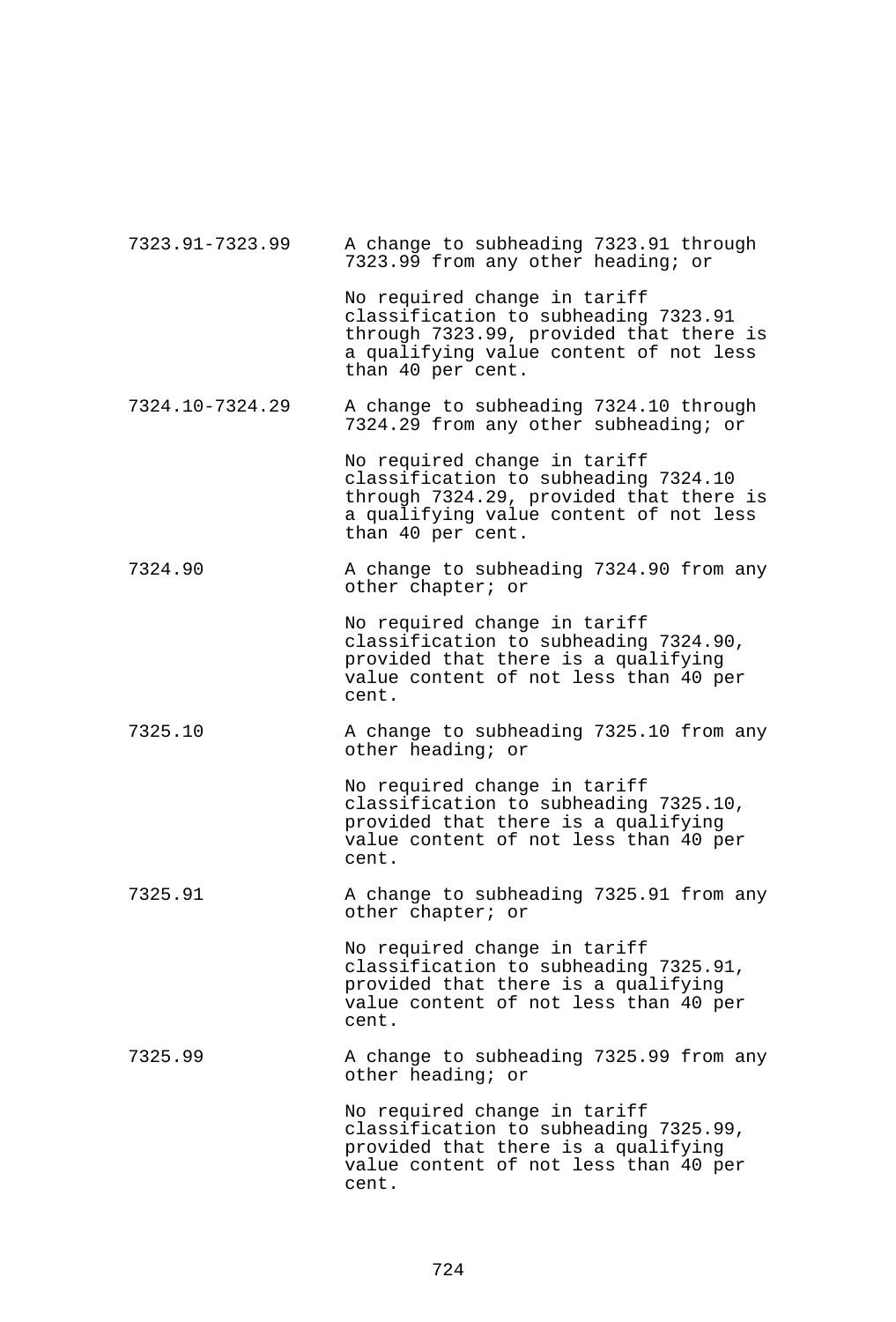| 7326.11         | A change to subheading 7326.11 from any<br>other chapter; or                                                                                                                                                                                                                                                                    |
|-----------------|---------------------------------------------------------------------------------------------------------------------------------------------------------------------------------------------------------------------------------------------------------------------------------------------------------------------------------|
|                 | No required change in tariff<br>classification to subheading 7326.11,<br>provided that there is a qualifying<br>value content of not less than 40 per<br>cent.                                                                                                                                                                  |
| 7326.19-7326.90 | A change to subheading 7326.19 through<br>7326.90 from any other heading; or                                                                                                                                                                                                                                                    |
|                 | No required change in tariff<br>classification to subheading 7326.19<br>through 7326.90, provided that there is<br>a qualifying value content of not less<br>than 40 per cent.                                                                                                                                                  |
| Chapter 74      | Copper and articles thereof                                                                                                                                                                                                                                                                                                     |
|                 | Note:<br>For the purposes of this<br>chapter, the term "year" means,<br>with respect to the first year,<br>the period from the date of<br>entry into force of this<br>Agreement until the coming March<br>31 and, with respect to each<br>subsequent year, the twelve-<br>month period which starts on<br>April 1 of that year. |
| 7401.10-7401.20 | A change to subheading 7401.10 through<br>7401.20 from any other chapter; or                                                                                                                                                                                                                                                    |
|                 | No required change in tariff<br>classification to subheading 7401.10<br>through 7401.20, provided that there is<br>a qualifying value content of not less<br>than 40 per cent.                                                                                                                                                  |
| 74.02           | A change to heading 74.02 from any<br>other heading; or                                                                                                                                                                                                                                                                         |
|                 | No required change in tariff<br>classification to heading 74.02,<br>provided that there is a qualifying<br>value content of not less than 40 per<br>cent.                                                                                                                                                                       |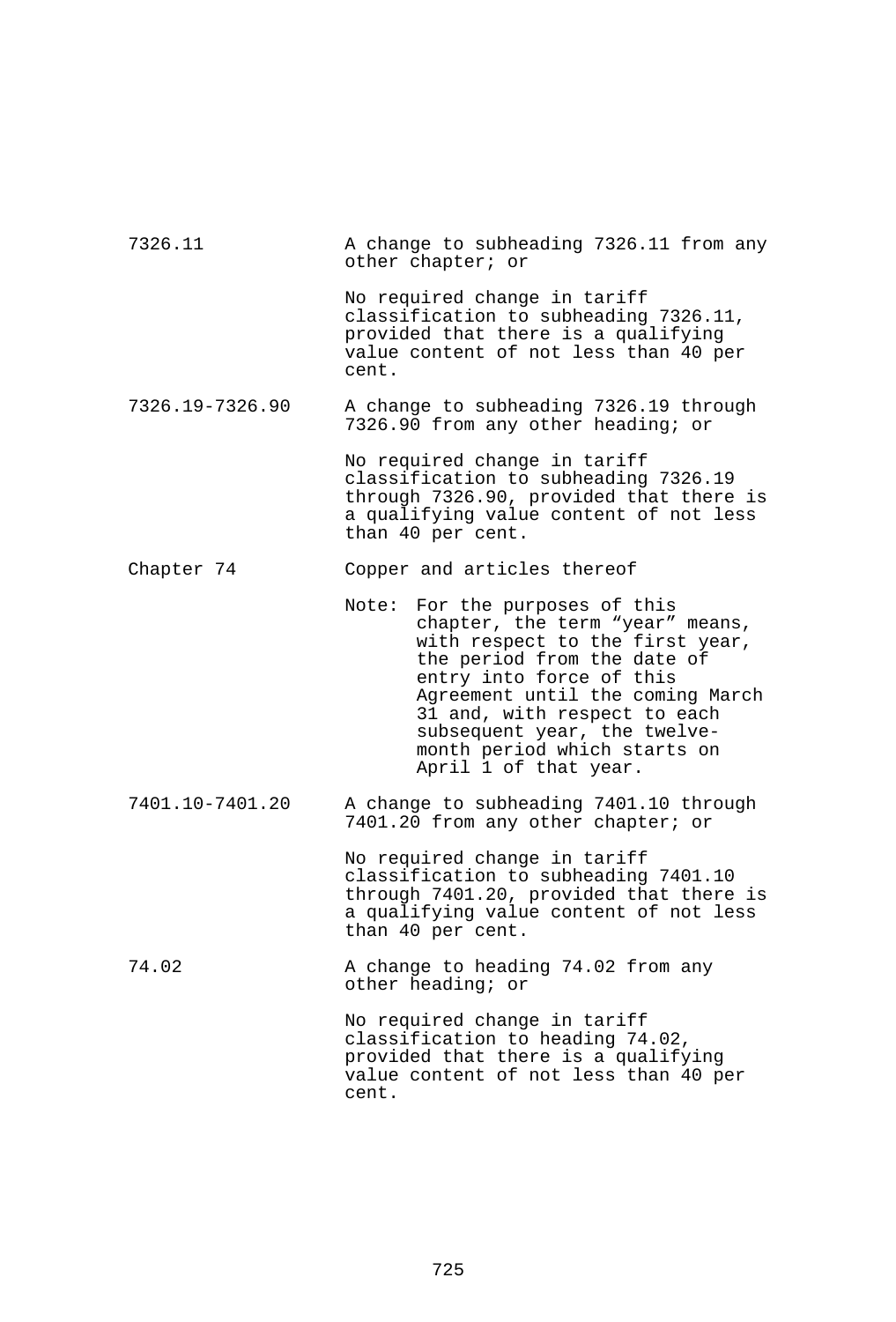| 7403.11         | From the first year to the fifth year,<br>no required change in tariff<br>classification to subheading 7403.11,<br>provided that there is a qualifying<br>value content of not less than 40 per<br>cent. |
|-----------------|----------------------------------------------------------------------------------------------------------------------------------------------------------------------------------------------------------|
|                 | From the sixth year and after:                                                                                                                                                                           |
|                 | A change to subheading 7403.11 from any<br>other heading; or                                                                                                                                             |
|                 | No required change in tariff<br>classification to subheading 7403.11,<br>provided that there is a qualifying<br>value content of not less than 40 per<br>cent.                                           |
| 7403.12-7403.29 | A change to subheading 7403.12 through<br>7403.29 from any other heading; or                                                                                                                             |
|                 | No required change in tariff<br>classification to subheading 7403.12<br>through 7403.29, provided that there is<br>a qualifying value content of not less<br>than 40 per cent.                           |
| 74.04           | No required change in tariff<br>classification to heading 74.04,<br>provided that the waste and scrap are<br>wholly obtained or produced entirely in<br>a Party as defined in Article 28.                |
| $74.05 - 74.19$ | A change to heading 74.05 through 74.19<br>from any other heading; or                                                                                                                                    |
|                 | No required change in tariff<br>classification to heading 74.05 through<br>74.19, provided that there is a<br>qualifying value content of not less<br>than 40 per cent.                                  |
| Chapter 75      | Nickel and articles thereof                                                                                                                                                                              |
| 7501.10         | A change to subheading 7501.10 from any<br>other chapter; or                                                                                                                                             |
|                 | No required change in tariff<br>classification to subheading 7501.10,<br>provided that there is a qualifying<br>value content of not less than 40 per<br>cent.                                           |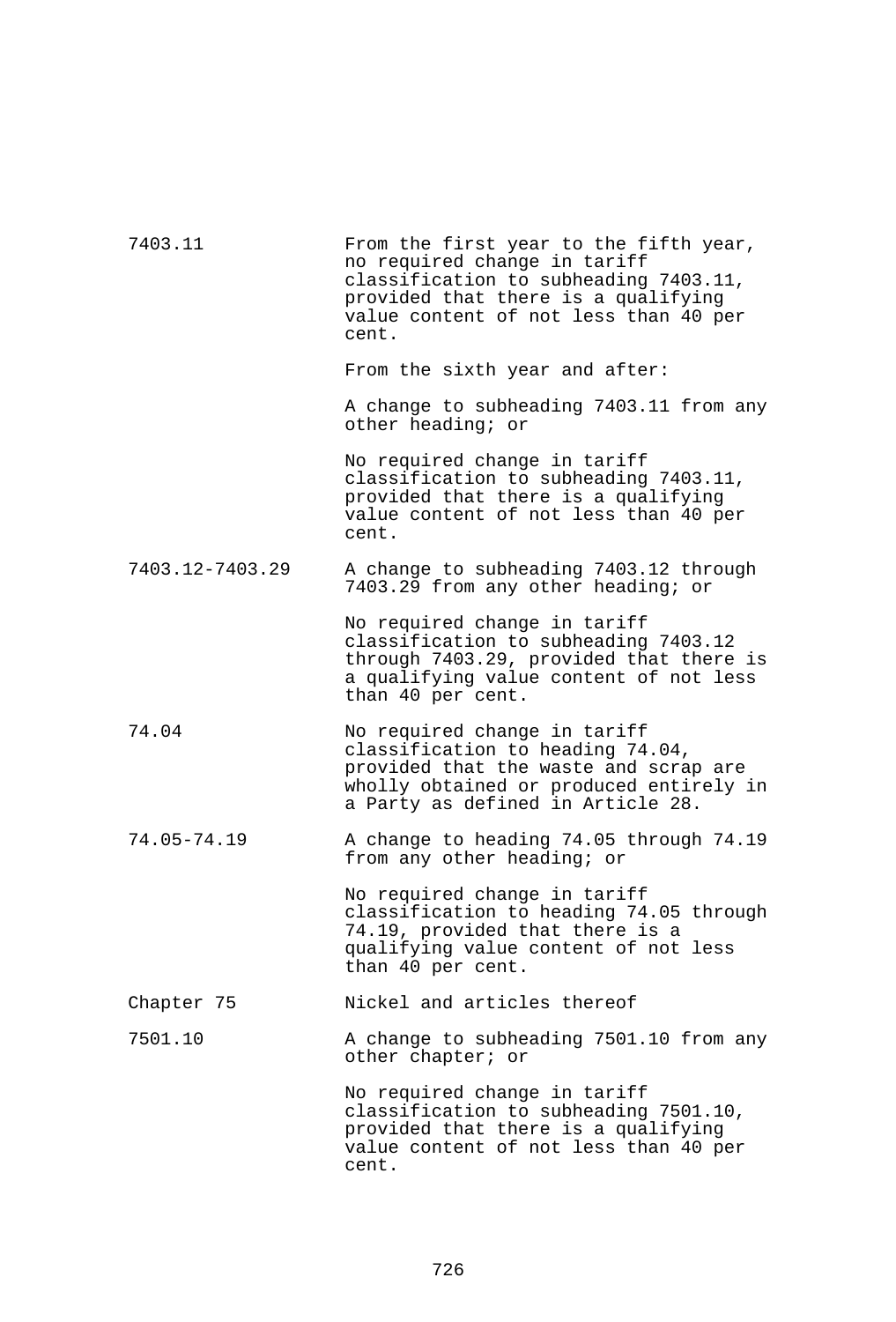| 7501.20         | A change to subheading 7501.20 from any<br>other heading; or                                                                                                                              |
|-----------------|-------------------------------------------------------------------------------------------------------------------------------------------------------------------------------------------|
|                 | No required change in tariff<br>classification to subheading 7501.20,<br>provided that there is a qualifying<br>value content of not less than 40 per<br>cent.                            |
| 7502.10         | A change to subheading 7502.10 from any<br>other chapter; or                                                                                                                              |
|                 | No required change in tariff<br>classification to subheading 7502.10,<br>provided that there is a qualifying<br>value content of not less than 40 per<br>cent.                            |
| 7502.20         | A change to subheading 7502.20 from any<br>other subheading; or                                                                                                                           |
|                 | No required change in tariff<br>classification to subheading 7502.20,<br>provided that there is a qualifying<br>value content of not less than 40 per<br>cent.                            |
| 75.03           | No required change in tariff<br>classification to heading 75.03,<br>provided that the waste and scrap are<br>wholly obtained or produced entirely in<br>a Party as defined in Article 28. |
| 7504.00-7505.12 | A change to subheading 7504.00 through<br>7505.12 from any other heading; or                                                                                                              |
|                 | No required change in tariff<br>classification to subheading 7504.00<br>through 7505.12, provided that there is<br>a qualifying value content of not less<br>than 40 per cent.            |
| 7505.21-7505.22 | A change to subheading 7505.21 through<br>7505.22 from any other subheading; or                                                                                                           |
|                 | No required change in tariff<br>classification to subheading 7505.21<br>through 7505.22, provided that there is<br>a qualifying value content of not less<br>than 40 per cent.            |
| $75.06 - 75.08$ | A change to heading 75.06 through 75.08<br>from any other heading; or                                                                                                                     |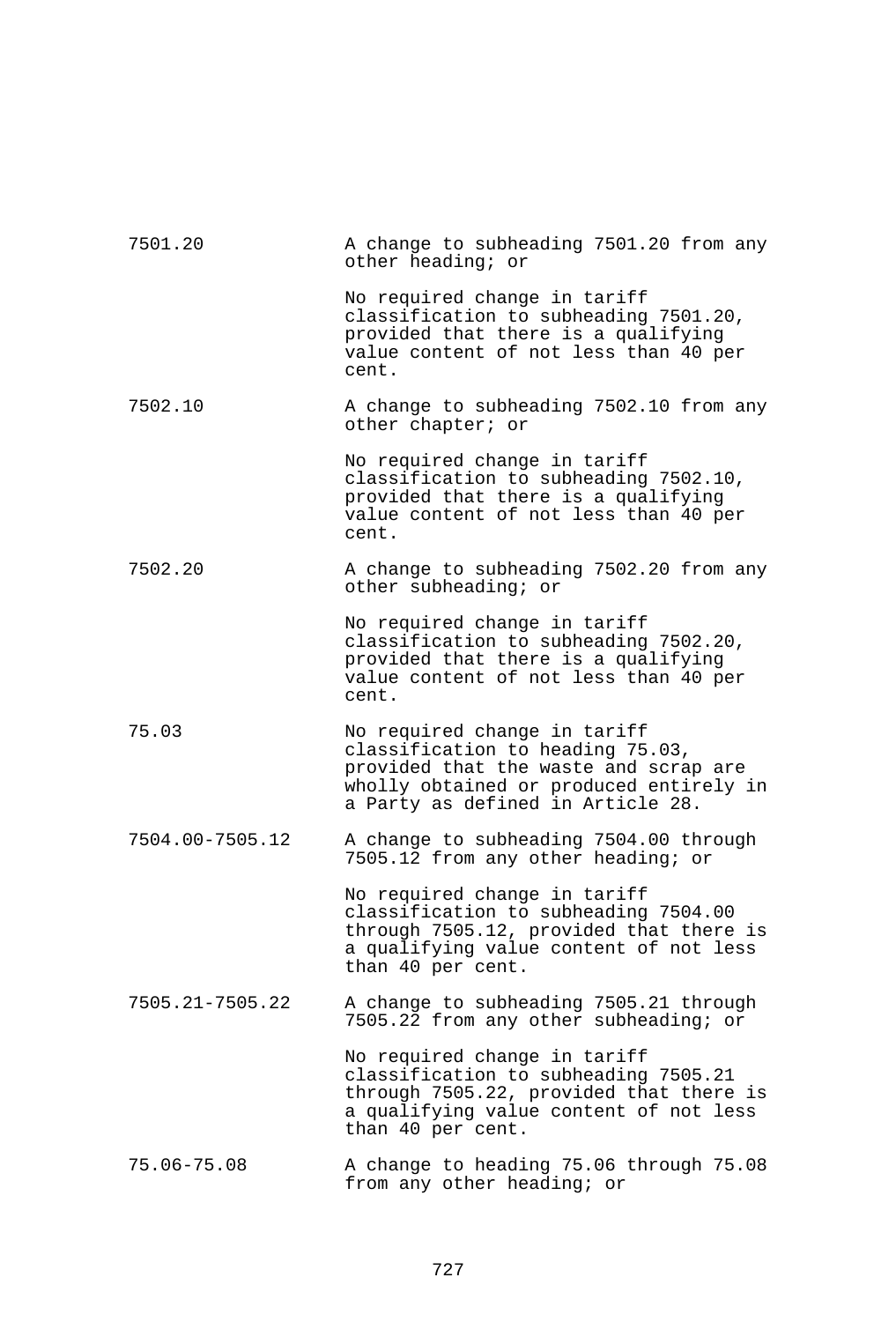|                 | No required change in tariff<br>classification to heading 75.06 through<br>75.08, provided that there is a<br>qualifying value content of not less<br>than 40 per cent.                   |
|-----------------|-------------------------------------------------------------------------------------------------------------------------------------------------------------------------------------------|
| Chapter 76      | Aluminum and articles thereof                                                                                                                                                             |
| 7601.10         | A change to subheading 7601.10 from any<br>other chapter.                                                                                                                                 |
| 7601.20         | A change to subheading 7601.20 from any<br>other subheading.                                                                                                                              |
| 76.02           | No required change in tariff<br>classification to heading 76.02,<br>provided that the waste and scrap are<br>wholly obtained or produced entirely in<br>a Party as defined in Article 28. |
| 76.03           | A change to heading 76.03 from any<br>other heading.                                                                                                                                      |
| $76.04 - 76.16$ | A change to heading 76.04 through 76.16<br>from any other heading; or                                                                                                                     |
|                 | No required change in tariff<br>classification to heading 76.04 through<br>76.16, provided that there is a<br>qualifying value content of not less<br>than 40 per cent.                   |
| Chapter 78      | Lead and articles thereof                                                                                                                                                                 |
| 7801.10         | A change to subheading 7801.10 from any<br>other subheading.                                                                                                                              |
| 7801.91-7801.99 | A change to subheading 7801.91 through<br>7801.99 from any other chapter.                                                                                                                 |
| 78.02           | No required change in tariff<br>classification to heading 78.02,<br>provided that the waste and scrap are<br>wholly obtained or produced entirely in<br>a Party as defined in Article 28. |
| $78.03 - 78.06$ | A change to heading 78.03 through 78.06<br>from any other heading.                                                                                                                        |
| Chapter 79      | Zinc and articles thereof                                                                                                                                                                 |
| 7901.11         | A change to subheading 7901.11 from any<br>other subheading.                                                                                                                              |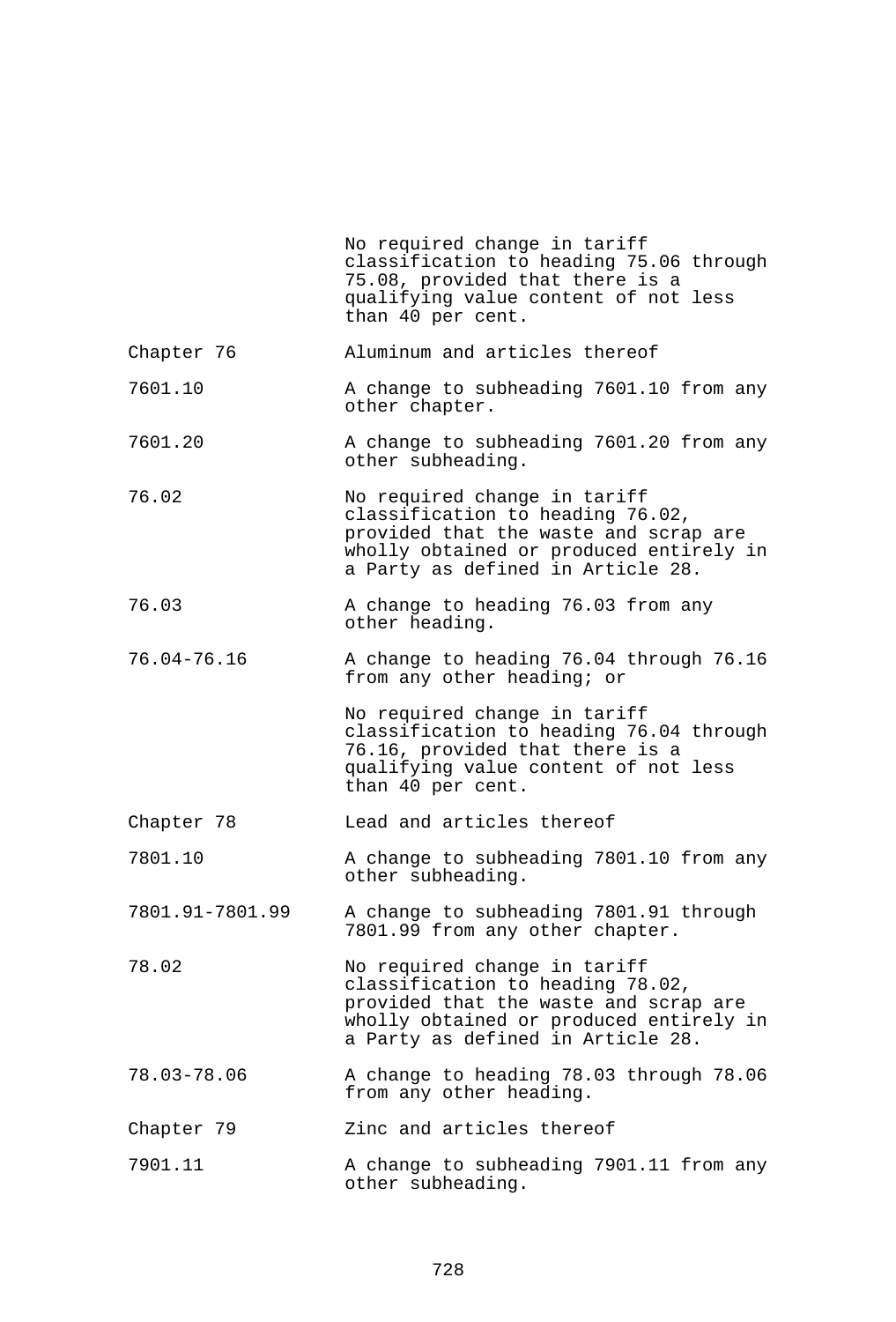| 7901.12         | A change to subheading 7901.12 from any<br>other chapter.                                                                                                                                      |
|-----------------|------------------------------------------------------------------------------------------------------------------------------------------------------------------------------------------------|
| 7901.20         | A change to subheading 7901.20 from any<br>other subheading.                                                                                                                                   |
| 79.02           | No required change in tariff<br>classification to heading 79.02,<br>provided that the waste and scrap are<br>wholly obtained or produced entirely in<br>a Party as defined in Article 28.      |
| $79.03 - 79.07$ | A change to heading 79.03 through 79.07<br>from any other heading.                                                                                                                             |
| Chapter 80      | Tin and articles thereof                                                                                                                                                                       |
| 8001.10         | A change to subheading 8001.10 from any<br>other chapter.                                                                                                                                      |
| 8001.20         | A change to subheading 8001.20 from any<br>other subheading.                                                                                                                                   |
| 80.02           | No required change in tariff<br>classification to heading 80.02,<br>provided that the waste and scrap are<br>wholly obtained or produced entirely in<br>a Party as defined in Article 28.      |
| 80.03-80.07     | A change to heading 80.03 through 80.07<br>from any other heading.                                                                                                                             |
| Chapter 81      | Other base metals; cermets; articles<br>thereof                                                                                                                                                |
| 8101.10         | A change to subheading 8101.10 from any<br>other subheading.                                                                                                                                   |
| 8101.94         | A change to subheading 8101.94 from any<br>other chapter.                                                                                                                                      |
| 8101.95-8101.96 | A change to subheading 8101.95 through<br>8101.96 from any other subheading.                                                                                                                   |
| 8101.97         | No required change in tariff<br>classification to subheading 8101.97,<br>provided that the waste and scrap are<br>wholly obtained or produced entirely in<br>a Party as defined in Article 28. |
| 8101.99-8102.10 | A change to subheading 8101.99 through<br>8102.10 from any other subheading.                                                                                                                   |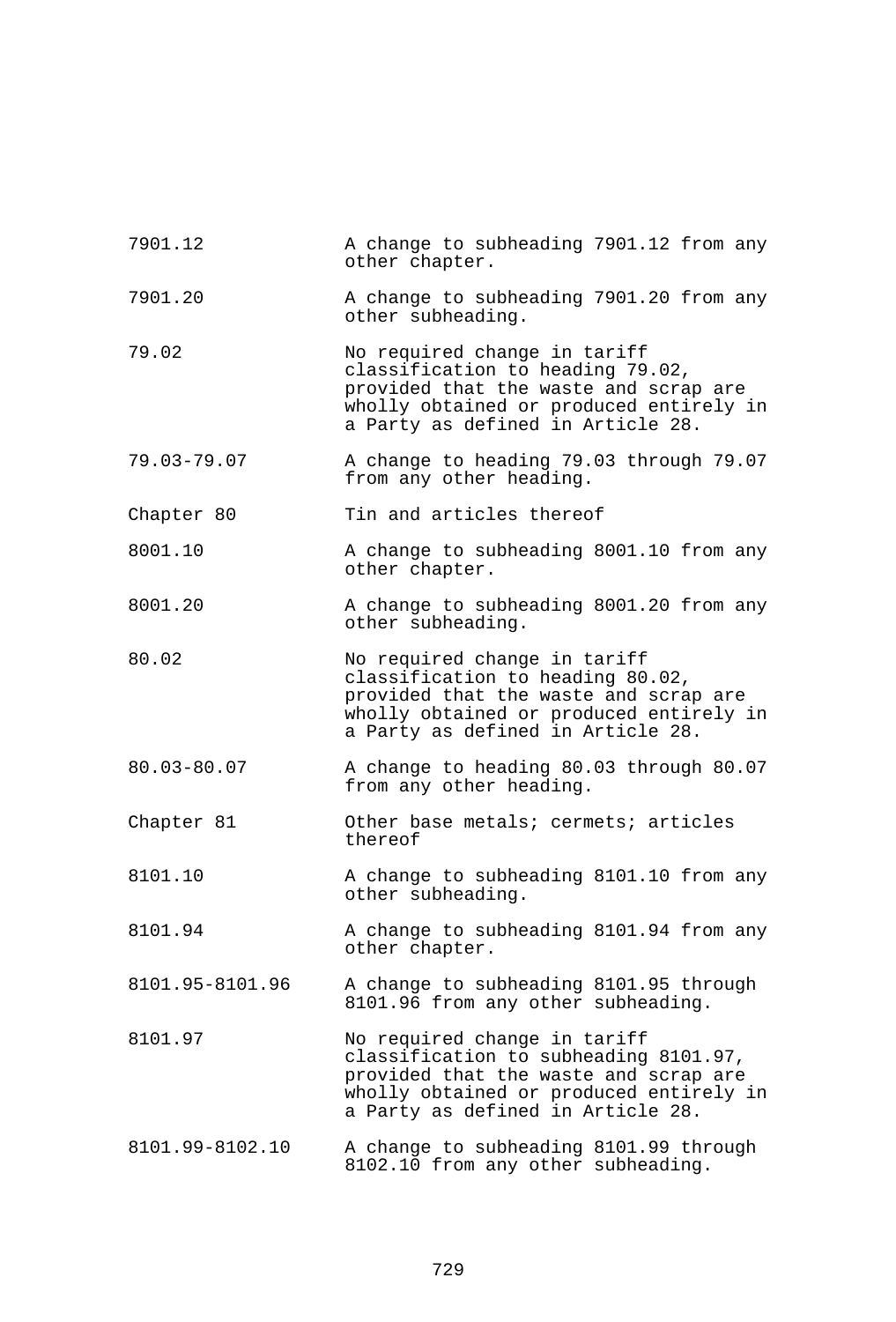| 8102.94         | A change to subheading 8102.94 from any<br>other chapter.                                                                                                                                      |
|-----------------|------------------------------------------------------------------------------------------------------------------------------------------------------------------------------------------------|
| 8102.95-8102.96 | A change to subheading 8102.95 through<br>8102.96 from any other subheading.                                                                                                                   |
| 8102.97         | No required change in tariff<br>classification to subheading 8102.97,<br>provided that the waste and scrap are<br>wholly obtained or produced entirely in<br>a Party as defined in Article 28. |
| 8102.99         | A change to subheading 8102.99 from any<br>other subheading.                                                                                                                                   |
| 8103.20         | A change to subheading 8103.20 from any<br>other chapter.                                                                                                                                      |
| 8103.30         | No required change in tariff<br>classification to subheading 8103.30,<br>provided that the waste and scrap are<br>wholly obtained or produced entirely in<br>a Party as defined in Article 28. |
| 8103.90         | A change to subheading 8103.90 from any<br>other subheading.                                                                                                                                   |
| 8104.11-8104.19 | A change to subheading 8104.11 through<br>8104.19 from any other chapter.                                                                                                                      |
| 8104.20         | No required change in tariff<br>classification to subheading 8104.20,<br>provided that the waste and scrap are<br>wholly obtained or produced entirely in<br>a Party as defined in Article 28. |
| 8104.30-8104.90 | A change to subheading 8104.30 through<br>8104.90 from any other subheading.                                                                                                                   |
| 8105.20         | A change to subheading 8105.20 from any<br>other chapter.                                                                                                                                      |
| 8105.30         | No required change in tariff<br>classification to subheading 8105.30,<br>provided that the waste and scrap are<br>wholly obtained or produced entirely in<br>a Party as defined in Article 28. |
| 8105.90         | A change to subheading 8105.90 from any<br>other subheading.                                                                                                                                   |
| 8106.00-8107.20 | A change to subheading 8106.00 through<br>8107.20 from any other chapter.                                                                                                                      |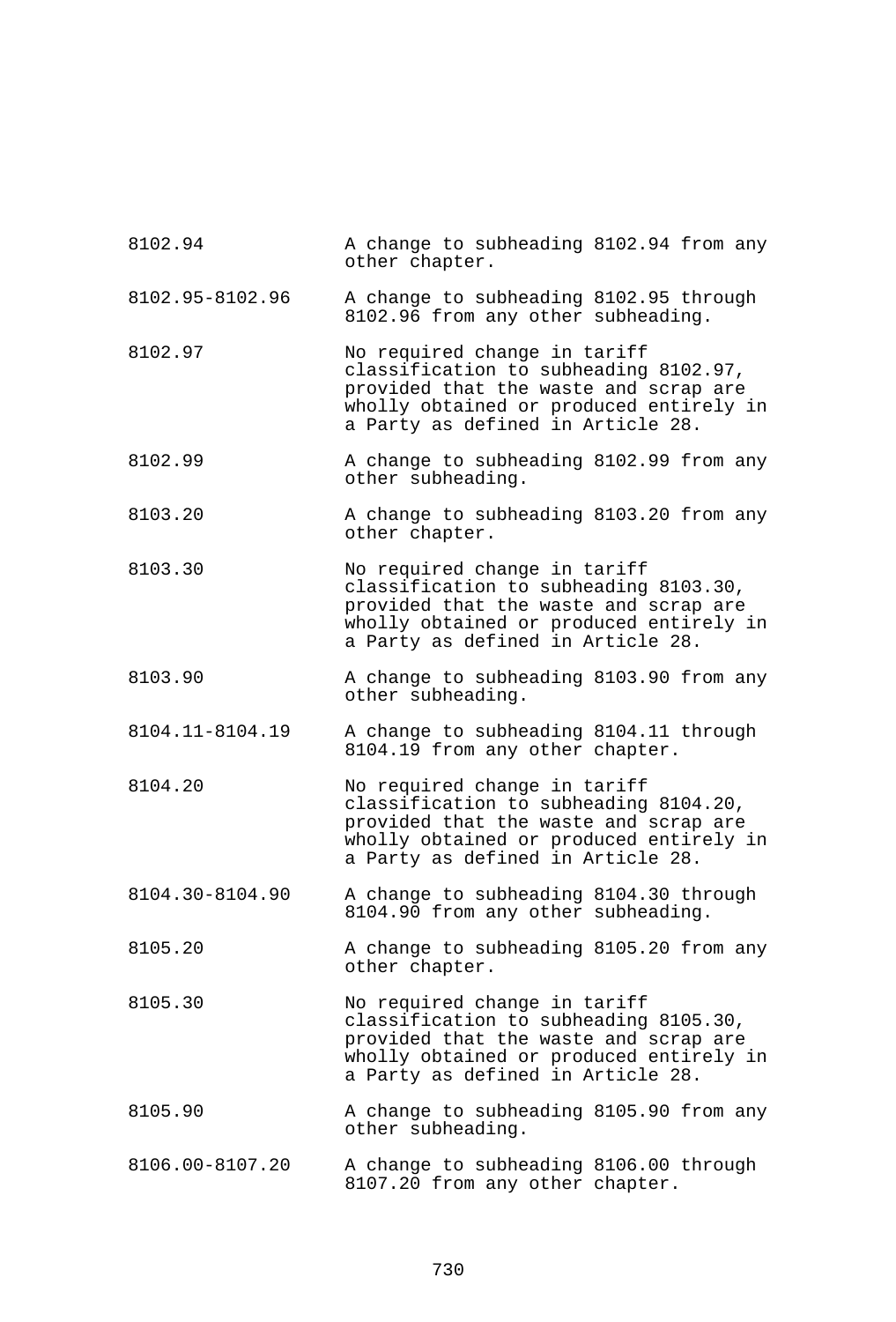| 8107.30         | No required change in tariff<br>classification to subheading 8107.30,<br>provided that the waste and scrap are<br>wholly obtained or produced entirely in<br>a Party as defined in Article 28. |
|-----------------|------------------------------------------------------------------------------------------------------------------------------------------------------------------------------------------------|
| 8107.90         | A change to subheading 8107.90 from any<br>other subheading.                                                                                                                                   |
| 8108.20         | A change to subheading 8108.20 from any<br>other chapter.                                                                                                                                      |
| 8108.30         | No required change in tariff<br>classification to subheading 8108.30,<br>provided that the waste and scrap are<br>wholly obtained or produced entirely in<br>a Party as defined in Article 28. |
| 8108.90         | A change to subheading 8108.90 from any<br>other subheading.                                                                                                                                   |
| 8109.20         | A change to subheading 8109.20 from any<br>other chapter.                                                                                                                                      |
| 8109.30         | No required change in tariff<br>classification to subheading 8109.30,<br>provided that the waste and scrap are<br>wholly obtained or produced entirely in<br>a Party as defined in Article 28. |
| 8109.90         | A change to subheading 8109.90 from any<br>other subheading.                                                                                                                                   |
| 8110.10         | A change to subheading 8110.10 from any<br>other chapter.                                                                                                                                      |
| 8110.20         | No required change in tariff<br>classification to subheading 8110.20,<br>provided that the waste and scrap are<br>wholly obtained or produced entirely in<br>a Party as defined in Article 28. |
| 8110.90         | A change to subheading 8110.90 from any<br>other subheading.                                                                                                                                   |
| 8111.00-8112.12 | A change to subheading 8111.00 through<br>8112.12 from any other chapter.                                                                                                                      |
| 8112.13         | No required change in tariff<br>classification to subheading 8112.13,<br>provided that the waste and scrap are<br>wholly obtained or produced entirely in<br>a Party as defined in Article 28. |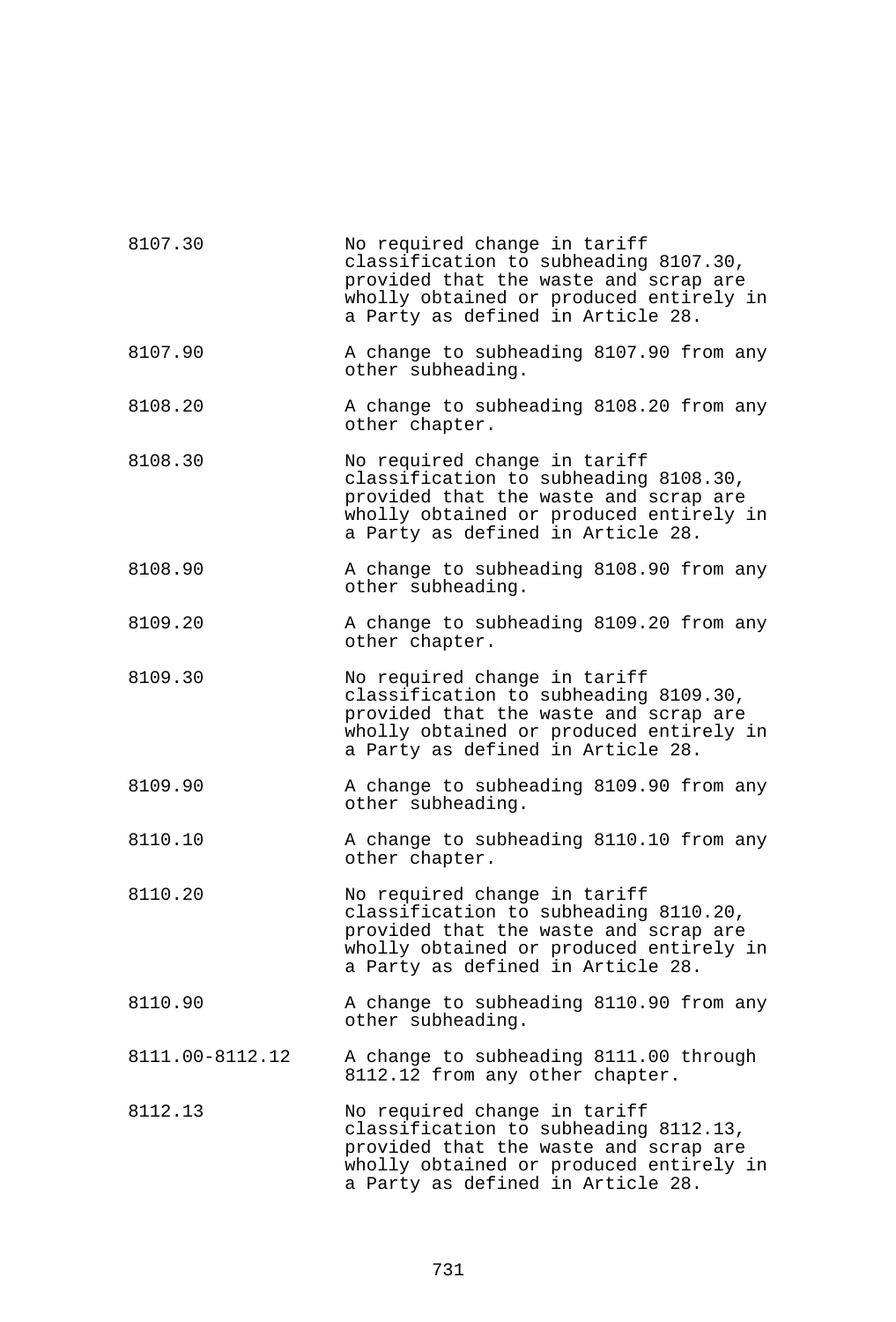| 8112.19         | A change to subheading 8112.19 from any<br>other subheading.                                                                                                                                   |
|-----------------|------------------------------------------------------------------------------------------------------------------------------------------------------------------------------------------------|
| 8112.21         | A change to subheading 8112.21 from any<br>other chapter.                                                                                                                                      |
| 8112.22         | No required change in tariff<br>classification to subheading 8112.22,<br>provided that the waste and scrap are<br>wholly obtained or produced entirely in<br>a Party as defined in Article 28. |
| 8112.29         | A change to subheading 8112.29 from any<br>other subheading.                                                                                                                                   |
| 8112.30         | No required change in tariff<br>classification to subheading 8112.30,<br>provided that the waste and scrap are<br>wholly obtained or produced entirely in<br>a Party as defined in Article 28. |
| 8112.40-8112.51 | A change to subheading 8112.40 through<br>8112.51 from any other chapter.                                                                                                                      |
| 8112.52         | No required change in tariff<br>classification to subheading 8112.52,<br>provided that the waste and scrap are<br>wholly obtained or produced entirely in<br>a Party as defined in Article 28. |
| 8112.59         | A change to subheading 8112.59 from any<br>other subheading.                                                                                                                                   |
| 8112.92         | A change to subheading 8112.92 from any<br>other chapter.                                                                                                                                      |
| 8112.99         | A change to subheading 8112.99 from any<br>other subheading.                                                                                                                                   |
| 81.13           | A change to heading 81.13 from any<br>other heading.                                                                                                                                           |
| Chapter 82      | Tools, implements, cutlery, spoons and<br>forks, of base metal; parts thereof of<br>base metal                                                                                                 |
| $82.01 - 82.15$ | A change to heading 82.01 through 82.15<br>from any other chapter; or                                                                                                                          |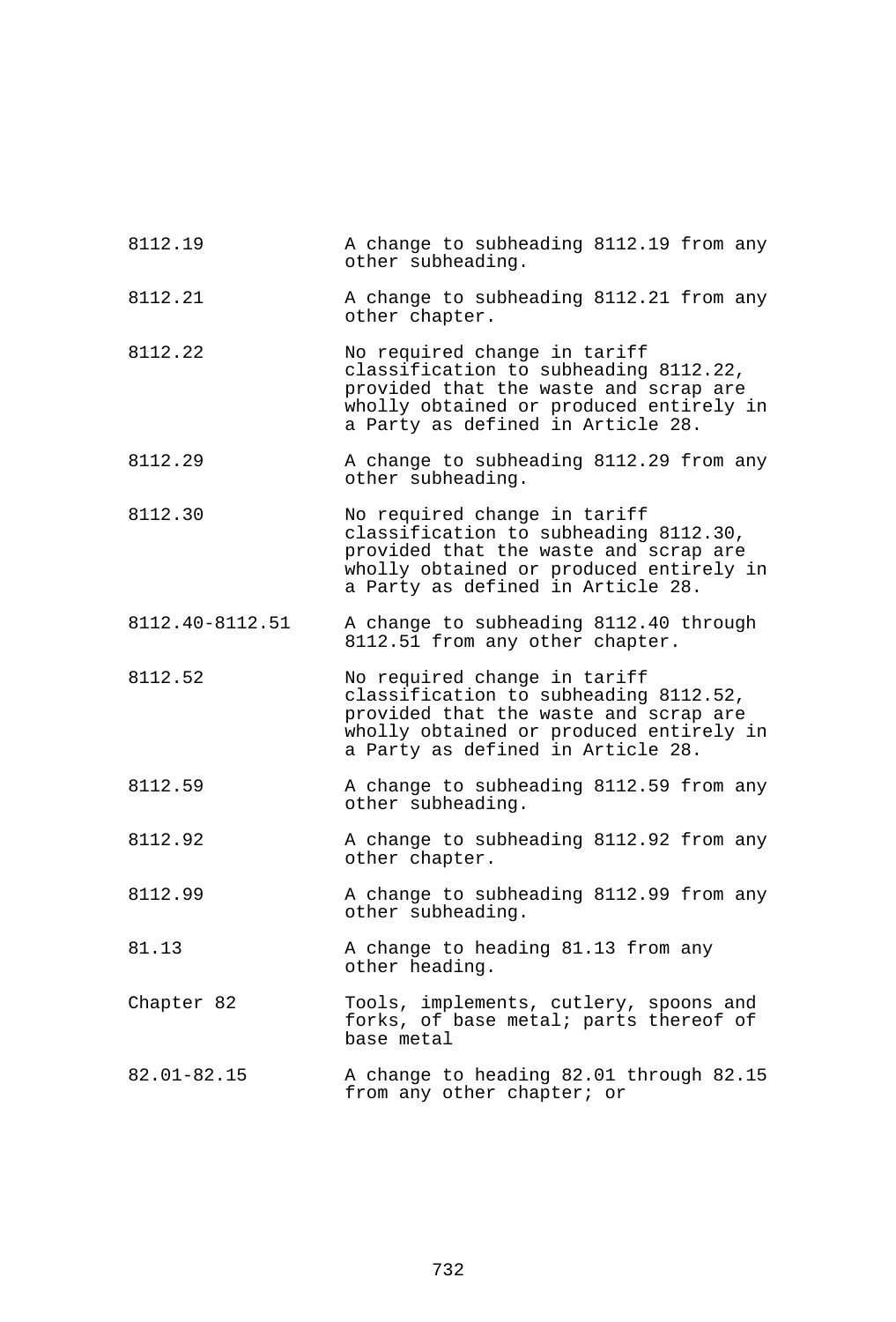|                 | No required change in tariff<br>classification to heading 82.01 through<br>82.15, provided that there is a<br>qualifying value content of not less<br>than 40 per cent.        |
|-----------------|--------------------------------------------------------------------------------------------------------------------------------------------------------------------------------|
| Chapter 83      | Miscellaneous articles of base metal                                                                                                                                           |
| 8301.10-8301.50 | A change to subheading 8301.10 through<br>8301.50 from any other subheading; or                                                                                                |
|                 | No required change in tariff<br>classification to subheading 8301.10<br>through 8301.50, provided that there is<br>a qualifying value content of not less<br>than 40 per cent. |
| 8301.60         | A change to subheading 8301.60 from any<br>other heading; or                                                                                                                   |
|                 | No required change in tariff<br>classification to subheading 8301.60,<br>provided that there is a qualifying<br>value content of not less than 40 per<br>cent.                 |
| 8301.70         | A change to subheading 8301.70 from any<br>other subheading; or                                                                                                                |
|                 | No required change in tariff<br>classification to subheading 8301.70,<br>provided that there is a qualifying<br>value content of not less than 40 per<br>cent.                 |
| $83.02 - 83.04$ | A change to heading 83.02 through 83.04<br>from any other heading; or                                                                                                          |
|                 | No required change in tariff<br>classification to heading 83.02 through<br>83.04, provided that there is a<br>qualifying value content of not less<br>than 40 per cent.        |
| 8305.10-8305.20 | A change to subheading 8305.10 through<br>8305.20 from any other subheading; or                                                                                                |
|                 | No required change in tariff<br>classification to subheading 8305.10<br>through 8305.20, provided that there is<br>a qualifying value content of not less<br>than 40 per cent. |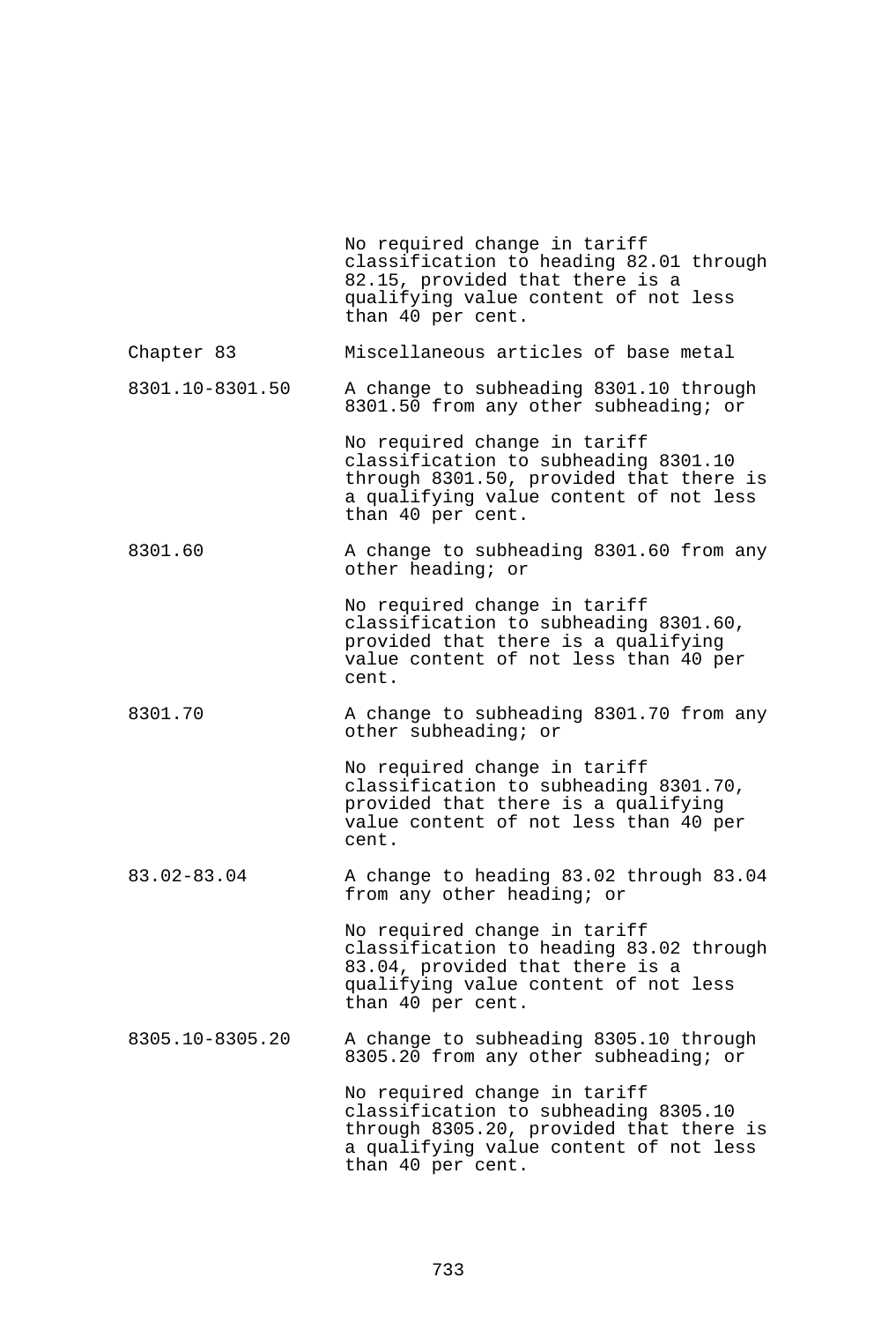| 8305.90-8306.10 | A change to subheading 8305.90 through<br>8306.10 from any other heading; or                                                                                                   |
|-----------------|--------------------------------------------------------------------------------------------------------------------------------------------------------------------------------|
|                 | No required change in tariff<br>classification to subheading 8305.90<br>through 8306.10, provided that there is<br>a qualifying value content of not less<br>than 40 per cent. |
| 8306.21         | A change to subheading 8306.21 from any<br>other subheading; or                                                                                                                |
|                 | No required change in tariff<br>classification to subheading 8306.21,<br>provided that there is a qualifying<br>value content of not less than 40 per<br>cent.                 |
| 8306.29-8307.90 | A change to subheading 8306.29 through<br>8307.90 from any other heading; or                                                                                                   |
|                 | No required change in tariff<br>classification to subheading 8306.29<br>through 8307.90, provided that there is<br>a qualifying value content of not less<br>than 40 per cent. |
| 8308.10-8308.20 | A change to subheading 8308.10 through<br>8308.20 from any other subheading; or                                                                                                |
|                 | No required change in tariff<br>classification to subheading 8308.10<br>through 8308.20, provided that there is<br>a qualifying value content of not less<br>than 40 per cent. |
| 8308.90-8310.00 | A change to subheading 8308.90 through<br>8310.00 from any other heading; or                                                                                                   |
|                 | No required change in tariff<br>classification to subheading 8308.90<br>through 8310.00, provided that there is<br>a qualifying value content of not less<br>than 40 per cent. |
| 8311.10-8311.90 | A change to subheading 8311.10 through<br>8311.90 from any other subheading; or                                                                                                |
|                 | No required change in tariff<br>classification to subheading 8311.10<br>through 8311.90, provided that there is<br>a qualifying value content of not less<br>than 40 per cent. |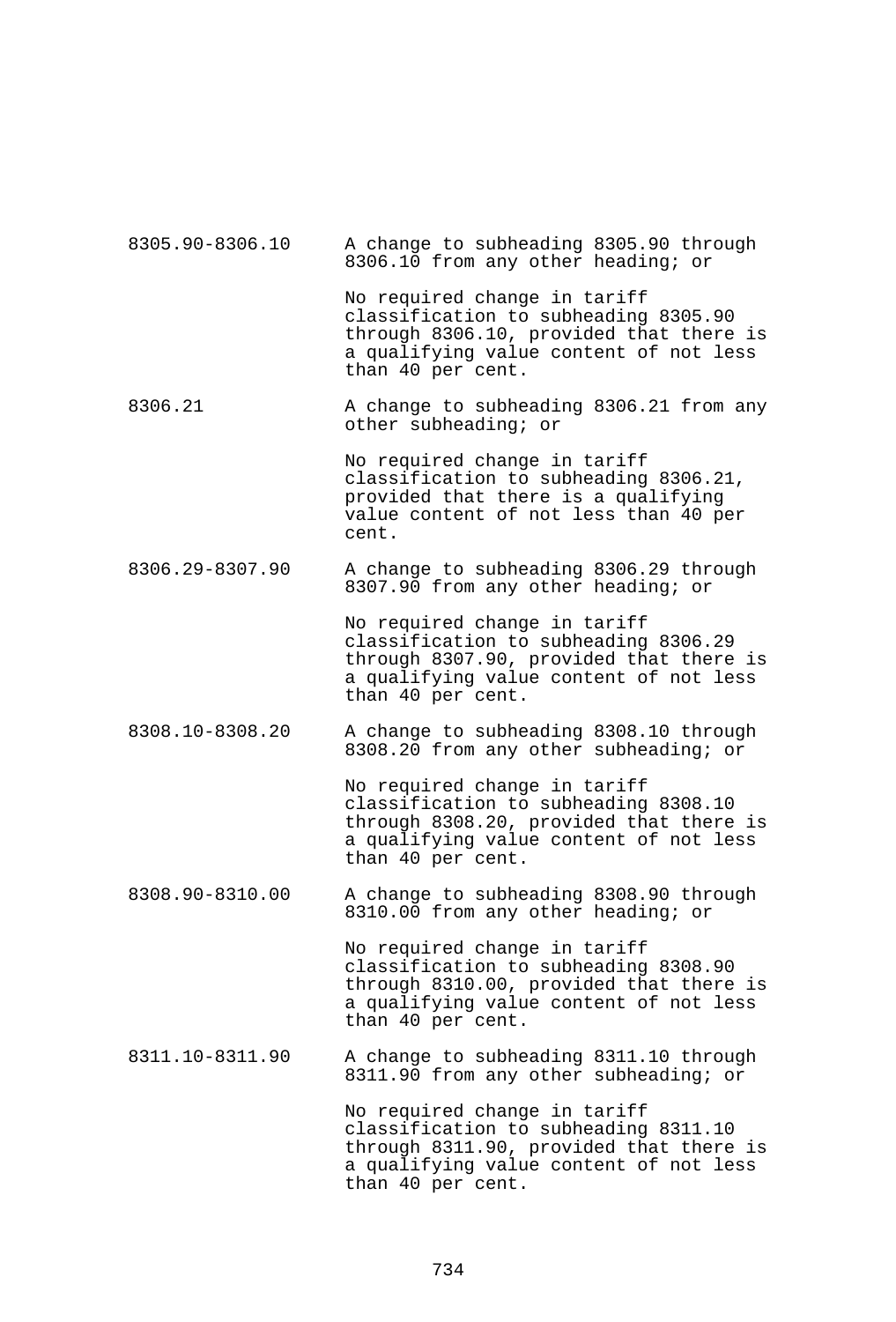| Section XVI     | Machinery and mechanical appliances;<br>electrical equipment; parts thereof;<br>sound recorders and reproducers,<br>television image and sound recorders<br>and reproducers, and parts and<br>accessories of such articles (chapter<br>$84 - 85$ ) |
|-----------------|----------------------------------------------------------------------------------------------------------------------------------------------------------------------------------------------------------------------------------------------------|
| Chapter 84      | Nuclear reactors, boilers, machinery<br>and mechanical appliances; parts<br>thereof                                                                                                                                                                |
| 8401.10-8401.30 | A change to subheading 8401.10 through<br>8401.30 from any other subheading; or                                                                                                                                                                    |
|                 | No required change in tariff<br>classification to subheading 8401.10<br>through 8401.30, provided that there is<br>a qualifying value content of not less<br>than 40 per cent.                                                                     |
| 8401.40         | A change to subheading 8401.40 from any<br>other heading; or                                                                                                                                                                                       |
|                 | No required change in tariff<br>classification to subheading 8401.40,<br>provided that there is a qualifying<br>value content of not less than 40 per<br>cent.                                                                                     |
| 8402.11-8402.20 | A change to subheading 8402.11 through<br>8402.20 from any other subheading; or                                                                                                                                                                    |
|                 | No required change in tariff<br>classification to subheading 8402.11<br>through 8402.20, provided that there is<br>a qualifying value content of not less<br>than 40 per cent.                                                                     |
| 8402.90         | A change to subheading 8402.90 from any<br>other heading; or                                                                                                                                                                                       |
|                 | No required change in tariff<br>classification to subheading 8402.90,<br>provided that there is a qualifying<br>value content of not less than 40 per<br>cent.                                                                                     |
| 8403.10         | A change to subheading 8403.10 from any<br>other subheading; or                                                                                                                                                                                    |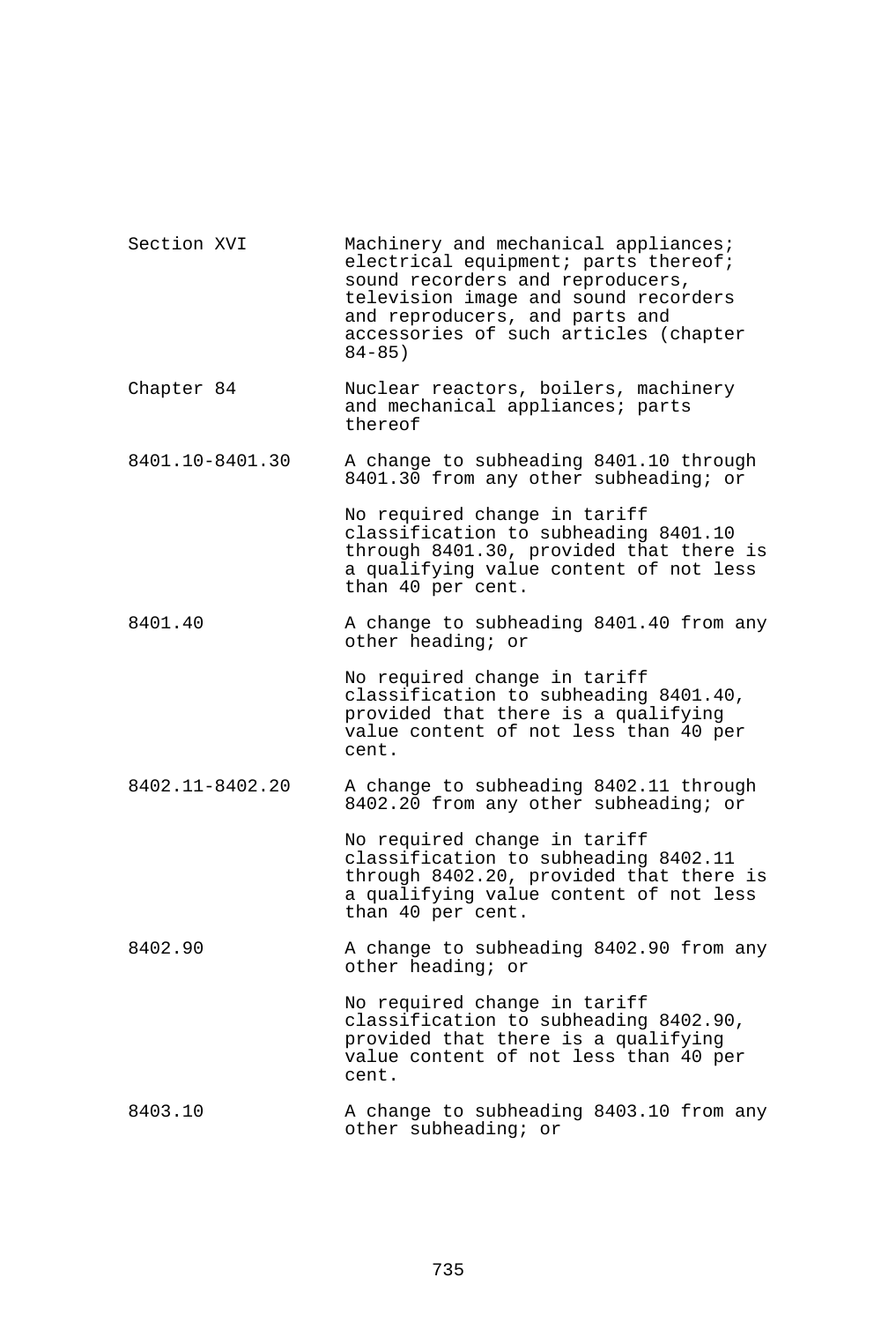|                 | No required change in tariff<br>classification to subheading 8403.10,<br>provided that there is a qualifying<br>value content of not less than 40 per<br>cent.                 |
|-----------------|--------------------------------------------------------------------------------------------------------------------------------------------------------------------------------|
| 8403.90         | A change to subheading 8403.90 from any<br>other heading; or                                                                                                                   |
|                 | No required change in tariff<br>classification to subheading 8403.90,<br>provided that there is a qualifying<br>value content of not less than 40 per<br>cent.                 |
| 8404.10-8404.20 | A change to subheading 8404.10 through<br>8404.20 from any other subheading; or                                                                                                |
|                 | No required change in tariff<br>classification to subheading 8404.10<br>through 8404.20, provided that there is<br>a qualifying value content of not less<br>than 40 per cent. |
| 8404.90         | A change to subheading 8404.90 from any<br>other heading; or                                                                                                                   |
|                 | No required change in tariff<br>classification to subheading 8404.90,<br>provided that there is a qualifying<br>value content of not less than 40 per<br>cent.                 |
| 8405.10         | A change to subheading 8405.10 from any<br>other subheading; or                                                                                                                |
|                 | No required change in tariff<br>classification to subheading 8405.10,<br>provided that there is a qualifying<br>value content of not less than 40 per<br>cent.                 |
| 8405.90         | A change to subheading 8405.90 from any<br>other heading; or                                                                                                                   |
|                 | No required change in tariff<br>classification to subheading 8405.90,<br>provided that there is a qualifying<br>value content of not less than 40 per<br>cent.                 |
| 8406.10-8406.82 | A change to subheading 8406.10 through<br>8406.82 from any other subheading; or                                                                                                |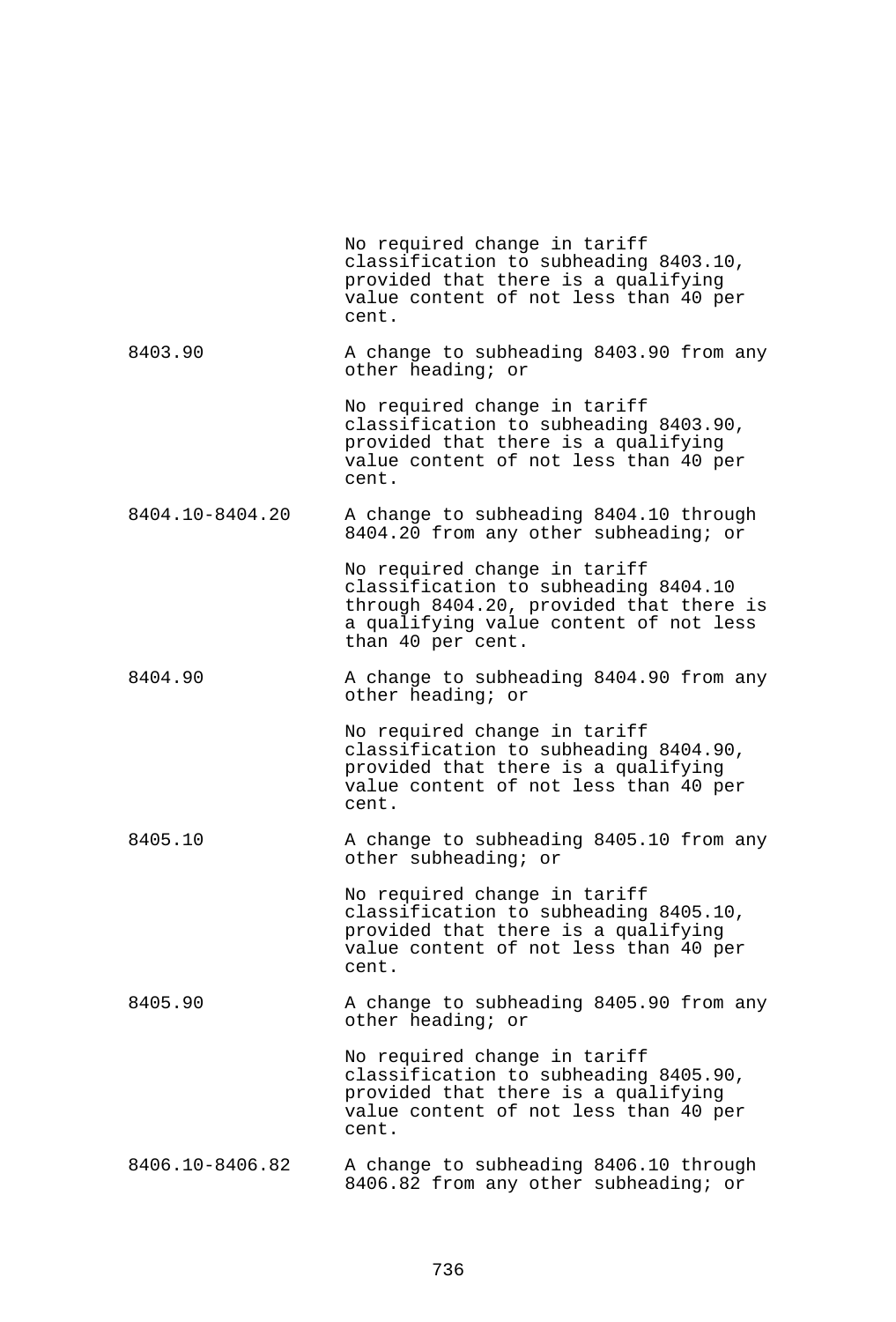No required change in tariff classification to subheading 8406.10 through 8406.82, provided that there is a qualifying value content of not less than 40 per cent. 8406.90-8409.99 A change to subheading 8406.90 through 8409.99 from any other heading; or No required change in tariff classification to subheading 8406.90 through 8409.99, provided that there is a qualifying value content of not less than 40 per cent. 8410.11-8410.13 A change to subheading 8410.11 through 8410.13 from any other subheading; or No required change in tariff classification to subheading 8410.11 through 8410.13, provided that there is a qualifying value content of not less than 40 per cent. 8410.90 A change to subheading 8410.90 from any other heading; or No required change in tariff classification to subheading 8410.90, provided that there is a qualifying value content of not less than 40 per cent. 8411.11-8411.82 A change to subheading 8411.11 through 8411.82 from any other subheading; or No required change in tariff classification to subheading 8411.11 through 8411.82, provided that there is a qualifying value content of not less than 40 per cent. 8411.91-8411.99 A change to subheading 8411.91 through 8411.99 from any other heading; or No required change in tariff classification to subheading 8411.91 through 8411.99, provided that there is a qualifying value content of not less than 40 per cent. 8412.10-8412.80 A change to subheading 8412.10 through 8412.80 from any other subheading; or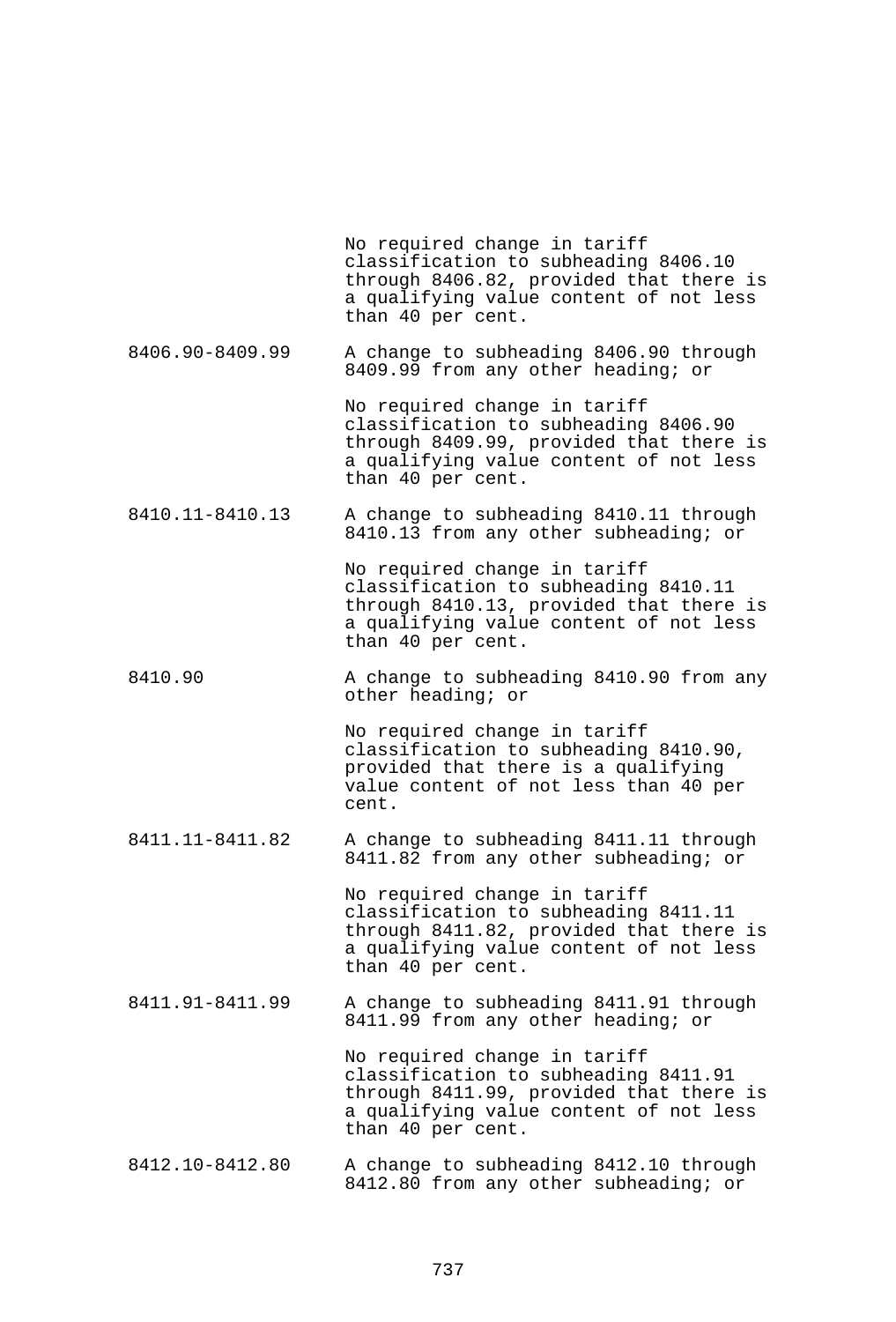|                 | No required change in tariff<br>classification to subheading 8412.10<br>through 8412.80, provided that there is<br>a qualifying value content of not less<br>than 40 per cent. |
|-----------------|--------------------------------------------------------------------------------------------------------------------------------------------------------------------------------|
| 8412.90         | A change to subheading 8412.90 from any<br>other heading; or                                                                                                                   |
|                 | No required change in tariff<br>classification to subheading 8412.90,<br>provided that there is a qualifying<br>value content of not less than 40 per<br>cent.                 |
| 8413.11-8413.82 | A change to subheading 8413.11 through<br>8413.82 from any other subheading; or                                                                                                |
|                 | No required change in tariff<br>classification to subheading 8413.11<br>through 8413.82, provided that there is<br>a qualifying value content of not less<br>than 40 per cent. |
| 8413.91-8413.92 | A change to subheading 8413.91 through<br>8413.92 from any other heading; or                                                                                                   |
|                 | No required change in tariff<br>classification to subheading 8413.91<br>through 8413.92, provided that there is<br>a qualifying value content of not less<br>than 40 per cent. |
| 8414.10-8414.80 | A change to subheading 8414.10 through<br>8414.80 from any other subheading; or                                                                                                |
|                 | No required change in tariff<br>classification to subheading 8414.10<br>through 8414.80, provided that there is<br>a qualifying value content of not less<br>than 40 per cent. |
| 8414.90         | A change to subheading 8414.90 from any<br>other heading; or                                                                                                                   |
|                 | No required change in tariff<br>classification to subheading 8414.90,<br>provided that there is a qualifying<br>value content of not less than 40 per<br>cent.                 |
| 8415.10-8415.83 | A change to subheading 8415.10 through<br>8415.83 from any other subheading; or                                                                                                |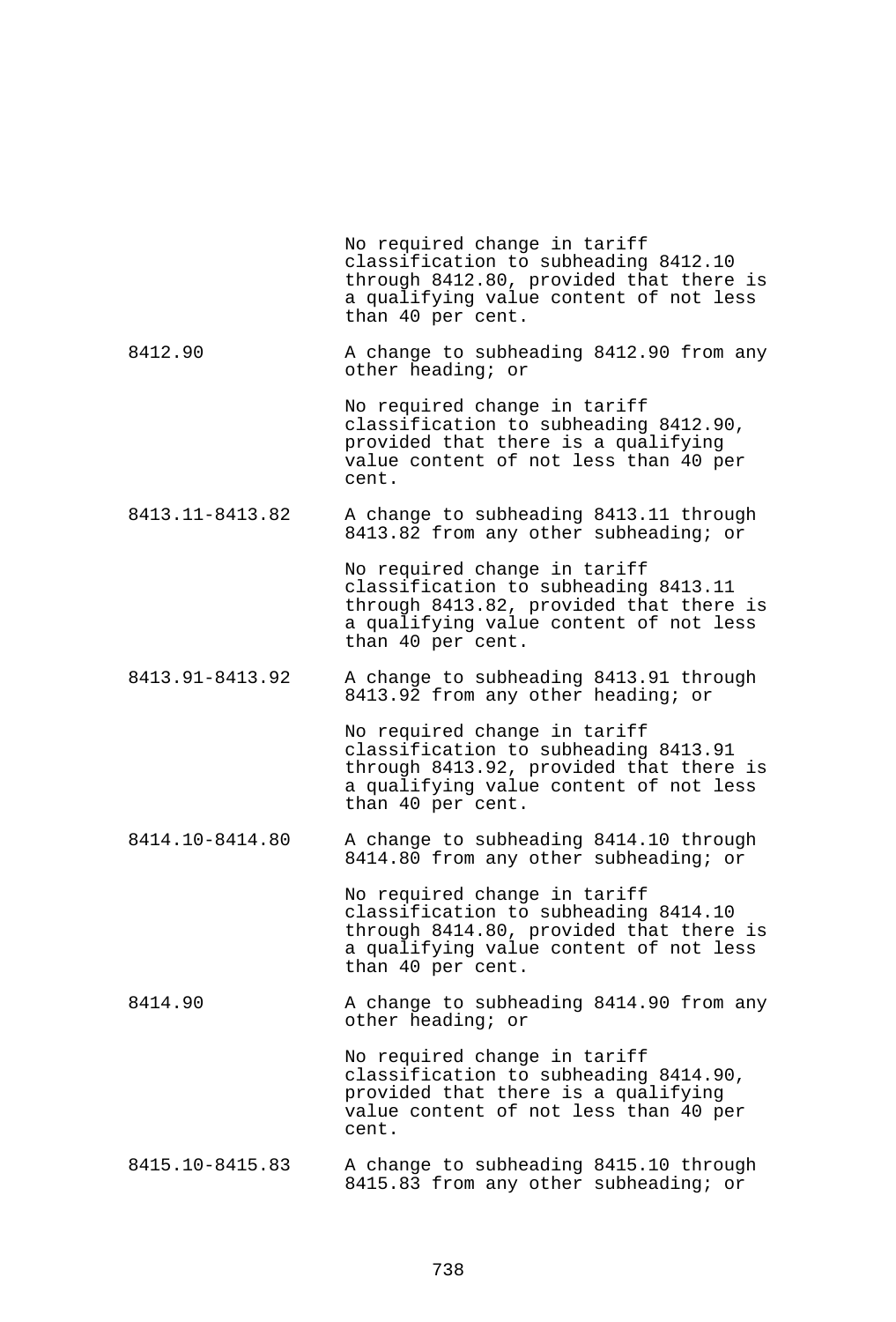|                 | No required change in tariff<br>classification to subheading 8415.10<br>through 8415.83, provided that there is<br>a qualifying value content of not less<br>than 40 per cent. |
|-----------------|--------------------------------------------------------------------------------------------------------------------------------------------------------------------------------|
| 8415.90         | A change to subheading 8415.90 from any<br>other heading; or                                                                                                                   |
|                 | No required change in tariff<br>classification to subheading 8415.90,<br>provided that there is a qualifying<br>value content of not less than 40 per<br>cent.                 |
| 8416.10-8416.30 | A change to subheading 8416.10 through<br>8416.30 from any other subheading; or                                                                                                |
|                 | No required change in tariff<br>classification to subheading 8416.10<br>through 8416.30, provided that there is<br>a qualifying value content of not less<br>than 40 per cent. |
| 8416.90         | A change to subheading 8416.90 from any<br>other heading; or                                                                                                                   |
|                 | No required change in tariff<br>classification to subheading 8416.90,<br>provided that there is a qualifying<br>value content of not less than 40 per<br>cent.                 |
| 8417.10-8417.80 | A change to subheading 8417.10 through<br>8417.80 from any other subheading; or                                                                                                |
|                 | No required change in tariff<br>classification to subheading 8417.10<br>through 8417.80, provided that there is<br>a qualifying value content of not less<br>than 40 per cent. |
| 8417.90         | A change to subheading 8417.90 from any<br>other heading; or                                                                                                                   |
|                 | No required change in tariff<br>classification to subheading 8417.90,<br>provided that there is a qualifying<br>value content of not less than 40 per<br>cent.                 |
| 8418.10-8418.69 | A change to subheading 8418.10 through<br>8418.69 from any other subheading; or                                                                                                |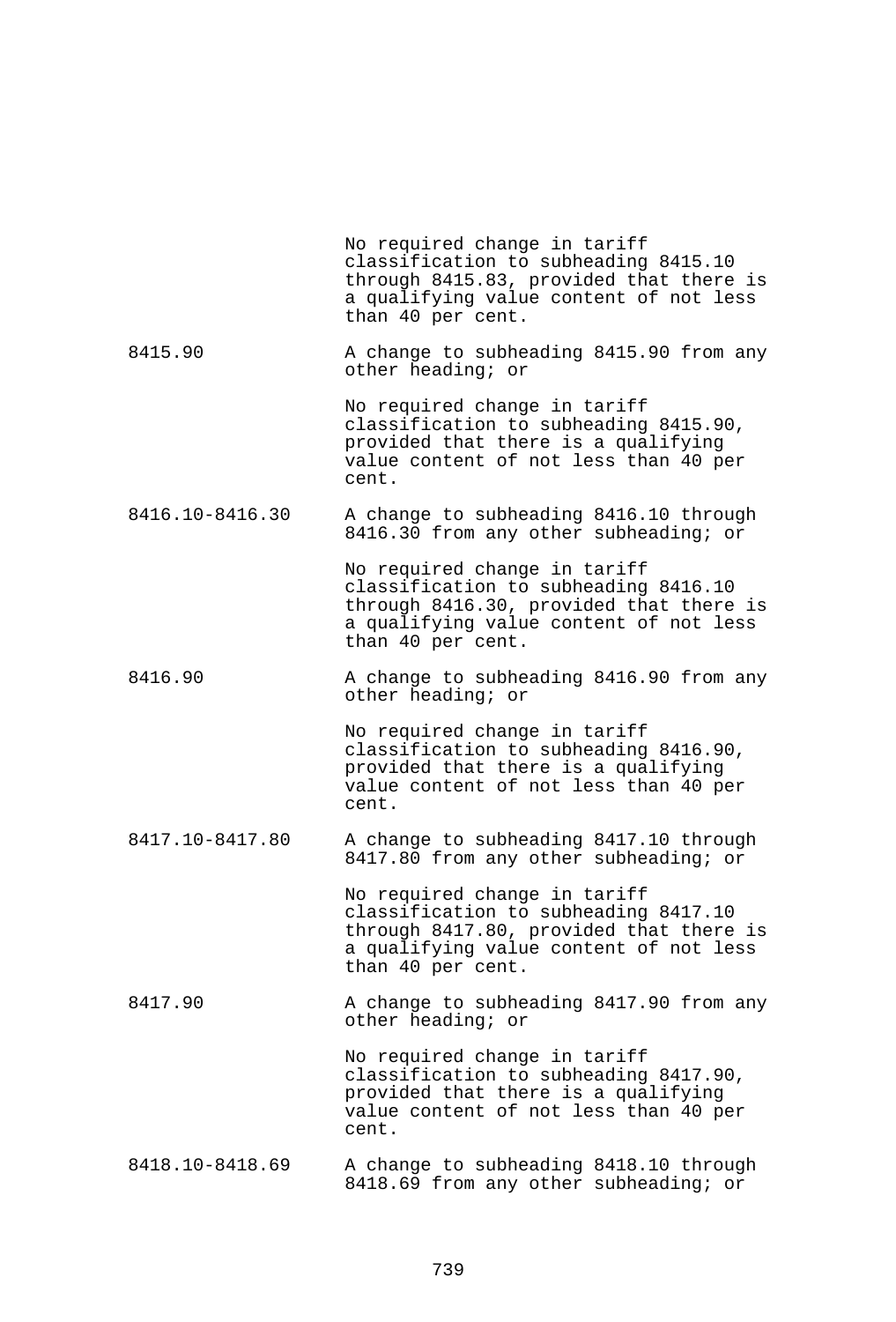|                 | No required change in tariff<br>classification to subheading 8418.10<br>through 8418.69, provided that there is<br>a qualifying value content of not less<br>than 40 per cent. |
|-----------------|--------------------------------------------------------------------------------------------------------------------------------------------------------------------------------|
| 8418.91-8418.99 | A change to subheading 8418.91 through<br>8418.99 from any other heading; or                                                                                                   |
|                 | No required change in tariff<br>classification to subheading 8418.91<br>through 8418.99, provided that there is<br>a qualifying value content of not less<br>than 40 per cent. |
| 8419.11-8419.89 | A change to subheading 8419.11 through<br>8419.89 from any other subheading; or                                                                                                |
|                 | No required change in tariff<br>classification to subheading 8419.11<br>through 8419.89, provided that there is<br>a qualifying value content of not less<br>than 40 per cent. |
| 8419.90         | A change to subheading 8419.90 from any<br>other heading; or                                                                                                                   |
|                 | No required change in tariff<br>classification to subheading 8419.90,<br>provided that there is a qualifying<br>value content of not less than 40 per<br>cent.                 |
| 8420.10         | A change to subheading 8420.10 from any<br>other subheading; or                                                                                                                |
|                 | No required change in tariff<br>classification to subheading 8420.10,<br>provided that there is a qualifying<br>value content of not less than 40 per<br>cent.                 |
| 8420.91-8420.99 | A change to subheading 8420.91 through<br>8420.99 from any other heading; or                                                                                                   |
|                 | No required change in tariff<br>classification to subheading 8420.91<br>through 8420.99, provided that there is<br>a qualifying value content of not less<br>than 40 per cent. |
| 8421.11-8421.39 | A change to subheading 8421.11 through<br>8421.39 from any other subheading; or                                                                                                |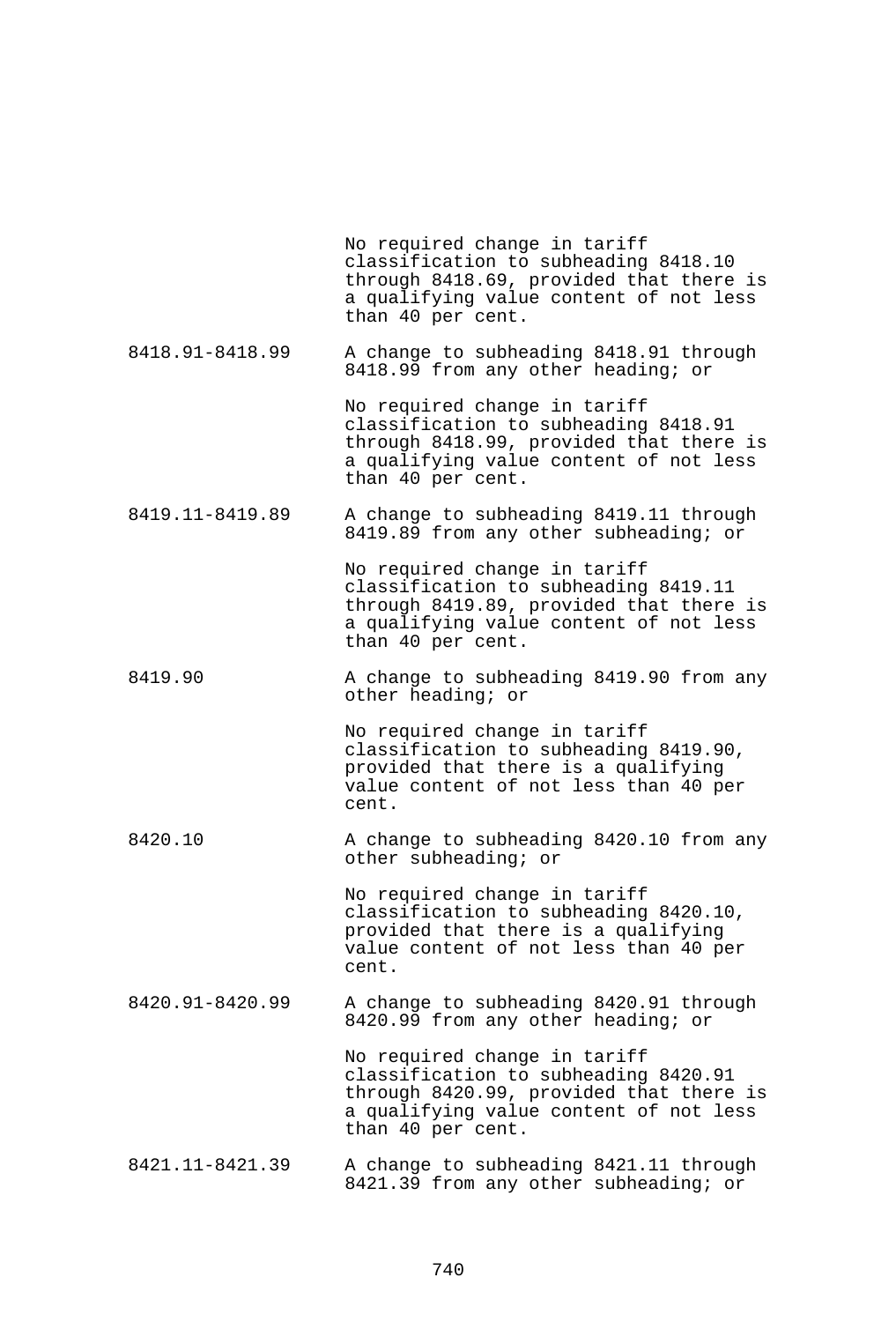No required change in tariff classification to subheading 8421.11 through 8421.39, provided that there is a qualifying value content of not less than 40 per cent. 8421.91-8421.99 A change to subheading 8421.91 through 8421.99 from any other heading; or No required change in tariff classification to subheading 8421.91 through 8421.99, provided that there is a qualifying value content of not less than 40 per cent. 8422.11-8422.40 A change to subheading 8422.11 through 8422.40 from any other subheading; or No required change in tariff classification to subheading 8422.11 through 8422.40, provided that there is a qualifying value content of not less than 40 per cent. 8422.90 A change to subheading 8422.90 from any other heading; or No required change in tariff classification to subheading 8422.90, provided that there is a qualifying value content of not less than 40 per cent. 8423.10-8423.89 A change to subheading 8423.10 through 8423.89 from any other subheading; or No required change in tariff classification to subheading 8423.10 through 8423.89, provided that there is a qualifying value content of not less than 40 per cent. 8423.90 A change to subheading 8423.90 from any other heading; or No required change in tariff classification to subheading 8423.90, provided that there is a qualifying value content of not less than 40 per cent. 8424.10-8424.89 A change to subheading 8424.10 through 8424.89 from any other subheading; or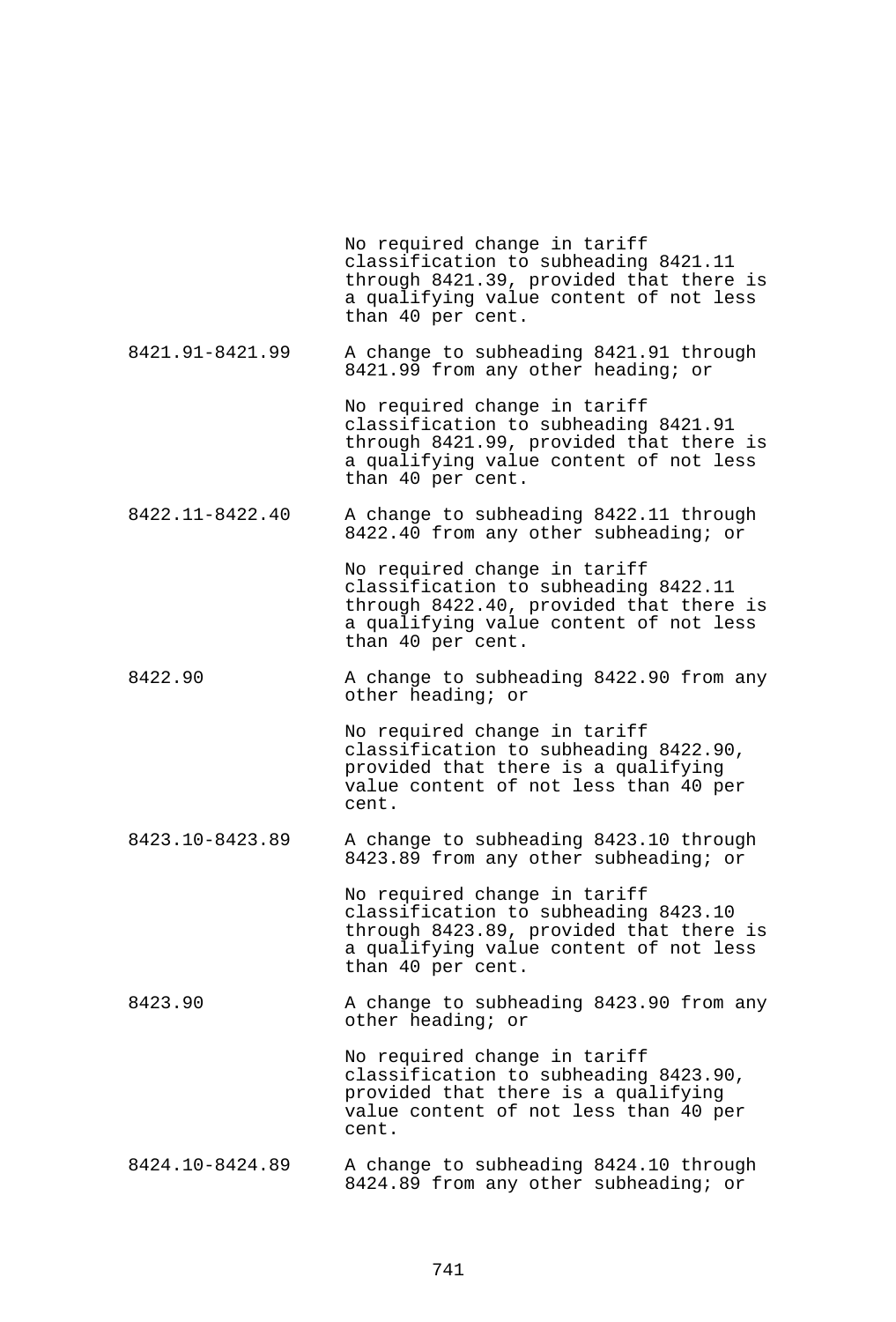No required change in tariff classification to subheading 8424.10 through 8424.89, provided that there is a qualifying value content of not less than 40 per cent. 8424.90-8431.49 A change to subheading 8424.90 through 8431.49 from any other heading; or No required change in tariff classification to subheading 8424.90 through 8431.49, provided that there is a qualifying value content of not less than 40 per cent. 8432.10-8432.80 A change to subheading 8432.10 through 8432.80 from any other subheading; or No required change in tariff classification to subheading 8432.10 through 8432.80, provided that there is a qualifying value content of not less than 40 per cent. 8432.90 A change to subheading 8432.90 from any other heading; or No required change in tariff classification to subheading 8432.90, provided that there is a qualifying value content of not less than 40 per cent. 8433.11-8433.60 A change to subheading 8433.11 through 8433.60 from any other subheading; or No required change in tariff classification to subheading 8433.11 through 8433.60, provided that there is a qualifying value content of not less than 40 per cent. 8433.90 A change to subheading 8433.90 from any other heading; or No required change in tariff classification to subheading 8433.90, provided that there is a qualifying value content of not less than 40 per cent. 8434.10-8434.20 A change to subheading 8434.10 through 8434.20 from any other subheading; or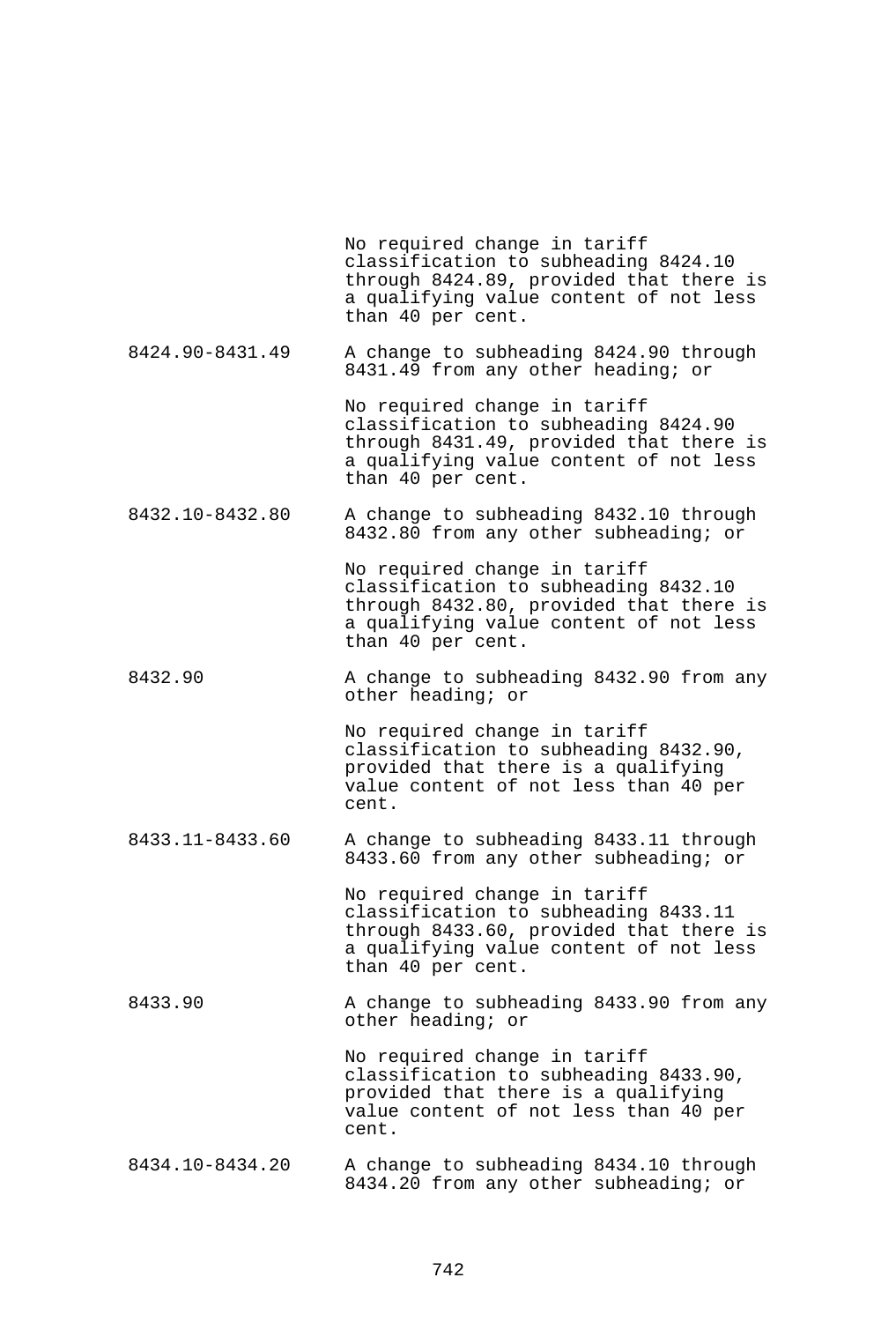|                 | No required change in tariff<br>classification to subheading 8434.10<br>through 8434.20, provided that there is<br>a qualifying value content of not less<br>than 40 per cent. |
|-----------------|--------------------------------------------------------------------------------------------------------------------------------------------------------------------------------|
| 8434.90         | A change to subheading 8434.90 from any<br>other heading; or                                                                                                                   |
|                 | No required change in tariff<br>classification to subheading 8434.90,<br>provided that there is a qualifying<br>value content of not less than 40 per<br>cent.                 |
| 8435.10         | A change to subheading 8435.10 from any<br>other subheading; or                                                                                                                |
|                 | No required change in tariff<br>classification to subheading 8435.10,<br>provided that there is a qualifying<br>value content of not less than 40 per<br>cent.                 |
| 8435.90         | A change to subheading 8435.90 from any<br>other heading; or                                                                                                                   |
|                 | No required change in tariff<br>classification to subheading 8435.90,<br>provided that there is a qualifying<br>value content of not less than 40 per<br>cent.                 |
| 8436.10-8436.80 | A change to subheading 8436.10 through<br>8436.80 from any other subheading; or                                                                                                |
|                 | No required change in tariff<br>classification to subheading 8436.10<br>through 8436.80, provided that there is<br>a qualifying value content of not less<br>than 40 per cent. |
| 8436.91-8436.99 | A change to subheading 8436.91 through<br>8436.99 from any other heading; or                                                                                                   |
|                 | No required change in tariff<br>classification to subheading 8436.91<br>through 8436.99, provided that there is<br>a qualifying value content of not less<br>than 40 per cent. |
| 8437.10-8437.80 | A change to subheading 8437.10 through<br>8437.80 from any other subheading; or                                                                                                |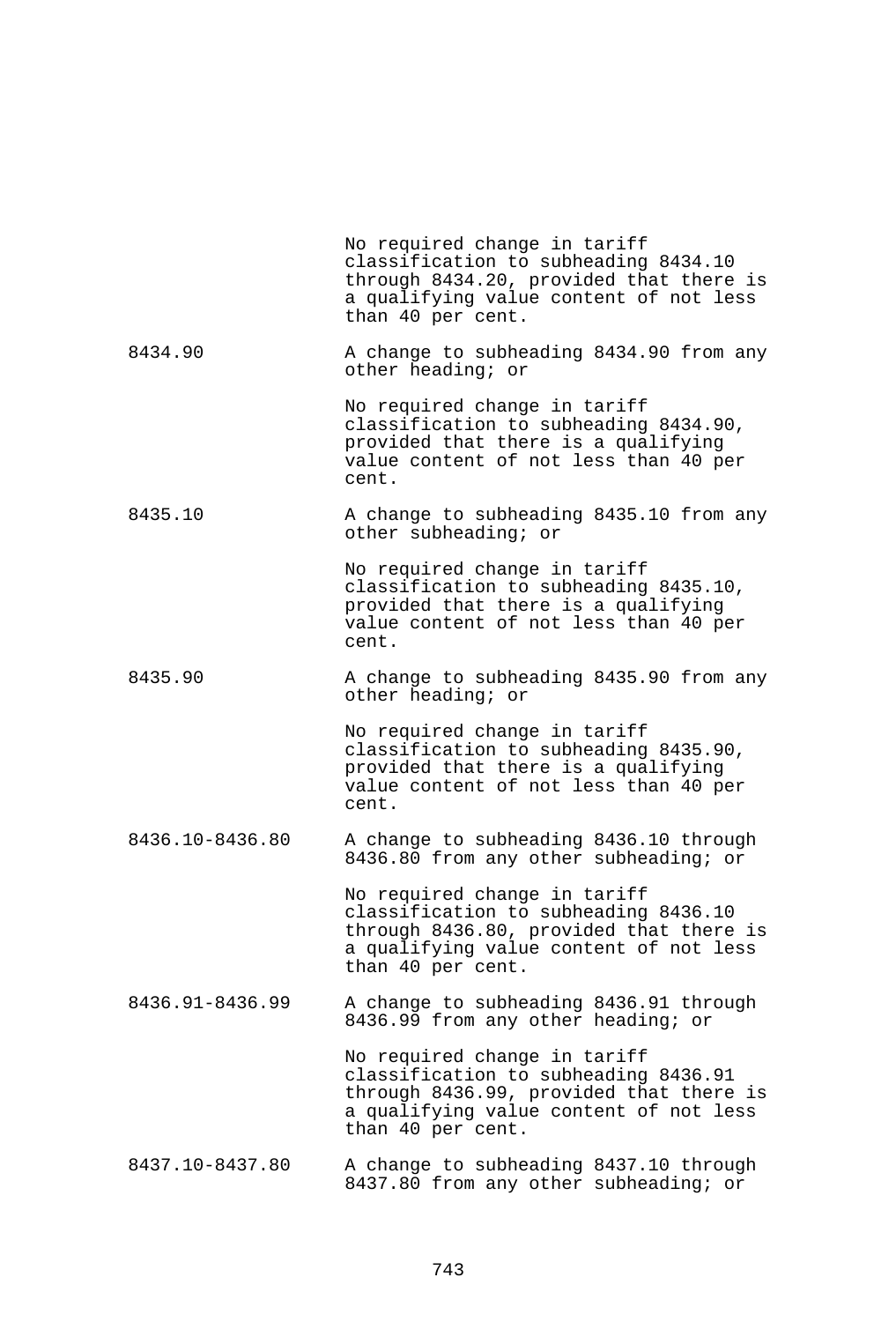|                 | No required change in tariff<br>classification to subheading 8437.10<br>through 8437.80, provided that there is<br>a qualifying value content of not less<br>than 40 per cent. |
|-----------------|--------------------------------------------------------------------------------------------------------------------------------------------------------------------------------|
| 8437.90         | A change to subheading 8437.90 from any<br>other heading; or                                                                                                                   |
|                 | No required change in tariff<br>classification to subheading 8437.90,<br>provided that there is a qualifying<br>value content of not less than 40 per<br>cent.                 |
| 8438.10-8438.80 | A change to subheading 8438.10 through<br>8438.80 from any other subheading; or                                                                                                |
|                 | No required change in tariff<br>classification to subheading 8438.10<br>through 8438.80, provided that there is<br>a qualifying value content of not less<br>than 40 per cent. |
| 8438.90         | A change to subheading 8438.90 from any<br>other heading; or                                                                                                                   |
|                 | No required change in tariff<br>classification to subheading 8438.90,<br>provided that there is a qualifying<br>value content of not less than 40 per<br>cent.                 |
| 8439.10-8439.30 | A change to subheading 8439.10 through<br>8439.30 from any other subheading; or                                                                                                |
|                 | No required change in tariff<br>classification to subheading 8439.10<br>through 8439.30, provided that there is<br>a qualifying value content of not less<br>than 40 per cent. |
| 8439.91-8439.99 | A change to subheading 8439.91 through<br>8439.99 from any other heading; or                                                                                                   |
|                 | No required change in tariff<br>classification to subheading 8439.91<br>through 8439.99, provided that there is<br>a qualifying value content of not less<br>than 40 per cent. |
| 8440.10         | A change to subheading 8440.10 from any<br>other subheading; or                                                                                                                |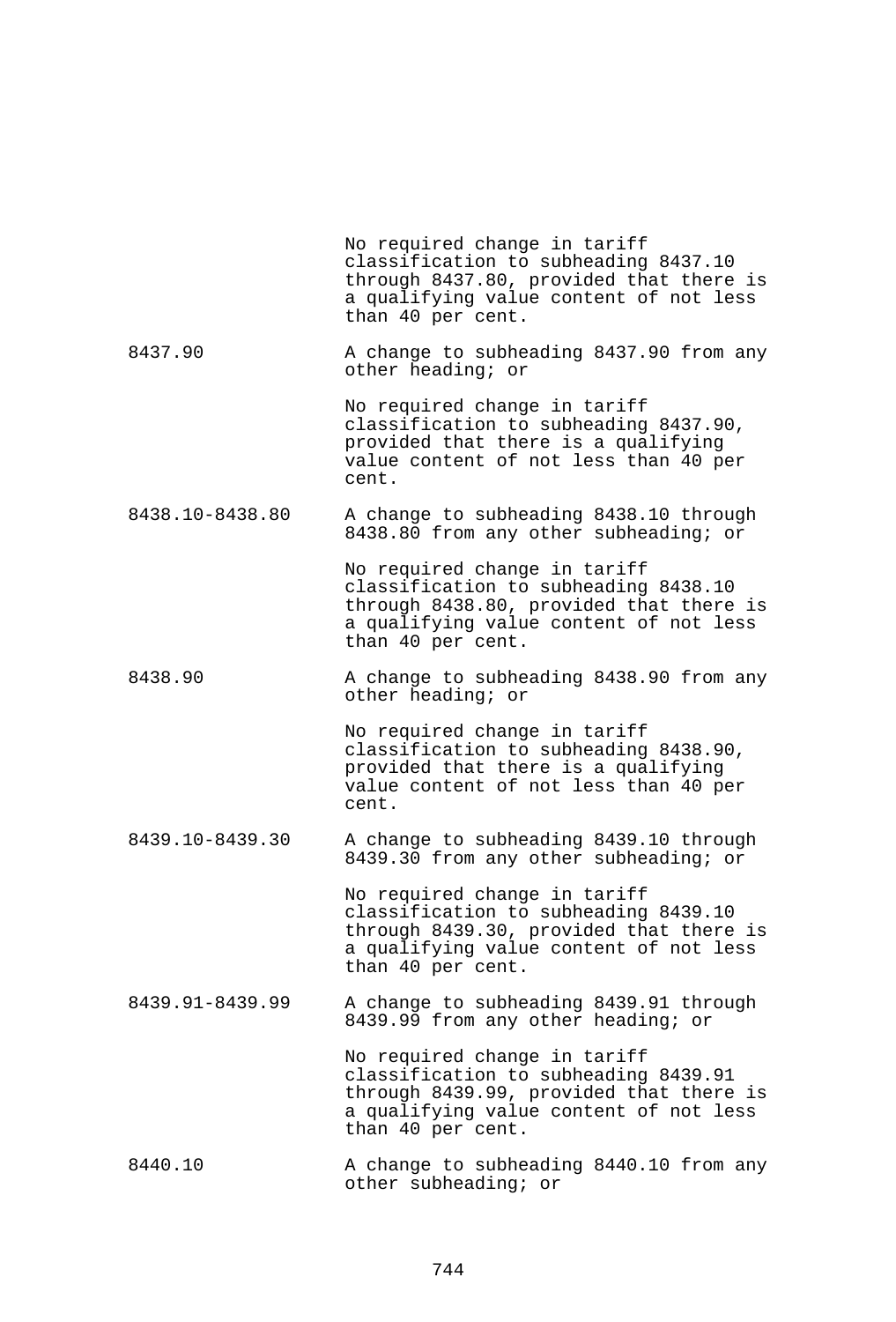|                 | No required change in tariff<br>classification to subheading 8440.10,<br>provided that there is a qualifying<br>value content of not less than 40 per<br>cent.                 |
|-----------------|--------------------------------------------------------------------------------------------------------------------------------------------------------------------------------|
| 8440.90         | A change to subheading 8440.90 from any<br>other heading; or                                                                                                                   |
|                 | No required change in tariff<br>classification to subheading 8440.90,<br>provided that there is a qualifying<br>value content of not less than 40 per<br>cent.                 |
| 8441.10-8441.80 | A change to subheading 8441.10 through<br>8441.80 from any other subheading; or                                                                                                |
|                 | No required change in tariff<br>classification to subheading 8441.10<br>through 8441.80, provided that there is<br>a qualifying value content of not less<br>than 40 per cent. |
| 8441.90         | A change to subheading 8441.90 from any<br>other heading; or                                                                                                                   |
|                 | No required change in tariff<br>classification to subheading 8441.90,<br>provided that there is a qualifying<br>value content of not less than 40 per<br>cent.                 |
| 8442.10-8442.30 | A change to subheading 8442.10 through<br>8442.30 from any other subheading; or                                                                                                |
|                 | No required change in tariff<br>classification to subheading 8442.10<br>through 8442.30, provided that there is<br>a qualifying value content of not less<br>than 40 per cent. |
| 8442.40-8442.50 | A change to subheading 8442.40 through<br>8442.50 from any other heading; or                                                                                                   |
|                 | No required change in tariff<br>classification to subheading 8442.40<br>through 8442.50, provided that there is<br>a qualifying value content of not less<br>than 40 per cent. |
| 8443.11-8443.60 | A change to subheading 8443.11 through<br>8443.60 from any other subheading; or                                                                                                |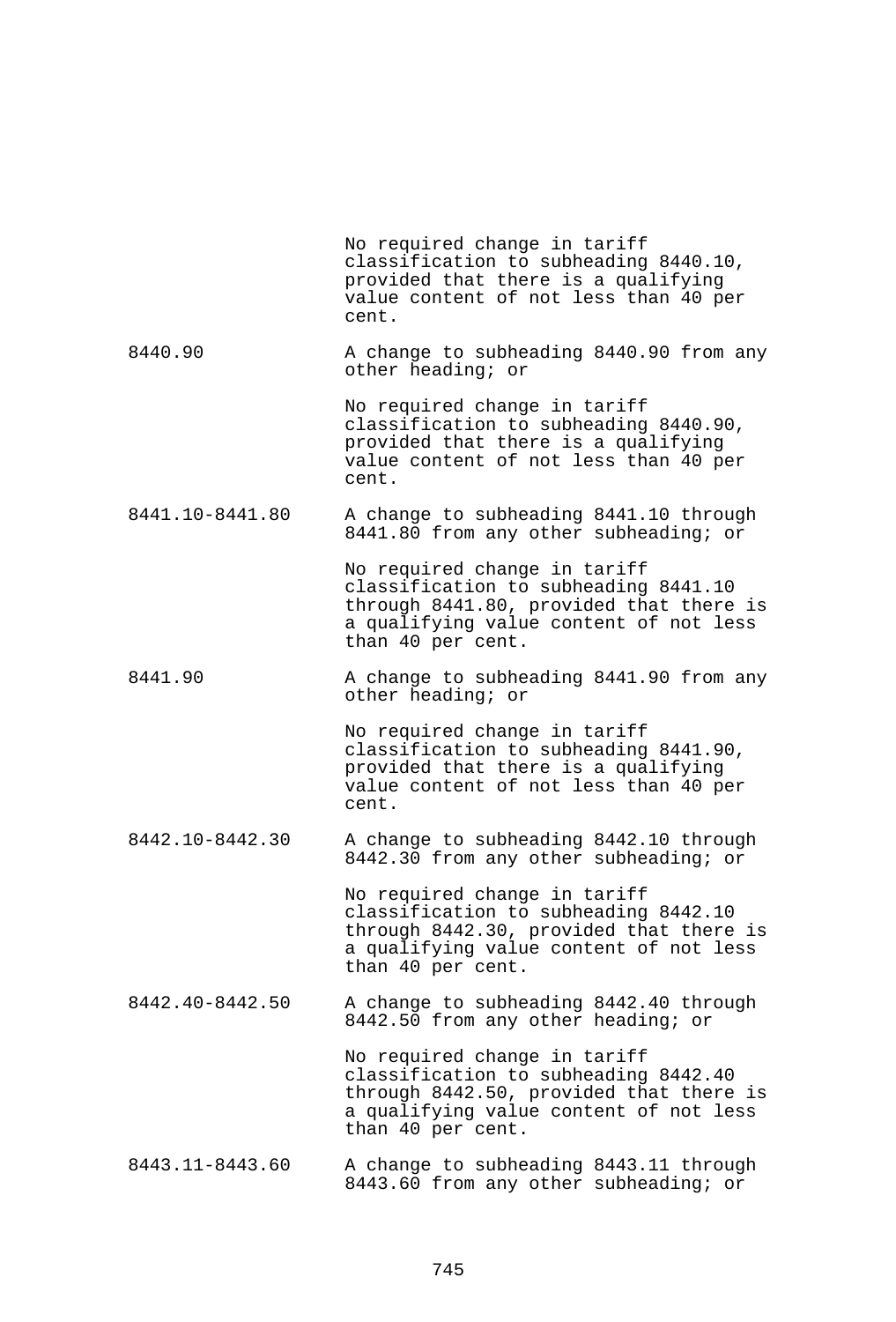No required change in tariff classification to subheading 8443.11 through 8443.60, provided that there is a qualifying value content of not less than 40 per cent.

8443.90-8447.90 A change to subheading 8443.90 through 8447.90 from any other heading; or

> No required change in tariff classification to subheading 8443.90 through 8447.90, provided that there is a qualifying value content of not less than 40 per cent.

8448.11-8448.19 A change to subheading 8448.11 through 8448.19 from any other subheading; or

> No required change in tariff classification to subheading 8448.11 through 8448.19, provided that there is a qualifying value content of not less than 40 per cent.

8448.20-8449.00 A change to subheading 8448.20 through 8449.00 from any other heading; or

> No required change in tariff classification to subheading 8448.20 through 8449.00, provided that there is a qualifying value content of not less than 40 per cent.

8450.11-8450.20 A change to subheading 8450.11 through 8450.20 from any other subheading; or

> No required change in tariff classification to subheading 8450.11 through 8450.20, provided that there is a qualifying value content of not less than 40 per cent.

8450.90 A change to subheading 8450.90 from any other heading; or

> No required change in tariff classification to subheading 8450.90, provided that there is a qualifying value content of not less than 40 per cent.

8451.10-8451.80 A change to subheading 8451.10 through 8451.80 from any other subheading; or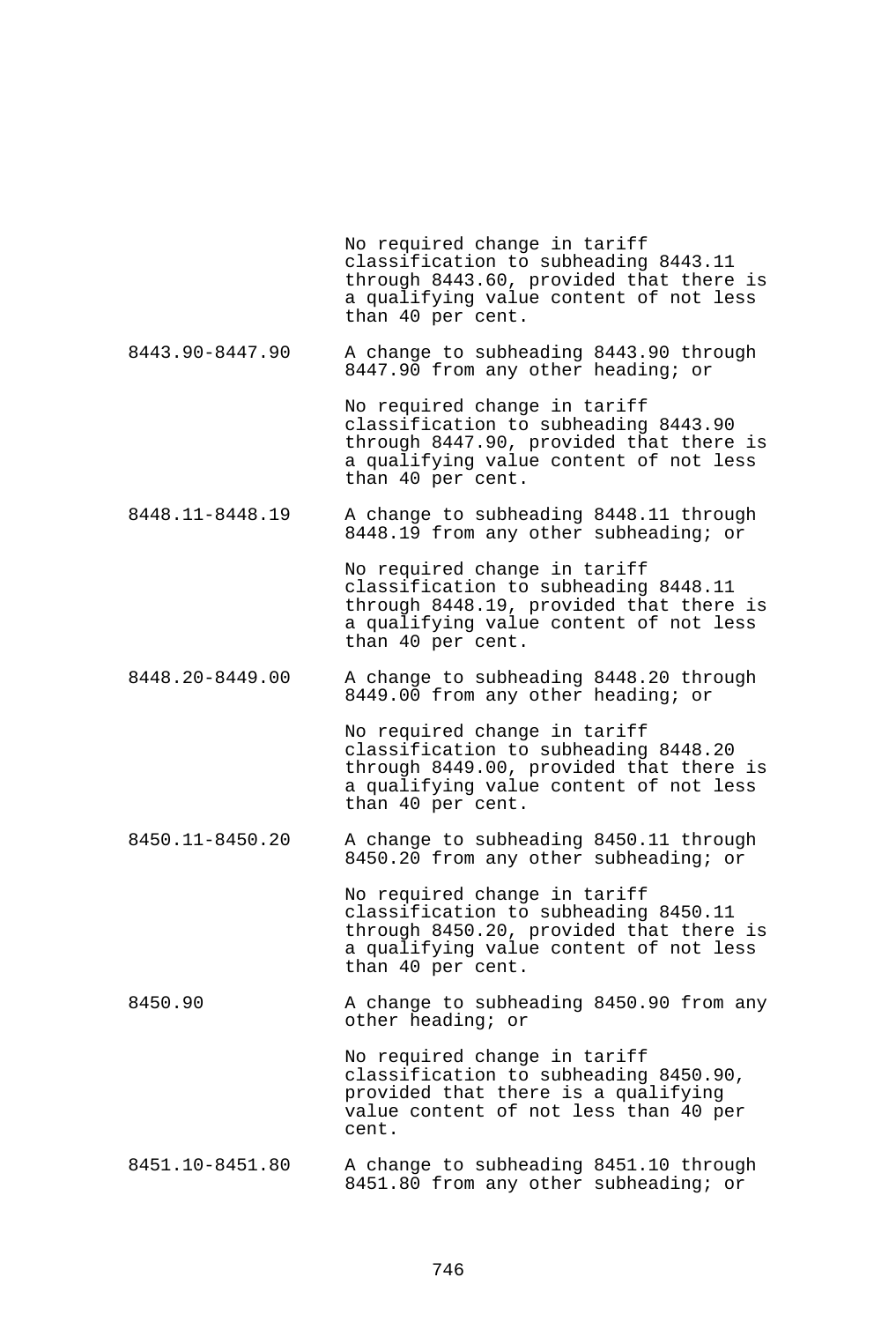|                 | No required change in tariff<br>classification to subheading 8451.10<br>through 8451.80, provided that there is<br>a qualifying value content of not less<br>than 40 per cent. |
|-----------------|--------------------------------------------------------------------------------------------------------------------------------------------------------------------------------|
| 8451.90         | A change to subheading 8451.90 from any<br>other heading; or                                                                                                                   |
|                 | No required change in tariff<br>classification to subheading 8451.90,<br>provided that there is a qualifying<br>value content of not less than 40 per<br>cent.                 |
| 8452.10-8452.40 | A change to subheading 8452.10 through<br>8452.40 from any other subheading; or                                                                                                |
|                 | No required change in tariff<br>classification to subheading 8452.10<br>through 8452.40, provided that there is<br>a qualifying value content of not less<br>than 40 per cent. |
| 8452.90         | A change to subheading 8452.90 from any<br>other heading; or                                                                                                                   |
|                 | No required change in tariff<br>classification to subheading 8452.90,<br>provided that there is a qualifying<br>value content of not less than 40 per<br>cent.                 |
| 8453.10-8453.80 | A change to subheading 8453.10 through<br>8453.80 from any other subheading; or                                                                                                |
|                 | No required change in tariff<br>classification to subheading 8453.10<br>through 8453.80, provided that there is<br>a qualifying value content of not less<br>than 40 per cent. |
| 8453.90         | A change to subheading 8453.90 from any<br>other heading; or                                                                                                                   |
|                 | No required change in tariff<br>classification to subheading 8453.90,<br>provided that there is a qualifying<br>value content of not less than 40 per<br>cent.                 |
| 8454.10-8454.30 | A change to subheading 8454.10 through<br>8454.30 from any other subheading; or                                                                                                |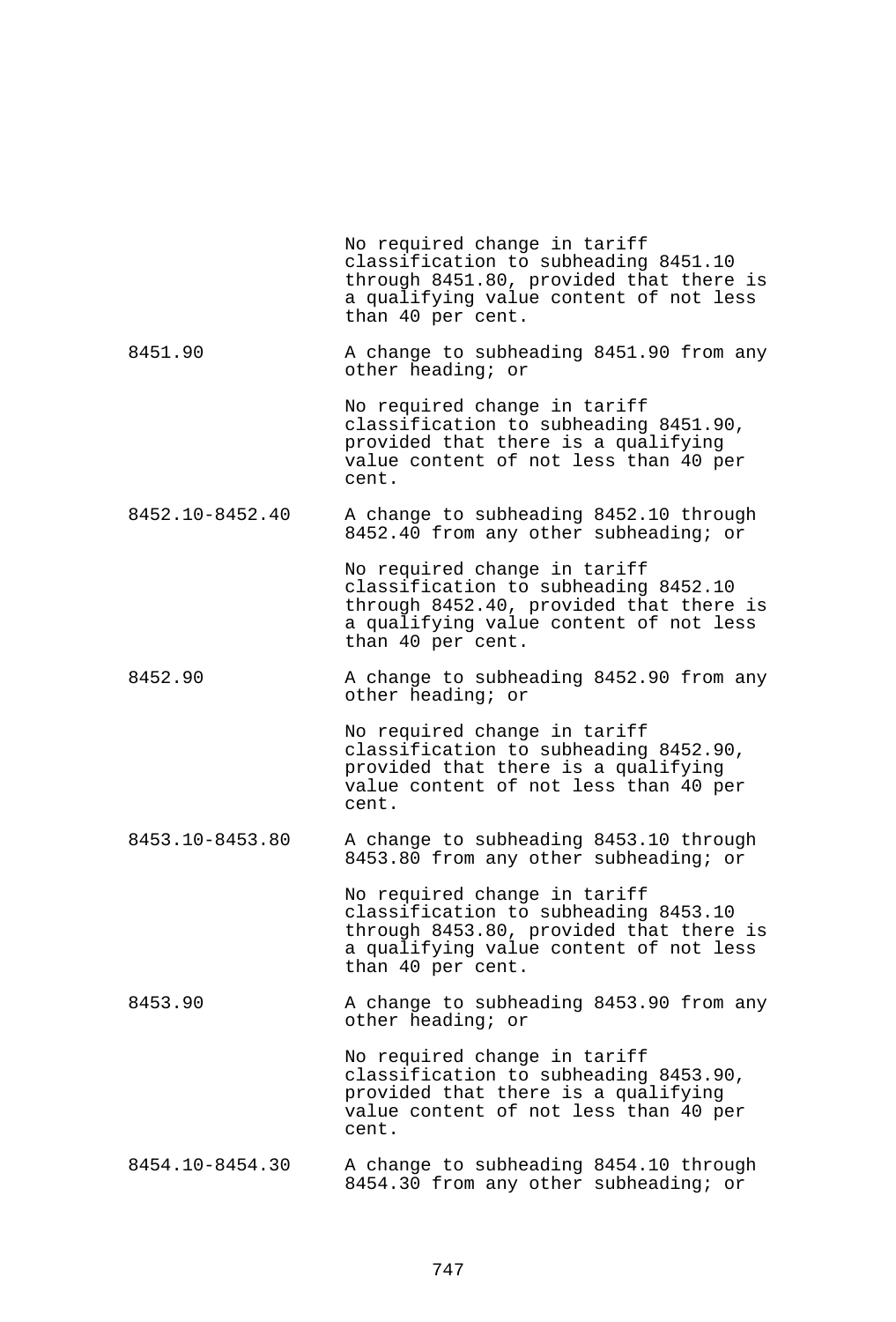|                 | No required change in tariff<br>classification to subheading 8454.10<br>through 8454.30, provided that there is<br>a qualifying value content of not less<br>than 40 per cent. |
|-----------------|--------------------------------------------------------------------------------------------------------------------------------------------------------------------------------|
| 8454.90         | A change to subheading 8454.90 from any<br>other heading; or                                                                                                                   |
|                 | No required change in tariff<br>classification to subheading 8454.90,<br>provided that there is a qualifying<br>value content of not less than 40 per<br>cent.                 |
| 8455.10-8455.30 | A change to subheading 8455.10 through<br>8455.30 from any other subheading; or                                                                                                |
|                 | No required change in tariff<br>classification to subheading 8455.10<br>through 8455.30, provided that there is<br>a qualifying value content of not less<br>than 40 per cent. |
| 8455.90-8466.94 | A change to subheading 8455.90 through<br>8466.94 from any other heading; or                                                                                                   |
|                 | No required change in tariff<br>classification to subheading 8455.90<br>through 8466.94, provided that there is<br>a qualifying value content of not less<br>than 40 per cent. |
| 8467.11-8467.89 | A change to subheading 8467.11 through<br>8467.89 from any other subheading; or                                                                                                |
|                 | No required change in tariff<br>classification to subheading 8467.11<br>through 8467.89, provided that there is<br>a qualifying value content of not less<br>than 40 per cent. |
| 8467.91-8467.99 | A change to subheading 8467.91 through<br>8467.99 from any other heading; or                                                                                                   |
|                 | No required change in tariff<br>classification to subheading 8467.91<br>through 8467.99, provided that there is<br>a qualifying value content of not less<br>than 40 per cent. |
| 8468.10-8468.80 | A change to subheading 8468.10 through<br>8468.80 from any other subheading; or                                                                                                |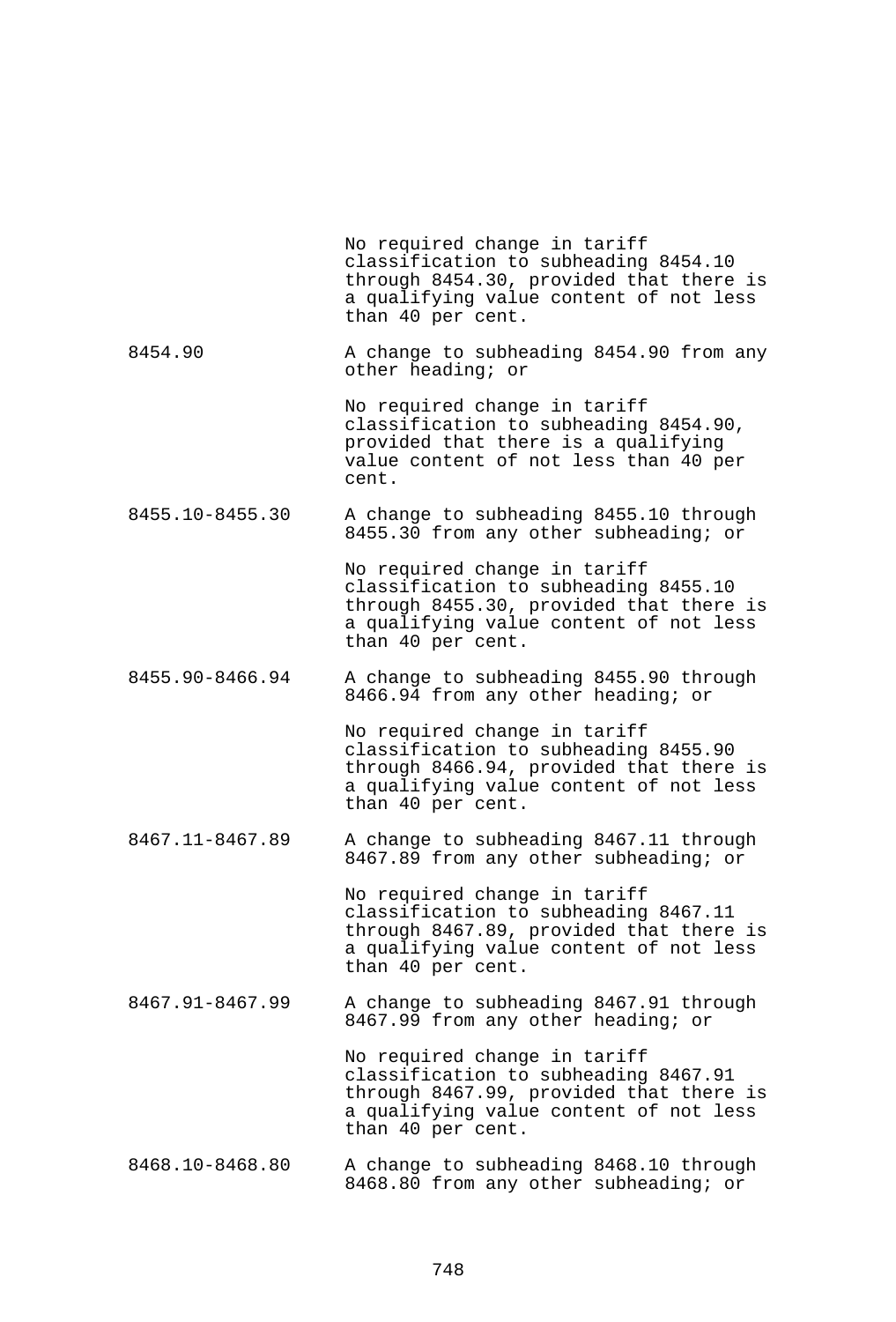No required change in tariff classification to subheading 8468.10 through 8468.80, provided that there is a qualifying value content of not less than 40 per cent. 8468.90-8473.29 A change to subheading 8468.90 through 8473.29 from any other heading; or No required change in tariff classification to subheading 8468.90 through 8473.29, provided that there is a qualifying value content of not less than 40 per cent. 8473.30 A change to subheading 8473.30 from any other heading, except from heading 85.42; or No required change in tariff classification to subheading 8473.30, provided that there is a qualifying value content of not less than 40 per cent. 8473.40-8473.50 A change to subheading 8473.40 through 8473.50 from any other heading; or No required change in tariff classification to subheading 8473.40 through 8473.50, provided that there is a qualifying value content of not less than 40 per cent. 8474.10-8474.80 A change to subheading 8474.10 through 8474.80 from any other subheading; or No required change in tariff classification to subheading 8474.10 through 8474.80, provided that there is a qualifying value content of not less than 40 per cent. 8474.90 A change to subheading 8474.90 from any other heading; or No required change in tariff classification to subheading 8474.90, provided that there is a qualifying value content of not less than 40 per cent.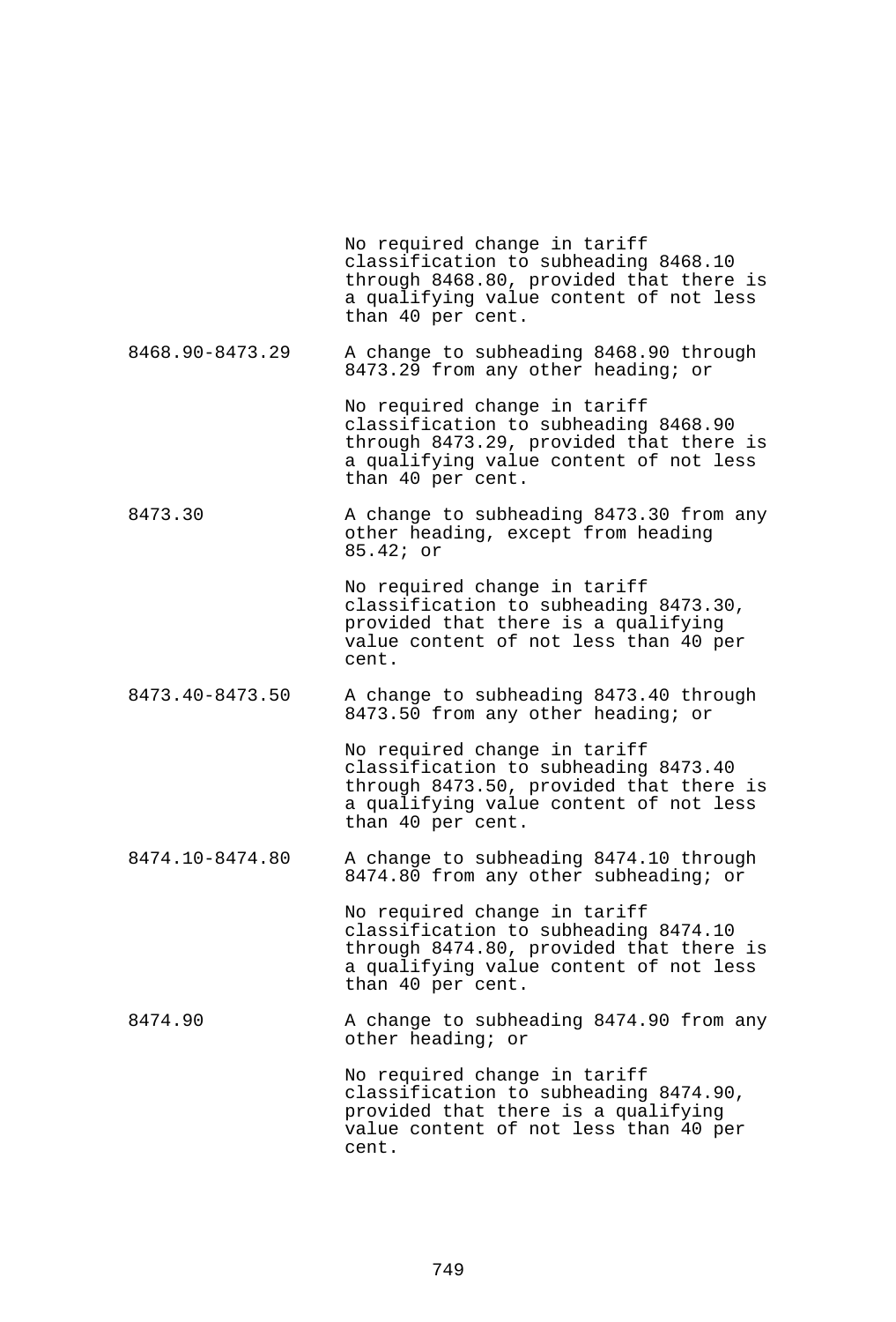| 8475.10-8475.29 | A change to subheading 8475.10 through<br>8475.29 from any other subheading; or                                                                                                |
|-----------------|--------------------------------------------------------------------------------------------------------------------------------------------------------------------------------|
|                 | No required change in tariff<br>classification to subheading 8475.10<br>through 8475.29, provided that there is<br>a qualifying value content of not less<br>than 40 per cent. |
| 8475.90         | A change to subheading 8475.90 from any<br>other heading; or                                                                                                                   |
|                 | No required change in tariff<br>classification to subheading 8475.90,<br>provided that there is a qualifying<br>value content of not less than 40 per<br>cent.                 |
| 8476.21-8476.89 | A change to subheading 8476.21 through<br>8476.89 from any other subheading; or                                                                                                |
|                 | No required change in tariff<br>classification to subheading 8476.21<br>through 8476.89, provided that there is<br>a qualifying value content of not less<br>than 40 per cent. |
| 8476.90         | A change to subheading 8476.90 from any<br>other heading; or                                                                                                                   |
|                 | No required change in tariff<br>classification to subheading 8476.90,<br>provided that there is a qualifying<br>value content of not less than 40 per<br>cent.                 |
| 8477.10-8477.80 | A change to subheading 8477.10 through<br>8477.80 from any other subheading; or                                                                                                |
|                 | No required change in tariff<br>classification to subheading 8477.10<br>through 8477.80, provided that there is<br>a qualifying value content of not less<br>than 40 per cent. |
| 8477.90         | A change to subheading 8477.90 from any<br>other heading; or                                                                                                                   |
|                 | No required change in tariff<br>classification to subheading 8477.90,<br>provided that there is a qualifying<br>value content of not less than 40 per<br>cent.                 |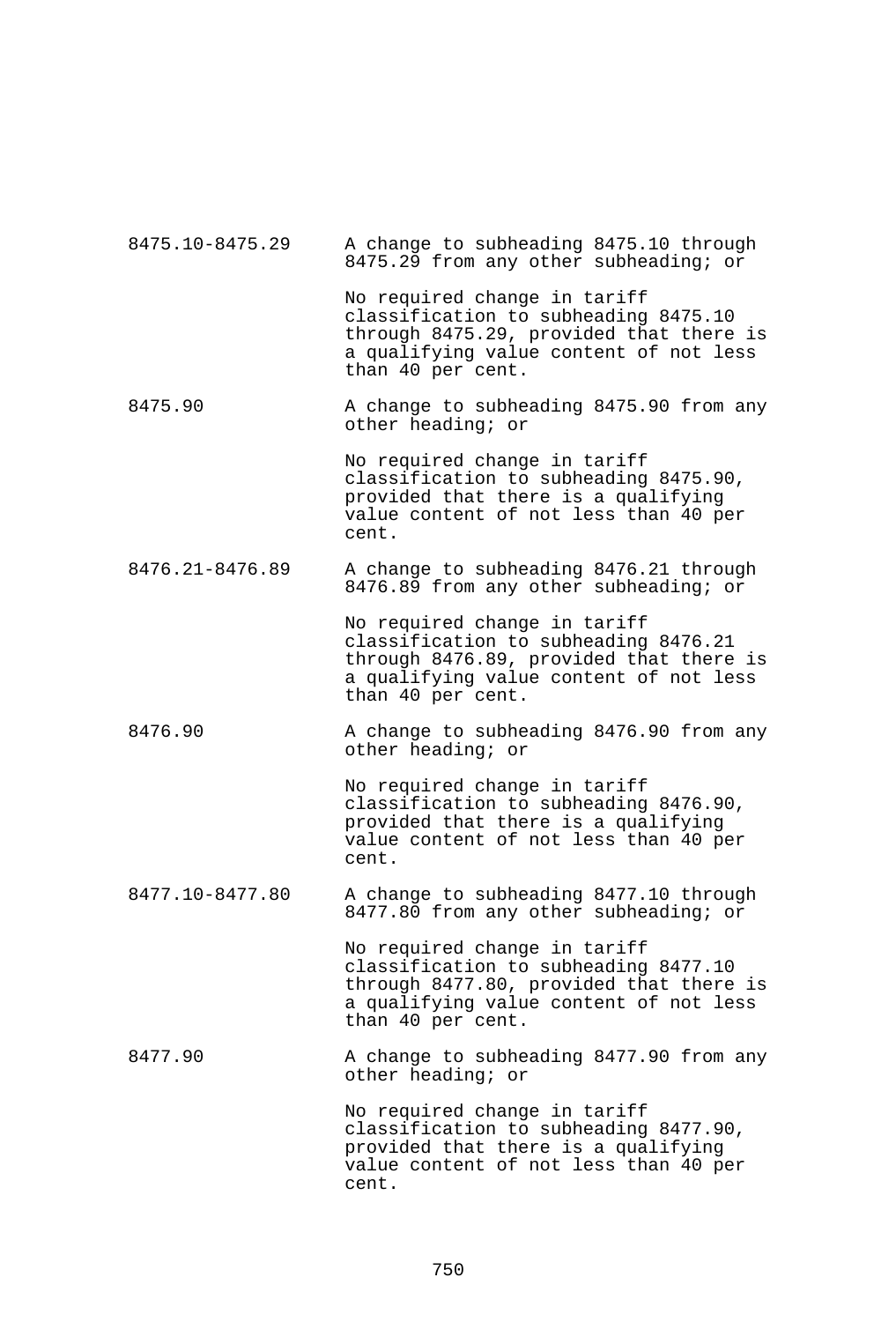| 8478.10         | A change to subheading 8478.10 from any<br>other subheading; or                                                                                                                |
|-----------------|--------------------------------------------------------------------------------------------------------------------------------------------------------------------------------|
|                 | No required change in tariff<br>classification to subheading 8478.10,<br>provided that there is a qualifying<br>value content of not less than 40 per<br>cent.                 |
| 8478.90         | A change to subheading 8478.90 from any<br>other heading; or                                                                                                                   |
|                 | No required change in tariff<br>classification to subheading 8478.90,<br>provided that there is a qualifying<br>value content of not less than 40 per<br>cent.                 |
| 8479.10-8479.89 | A change to subheading 8479.10 through<br>8479.89 from any other subheading; or                                                                                                |
|                 | No required change in tariff<br>classification to subheading 8479.10<br>through 8479.89, provided that there is<br>a qualifying value content of not less<br>than 40 per cent. |
| 8479.90-8480.79 | A change to subheading 8479.90 through<br>8480.79 from any other heading; or                                                                                                   |
|                 | No required change in tariff<br>classification to subheading 8479.90<br>through 8480.79, provided that there is<br>a qualifying value content of not less<br>than 40 per cent. |
| 8481.10-8481.80 | A change to subheading 8481.10 through<br>8481.80 from any other subheading; or                                                                                                |
|                 | No required change in tariff<br>classification to subheading 8481.10<br>through 8481.80, provided that there is<br>a qualifying value content of not less<br>than 40 per cent. |
| 8481.90         | A change to subheading 8481.90 from any<br>other heading; or                                                                                                                   |
|                 | No required change in tariff<br>classification to subheading 8481.90,<br>provided that there is a qualifying<br>value content of not less than 40 per<br>cent.                 |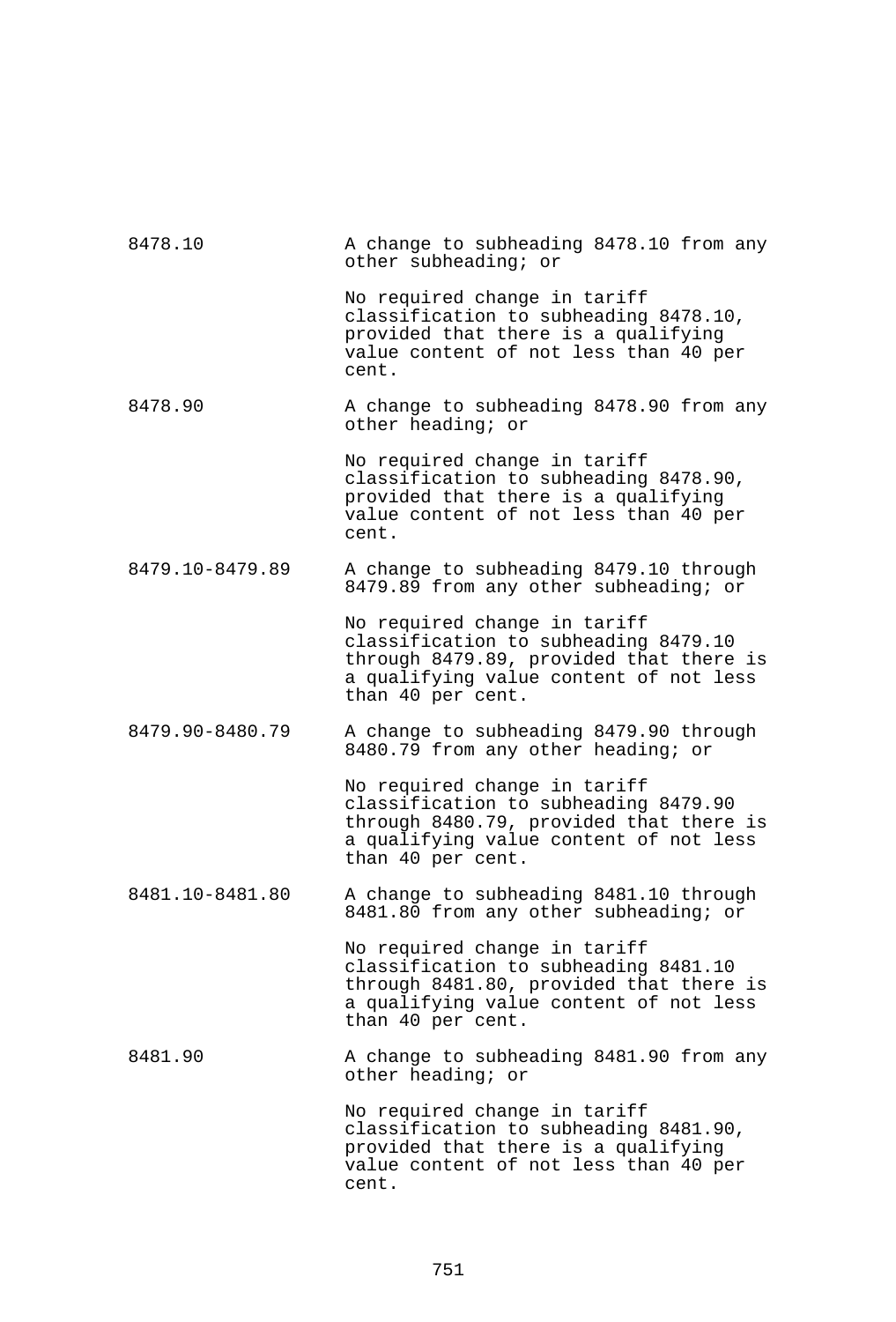| 8482.10-8482.80 | A change to subheading 8482.10 through<br>8482.80 from any other subheading; or                                                                                                |
|-----------------|--------------------------------------------------------------------------------------------------------------------------------------------------------------------------------|
|                 | No required change in tariff<br>classification to subheading 8482.10<br>through 8482.80, provided that there is<br>a qualifying value content of not less<br>than 40 per cent. |
| 8482.91-8482.99 | A change to subheading 8482.91 through<br>8482.99 from any other heading; or                                                                                                   |
|                 | No required change in tariff<br>classification to subheading 8482.91<br>through 8482.99, provided that there is<br>a qualifying value content of not less<br>than 40 per cent. |
| 8483.10-8483.60 | A change to subheading 8483.10 through<br>8483.60 from any other subheading; or                                                                                                |
|                 | No required change in tariff<br>classification to subheading 8483.10<br>through 8483.60, provided that there is<br>a qualifying value content of not less<br>than 40 per cent. |
| 8483.90         | A change to subheading 8483.90 from any<br>other heading; or                                                                                                                   |
|                 | No required change in tariff<br>classification to subheading 8483.90,<br>provided that there is a qualifying<br>value content of not less than 40 per<br>cent.                 |
| 84.84           | A change to heading 84.84 from any<br>other chapter; or                                                                                                                        |
|                 | No required change in tariff<br>classification to heading 84.84,<br>provided that there is a qualifying<br>value content of not less than 40 per<br>cent.                      |
| 84.85           | A change to heading 84.85 from any<br>other heading; or                                                                                                                        |
|                 | No required change in tariff<br>classification to heading 84.85,<br>provided that there is a qualifying<br>value content of not less than 40 per                               |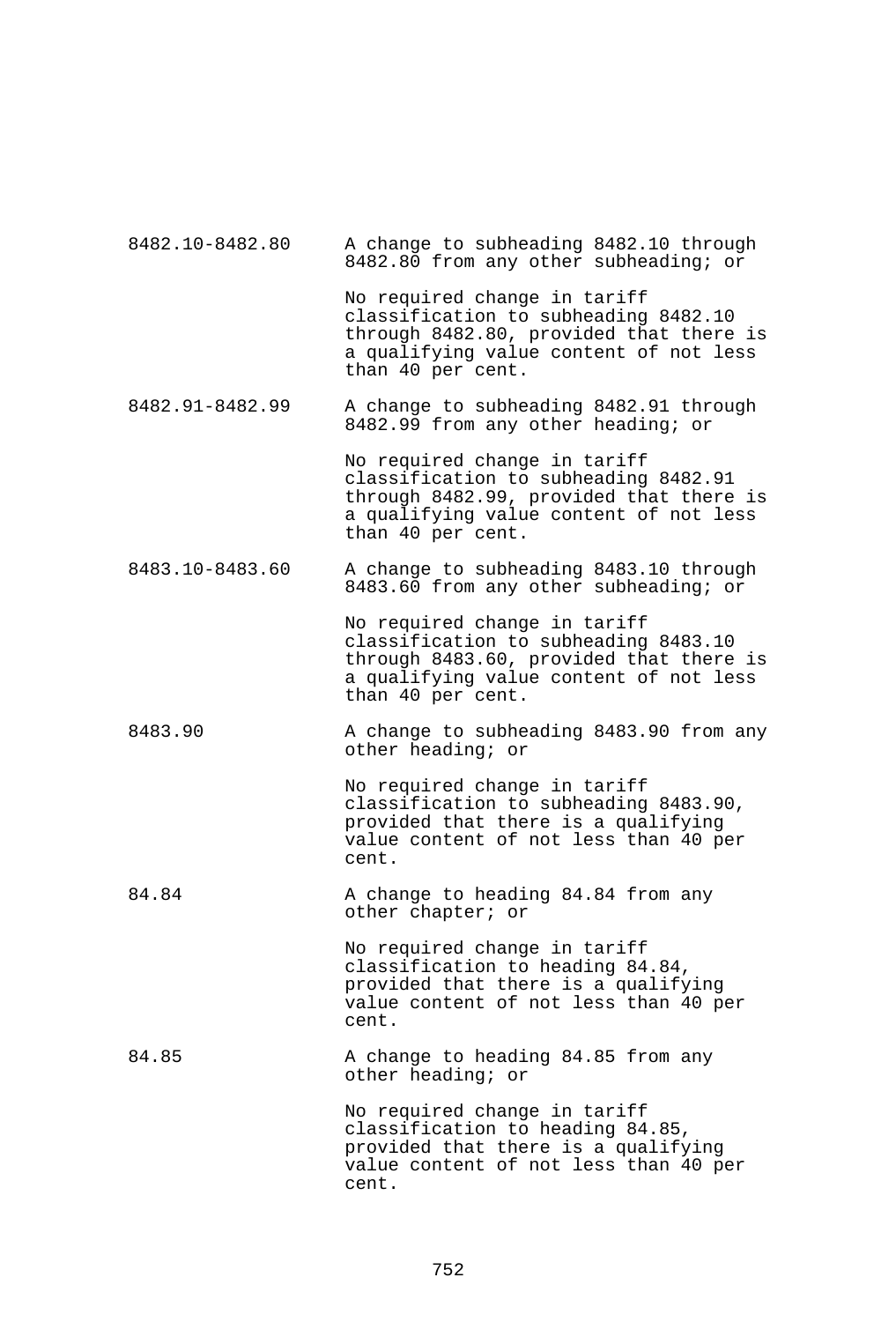| Chapter 85      | Electrical machinery and equipment and<br>parts thereof; sound recorders and<br>reproducers, television image and sound<br>recorders and reproducers, and parts<br>and accessories of such articles |
|-----------------|-----------------------------------------------------------------------------------------------------------------------------------------------------------------------------------------------------|
| $85.01 - 85.03$ | A change to heading 85.01 through 85.03<br>from any other heading; or                                                                                                                               |
|                 | No required change in tariff<br>classification to heading 85.01 through<br>85.03, provided that there is a<br>qualifying value content of not less<br>than 40 per cent.                             |
| 8504.10-8504.50 | A change to subheading 8504.10 through<br>8504.50 from any other subheading; or                                                                                                                     |
|                 | No required change in tariff<br>classification to subheading 8504.10<br>through 8504.50, provided that there is<br>a qualifying value content of not less<br>than 40 per cent.                      |
| 8504.90         | A change to subheading 8504.90 from any<br>other any other heading; or                                                                                                                              |
|                 | No required change in tariff<br>classification to subheading 8504.90,<br>provided that there is a qualifying<br>value content of not less than 40 per<br>cent.                                      |
| 8505.11-8505.30 | A change to subheading 8505.11 through<br>8505.30 from any other subheading; or                                                                                                                     |
|                 | No required change in tariff<br>classification to subheading 8505.11<br>through 8505.30, provided that there is<br>a qualifying value content of not less<br>than 40 per cent.                      |
| 8505.90         | A change to subheading 8505.90 from any<br>other heading; or                                                                                                                                        |
|                 | No required change in tariff<br>classification to subheading 8505.90,<br>provided that there is a qualifying<br>value content of not less than 40 per<br>cent.                                      |
| 8506.10-8506.80 | A change to subheading 8506.10 through<br>8506.80 from any other subheading; or                                                                                                                     |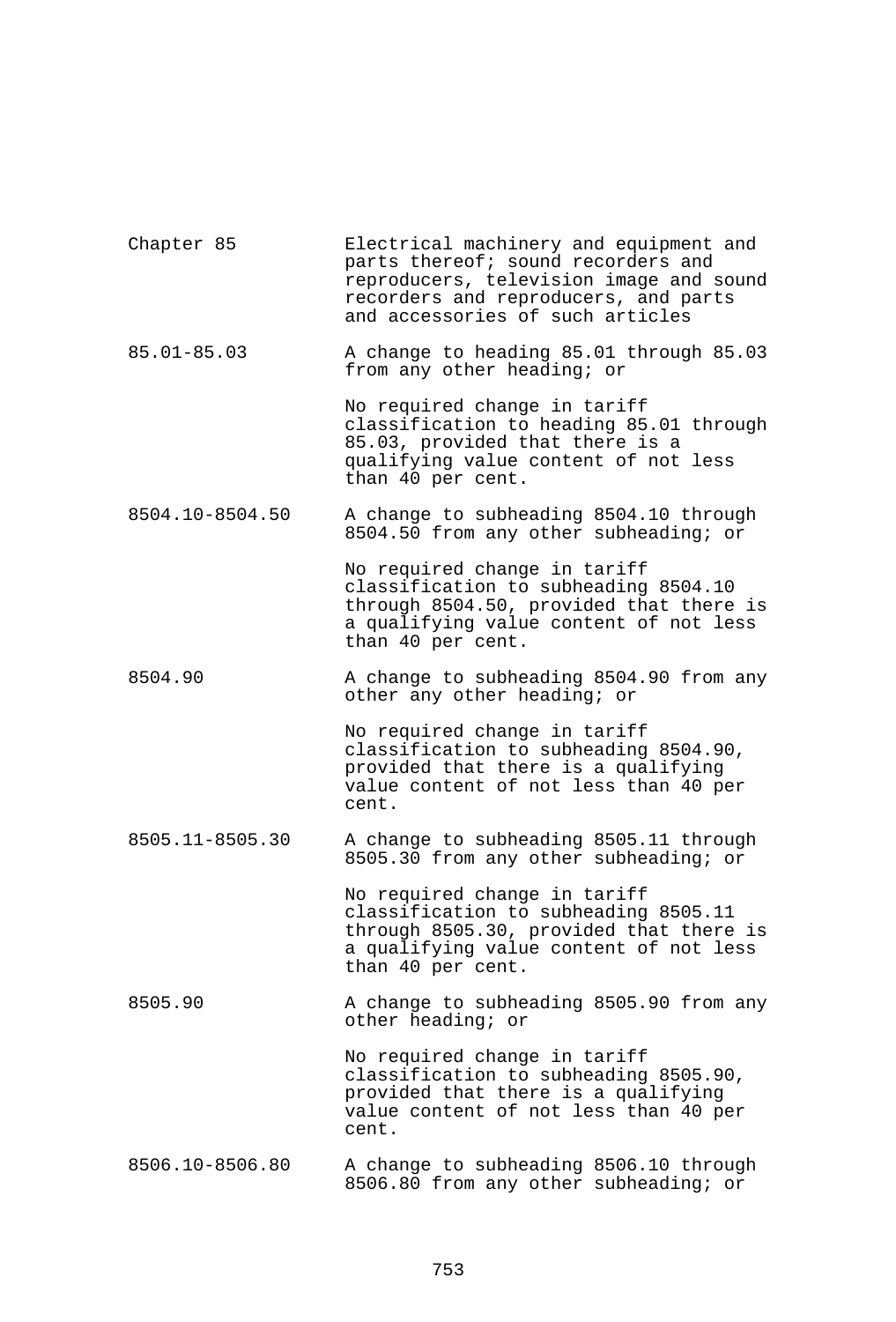|                 | No required change in tariff<br>classification to subheading 8506.10<br>through 8506.80, provided that there is<br>a qualifying value content of not less<br>than 40 per cent. |
|-----------------|--------------------------------------------------------------------------------------------------------------------------------------------------------------------------------|
| 8506.90         | A change to subheading 8506.90 from any<br>other heading; or                                                                                                                   |
|                 | No required change in tariff<br>classification to subheading 8506.90,<br>provided that there is a qualifying<br>value content of not less than 40 per<br>cent.                 |
| 8507.10-8507.80 | A change to subheading 8507.10 through<br>8507.80 from any other subheading; or                                                                                                |
|                 | No required change in tariff<br>classification to subheading 8507.10<br>through 8507.80, provided that there is<br>a qualifying value content of not less<br>than 40 per cent. |
| 8507.90         | A change to subheading 8507.90 from any<br>other heading; or                                                                                                                   |
|                 | No required change in tariff<br>classification to subheading 8507.90,<br>provided that there is a qualifying<br>value content of not less than 40 per<br>cent.                 |
| 8509.10-8509.80 | A change to subheading 8509.10 through<br>8509.80 from any other subheading; or                                                                                                |
|                 | No required change in tariff<br>classification to subheading 8509.10<br>through 8509.80, provided that there is<br>a qualifying value content of not less<br>than 40 per cent. |
| 8509.90         | A change to subheading 8509.90 from any<br>other heading; or                                                                                                                   |
|                 | No required change in tariff<br>classification to subheading 8509.90,<br>provided that there is a qualifying<br>value content of not less than 40 per<br>cent.                 |
| 8510.10-8510.30 | A change to subheading 8510.10 through<br>8510.30 from any other subheading; or                                                                                                |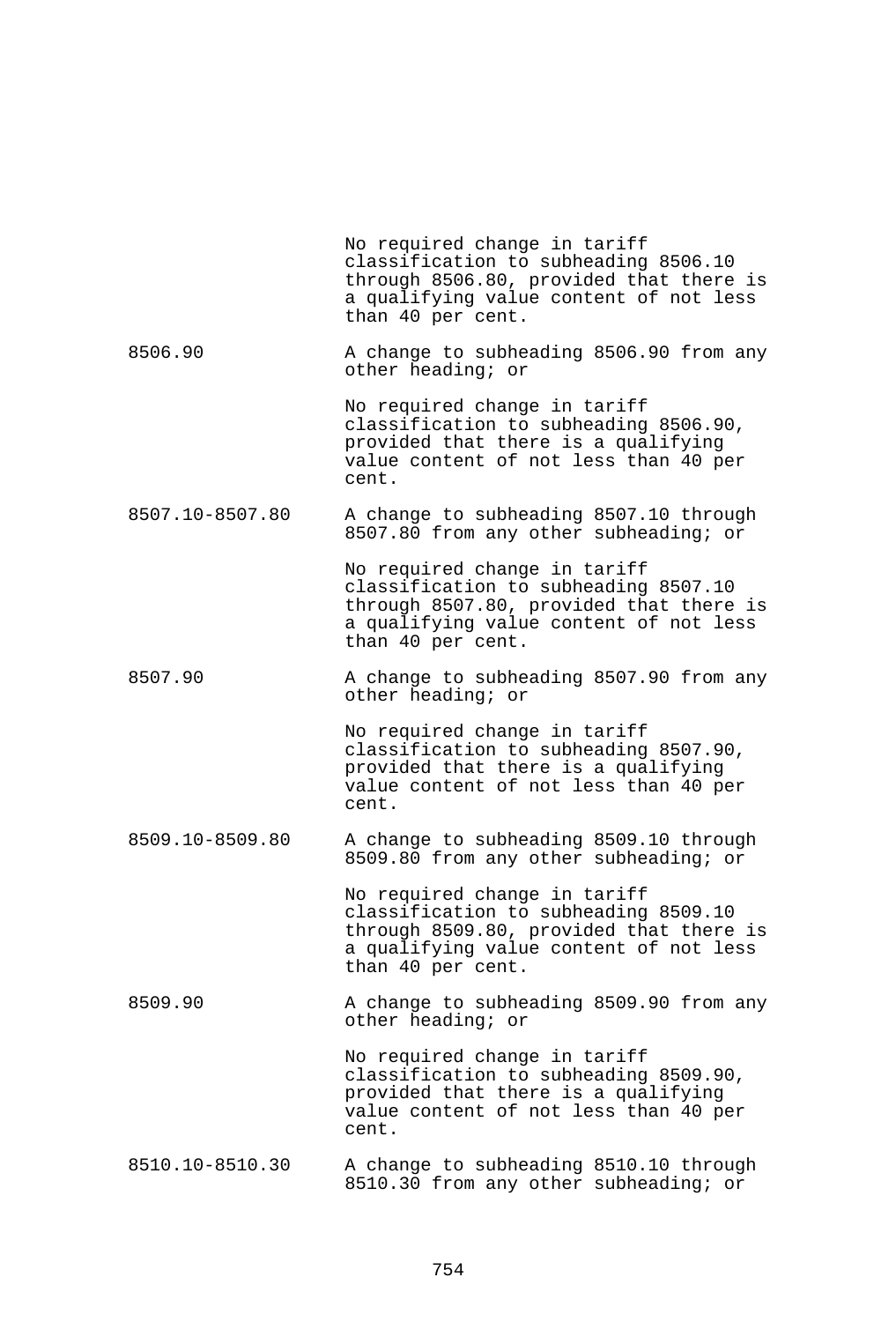|                 | No required change in tariff<br>classification to subheading 8510.10<br>through 8510.30, provided that there is<br>a qualifying value content of not less<br>than 40 per cent. |
|-----------------|--------------------------------------------------------------------------------------------------------------------------------------------------------------------------------|
| 8510.90         | A change to subheading 8510.90 from any<br>other heading; or                                                                                                                   |
|                 | No required change in tariff<br>classification to subheading 8510.90,<br>provided that there is a qualifying<br>value content of not less than 40 per<br>cent.                 |
| 8511.10-8511.80 | A change to subheading 8511.10 through<br>8511.80 from any other subheading; or                                                                                                |
|                 | No required change in tariff<br>classification to subheading 8511.10<br>through 8511.80, provided that there is<br>a qualifying value content of not less<br>than 40 per cent. |
| 8511.90         | A change to subheading 8511.90 from any<br>other heading; or                                                                                                                   |
|                 | No required change in tariff<br>classification to subheading 8511.90,<br>provided that there is a qualifying<br>value content of not less than 40 per<br>cent.                 |
| 8512.10-8512.40 | A change to subheading 8512.10 through<br>8512.40 from any other subheading; or                                                                                                |
|                 | No required change in tariff<br>classification to subheading 8512.10<br>through 8512.40, provided that there is<br>a qualifying value content of not less<br>than 40 per cent. |
| 8512.90         | A change to subheading 8512.90 from any<br>other heading; or                                                                                                                   |
|                 | No required change in tariff<br>classification to subheading 8512.90,<br>provided that there is a qualifying<br>value content of not less than 40 per<br>cent.                 |
| 8513.10         | A change to subheading 8513.10 from any<br>other subheading; or                                                                                                                |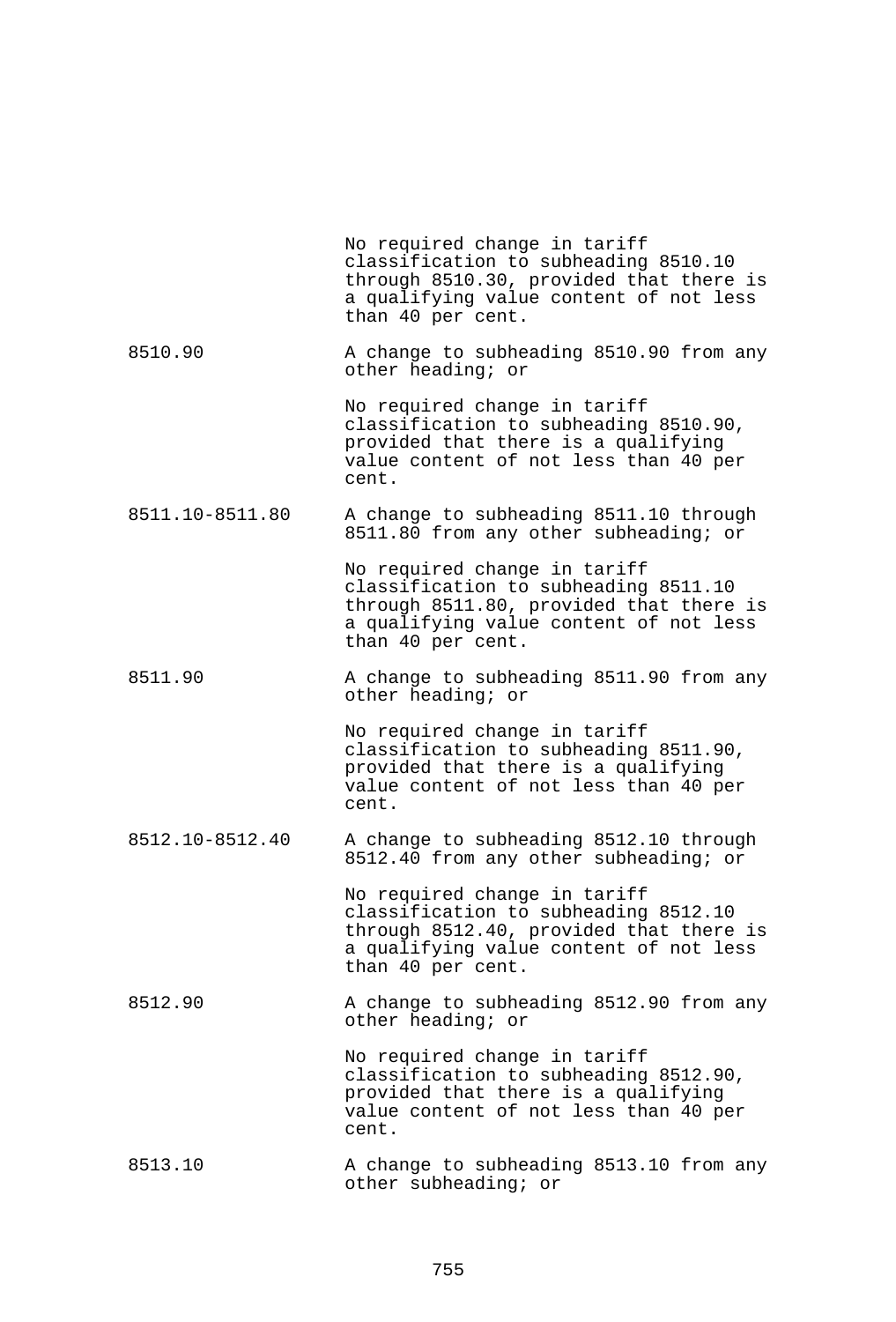|                 | No required change in tariff<br>classification to subheading 8513.10,<br>provided that there is a qualifying<br>value content of not less than 40 per<br>cent.                 |
|-----------------|--------------------------------------------------------------------------------------------------------------------------------------------------------------------------------|
| 8513.90         | A change to subheading 8513.90 from any<br>other heading; or                                                                                                                   |
|                 | No required change in tariff<br>classification to subheading 8513.90,<br>provided that there is a qualifying<br>value content of not less than 40 per<br>cent.                 |
| 8514.10-8514.40 | A change to subheading 8514.10 through<br>8514.40 from any other subheading; or                                                                                                |
|                 | No required change in tariff<br>classification to subheading 8514.10<br>through 8514.40, provided that there is<br>a qualifying value content of not less<br>than 40 per cent. |
| 8514.90         | A change to subheading 8514.90 from any<br>other heading; or                                                                                                                   |
|                 | No required change in tariff<br>classification to subheading 8514.90,<br>provided that there is a qualifying<br>value content of not less than 40 per<br>cent.                 |
| 8515.11-8515.80 | A change to subheading 8515.11 through<br>8515.80 from any other subheading; or                                                                                                |
|                 | No required change in tariff<br>classification to subheading 8515.11<br>through 8515.80, provided that there is<br>a qualifying value content of not less<br>than 40 per cent. |
| 8515.90         | A change to subheading 8515.90 from any<br>other heading; or                                                                                                                   |
|                 | No required change in tariff<br>classification to subheading 8515.90,<br>provided that there is a qualifying<br>value content of not less than 40 per<br>cent.                 |
| 8516.10-8516.80 | A change to subheading 8516.10 through<br>8516.80 from any other subheading; or                                                                                                |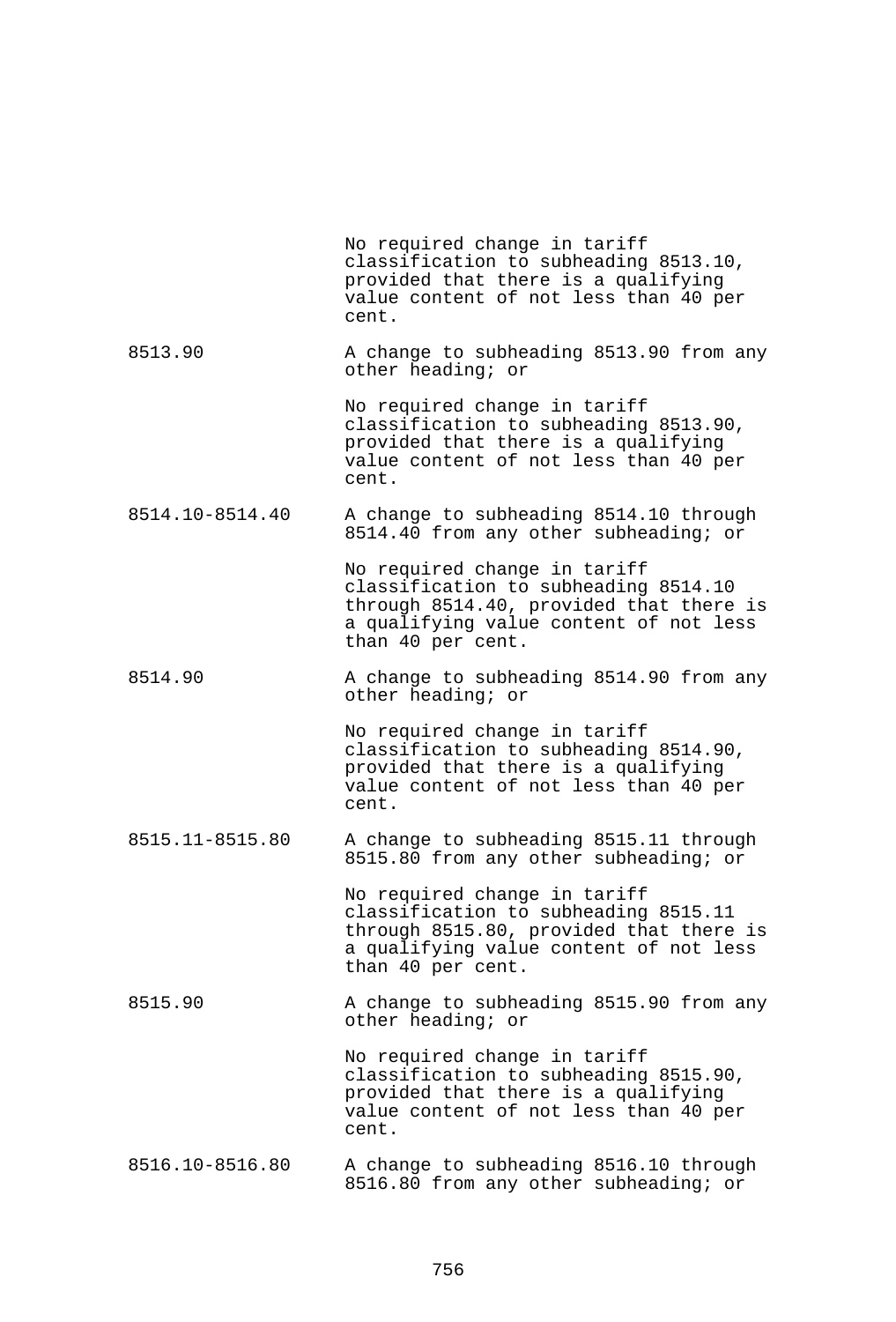|                 | No required change in tariff<br>classification to subheading 8516.10<br>through 8516.80, provided that there is<br>a qualifying value content of not less<br>than 40 per cent. |
|-----------------|--------------------------------------------------------------------------------------------------------------------------------------------------------------------------------|
| 8516.90         | A change to subheading 8516.90 from any<br>other heading; or                                                                                                                   |
|                 | No required change in tariff<br>classification to subheading 8516.90,<br>provided that there is a qualifying<br>value content of not less than 40 per<br>cent.                 |
| 8517.11-8517.80 | A change to subheading 8517.11 through<br>8517.80 from any other subheading; or                                                                                                |
|                 | No required change in tariff<br>classification to subheading 8517.11<br>through 8517.80, provided that there is<br>a qualifying value content of not less<br>than 40 per cent. |
| 8517.90         | A change to subheading 8517.90 from any<br>other heading; or                                                                                                                   |
|                 | No required change in tariff<br>classification to subheading 8517.90,<br>provided that there is a qualifying<br>value content of not less than 40 per<br>cent.                 |
| 8518.10-8518.50 | A change to subheading 8518.10 through<br>8518.50 from any other subheading; or                                                                                                |
|                 | No required change in tariff<br>classification to subheading 8518.10<br>through 8518.50, provided that there is<br>a qualifying value content of not less<br>than 40 per cent. |
| 8518.90-8523.30 | A change to subheading 8518.90 through<br>8523.30 from any other heading; or                                                                                                   |
|                 | No required change in tariff<br>classification to subheading 8518.90<br>through 8523.30, provided that there is<br>a qualifying value content of not less<br>than 40 per cent. |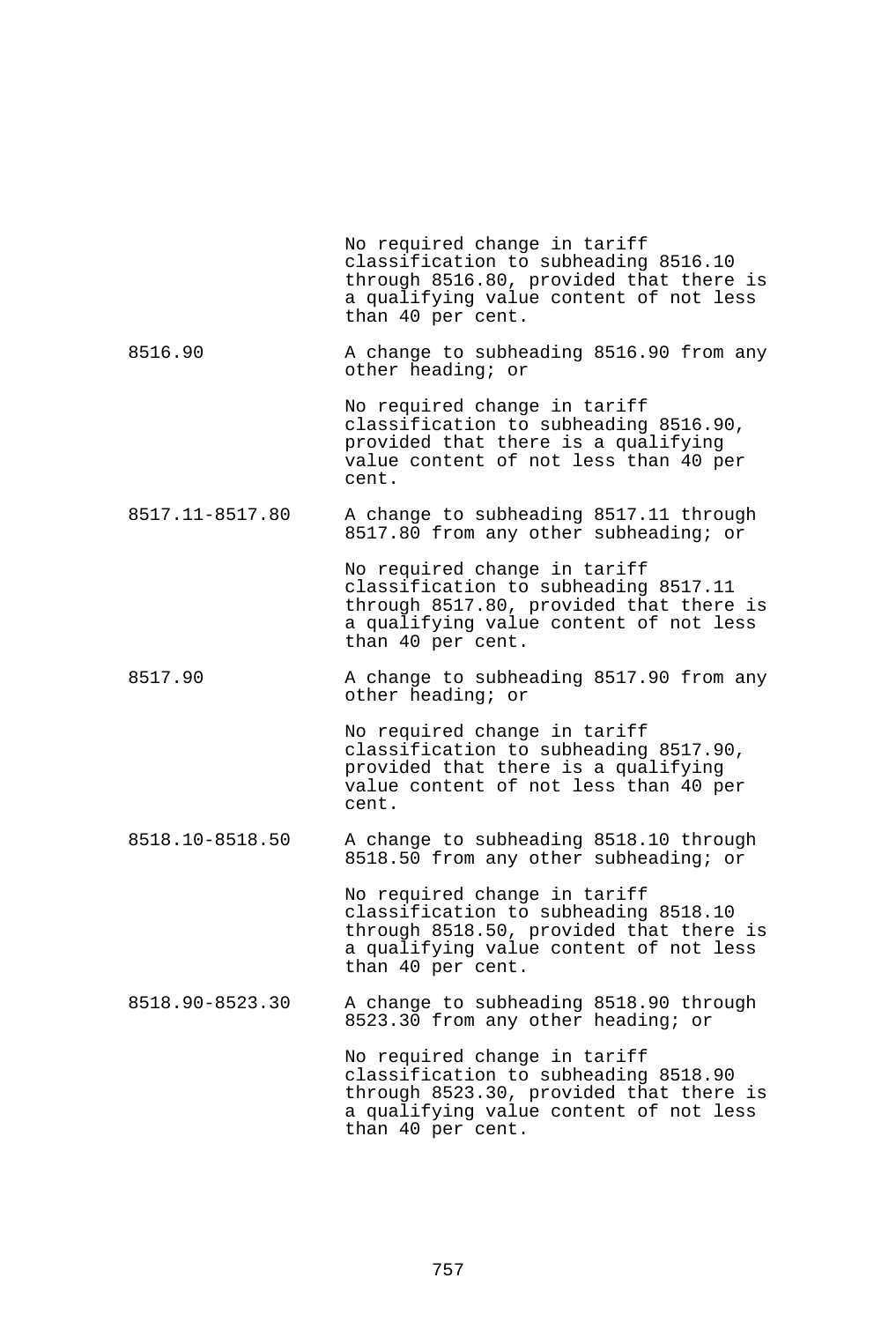| 8523.90         | A change to subheading 8523.90 from any<br>other heading, except from heading<br>85.42; or                                                                                     |
|-----------------|--------------------------------------------------------------------------------------------------------------------------------------------------------------------------------|
|                 | No required change in tariff<br>classification to subheading 8523.90,<br>provided that there is a qualifying<br>value content of not less than 40 per<br>cent.                 |
| 85.24-85.29     | A change to heading 85.24 through 85.29<br>from any other heading; or                                                                                                          |
|                 | No required change in tariff<br>classification to heading 85.24 through<br>85.29, provided that there is a<br>qualifying value content of not less<br>than 40 per cent.        |
| 8530.10-8530.80 | A change to subheading 8530.10 through<br>8530.80 from any other subheading; or                                                                                                |
|                 | No required change in tariff<br>classification to subheading 8530.10<br>through 8530.80, provided that there is<br>a qualifying value content of not less<br>than 40 per cent. |
| 8530.90         | A change to subheading 8530.90 from any<br>other heading; or                                                                                                                   |
|                 | No required change in tariff<br>classification to subheading 8530.90,<br>provided that there is a qualifying<br>value content of not less than 40 per<br>cent.                 |
| 8531.10-8531.80 | A change to subheading 8531.10 through<br>8531.80 from any other subheading; or                                                                                                |
|                 | No required change in tariff<br>classification to subheading 8531.10<br>through 8531.80, provided that there is<br>a qualifying value content of not less<br>than 40 per cent. |
| 8531.90         | A change to subheading 8531.90 from any<br>other heading; or                                                                                                                   |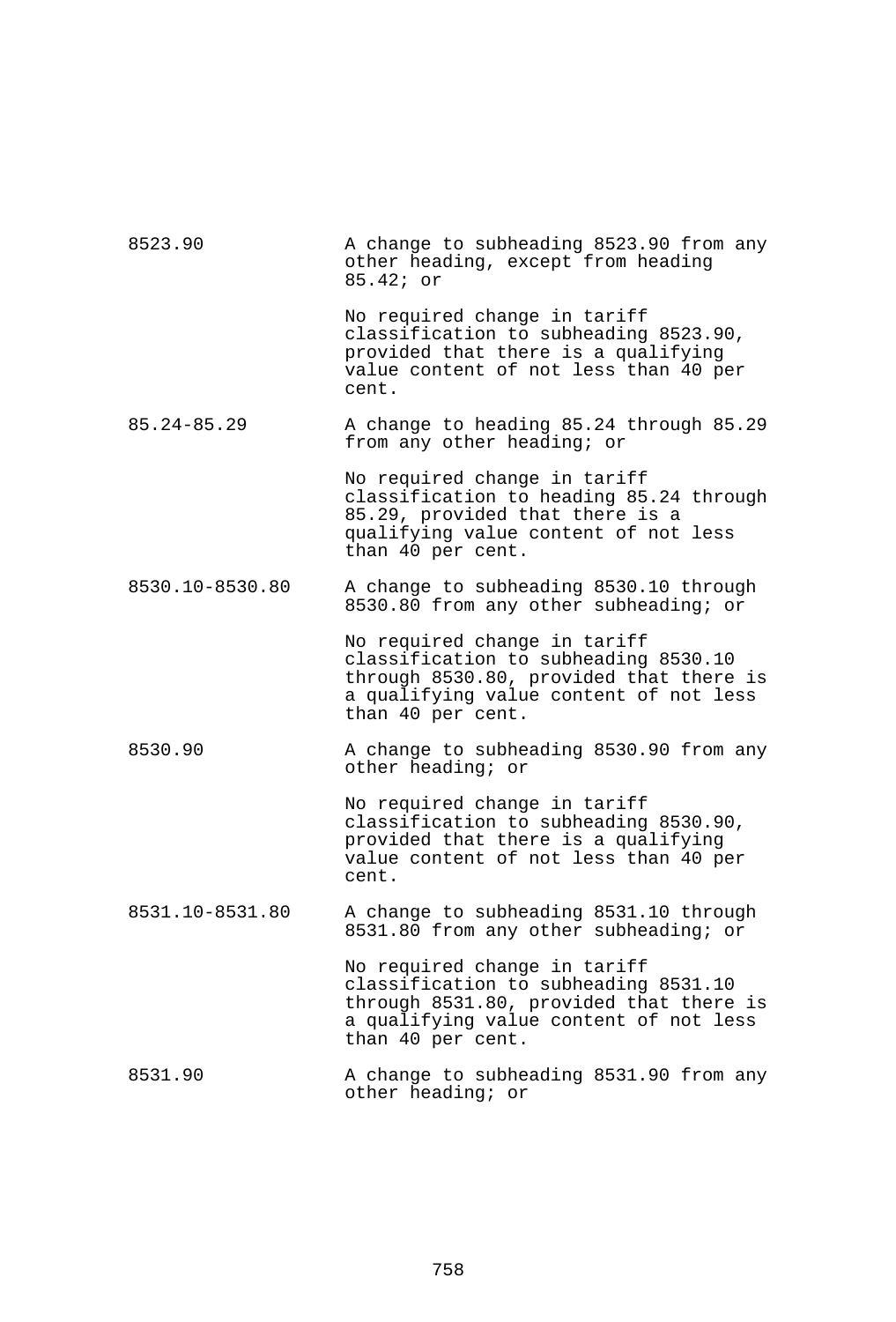|                 | No required change in tariff<br>classification to subheading 8531.90,<br>provided that there is a qualifying<br>value content of not less than 40 per<br>cent.                 |
|-----------------|--------------------------------------------------------------------------------------------------------------------------------------------------------------------------------|
| 8532.10-8532.30 | A change to subheading 8532.10 through<br>8532.30 from any other subheading; or                                                                                                |
|                 | No required change in tariff<br>classification to subheading 8532.10<br>through 8532.30, provided that there is<br>a qualifying value content of not less<br>than 40 per cent. |
| 8532.90         | A change to subheading 8532.90 from any<br>other heading; or                                                                                                                   |
|                 | No required change in tariff<br>classification to subheading 8532.90,<br>provided that there is a qualifying<br>value content of not less than 40 per<br>cent.                 |
| 8533.10-8533.40 | A change to subheading 8533.10 through<br>8533.40 from any other subheading; or                                                                                                |
|                 | No required change in tariff<br>classification to subheading 8533.10<br>through 8533.40, provided that there is<br>a qualifying value content of not less<br>than 40 per cent. |
| 8533.90-8538.90 | A change to subheading 8533.90 through<br>8538.90 from any other heading; or                                                                                                   |
|                 | No required change in tariff<br>classification to subheading 8533.90<br>through 8538.90, provided that there is<br>a qualifying value content of not less<br>than 40 per cent. |
| 8539.10-8539.49 | A change to subheading 8539.10 through<br>8539.49 from any other subheading; or                                                                                                |
|                 | No required change in tariff<br>classification to subheading 8539.10<br>through 8539.49, provided that there is<br>a qualifying value content of not less<br>than 40 per cent. |
| 8539.90         | A change to subheading 8539.90 from any<br>other heading; or                                                                                                                   |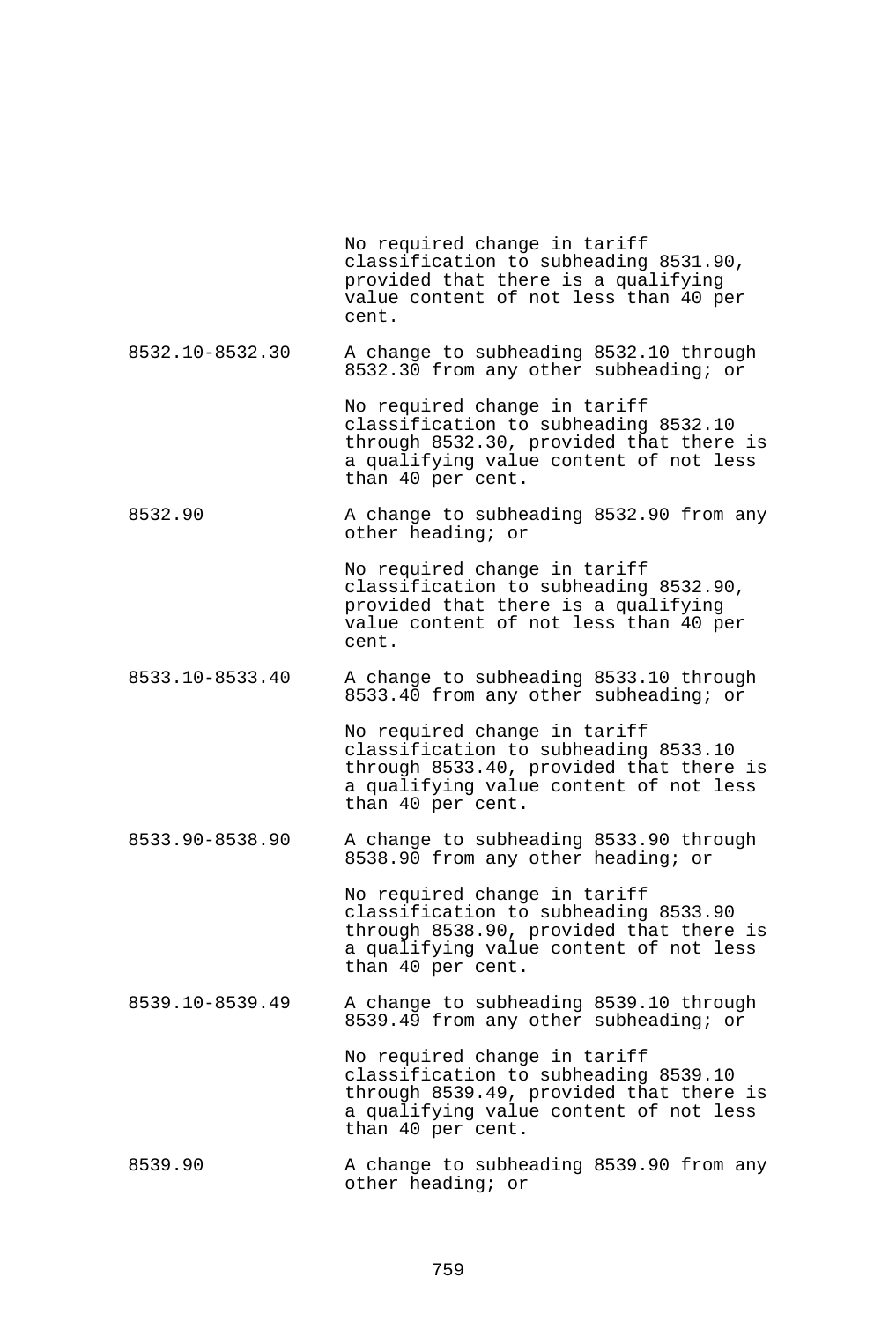No required change in tariff classification to subheading 8539.90, provided that there is a qualifying value content of not less than 40 per cent.

8540.11-8540.89 A change to subheading 8540.11 through 8540.89 from any other subheading; or

> No required change in tariff classification to subheading 8540.11 through 8540.89, provided that there is a qualifying value content of not less than 40 per cent.

8540.91-8540.99 A change to subheading 8540.91 through 8540.99 from any other heading; or

> No required change in tariff classification to subheading 8540.91 through 8540.99, provided that there is a qualifying value content of not less than 40 per cent.

8541.10-8541.60 A change to subheading 8541.10 through 8541.60 from any other subheading; or

> No required change in tariff classification to subheading 8541.10 through 8541.60, provided that there is a qualifying value content of not less than 40 per cent.

8541.90-8542.10 A change to subheading 8541.90 through 8542.10 from any other heading; or

> No required change in tariff classification to subheading 8541.90 through 8542.10, provided that there is a qualifying value content of not less than 40 per cent.

8542.21-8542.70 A change to subheading 8542.21 through 8542.70 from any other subheading; or

> No required change in tariff classification to subheading 8542.21 through 8542.70, provided that there is a qualifying value content of not less than 40 per cent.

8542.90 A change to subheading 8542.90 from any other heading; or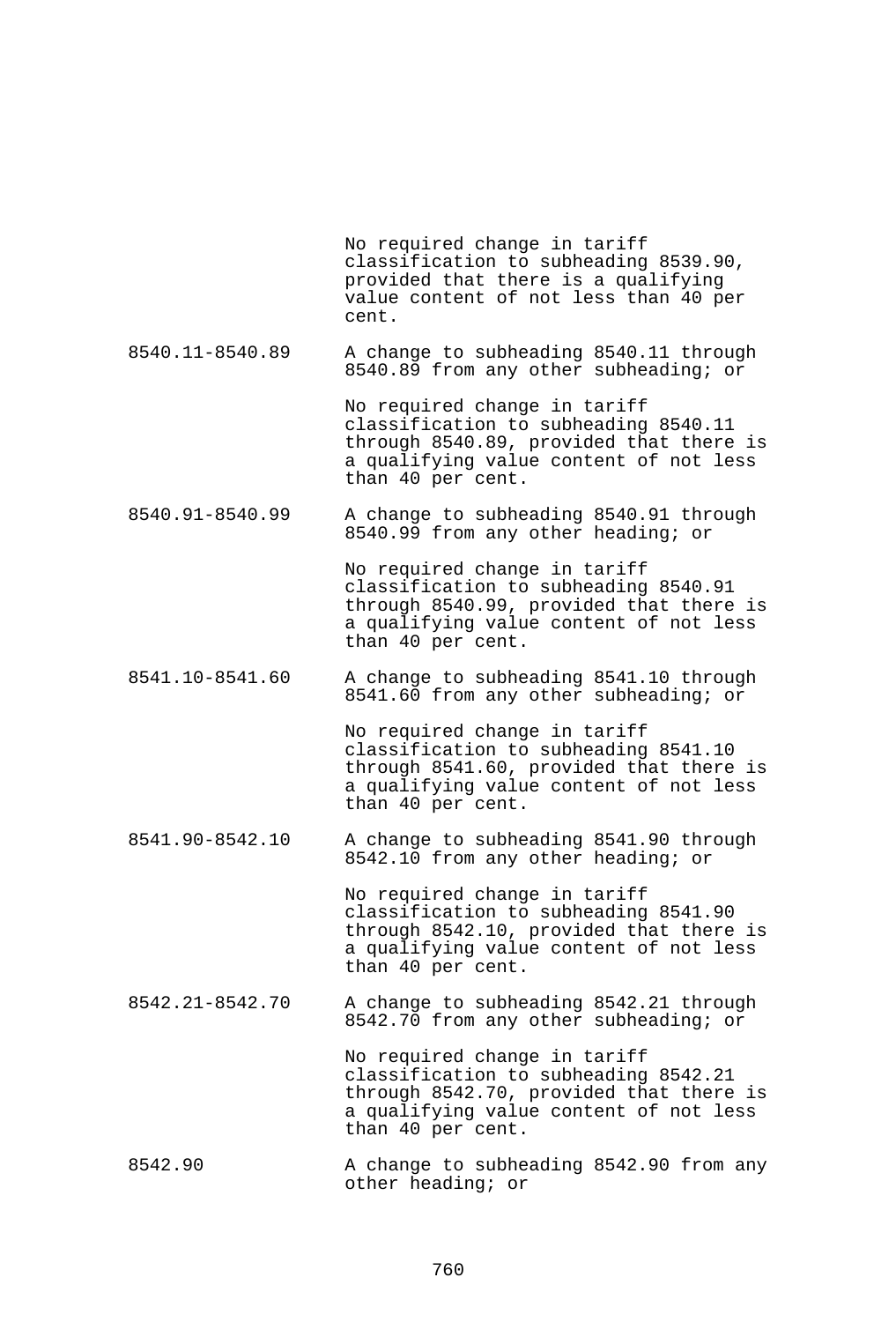No required change in tariff classification to subheading 8542.90, provided that there is a qualifying value content of not less than 40 per cent. 8543.11-8543.40 A change to subheading 8543.11 through 8543.40 from any other subheading; or No required change in tariff classification to subheading 8543.11 through 8543.40, provided that there is a qualifying value content of not less than 40 per cent. 8543.81-8543.89 A change to subheading 8543.81 through 8543.89 from any other subheading, except from heading 85.42; or No required change in tariff classification to subheading 8543.81 through 8543.89, provided that there is a qualifying value content of not less than 40 per cent. 8543.90-8547.90 A change to subheading 8543.90 through 8547.90 from any other heading; or No required change in tariff classification to subheading 8543.90 through 8547.90, provided that there is a qualifying value content of not less than 40 per cent. 8548.10 No required change in tariff classification to subheading 8548.10, provided that the waste and scrap are wholly obtained or produced entirely in a Party as defined in Article 28. 8548.90 A change to subheading 8548.90 from any other heading; or No required change in tariff classification to subheading 8548.90, provided that there is a qualifying value content of not less than 40 per cent. Section XVII Vehicles, aircraft, vessels and associated transport equipment (chapter

86-89)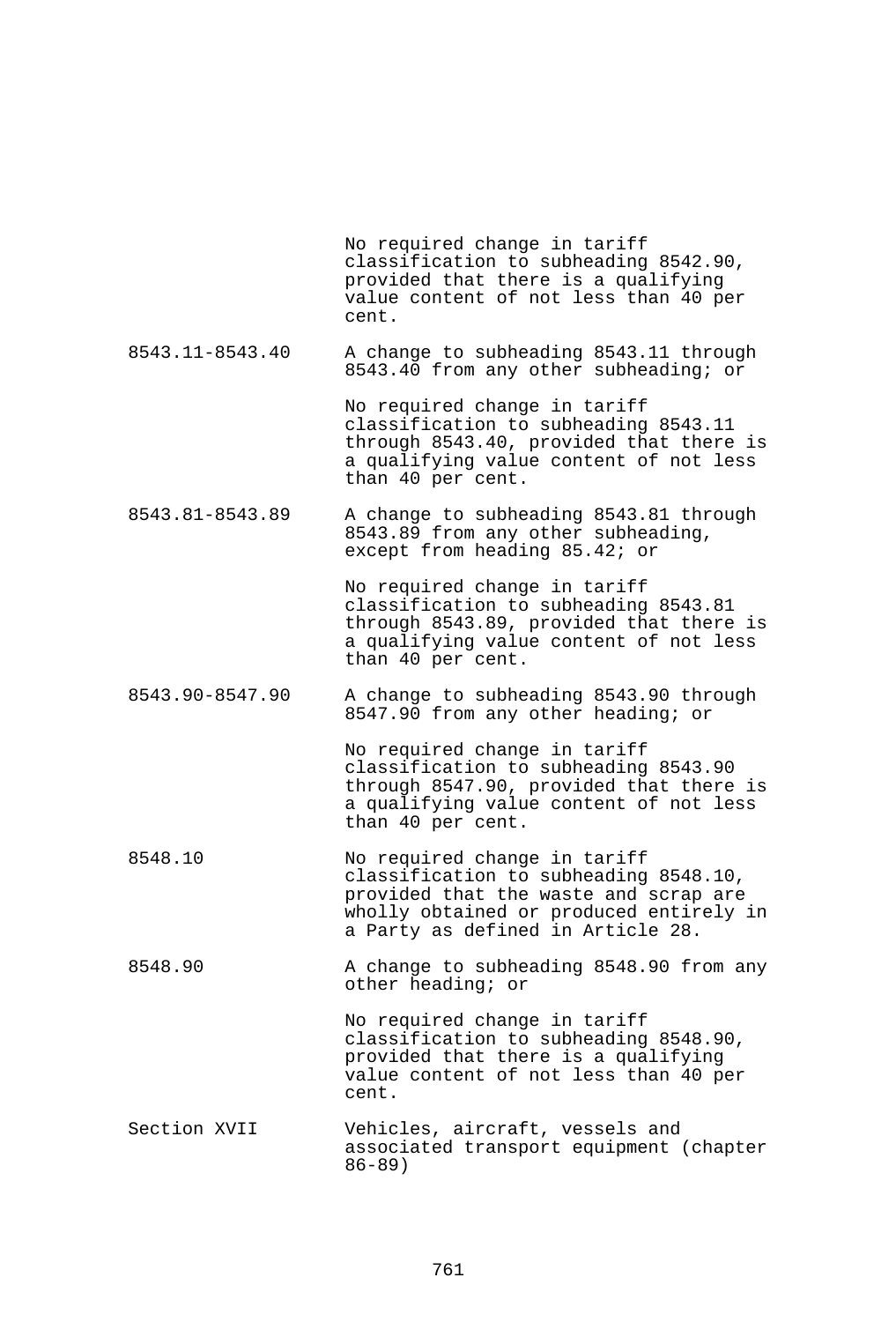| Chapter 86      | Railway or tramway locomotives,<br>rolling-stock and parts thereof;<br>railway or tramway track fixtures and<br>fittings and parts thereof; mechanical<br>(including electro-mechanical) traffic<br>signalling equipment of all kinds                                                                                                                                                                               |
|-----------------|---------------------------------------------------------------------------------------------------------------------------------------------------------------------------------------------------------------------------------------------------------------------------------------------------------------------------------------------------------------------------------------------------------------------|
| $86.01 - 86.09$ | A change to heading 86.01 through 86.09<br>from any other heading; or                                                                                                                                                                                                                                                                                                                                               |
|                 | No required change in tariff<br>classification to heading 86.01 through<br>86.09, provided that there is a<br>qualifying value content of not less<br>than 40 per cent.                                                                                                                                                                                                                                             |
| Chapter 87      | Vehicles other than railway or tramway<br>rolling-stock, and parts and<br>accessories thereof                                                                                                                                                                                                                                                                                                                       |
|                 | For the purposes of headings<br>Note:<br>87.02 through 87.04, an<br>originating good of the<br>importing Party may be used, at<br>the discretion of the producer<br>of a good of such heading, as a<br>material in the production of<br>the good in the exporting Party<br>and be considered as an<br>originating material of the<br>exporting Party in calculating<br>the qualifying value content of<br>the good. |
| 87.01           | A change to heading 87.01 from any<br>other heading; or                                                                                                                                                                                                                                                                                                                                                             |
|                 | No required change in tariff<br>classification to heading 87.01,<br>provided that there is a qualifying<br>value content of not less than 40 per<br>cent.                                                                                                                                                                                                                                                           |
| 87.02-87.04     | No required change in tariff<br>classification to heading 87.02 through<br>87.04, provided that there is a<br>qualifying value content of not less<br>than 40 per cent.                                                                                                                                                                                                                                             |
| 87.05-87.08     | A change to heading 87.05 through 87.08<br>from any other heading; or                                                                                                                                                                                                                                                                                                                                               |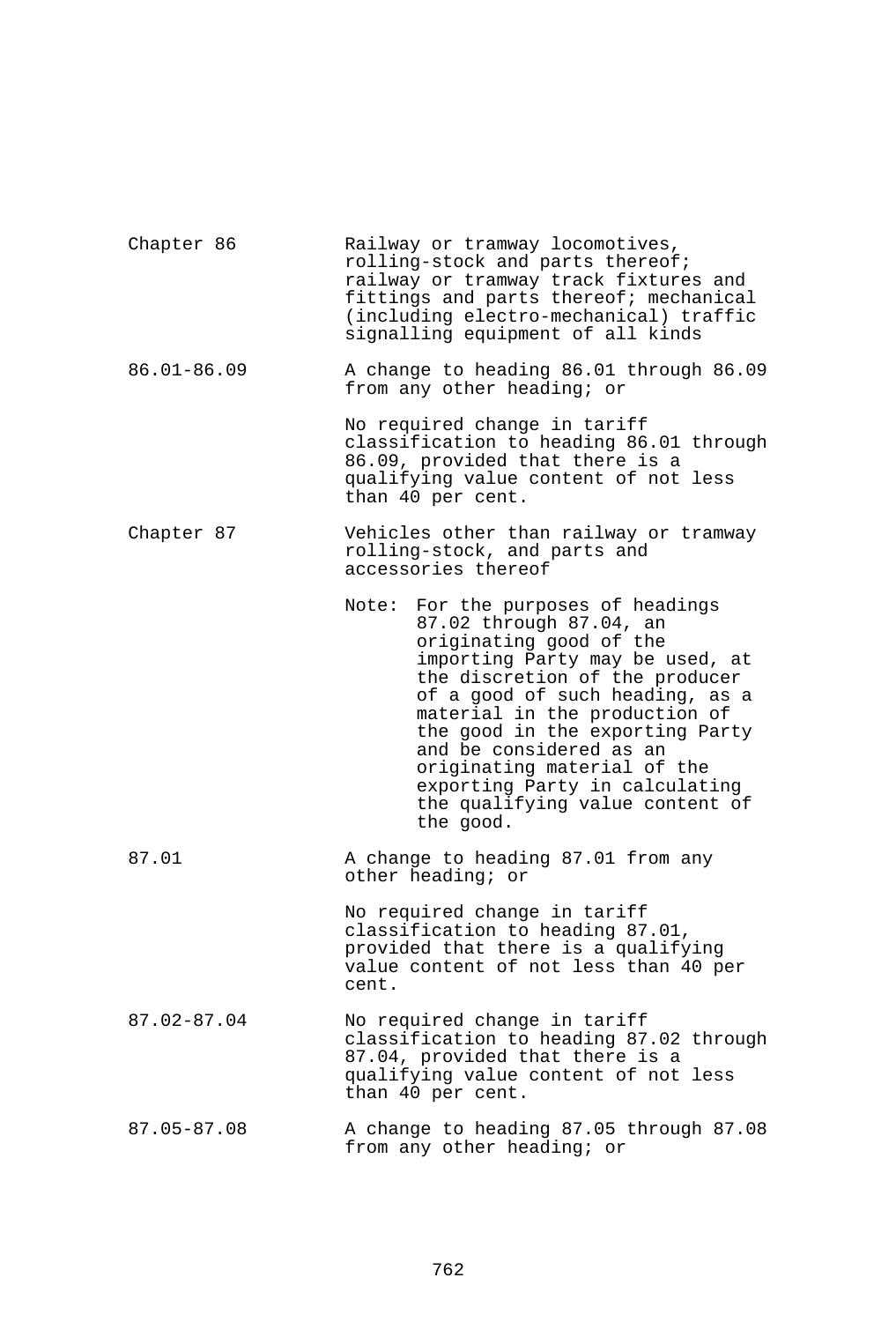No required change in tariff classification to heading 87.05 through 87.08, provided that there is a qualifying value content of not less than 40 per cent. 8709.11-8709.19 A change to subheading 8709.11 through 8709.19 from any other subheading; or No required change in tariff classification to subheading 8709.11 through 8709.19, provided that there is a qualifying value content of not less than 40 per cent. 8709.90-8715.00 A change to subheading 8709.90 through 8715.00 from any other heading; or No required change in tariff classification to subheading 8709.90 through 8715.00, provided that there is a qualifying value content of not less than 40 per cent. 8716.10-8716.80 A change to subheading 8716.10 through 8716.80 from any other subheading; or No required change in tariff classification to subheading 8716.10 through 8716.80, provided that there is a qualifying value content of not less than 40 per cent. 8716.90 A change to subheading 8716.90 from any other heading; or No required change in tariff classification to subheading 8716.90, provided that there is a qualifying value content of not less than 40 per cent. Chapter 88 Aircraft, spacecraft, and parts thereof 88.01-88.05 A change to heading 88.01 through 88.05 from any other heading; or No required change in tariff classification to heading 88.01 through 88.05, provided that there is a qualifying value content of not less than 40 per cent.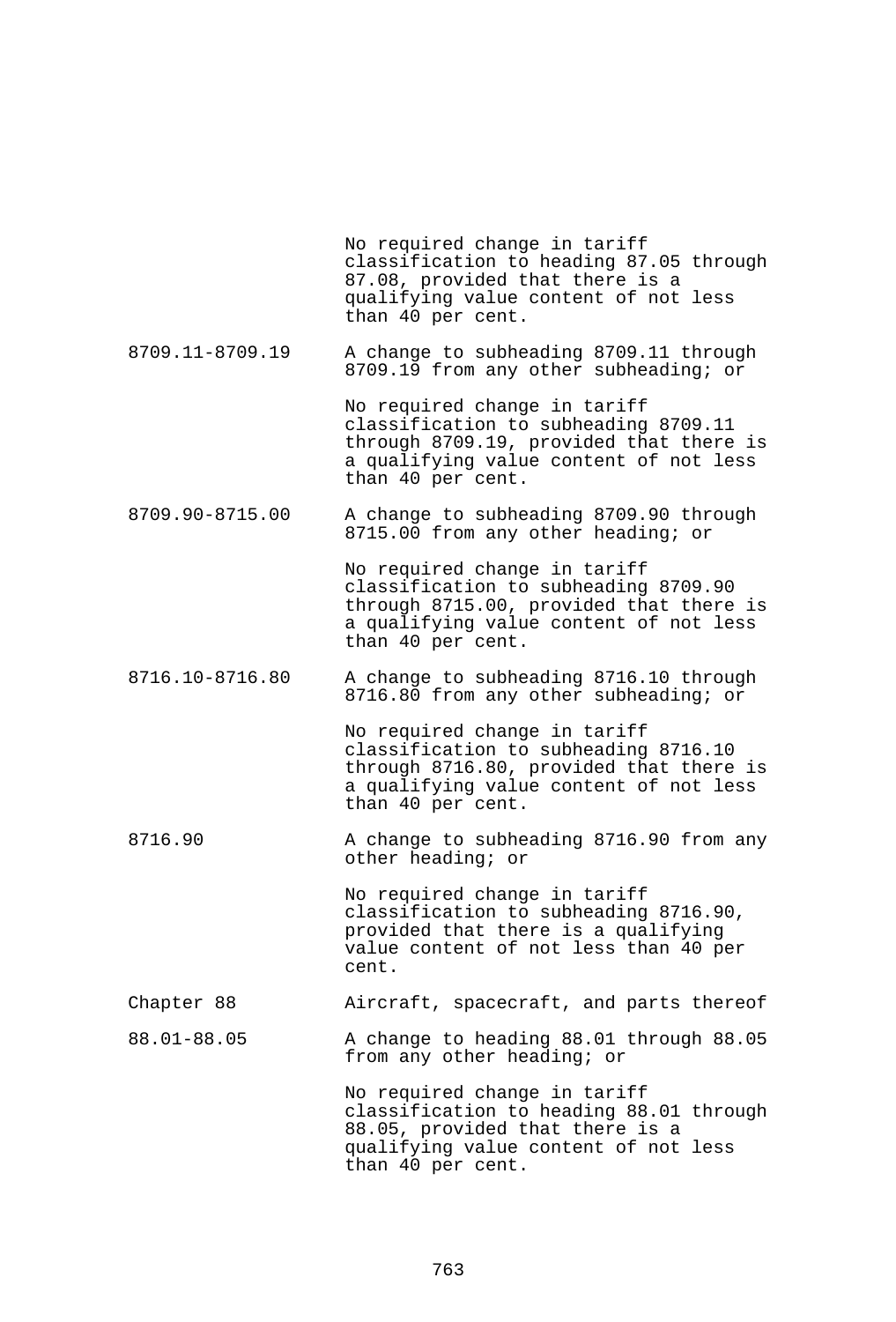| Chapter 89      | Ships, boats and floating structures                                                                                                                                                                                         |
|-----------------|------------------------------------------------------------------------------------------------------------------------------------------------------------------------------------------------------------------------------|
| 89.01-89.08     | A change to heading 89.01 through 89.08<br>from any other chapter; or                                                                                                                                                        |
|                 | No required change in tariff<br>classification to heading 89.01 through<br>89.08, provided that there is a<br>qualifying value content of not less<br>than 40 per cent.                                                      |
| Section XVIII   | Optical, photographic, cinematographic,<br>measuring, checking, precision, medical<br>or surgical instruments and apparatus;<br>clocks and watches; musical<br>instruments; parts and accessories<br>thereof (chapter 90-92) |
| Chapter 90      | Optical, photographic, cinematographic,<br>measuring, checking, precision, medical<br>or surgical instruments and apparatus;<br>parts and accessories thereof                                                                |
| 90.01           | A change to heading 90.01 from any<br>other chapter; or                                                                                                                                                                      |
|                 | No required change in tariff<br>classification to heading 90.01,<br>provided that there is a qualifying<br>value content of not less than 40 per<br>cent.                                                                    |
| 90.02           | A change to heading 90.02 from any<br>other heading; or                                                                                                                                                                      |
|                 | No required change in tariff<br>classification to heading 90.02,<br>provided that there is a qualifying<br>value content of not less than 40 per<br>cent.                                                                    |
| 9003.11-9003.19 | A change to subheading 9003.11 through<br>9003.19 from any other subheading; or                                                                                                                                              |
|                 | No required change in tariff<br>classification to subheading 9003.11<br>through 9003.19, provided that there is<br>a qualifying value content of not less<br>than 40 per cent.                                               |
| 9003.90-9004.90 | A change to subheading 9003.90 through<br>9004.90 from any other heading; or                                                                                                                                                 |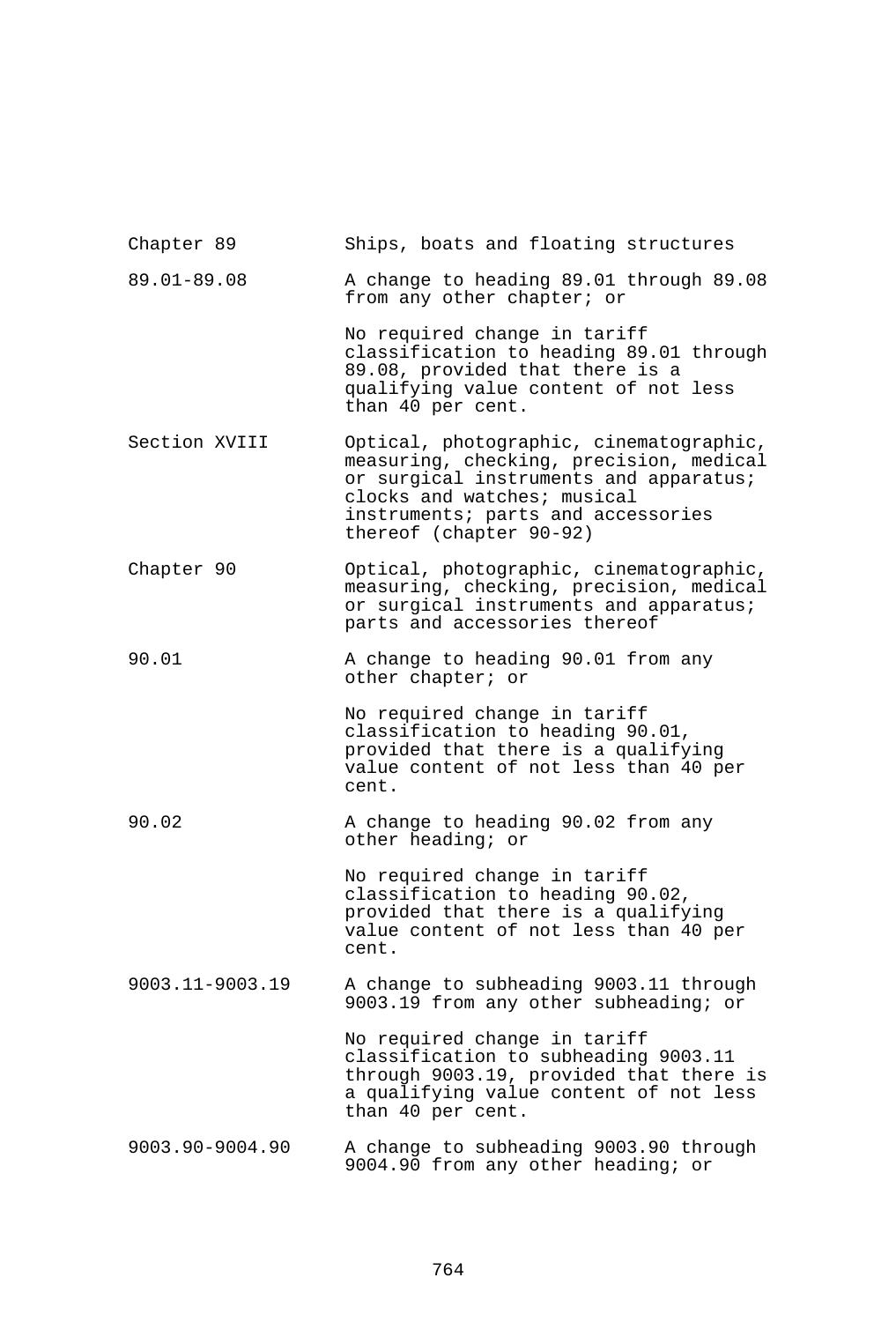No required change in tariff classification to subheading 9003.90 through 9004.90, provided that there is a qualifying value content of not less than 40 per cent. 9005.10-9005.80 A change to subheading 9005.10 through 9005.80 from any other subheading; or No required change in tariff classification to subheading 9005.10 through 9005.80, provided that there is a qualifying value content of not less than 40 per cent. 9005.90 A change to subheading 9005.90 from any other heading; or No required change in tariff classification to subheading 9005.90, provided that there is a qualifying value content of not less than 40 per cent. 9006.10-9006.69 A change to subheading 9006.10 through 9006.69 from any other subheading; or No required change in tariff classification to subheading 9006.10 through 9006.69, provided that there is a qualifying value content of not less than 40 per cent. 9006.91-9006.99 A change to subheading 9006.91 through 9006.99 from any other heading; or No required change in tariff classification to subheading 9006.91 through 9006.99, provided that there is a qualifying value content of not less than 40 per cent. 9007.11-9007.20 A change to subheading 9007.11 through 9007.20 from any other subheading; or No required change in tariff classification to subheading 9007.11 through 9007.20, provided that there is a qualifying value content of not less than 40 per cent. 9007.91-9007.92 A change to subheading 9007.91 through 9007.92 from any other heading; or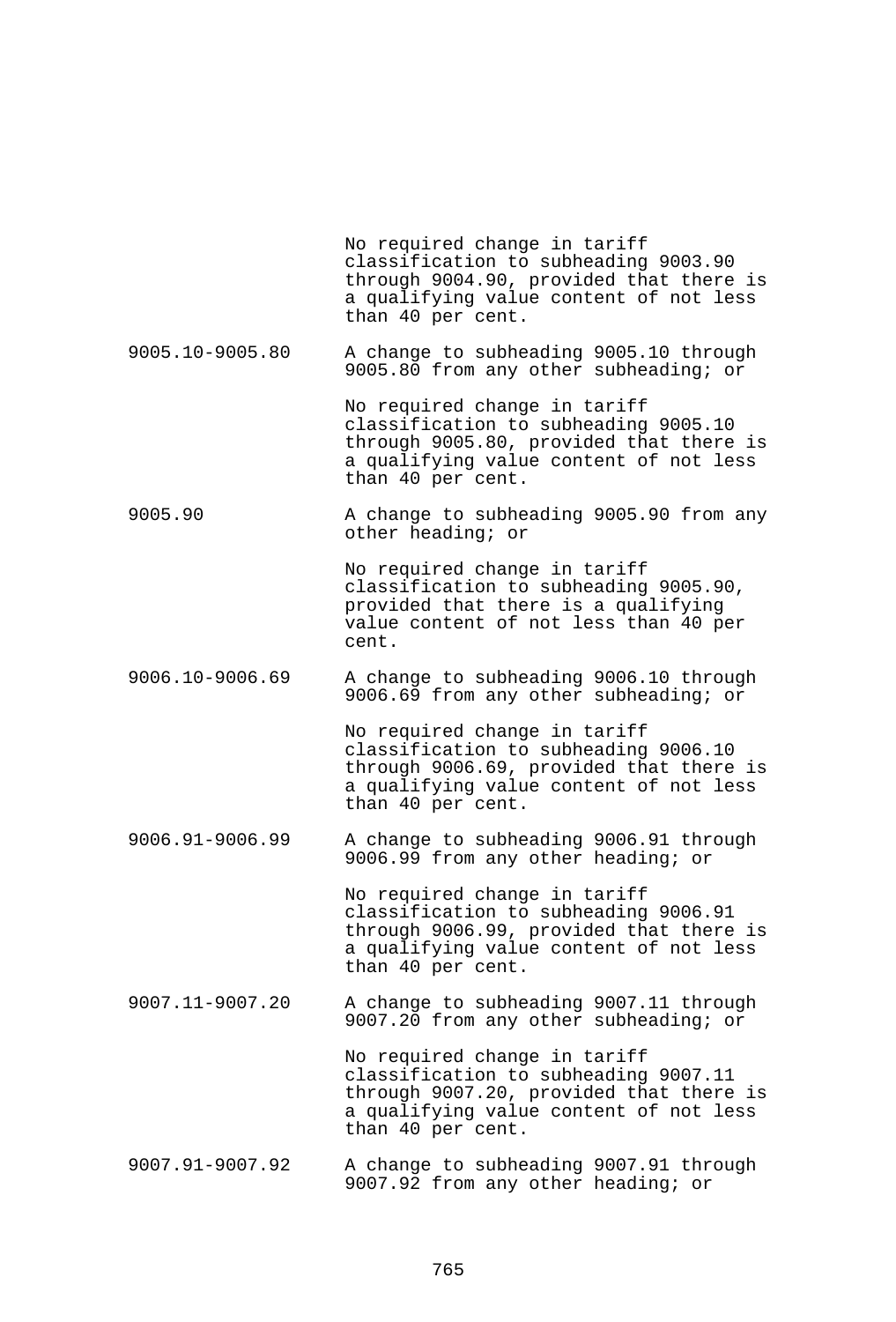No required change in tariff classification to subheading 9007.91 through 9007.92, provided that there is a qualifying value content of not less than 40 per cent. 9008.10-9008.40 A change to subheading 9008.10 through 9008.40 from any other subheading; or No required change in tariff classification to subheading 9008.10 through 9008.40, provided that there is a qualifying value content of not less than 40 per cent. 9008.90 A change to subheading 9008.90 from any other heading; or No required change in tariff classification to subheading 9008.90, provided that there is a qualifying value content of not less than 40 per cent. 9009.11-9009.30 A change to subheading 9009.11 through 9009.30 from any other subheading; or No required change in tariff classification to subheading 9009.11 through 9009.30, provided that there is a qualifying value content of not less than 40 per cent. 9009.91-9009.99 A change to subheading 9009.91 through 9009.99 from any other heading; or No required change in tariff classification to subheading 9009.91 through 9009.99, provided that there is a qualifying value content of not less than 40 per cent. 9010.10-9010.60 A change to subheading 9010.10 through 9010.60 from any other subheading; or No required change in tariff classification to subheading 9010.10 through 9010.60, provided that there is a qualifying value content of not less than 40 per cent. 9010.90 A change to subheading 9010.90 from any other heading; or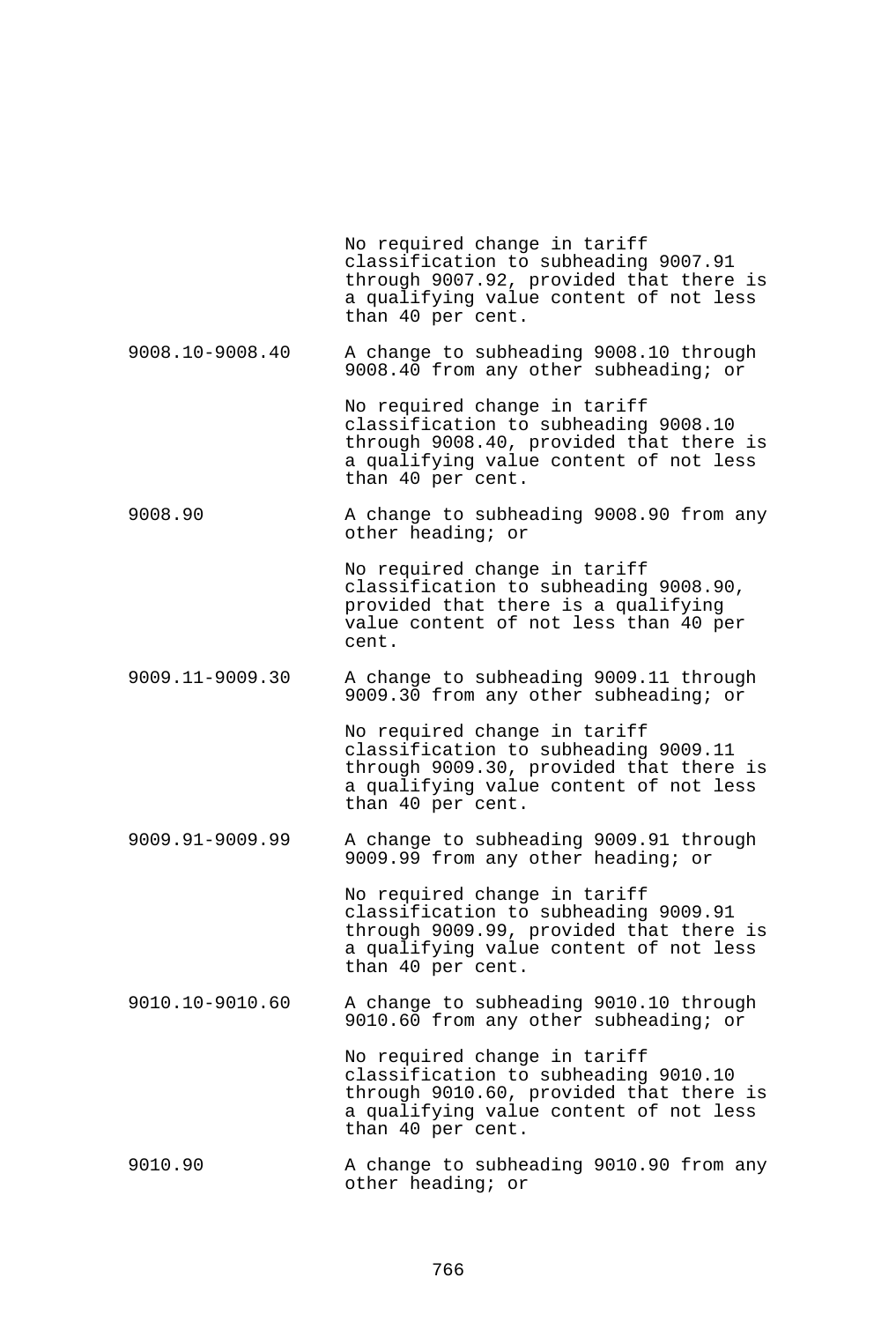|                 | No required change in tariff<br>classification to subheading 9010.90,<br>provided that there is a qualifying<br>value content of not less than 40 per<br>cent.                 |
|-----------------|--------------------------------------------------------------------------------------------------------------------------------------------------------------------------------|
| 9011.10-9011.80 | A change to subheading 9011.10 through<br>9011.80 from any other subheading; or                                                                                                |
|                 | No required change in tariff<br>classification to subheading 9011.10<br>through 9011.80, provided that there is<br>a qualifying value content of not less<br>than 40 per cent. |
| 9011.90         | A change to subheading 9011.90 from any<br>other heading; or                                                                                                                   |
|                 | No required change in tariff<br>classification to subheading 9011.90,<br>provided that there is a qualifying<br>value content of not less than 40 per<br>cent.                 |
| 9012.10         | A change to subheading 9012.10 from any<br>other subheading; or                                                                                                                |
|                 | No required change in tariff<br>classification to subheading 9012.10,<br>provided that there is a qualifying<br>value content of not less than 40 per<br>cent.                 |
| 9012.90         | A change to subheading 9012.90 from any<br>other heading; or                                                                                                                   |
|                 | No required change in tariff<br>classification to subheading 9012.90,<br>provided that there is a qualifying<br>value content of not less than 40 per<br>cent.                 |
| 9013.10-9013.80 | A change to subheading 9013.10 through<br>9013.80 from any other subheading; or                                                                                                |
|                 | No required change in tariff<br>classification to subheading 9013.10<br>through 9013.80, provided that there is<br>a qualifying value content of not less<br>than 40 per cent. |
| 9013.90         | A change to subheading 9013.90 from any<br>other heading; or                                                                                                                   |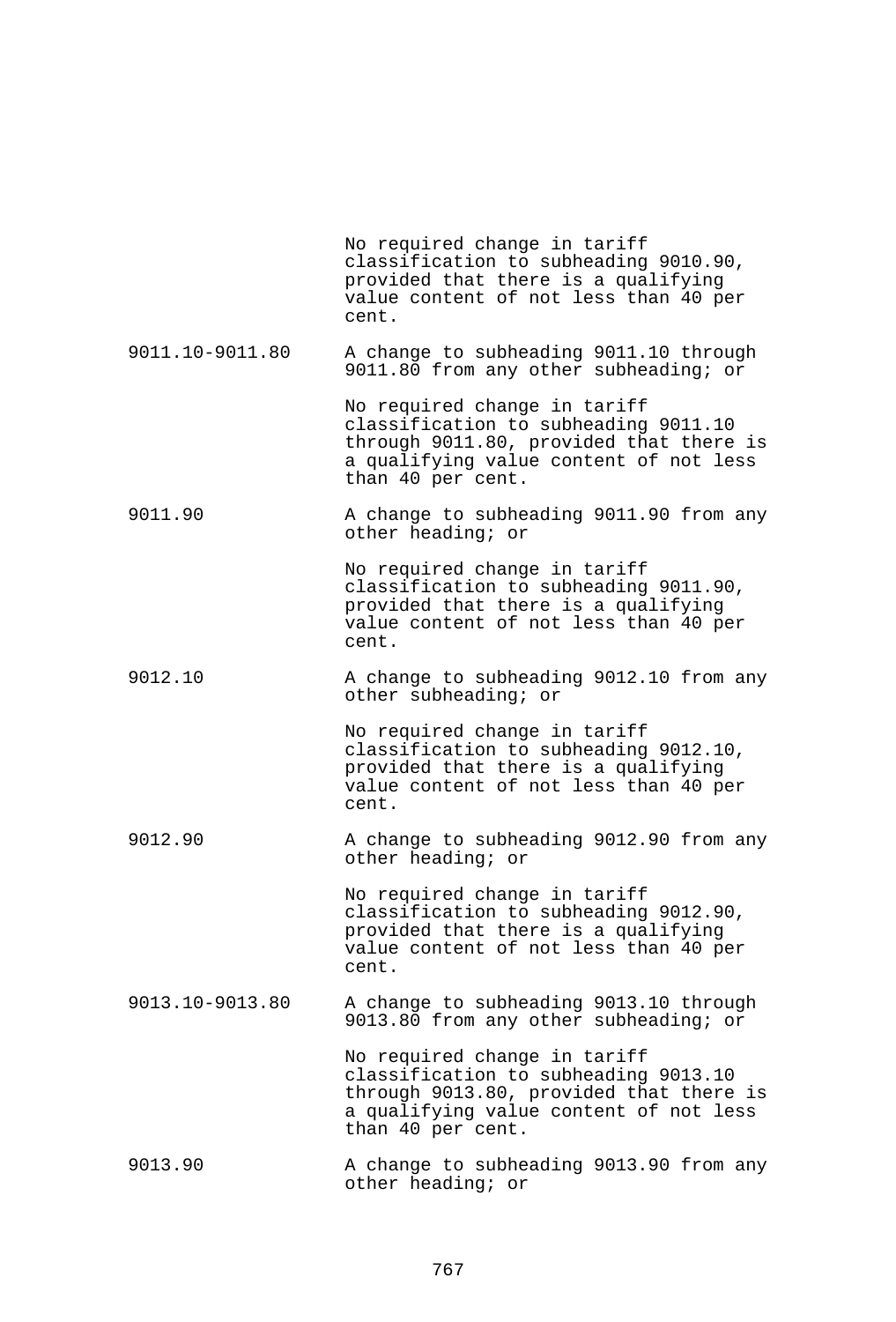|                 | No required change in tariff<br>classification to subheading 9013.90,<br>provided that there is a qualifying<br>value content of not less than 40 per<br>cent.                 |
|-----------------|--------------------------------------------------------------------------------------------------------------------------------------------------------------------------------|
| 9014.10-9014.80 | A change to subheading 9014.10 through<br>9014.80 from any other subheading; or                                                                                                |
|                 | No required change in tariff<br>classification to subheading 9014.10<br>through 9014.80, provided that there is<br>a qualifying value content of not less<br>than 40 per cent. |
| 9014.90         | A change to subheading 9014.90 from any<br>other heading; or                                                                                                                   |
|                 | No required change in tariff<br>classification to subheading 9014.90,<br>provided that there is a qualifying<br>value content of not less than 40 per<br>cent.                 |
| 9015.10-9015.80 | A change to subheading 9015.10 through<br>9015.80 from any other subheading; or                                                                                                |
|                 | No required change in tariff<br>classification to subheading 9015.10<br>through 9015.80, provided that there is<br>a qualifying value content of not less<br>than 40 per cent. |
| 9015.90-9016.00 | A change to subheading 9015.90 through<br>9016.00 from any other heading; or                                                                                                   |
|                 | No required change in tariff<br>classification to subheading 9015.90<br>through 9016.00, provided that there is<br>a qualifying value content of not less<br>than 40 per cent. |
| 9017.10-9017.80 | A change to subheading 9017.10 through<br>9017.80 from any other subheading; or                                                                                                |
|                 | No required change in tariff<br>classification to subheading 9017.10<br>through 9017.80, provided that there is<br>a qualifying value content of not less<br>than 40 per cent. |
| 9017.90-9021.90 | A change to subheading 9017.90 through<br>9021.90 from any other heading; or                                                                                                   |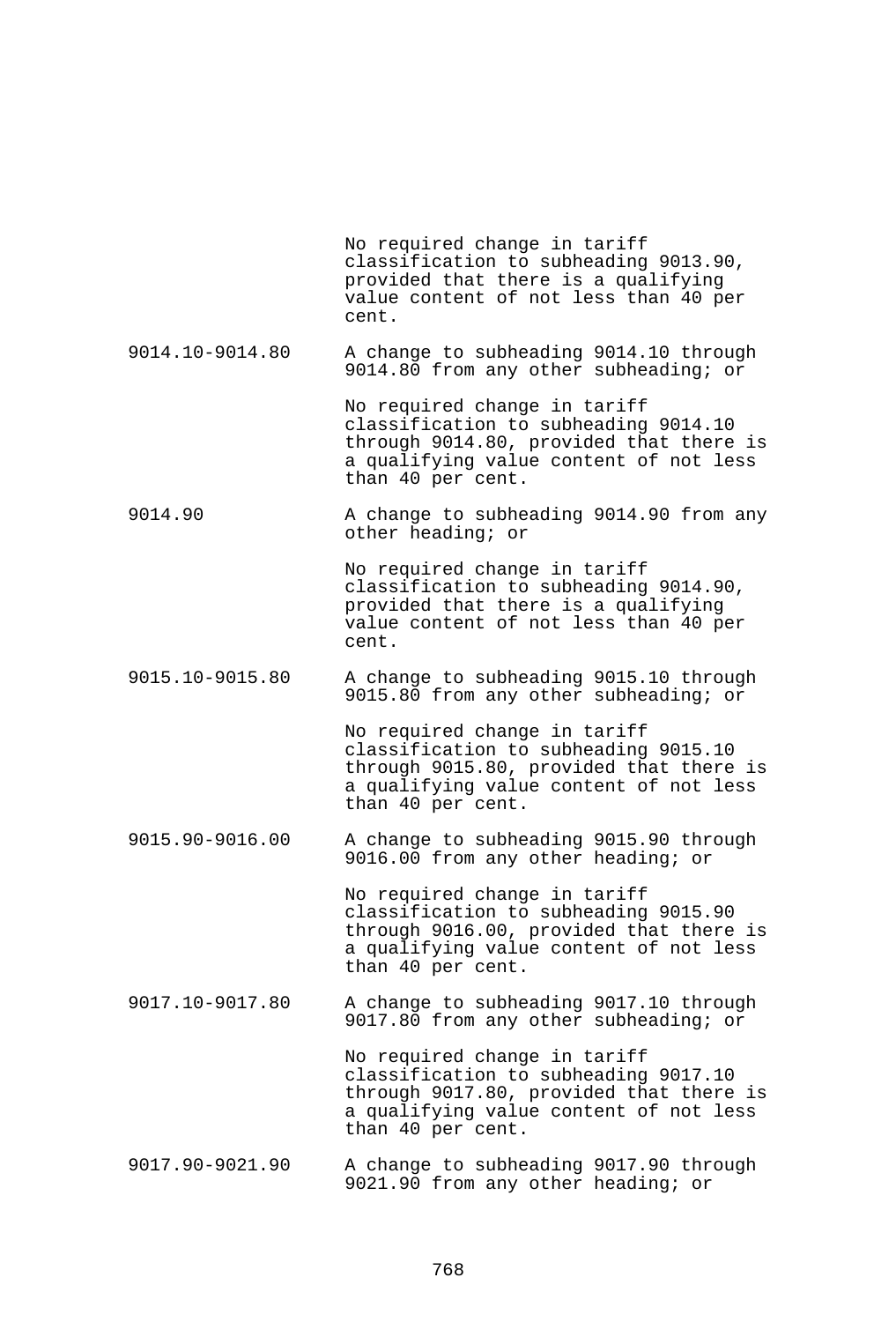No required change in tariff classification to subheading 9017.90 through 9021.90, provided that there is a qualifying value content of not less than 40 per cent.

9022.12-9022.30 A change to subheading 9022.12 through 9022.30 from any other subheading; or

> No required change in tariff classification to subheading 9022.12 through 9022.30, provided that there is a qualifying value content of not less than 40 per cent.

9022.90-9023.00 A change to subheading 9022.90 through 9023.00 from any other heading; or

> No required change in tariff classification to subheading 9022.90 through 9023.00, provided that there is a qualifying value content of not less than 40 per cent.

9024.10-9024.80 A change to subheading 9024.10 through 9024.80 from any other subheading; or

> No required change in tariff classification to subheading 9024.10 through 9024.80, provided that there is a qualifying value content of not less than 40 per cent.

9024.90 A change to subheading 9024.90 from any other heading; or

> No required change in tariff classification to subheading 9024.90, provided that there is a qualifying value content of not less than 40 per cent.

9025.11-9025.80 A change to subheading 9025.11 through 9025.80 from any other subheading; or

> No required change in tariff classification to subheading 9025.11 through 9025.80, provided that there is a qualifying value content of not less than 40 per cent.

9025.90 A change to subheading 9025.90 from any other heading; or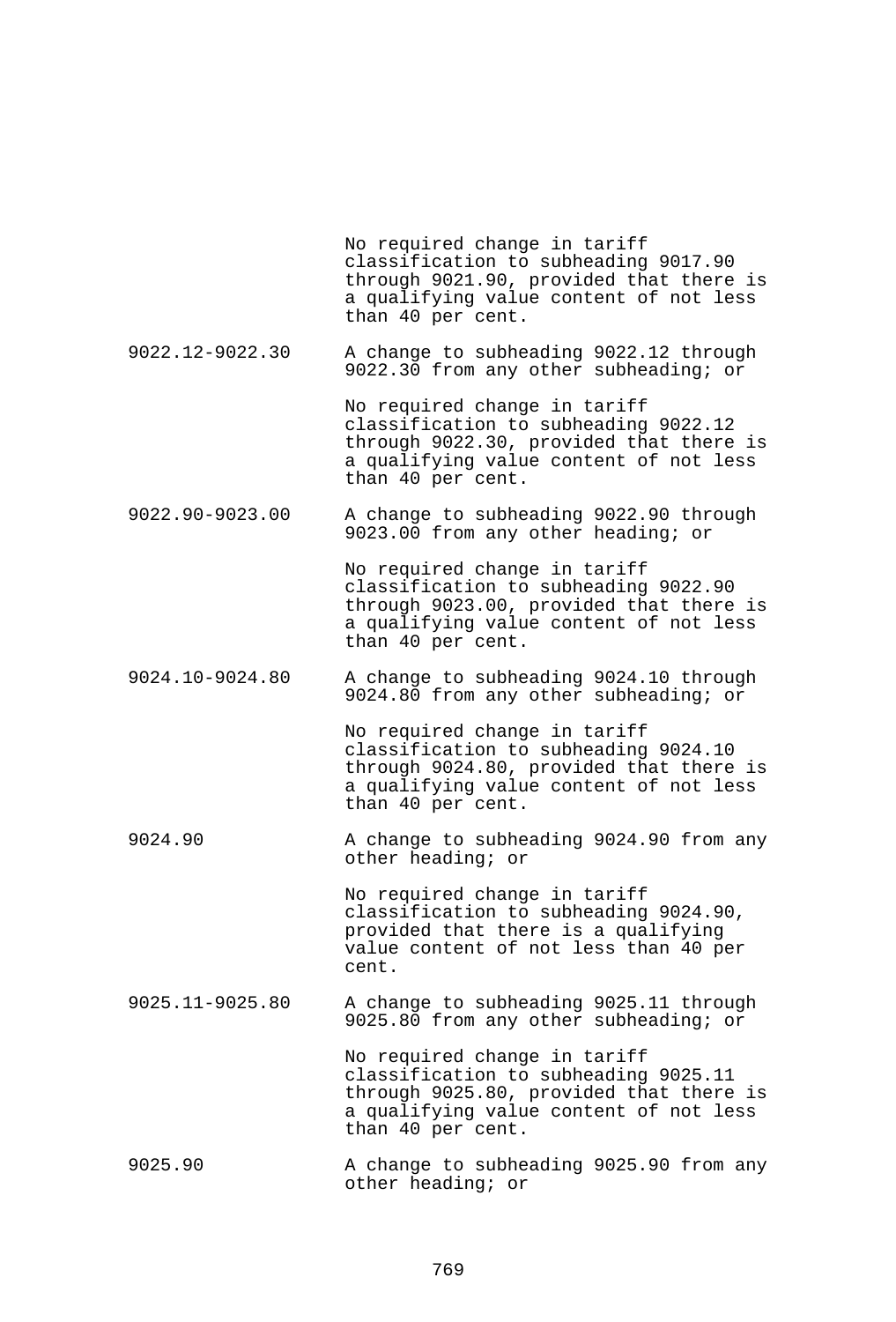|                 | No required change in tariff<br>classification to subheading 9025.90,<br>provided that there is a qualifying<br>value content of not less than 40 per<br>cent.                 |
|-----------------|--------------------------------------------------------------------------------------------------------------------------------------------------------------------------------|
| 9026.10-9026.80 | A change to subheading 9026.10 through<br>9026.80 from any other subheading; or                                                                                                |
|                 | No required change in tariff<br>classification to subheading 9026.10<br>through 9026.80, provided that there is<br>a qualifying value content of not less<br>than 40 per cent. |
| 9026.90         | A change to subheading 9026.90 from any<br>other heading; or                                                                                                                   |
|                 | No required change in tariff<br>classification to subheading 9026.90,<br>provided that there is a qualifying<br>value content of not less than 40 per<br>cent.                 |
| 9027.10-9027.80 | A change to subheading 9027.10 through<br>9027.80 from any other subheading; or                                                                                                |
|                 | No required change in tariff<br>classification to subheading 9027.10<br>through 9027.80, provided that there is<br>a qualifying value content of not less<br>than 40 per cent. |
| 9027.90         | A change to subheading 9027.90 from any<br>other heading; or                                                                                                                   |
|                 | No required change in tariff<br>classification to subheading 9027.90,<br>provided that there is a qualifying<br>value content of not less than 40 per<br>cent.                 |
| 9028.10-9028.30 | A change to subheading 9028.10 through<br>9028.30 from any other subheading; or                                                                                                |
|                 | No required change in tariff<br>classification to subheading 9028.10<br>through 9028.30, provided that there is<br>a qualifying value content of not less<br>than 40 per cent. |
| 9028.90         | A change to subheading 9028.90 from any<br>other heading; or                                                                                                                   |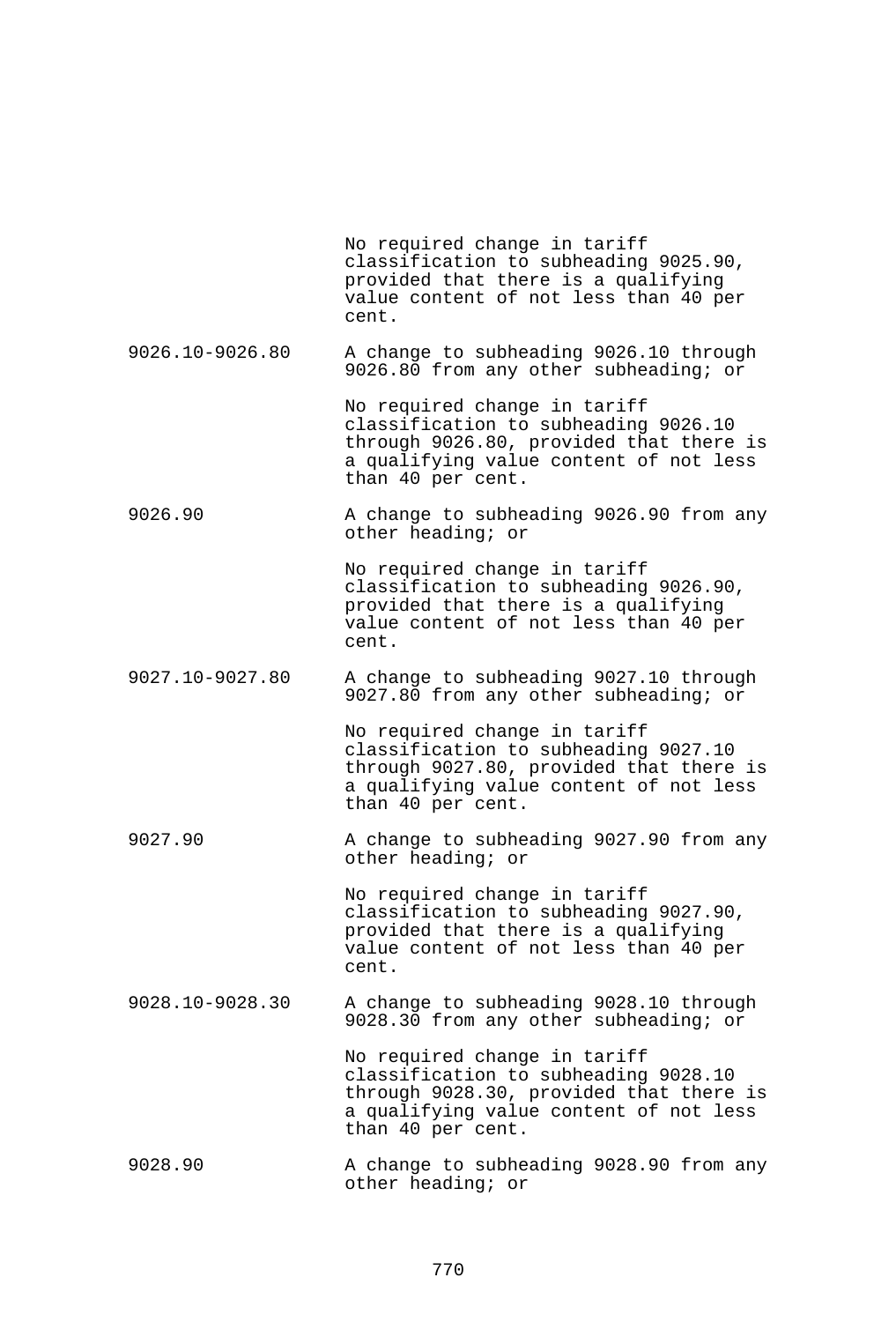|                 | No required change in tariff<br>classification to subheading 9028.90,<br>provided that there is a qualifying<br>value content of not less than 40 per<br>cent.                 |
|-----------------|--------------------------------------------------------------------------------------------------------------------------------------------------------------------------------|
| 9029.10-9029.20 | A change to subheading 9029.10 through<br>9029.20 from any other subheading; or                                                                                                |
|                 | No required change in tariff<br>classification to subheading 9029.10<br>through 9029.20, provided that there is<br>a qualifying value content of not less<br>than 40 per cent. |
| 9029.90         | A change to subheading 9029.90 from any<br>other heading; or                                                                                                                   |
|                 | No required change in tariff<br>classification to subheading 9029.90,<br>provided that there is a qualifying<br>value content of not less than 40 per<br>cent.                 |
| 9030.10-9030.89 | A change to subheading 9030.10 through<br>9030.89 from any other subheading; or                                                                                                |
|                 | No required change in tariff<br>classification to subheading 9030.10<br>through 9030.89, provided that there is<br>a qualifying value content of not less<br>than 40 per cent. |
| 9030.90         | A change to subheading 9030.90 from any<br>other heading; or                                                                                                                   |
|                 | No required change in tariff<br>classification to subheading 9030.90,<br>provided that there is a qualifying<br>value content of not less than 40 per<br>cent.                 |
| 9031.10-9031.80 | A change to subheading 9031.10 through<br>9031.80 from any other subheading; or                                                                                                |
|                 | No required change in tariff<br>classification to subheading 9031.10<br>through 9031.80, provided that there is<br>a qualifying value content of not less<br>than 40 per cent. |
| 9031.90         | A change to subheading 9031.90 from any<br>other heading; or                                                                                                                   |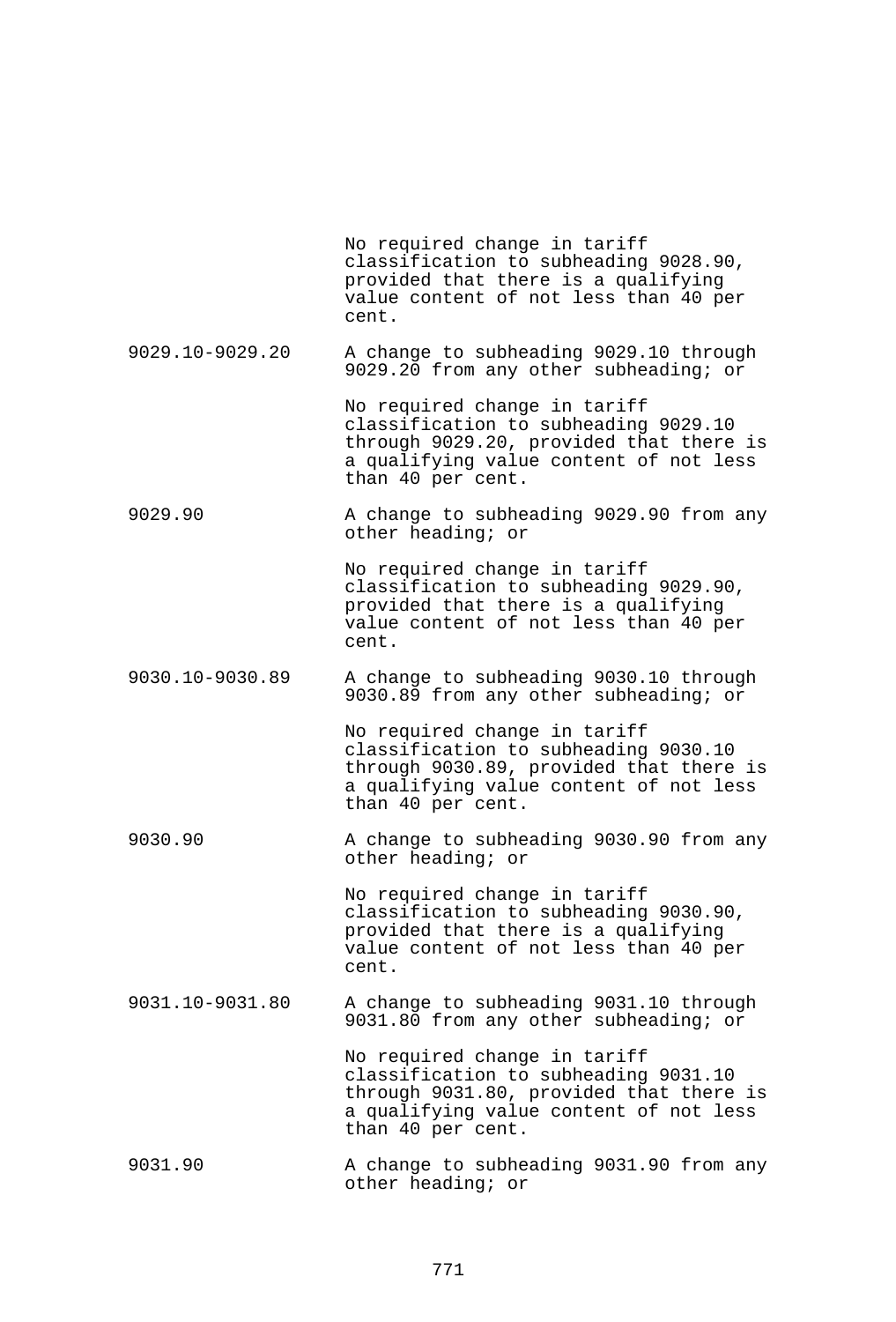No required change in tariff classification to subheading 9031.90, provided that there is a qualifying value content of not less than 40 per cent. 9032.10-9032.89 A change to subheading 9032.10 through 9032.89 from any other subheading; or No required change in tariff classification to subheading 9032.10 through 9032.89, provided that there is a qualifying value content of not less than 40 per cent. 9032.90-9033.00 A change to subheading 9032.90 through 9033.00 from any other heading; or No required change in tariff classification to subheading 9032.90 through 9033.00, provided that there is a qualifying value content of not less than 40 per cent. Chapter 91 Clocks and watches and parts thereof 91.01-91.10 A change to heading 91.01 through 91.10 from any other heading; or No required change in tariff classification to heading 91.01 through 91.10, provided that there is a qualifying value content of not less than 40 per cent. 9111.10-9111.80 A change to subheading 9111.10 through 9111.80 from any other subheading; or No required change in tariff classification to subheading 9111.10 through 9111.80, provided that there is a qualifying value content of not less than 40 per cent. 9111.90 A change to subheading 9111.90 from any other heading; or No required change in tariff classification to subheading 9111.90, provided that there is a qualifying value content of not less than 40 per cent.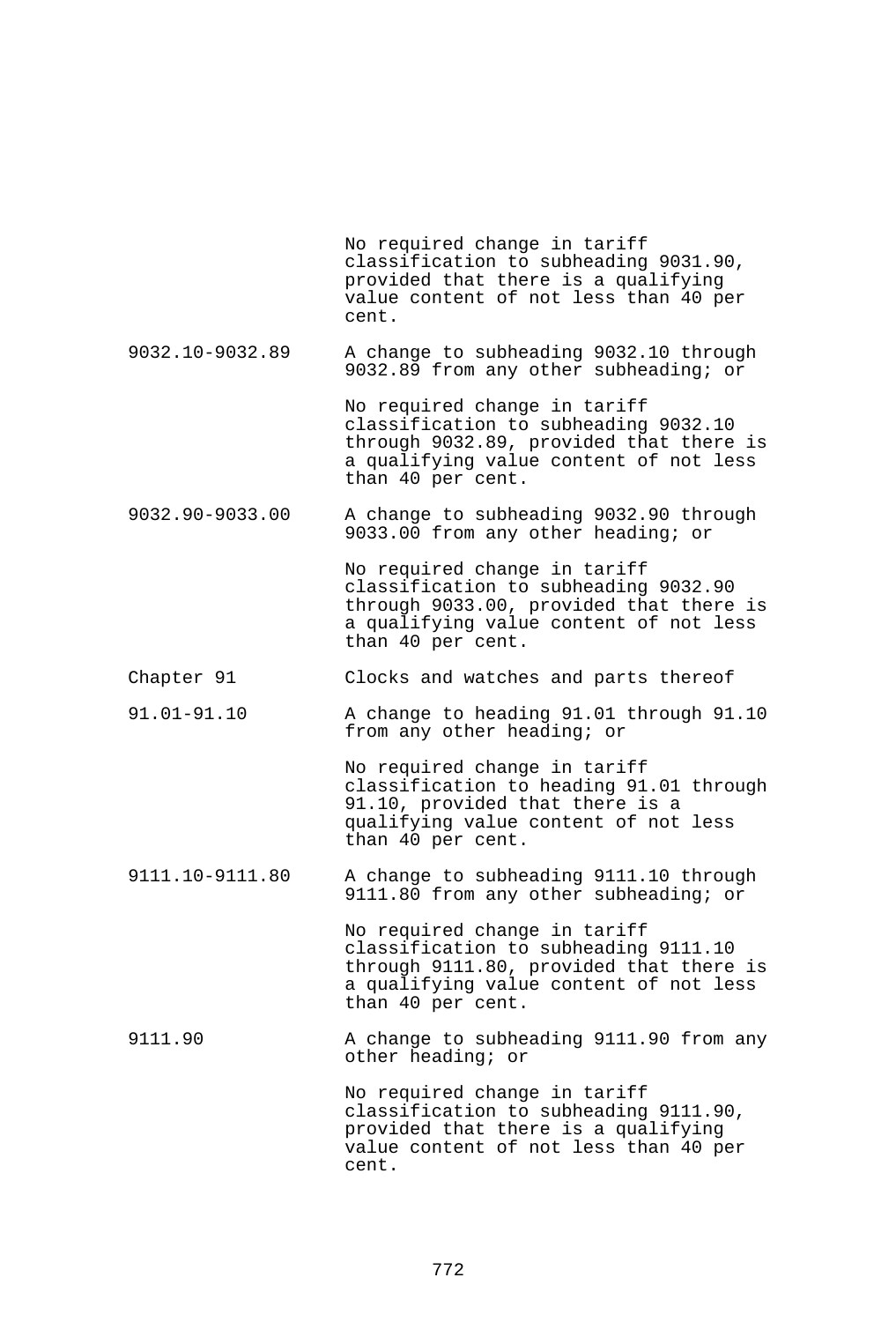| 9112.20         | A change to subheading 9112.20 from any<br>other subheading; or                                                                                                         |
|-----------------|-------------------------------------------------------------------------------------------------------------------------------------------------------------------------|
|                 | No required change in tariff<br>classification to subheading 9112.20,<br>provided that there is a qualifying<br>value content of not less than 40 per<br>cent.          |
| 9112.90         | A change to subheading 9112.90 from any<br>other heading; or                                                                                                            |
|                 | No required change in tariff<br>classification to subheading 9112.90,<br>provided that there is a qualifying<br>value content of not less than 40 per<br>cent.          |
| 91.13           | A change to heading 91.13 from any<br>other heading.                                                                                                                    |
| 91.14           | A change to heading 91.14 from any<br>other heading; or                                                                                                                 |
|                 | No required change in tariff<br>classification to heading 91.14,<br>provided that there is a qualifying<br>value content of not less than 40 per<br>cent.               |
| Chapter 92      | Musical instruments; parts and<br>accessories of such articles                                                                                                          |
| $92.01 - 92.09$ | A change to heading 92.01 through 92.09<br>from any other heading; or                                                                                                   |
|                 | No required change in tariff<br>classification to heading 92.01 through<br>92.09, provided that there is a<br>qualifying value content of not less<br>than 40 per cent. |
| Section XIX     | Arms and ammunition; parts and<br>accessories thereof (chapter 93)                                                                                                      |
| Chapter 93      | Arms and ammunition; parts and<br>accessories thereof                                                                                                                   |
| 93.01-93.07     | A change to heading 93.01 through 93.07<br>from any other heading; or                                                                                                   |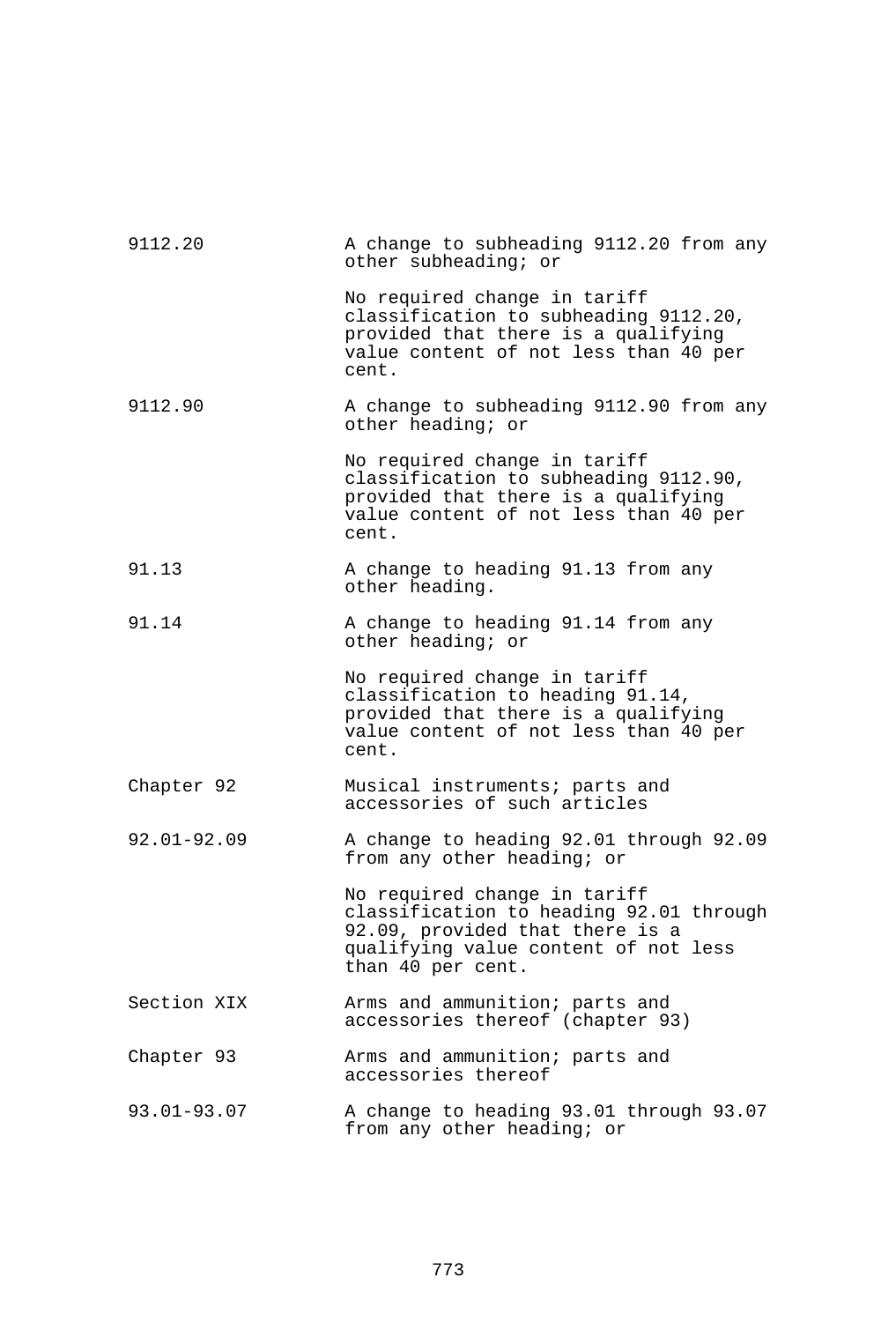|                 | No required change in tariff<br>classification to heading 93.01 through<br>93.07, provided that there is a<br>qualifying value content of not less<br>than 40 per cent.                                                                                           |
|-----------------|-------------------------------------------------------------------------------------------------------------------------------------------------------------------------------------------------------------------------------------------------------------------|
| Section XX      | Miscellaneous manufactured articles<br>$(char 94-96)$                                                                                                                                                                                                             |
| Chapter 94      | Furniture; bedding, mattresses,<br>mattress supports, cushions and similar<br>stuffed furnishings; lamps and lighting<br>fittings, not elsewhere specified or<br>included; illuminated signs,<br>illuminated name-plates and the like;<br>prefabricated buildings |
| 9401.10-9401.80 | A change to subheading 9401.10 through<br>9401.80 from any other subheading; or                                                                                                                                                                                   |
|                 | No required change in tariff<br>classification to subheading 9401.10<br>through 9401.80, provided that there is<br>a qualifying value content of not less<br>than 40 per cent.                                                                                    |
| 9401.90         | A change to subheading 9401.90 from any<br>other heading.                                                                                                                                                                                                         |
| 94.02           | A change to heading 94.02 from any<br>other chapter; or                                                                                                                                                                                                           |
|                 | No required change in tariff<br>classification to heading 94.02,<br>provided that there is a qualifying<br>value content of not less than 40 per<br>cent.                                                                                                         |
| 9403.10-9403.80 | A change to subheading 9403.10 through<br>9403.80 from any other subheading; or                                                                                                                                                                                   |
|                 | No required change in tariff<br>classification to subheading 9403.10<br>through 9403.80, provided that there is<br>a qualifying value content of not less<br>than 40 per cent.                                                                                    |
| 9403.90-9404.10 | A change to subheading 9403.90 through<br>9404.10 from any other chapter; or                                                                                                                                                                                      |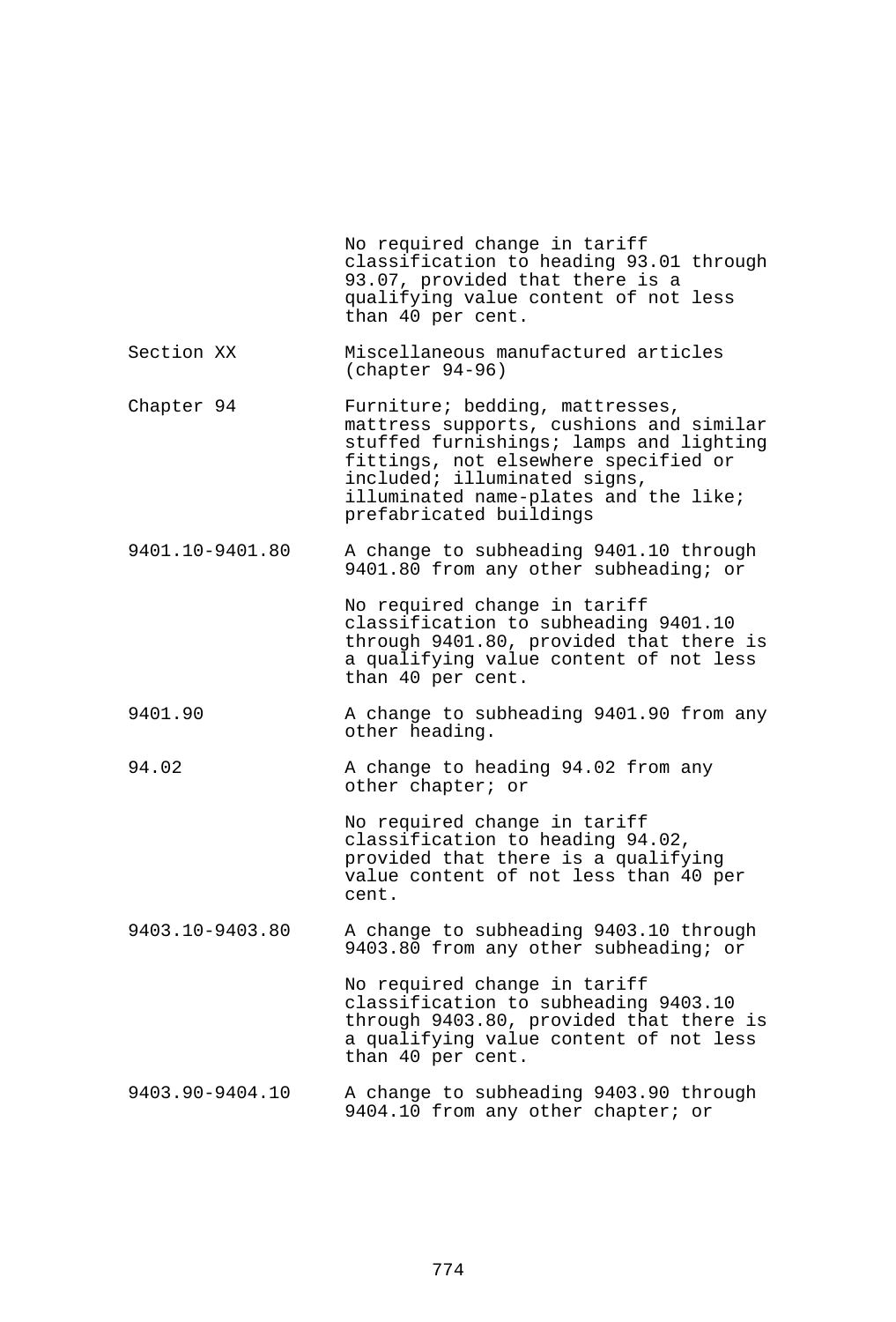|                 | No required change in tariff<br>classification to subheading 9403.90<br>through 9404.10, provided that there is<br>a qualifying value content of not less<br>than 40 per cent.                                                        |
|-----------------|---------------------------------------------------------------------------------------------------------------------------------------------------------------------------------------------------------------------------------------|
| 9404.21-9404.29 | A change to subheading 9404.21 through<br>9404.29 from any other chapter.                                                                                                                                                             |
| 9404.30         | A change to subheading 9404.30 from any<br>other chapter; or                                                                                                                                                                          |
|                 | No required change in tariff<br>classification to subheading 9404.30,<br>provided that there is a qualifying<br>value content of not less than 40 per<br>cent.                                                                        |
| 9404.90         | A change to quilts and eiderdowns of<br>subheading 9404.90 from any other<br>chapter, except from heading 50.07,<br>51.11 through 51.13, 52.08 through<br>52.12, 53.09 through 53.11, 54.07<br>through 54.08, or 55.12 through 55.16. |
|                 | A change to any other good of<br>subheading 9404.90 from any other<br>heading.                                                                                                                                                        |
| 9405.10-9405.60 | A change to subheading 9405.10 through<br>9405.60 from any other subheading; or                                                                                                                                                       |
|                 | No required change in tariff<br>classification to subheading 9405.10<br>through 9405.60, provided that there is<br>a qualifying value content of not less<br>than 40 per cent.                                                        |
| 9405.91-9405.99 | A change to subheading 9405.91 through<br>9405.99 from any other heading; or                                                                                                                                                          |
|                 | No required change in tariff<br>classification to subheading 9405.91<br>through 9405.99, provided that there is<br>a qualifying value content of not less<br>than 40 per cent.                                                        |
| 94.06           | A change to heading 94.06 from any<br>other chapter; or                                                                                                                                                                               |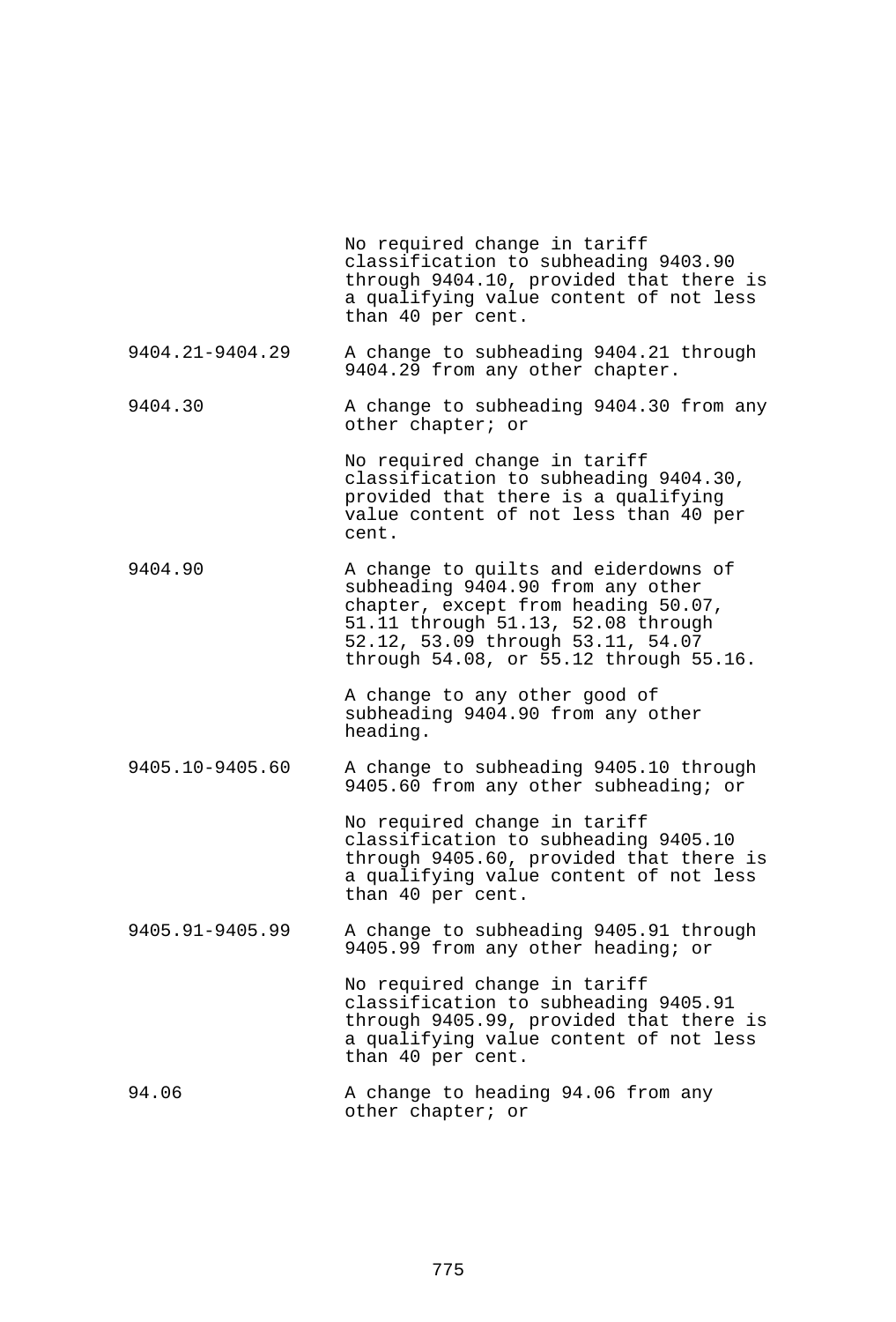|                 | No required change in tariff<br>classification to heading 94.06,<br>provided that there is a qualifying<br>value content of not less than 40 per<br>cent.                      |
|-----------------|--------------------------------------------------------------------------------------------------------------------------------------------------------------------------------|
| Chapter 95      | Toys, games and sports requisites;<br>parts and accessories thereof                                                                                                            |
| $95.01 - 95.08$ | A change to heading 95.01 through 95.08<br>from any other heading; or                                                                                                          |
|                 | No required change in tariff<br>classification to heading 95.01 through<br>95.08, provided that there is a<br>qualifying value content of not less<br>than 40 per cent.        |
| Chapter 96      | Miscellaneous manufactured articles                                                                                                                                            |
| 96.01           | A change to heading 96.01 from any<br>other chapter.                                                                                                                           |
| $96.02 - 96.04$ | A change to heading 96.02 through 96.04<br>from any other chapter; or                                                                                                          |
|                 | No required change in tariff<br>classification to heading 96.02 through<br>96.04, provided that there is a<br>qualifying value content of not less<br>than 40 per cent.        |
| 96.05           | A change to heading 96.05 from any<br>other heading.                                                                                                                           |
| 96.06           | A change to heading 96.06 from any<br>other chapter; or                                                                                                                        |
|                 | No required change in tariff<br>classification to heading 96.06,<br>provided that there is a qualifying<br>value content of not less than 40 per<br>cent.                      |
| 9607.11-9607.19 | A change to subheading 9607.11 through<br>9607.19 from any other subheading; or                                                                                                |
|                 | No required change in tariff<br>classification to subheading 9607.11<br>through 9607.19, provided that there is<br>a qualifying value content of not less<br>than 40 per cent. |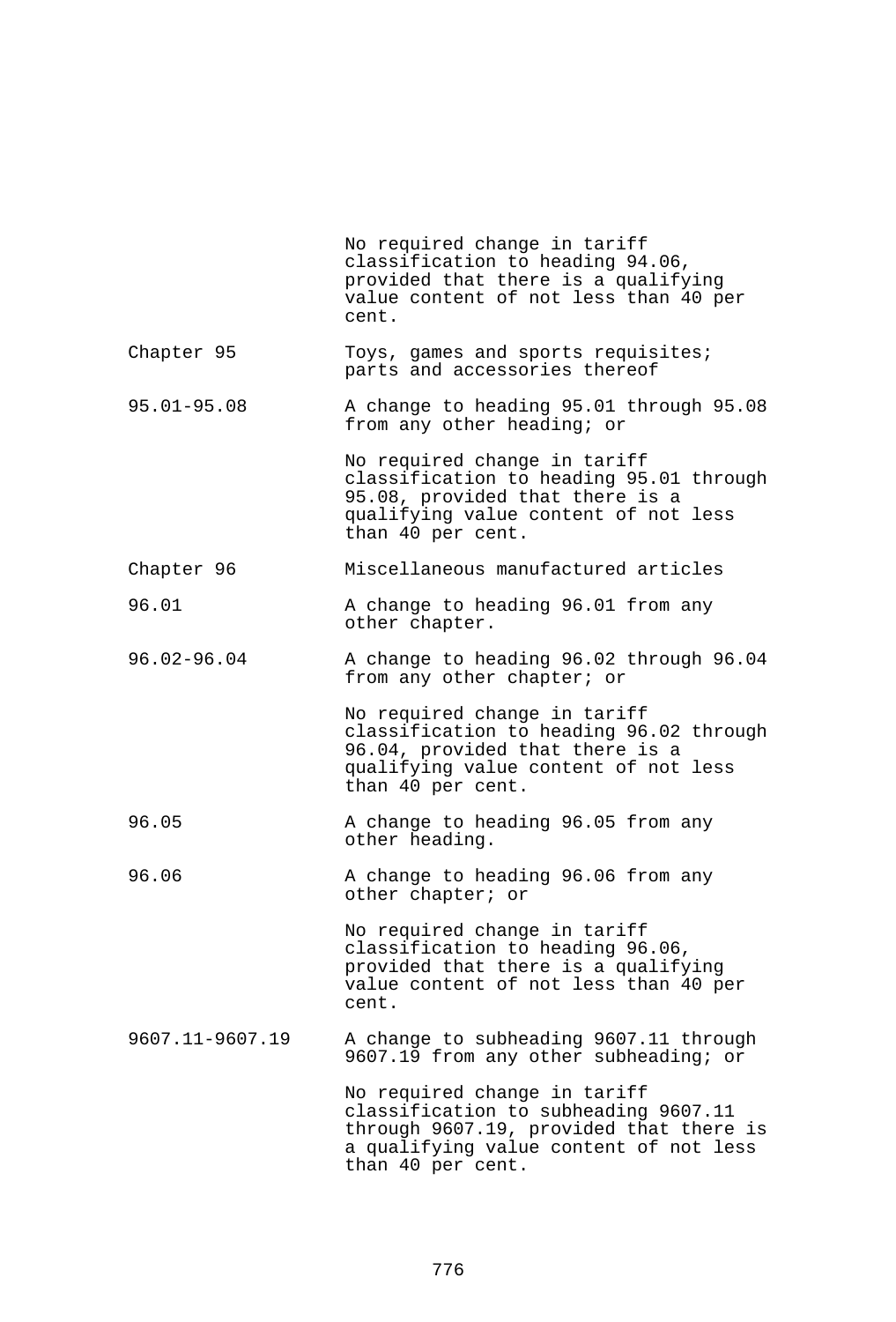| 9607.20         | A change to subheading 9607.20 from any<br>other chapter; or                                                                                                                   |
|-----------------|--------------------------------------------------------------------------------------------------------------------------------------------------------------------------------|
|                 | No required change in tariff<br>classification to subheading 9607.20,<br>provided that there is a qualifying<br>value content of not less than 40 per<br>cent.                 |
| 9608.10-9608.40 | A change to subheading 9608.10 through<br>9608.40 from any other subheading; or                                                                                                |
|                 | No required change in tariff<br>classification to subheading 9608.10<br>through 9608.40, provided that there is<br>a qualifying value content of not less<br>than 40 per cent. |
| 9608.50         | A change to subheading 9608.50 from any<br>other subheading, except from<br>subheading 9608.10 through 9608.40; or                                                             |
|                 | No required change in tariff<br>classification to subheading 9608.50,<br>provided that there is a qualifying<br>value content of not less than 40 per<br>cent.                 |
| 9608.60-9612.20 | A change to subheading 9608.60 through<br>9612.20 from any other heading; or                                                                                                   |
|                 | No required change in tariff<br>classification to subheading 9608.60<br>through 9612.20, provided that there is<br>a qualifying value content of not less<br>than 40 per cent. |
| 9613.10-9613.80 | A change to subheading 9613.10 through<br>9613.80 from any other subheading; or                                                                                                |
|                 | No required change in tariff<br>classification to subheading 9613.10<br>through 9613.80, provided that there is<br>a qualifying value content of not less<br>than 40 per cent. |
| 9613.90-9618.00 | A change to subheading 9613.90 through<br>9618.00 from any other heading; or                                                                                                   |